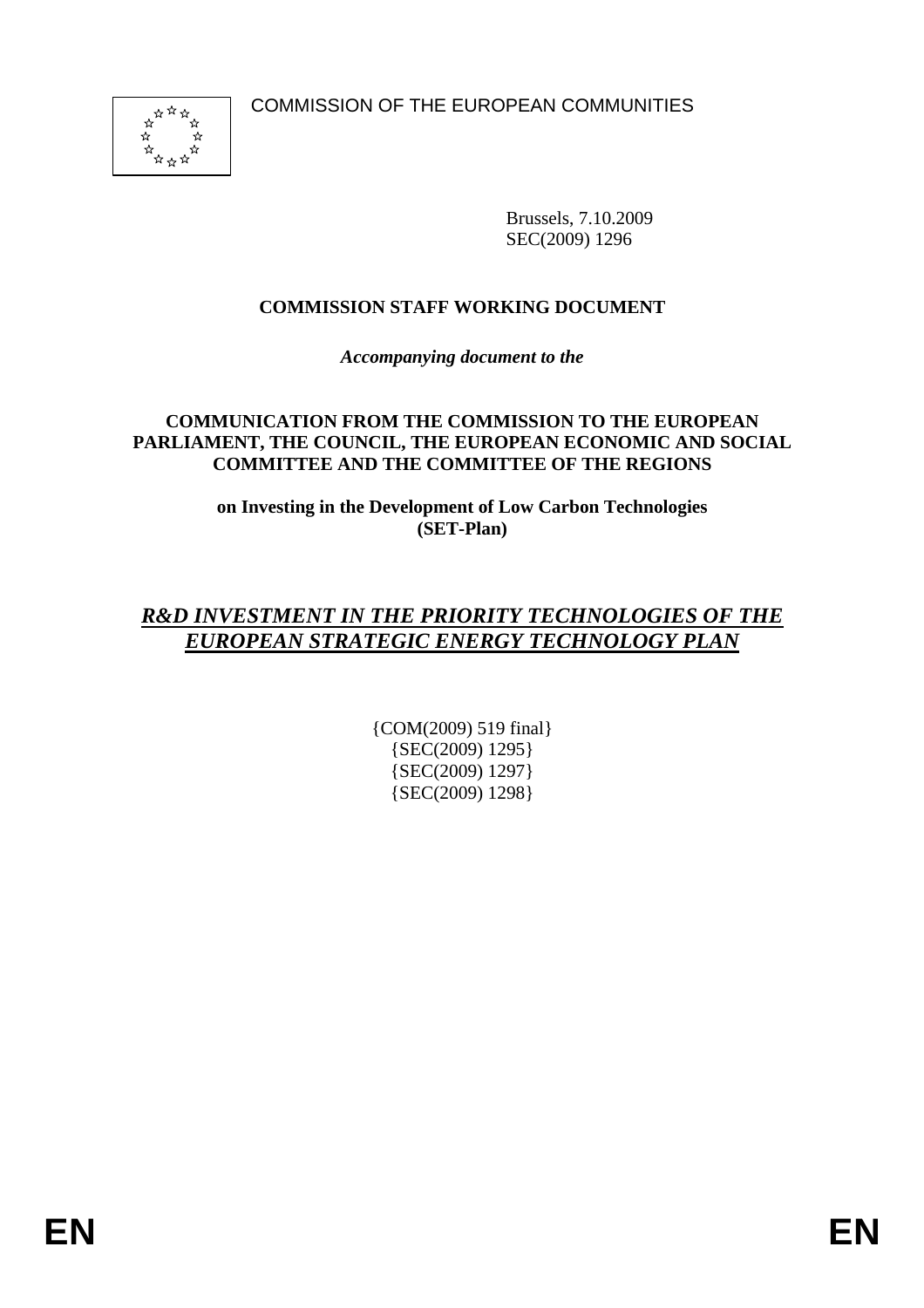## **COMMISSION STAFF WORKING DOCUMENT**

## R&D INVESTMENT IN THE PRIORITY TECHNOLOGIES OF THE EUROPEAN STRATEGIC ENERGY TECHNOLOGY PLAN

## **Table of contents**

| 1.   |  |
|------|--|
| 2.   |  |
| 3.   |  |
| 3.1. |  |
| 3.2. |  |
| 3.3. |  |
| 3.4. |  |
| 4.   |  |
| 4.1. |  |
| 4.2. |  |
| 4.3. |  |
| 5.   |  |
| 6.   |  |
| 7.   |  |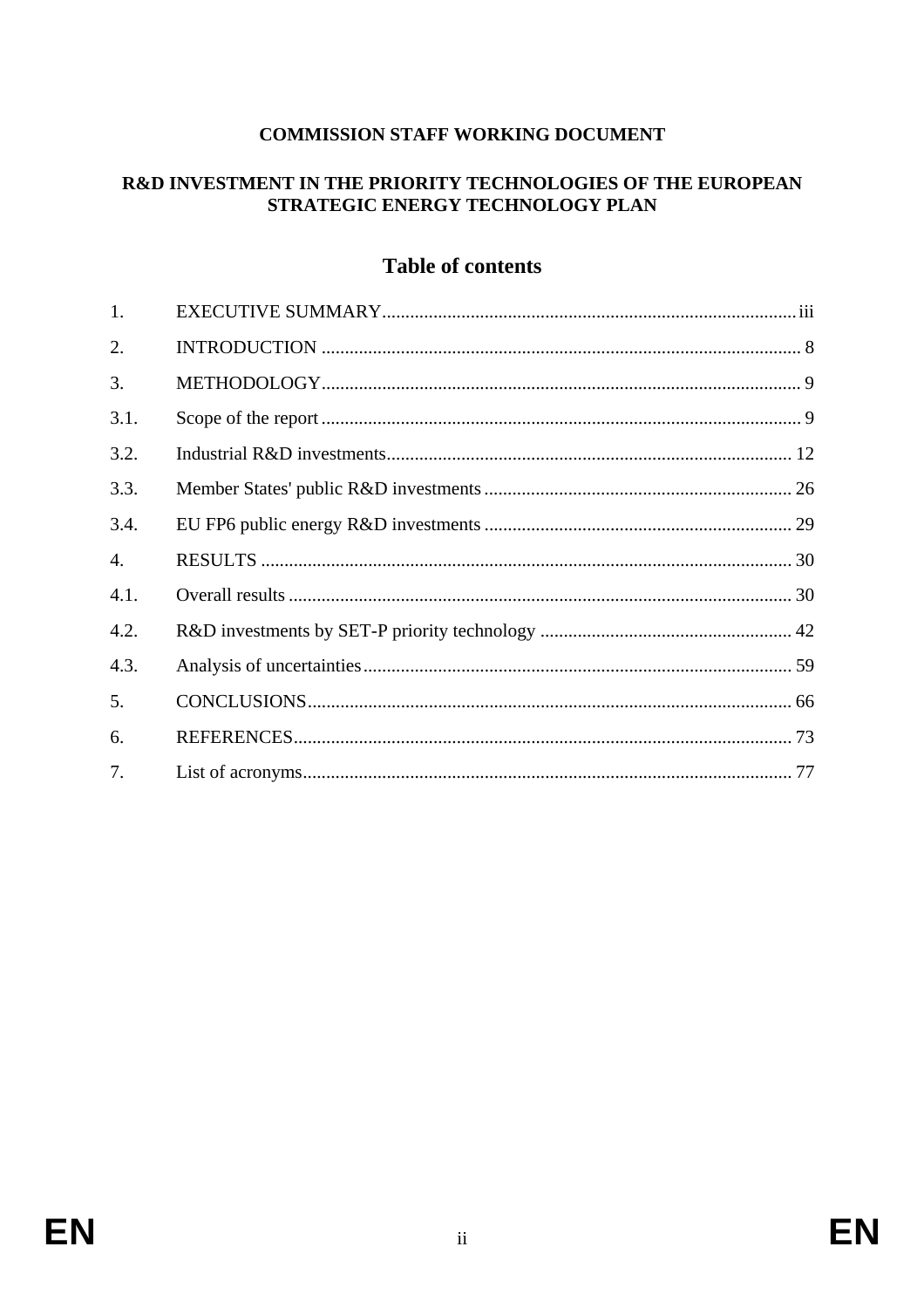## <span id="page-2-0"></span>**1. EXECUTIVE SUMMARY**

The present report aims at estimating the current research and development (R&D) investments in selected low-carbon energy technologies in the EU-27 funded by the Member States, through the  $6<sup>th</sup>$  EU Research and Euratom Framework Programmes and by companies with headquarters registered in the EU. Its ultimate objective is to offer a benchmark of the current R&D spending on those technologies to serve as a basis for the comparison with their future research investment needs. The present assessment forms a starting point for further work on this issue given the current lack of a comprehensive overview on corporate and public R&D investments in selected low-carbon technologies. It has been prepared by the Institute for Prospective Technological Studies (IPTS) of the European Commission's Joint Research Centre (JRC) as a central reference input to the forthcoming Communication on Investing in the Development of Low Carbon Technologies. The Communication is part of the implementation of the Strategic Energy Technology Plan (SET-Plan) for Europe and will address the financing needs of selected low-carbon technologies in Europe.

This report forms part of the regular mapping of energy research capacities that is being undertaken within SETIS (SET-Plan Information System). It benefited substantially from the review organised within the European Commission's Joint Research Centre in the context of SETIS and from comments provided by experts from the European Commission's Directorate Generals for Energy and Transport (TREN) and for Research (RTD), who initiated this work. Furthermore, numerous external experts provided valuable inputs at various stages of this report. A consultation process with Member States in the frame of the SET-Plan Steering Group Sherpa meetings largely contributed to the analysis of public R&D investments, while information supplied by companies and industry associations was important for assessing corporate R&D efforts.

The technologies considered in the present analysis include those for which the SET-Plan proposed to launch European Industrial Initiatives and those for which a dedicated European programme already existed: wind energy, photovoltaics (PV) and concentrating solar power (CSP), carbon dioxide capture and storage (CCS), biofuels, hydrogen and fuel cells, smart grids, nuclear fission (with a focus on generation IV reactors), and nuclear fusion. For simplification, this group of technologies will be called 'SET-Plan priority technologies' in the following, often grouped into nuclear and non-nuclear technologies.

For corporate and Member States' national public R&D spending the focus of the analysis lies on the 2007 figures while the relevant EU R&D investments are annualised figures under FP6 (2002-2006). In order to avoid putting too much weight to one-off events or data mavericks, annual averages of the public national R&D spending between 2002 and 2007 are also included for comparison.

As data on corporate R&D investment are sketchy, especially at the level of technological detail required, a novel approach for estimating them has been developed for the present assessment. For each SET-Plan priority technology, the number of key R&D investors has been identified. A company's overall R&D investment has then been allocated to individual technologies based on the combination of publicly available information with expert judgment. Hence, the results only provide a rough estimation of research efforts and should not be used without taking into account the methodological limitations of this approach.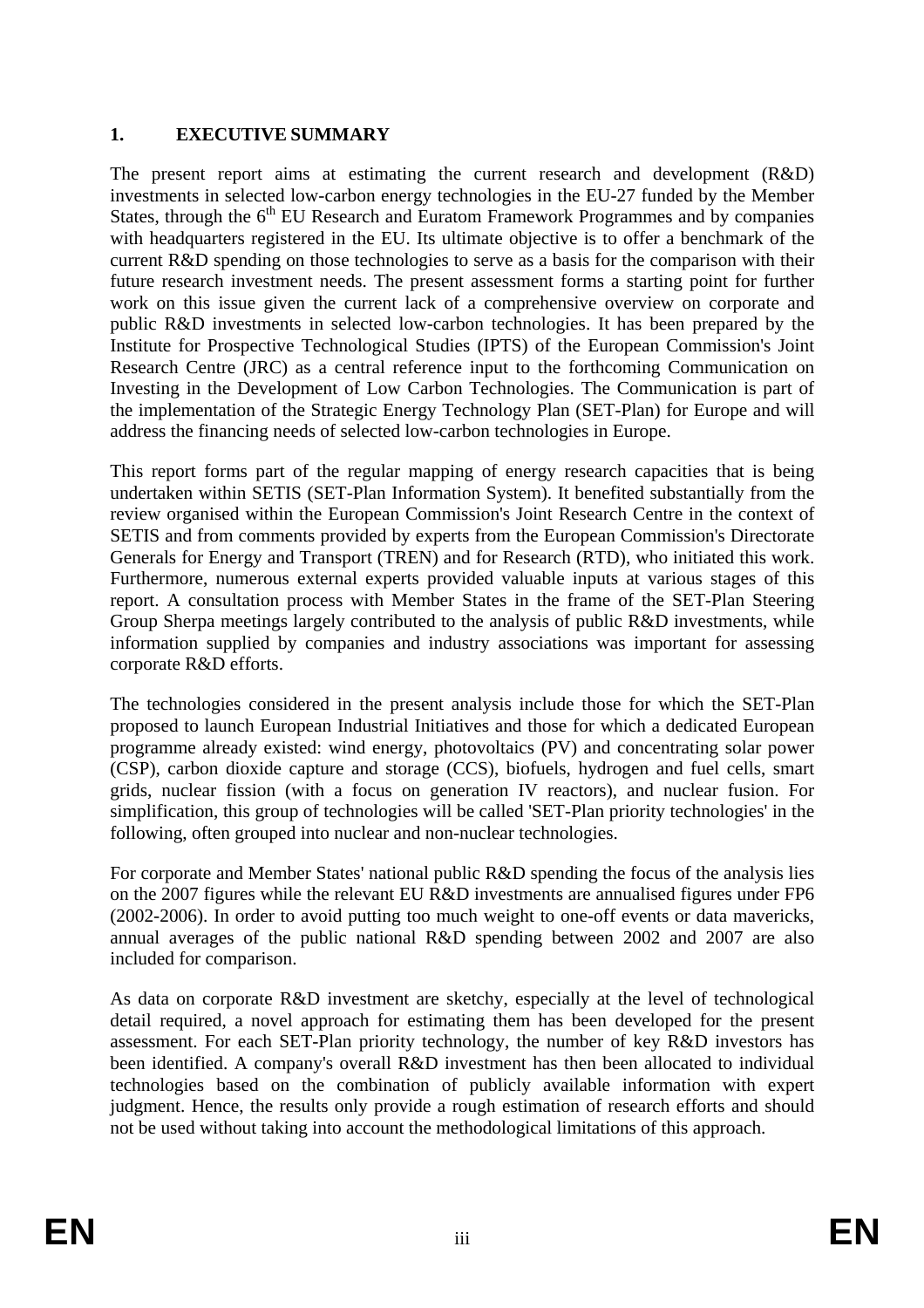With regard to public national R&D funding, the most recent publicly available data (2007) were used from the Eurostat database on Government Budget Appropriations or Outlays on R&D (GBAORD) and in particular the International Energy Agency's (IEA) statistics on Research, Development and Demonstration (RD&D), complemented by national information that was directly provided by a number of Member States. Unfortunately, both the GBAORD and the IEA databases miss some entries at the technological level of detail needed, and only 19 of the EU Member States are covered in the IEA RD&D statistics as the remaining Member States are not IEA members. Data missing for 2007 were gap filled with data from previous years if available or data taken from official national sources.

Relevant EU R&D funding under the  $6<sup>th</sup>$  Research Framework Programme and the EURATOM Framework Programme has been taken into account. Funds under these programs have been assessed on the basis of individual projects, going beyond projects financed under the 'core' energy budget line 'sustainable energy systems', and also including relevant projects funded under budget lines such as 'sustainable surface transport' or 'horizontal research activities involving small and medium sized enterprises (SMEs)' etc. An annual average of the commitments has been used for these multiannual programmes (2002- 2006).

Both the basic data as well as the approach applied in the present study are associated with uncertainties, which have been identified and quantified to the extent possible<sup>1</sup>. The largest source of error derives from the assumption-based allocation process used for breaking down a company's R&D investment into individual technologies. With regard to public R&D investments, the differences in the extent to which individual Member States include regional funding, institutional budgets and support to demonstration activities in their submission to the International Energy Agency adds some uncertainty. Overall, it is estimated that the cumulative error margin of total R&D investments in SET-Plan priority technologies does not exceed  $\pm$  24% even though higher uncertainties may apply to the results related to one individual technology. The order of magnitude of the results obtained in the present report is also supported by a comparison with other sources both at the aggregated level and at the level of individual technologies and funders. It can thus be considered as a reasonable approximation of the present R&D investments. Hence, despite the limitations of the present analysis, some policy-relevant conclusions can be drawn from the present assessment:

#### **Investments dedicated to R&D in non-nuclear SET-Plan priority technologies amounted**  to  $\epsilon$ 2.38 billion in 2007<sup>2</sup> with a division that is roughly balanced across individual **technologies**

Investments in non-nuclear energy R&D in SET-Plan priority technologies are estimated at €2.38 billion. The R&D investments dedicated to CCS, smart grids, biofuels, wind energy and photovoltaics are in-between  $\epsilon$ 270 million and  $\epsilon$ 380 million each. The substantially larger investments for hydrogen and fuel cells research  $(6616 \text{ million})$  may be explained by the diversity of technologies that are subsumed under this heading, thus attracting R&D investments from many large and small companies from a broad variety of sectors (e.g. car

<sup>1</sup> The estimates of industrial R&D investments of the present report most likely constitute a lower estimate of industrial research efforts due to the lack of data and the limitation in the number of companies included in the assessment. The extent of the related uncertainties could, however, not be quantified.

 <sup>2007</sup> figures are provided for corporate and Member States' national public R&D spending while the relevant EU R&D investments are annualised figures under FP6 (2002-2006).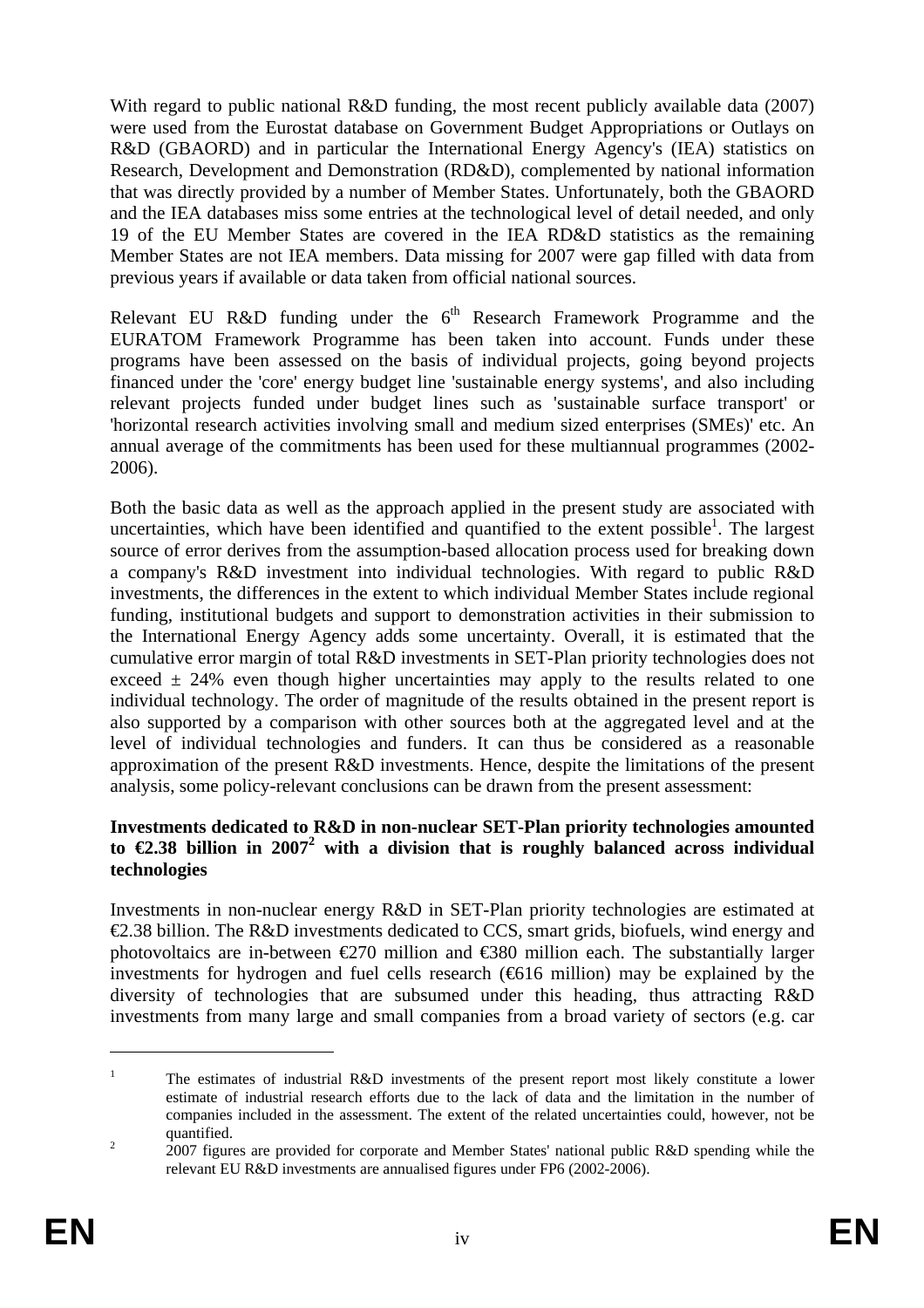manufacturers, electric utilities, chemical companies and component suppliers). At the same time, few countries and companies are active in research on concentrating solar power technologies (CSP), explaining the comparatively low  $R&D$  investments in this field ( $\bigoplus 6$ million).

#### **Industry finances large parts of the R&D of non-nuclear SET-Plan priority technologies**

Corporate R&D investments in non-nuclear SET-Plan priority technologies reached  $\in$ 1.66 billion in 2007, thus accounting for 69% of the total investments.<sup>3</sup> This highlights the active role of EU-based companies in those technologies and the acknowledgment of the need for further research in order to strengthen the position of the EU in these promising technologies. However, the R&D intensities found for some of the sectors relevant for the SET-Plan (inbetween 2.2% and 4.5%) remain well below the intensities in other industrial sectors that experienced a boom in recent years; for example, the IT-related sectors 'software', 'computer hardware' or 'semi-conductors' experienced R&D intensities in the order of 8% to 18% over the past five years<sup>4, 5.</sup>

The share of corporate R&D investments is elevated for the more mature technologies wind energy and biofuels<sup>6</sup>. In comparison, the share of corporate R&D investments is lower for PV, hydrogen and fuel cells and CSP, as well as for generation IV nuclear reactors and nuclear fusion. These may be considered as less mature, in particular if we assume that research in PV concentrates on new technologies instead on the more mature crystalline silicon cells. Note, however, that the results describing the distribution of R&D spending by investor must be interpreted with care due to the differences in the nature between corporate and public R&D spending.

The assessment indicates that innovation in the energy sector may not predominantly being carried out by classical energy companies such as electric utilities or oil/gas suppliers, which invest only a very small percentage of their revenues in R&D. Industries with elevated research activities in low-carbon energy technologies include companies active in industrial machinery, chemicals, energy components or those that are exclusively active in one area (such as a specialised wind energy company).

#### **Public R&D spending on non-nuclear SET-Plan priority technologies is increasing despite a decline in the overall energy research budgets, but synergies across Member States have not yet been fully exploited**

Despite an overall decrease in energy research budgets over the past two decades (largely due to shrinking nuclear R&D budgets) with a slight upward trend in more recent years, investments in non-nuclear SET-Plan priority technologies have been more or less stable throughout the 1990s with an important increase since the beginning of the new century. In

<sup>3</sup> The share of corporate R&D investments drops to 56% of the total if nuclear SET-Plan priority technologies are also included, see Figure 1.

Note, however, that R&D intensities cannot directly be compared between different sectors due to the considerable differences in their innovation systems (see e.g. Malerba, 2004; Kaloudis and Pedersen, 2008, on the energy sector).

<sup>5</sup> Figures relate to EU-based companies and are taken from various versions of the EU Industrial R&D Investment Scoreboards (Hernandez Guevara et al., 2008). 6

It is also elevated for CCS. This may, however, be due to an under-estimation of the public R&D efforts.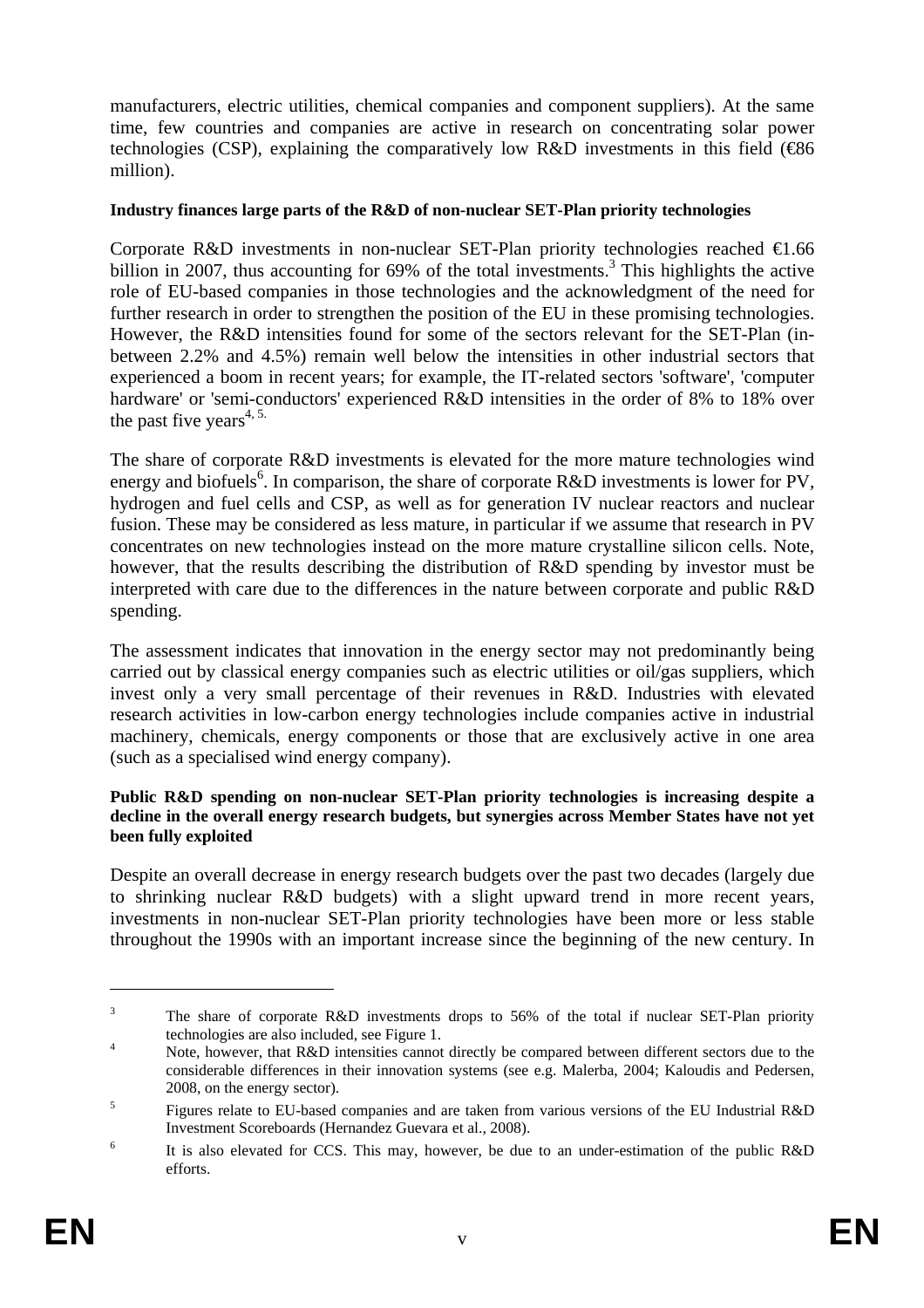2007, Member States invested €571 million in R&D related to the non-nuclear SET-Plan priority technologies, which is equivalent to 34.5% of their total public non-nuclear energy R&D budgets, and indicates the importance given to these technologies. On top of the national funding, EU investments under FP6 added another  $\epsilon$ 157 million for the public research on those technologies.

One may be led to compare these R&D investments of  $\epsilon$  28 million with a similar selection of public funds in other world regions. This would put the EU ahead of the US American and Japanese 'non-nuclear SET-Plan R&D spending', in spite of both regions having slightly higher overall energy R&D budgets.

Such comparison, however, may be misleading as it hides important differences in the way energy R&D is being financed and carried out across the different regions. Unlike the strong focus and coordination provided for energy (research) in the US by the Department of Energy (DoE) and in Japan through the Ministry for Economy, Trade and Industry (METI), no unified European programme currently exists for fostering low-carbon technologies with the exception of fusion related research. Instead, pan-European cooperation is limited and synergies between Member States in the development of new energy technologies have so far not been fully exploited, although recent initiatives such as the SET-Plan or the ERA-NET scheme have started to address this problem. Furthermore, R&D activities within Member States are often also fragmented, often due to the complexity created by the involvement of several ministries and agencies in the management of different parts of national programmes. This fragmentation would tend to distort any benchmarking of the US and Japanese funds with the aggregated R&D investment of EU Member States and the EU.

#### **On top of the €2.38 billion invested in non-nuclear SET-Plan priority technologies, €0.94 billion are dedicated to nuclear SET-Plan priority technologies, with fusion research receiving high public support due to the capital investment needs of the ITER construction**

Investments dedicated to R&D in nuclear SET-Plan priority technologies (excluding treatment of nuclear waste, radioprotection etc.) are estimated at  $\Theta$ 39 million, with an almost equal split between reactor-related fission research and fusion research. Nuclear-fission related research in the context of the SET-Plan focuses on R&D investments for Generation IV reactors. As data on nuclear R&D budgets are not available in the necessary detail, they were approximated by all nuclear reactor related R&D investments, which implies the risk of overestimating the Generation IV reactor R&D investments. Total nuclear reactor R&D investments sum to  $\epsilon$ 458 million, almost half of which is financed by the private sector (45%). France accounts for more than half (52%) of the aggregated EU Member States' public nuclear reactor R&D spending and French companies hold an even higher share in the industrial nuclear reactor related R&D investments. The total investment dedicated to fusion research is around €480 million but there is hardly any private sector R&D investment due to the long time horizon of this research area and the high capital investment needed for the construction phase of the International Thermonuclear Experimental Reactor (ITER). The Member States account for 58% of all R&D investment in fusion, while the EU share is 42%.

#### **Corporate and public R&D investments in SET-Plan priority technologies largely concentrate in only few Member States**

Both public and private R&D investments in (nuclear and non-nuclear) SET-Plan priority technologies are largely concentrated (see [Figure 1\)](#page-6-0). For many technologies, the countries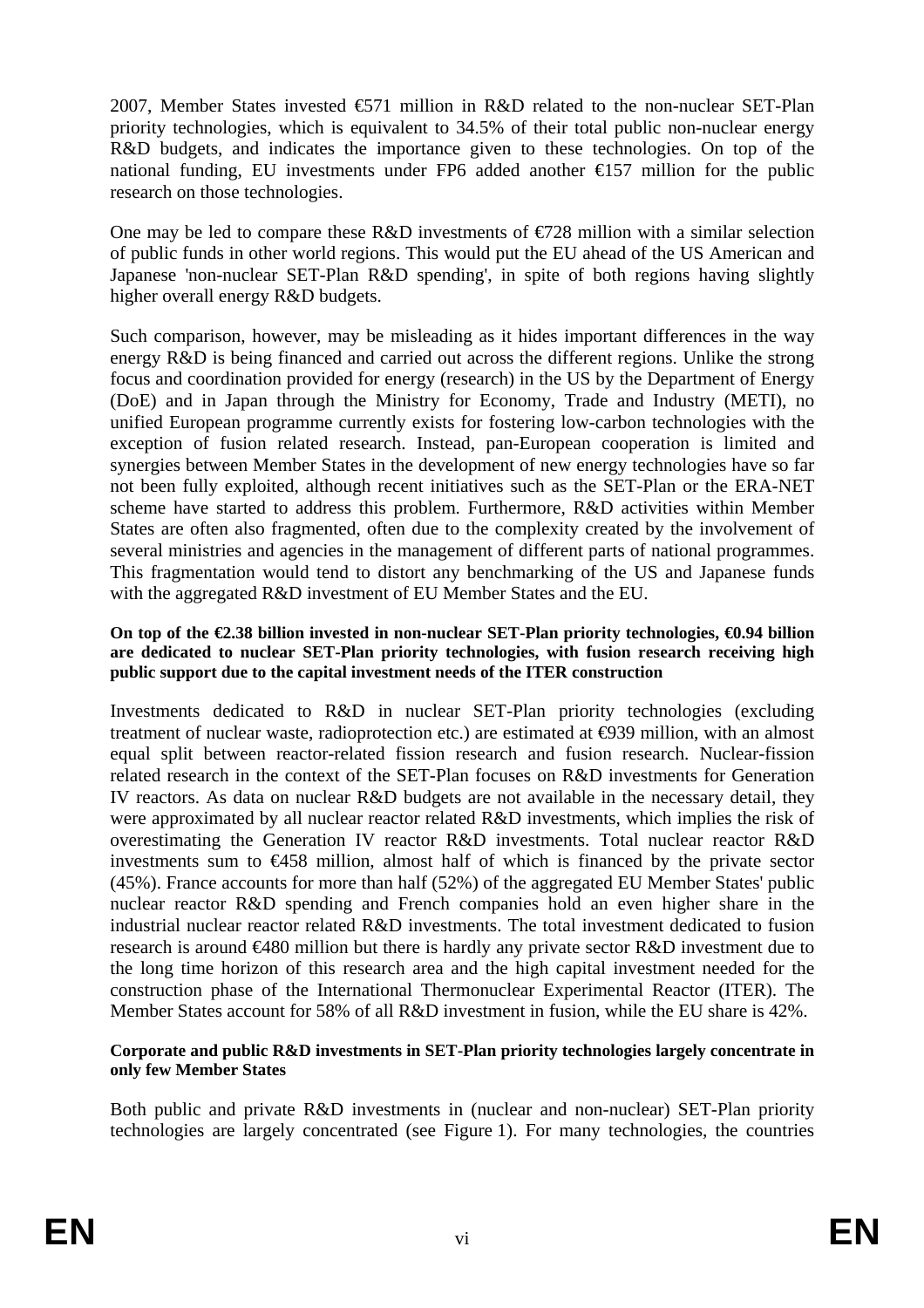with high public R&D funds simultaneously account for the largest corporate R&D investments.

The estimates of the present report indicate that 99% of the aggregated national R&D budgets on SET-Plan priority technologies originate from eleven Member States namely France, Germany, Italy, the UK, Denmark, Spain, the Netherlands, Belgium, Sweden, Finland and Austria with the first three accounting for two thirds. At the same time, R&D investments in SET-Plan priority technologies from companies located in Germany, France, the UK, Denmark, Spain and Sweden were found to account for almost 95% of the total corporate R&D investments. In many cases, the group of countries that give strong public support to research into a certain technology simultaneously accounts for the largest R&D investment of industry into that technology. This may be seen as an indication of a positive correlation between public research support and industrial R&D investment.



#### <span id="page-6-0"></span>**Figure 1: Approximate R&D investment in SET-Plan priority technologies (nuclear and nonnuclear) by Member State**

*Source: JRC-IPTS, rounded numbers* 

*Note: Figures are subject to uncertainties in particular for industrial R&D investments. Uncertainties become more elevated when displaying corporate R&D investments at Member State level given that the availability of data differed between countries. Furthermore, the regional allocation of R&D investment by site of the registered companies' headquarters needs to be considered when interpreting the above figure*.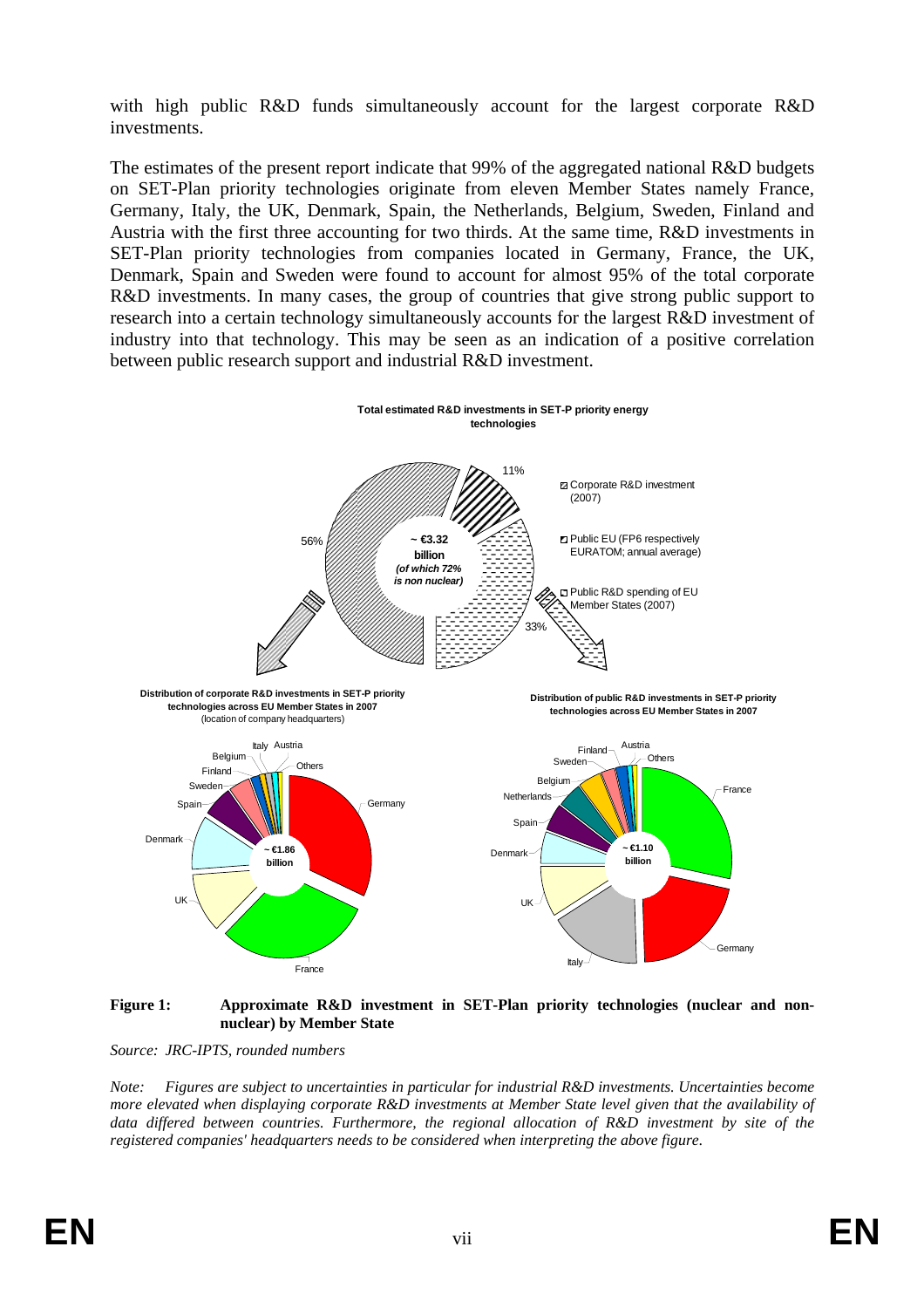## <span id="page-7-0"></span>**2. INTRODUCTION**

The present report aims to provide a rough estimate of the current corporate and public research and development (R&D) investments in low-carbon energy technologies in the EU-27. Its ultimate objective is to offer a benchmark of their current  $R&D$  spending to serve as a basis for the comparison with the future R&D investments that will be needed for addressing the key technology challenges identified by the Strategic Energy Technology Plan (SET-Plan).

The report has been prepared by the Institute for Prospective Technological Studies of the European Commission JRC as part of the regular mapping of energy research capacities that is being undertaken within SETIS. It has been used as an input to the forthcoming Communication on Investing in the Development of Low Carbon Technologies . This communication is foreseen as part of the implementation of the SET-Plan (European Commission, 2007a; European Council, 2008). It will address options for meeting the financing needs of low-carbon technologies. As a starting point, it will thus need to identify the potential gap between present R&D investments and the investments required for achieving the SET-Plan targets.

This report assesses the current R&D spending in the EU-27 allocated towards low-carbon energy technologies. The technologies considered include those for which the SET-Plan proposes to launch European Industrial Initiatives, i.e. wind; solar photovoltaic (PV) and concentrating solar power (CSP); carbon dioxide capture and storage (CCS); smart grids;  $(2<sup>nd</sup>$ generation) transport biofuels; nuclear fission (with a focus on generation IV reactors). Two additional technologies, for which joint activities already existed and which are mentioned in the SET-Plan, are also assessed: hydrogen and fuel cells, and nuclear fusion. For simplification, this group of technologies will be called 'SET-Plan priority technologies' in the following, sometimes grouped into nuclear and non-nuclear technologies due to the distinct research structure between the two.

For the technologies listed above, data on R&D spending by industry, the public sector and from EU funds have been gathered<sup>7</sup>. However, data on corporate R&D investment are scarce. The data situation becomes even worse when looking into R&D spending at the level of the aforementioned technological fields. Various data sources and approaches have therefore been tested and combined where feasible. The methodology developed for obtaining estimates of the corporate R&D is described in detail in chapter 2 of this report. It is complemented by a description of the data sources used with regard to public national R&D funding, i.e. the GBAORD from Eurostat and the RD&D statistics of the International Energy Agency. For an overview of the EU funding, the 6<sup>th</sup> Research Framework Programme and the EURATOM Framework Programme have been assessed.

The results of this approach are presented and discussed in chapter 3, both for aggregates and for individual SET-Plan priority technologies. To the extent possible, a breakdown by Member States is shown for public funds. Moreover, investments are grouped according to

<sup>7</sup> Note that in some cases the allocation of research investment to either industry or the public sector is not straightforward. For example, in Denmark the electric utilities finance (via an add-on to the electricity bill) a research programme that is publicly controlled (SRS project, 2007). Also, part of companies' R&D expenditures may be (co-)financed with public money. The way in which this is tackled in the present report is described in the methodological part.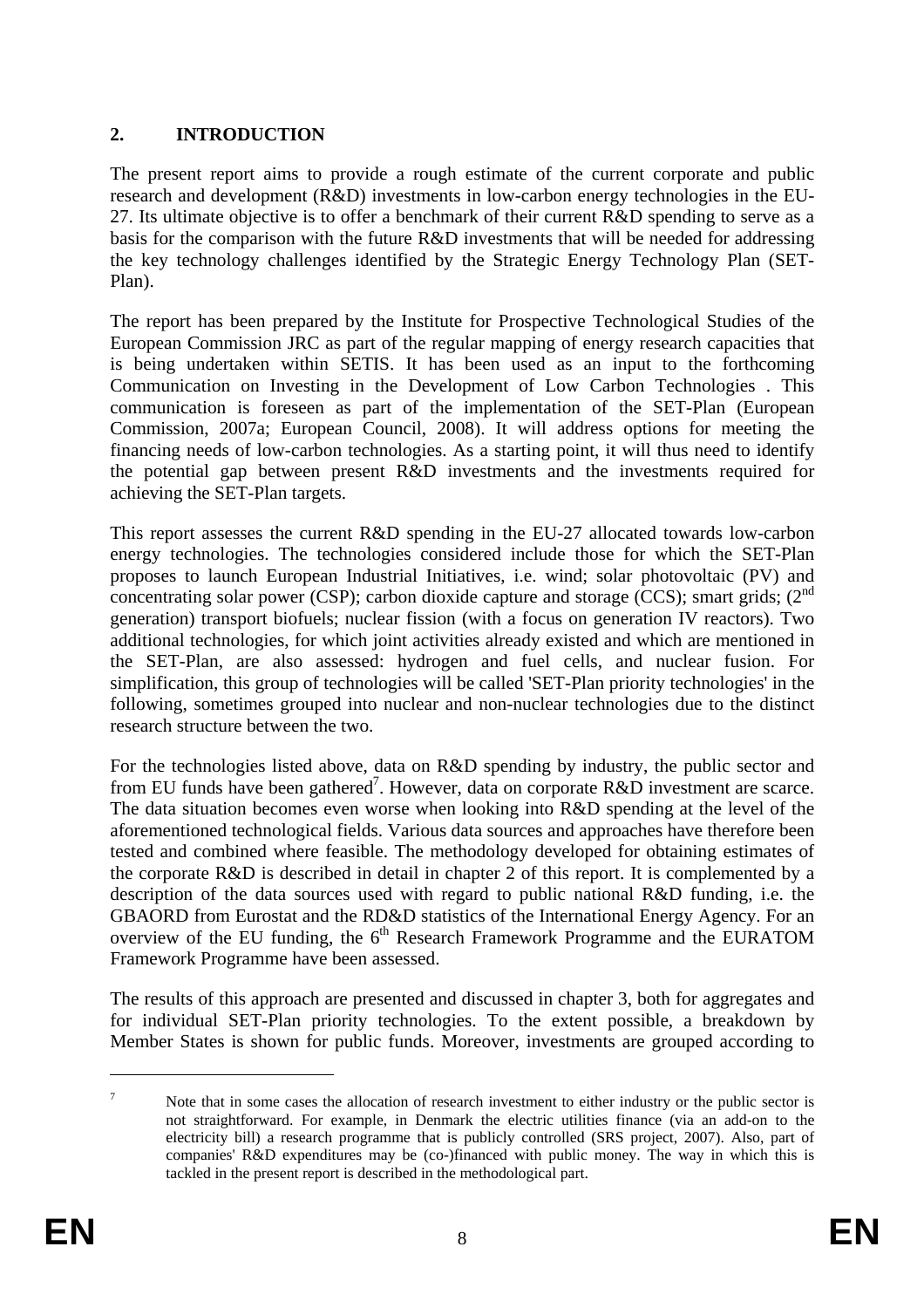the source of funds and compared to other studies where available. The chapter ends with an analysis of the uncertainties. Chapter four draws the main policy-relevant findings from the present data assessment. However, given the lack of data and the problems with compatibility across different data sources, the results of this report must not be regarded as exhaustive and comprehensive.

## <span id="page-8-1"></span><span id="page-8-0"></span>**3. METHODOLOGY**

#### **3.1. Scope of the report**

The objective of this report is to estimate the current public and industrial R&D investments directed towards SET-Plan priority technologies in the EU. These comprise wind energy; concentrating solar power (CSP) and solar photovoltaic (PV); carbon dioxide capture and storage (CCS); smart grids; transport biofuels; hydrogen and fuel cells; nuclear fission (with a focus on generation IV reactors); and nuclear fusion.

The assessment is focused on a single indicator representing research and development inputs: the R&D investments. R&D outputs, such as innovation surveys or analyses of patents that are considered valuable indicators for innovation activity (Griliches, 1990; Jaumotte and Pain, 2005), are not included.

Besides, the indicator 'R&D investments' may be too narrow for capturing the scope of industrial R&D activities, parts of which may be conducted within departments or groups that are not formally designated as 'R&D' departments (see Freeman and Soete, 2009 with further references<sup>8</sup>). Furthermore, a considerable part of innovation in the energy sector takes place on the side of the component supplier, i.e. new technologies are rather bought in by the energy companies than being developed in-house (Jacquier-Roux and Bourgeois, 2002; Kaloudis and Pedersen, 2008). Even though the approach of the present report aims at going beyond the boundaries of the classical energy sector, it can capture this phenomenon only to a limited extent, thus leading to a systematic under-estimation of innovation efforts related to energy. Future work that considers major parts of the supply chains in various energy sectors might be able to overcome this.

Above and beyond, innovation depends on a wide variety of factors throughout all phases of the innovation chain, i.e. the scientific research, development and market introduction of new technologies. Hence, a more comprehensive approach would need to consider the broader context of 'push' and 'pull' policies and measures that address the research, development, demonstration and deployment of innovative technologies<sup>9</sup> (see [Figure 2\)](#page-9-0), as well as institutional capacities, the role of stakeholders, related policies and measures and their use and interplay (see e.g. Foxon, 2003; Grubb, 2004; Kaloudis and Pedersen, 2008, chapter 5.2).

Notwithstanding the above-listed limitations of the focus on one single indicator, the present analysis of energy-related R&D investments can help in better understanding the status quo of

<sup>8</sup> Freeman and Soete (2009) also apply Goodhart's law (Goodhart, 1972) to Science, Technology and Innovation Indicators: once these indicators are made policy targets, they loose much of their information content that qualified them to play such a role.

Empirically, Johnstone et al. (2008) show on the basis of an assessment of exhaustive panel data on patent applications that both, dedicated R&D spending and (quantity and price-based) 'pull-policies' are significant determinants of patenting in renewable energy.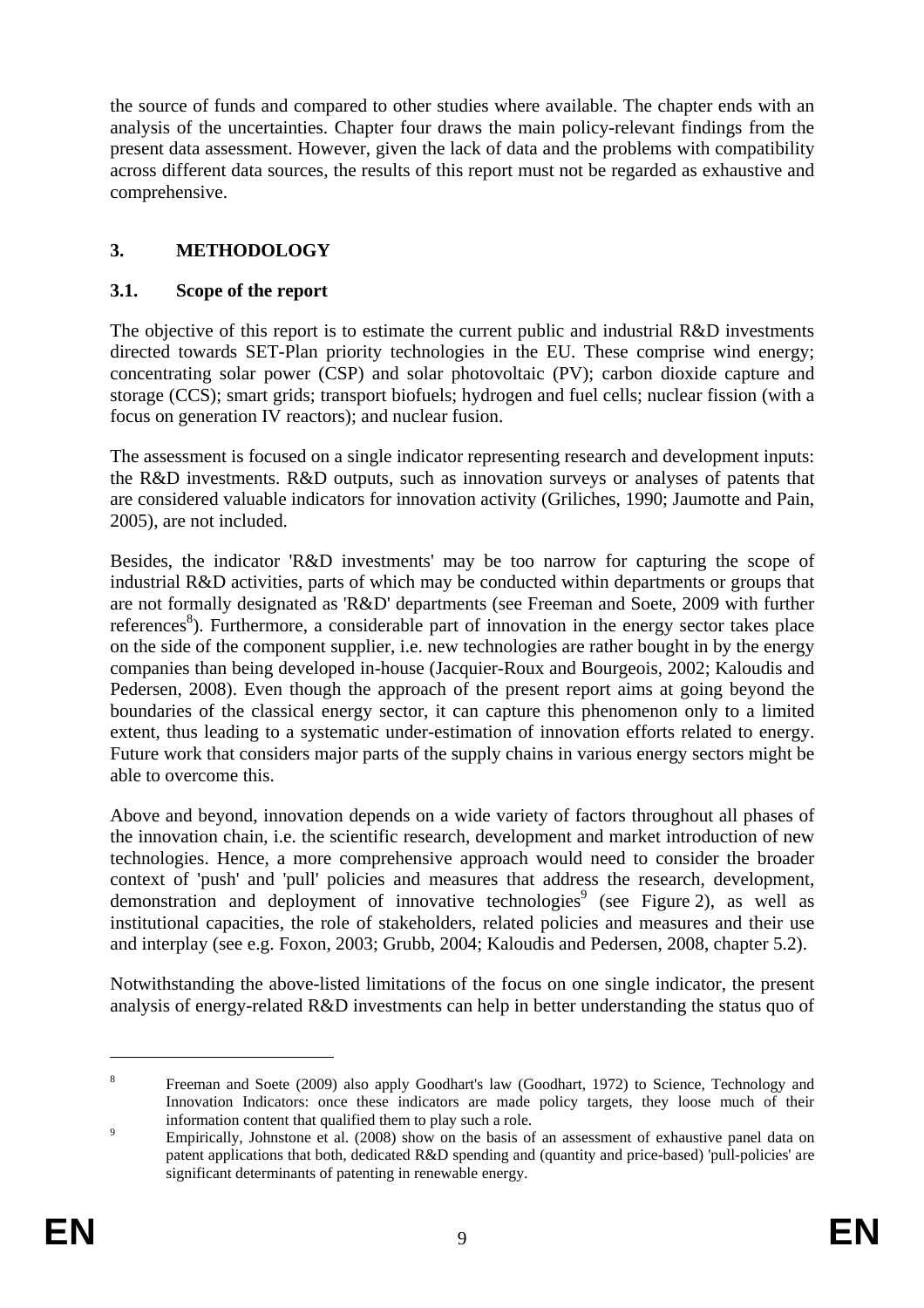one central step in the innovation cycle, without claiming to provide an indication of the total European innovation capacities with regard to SET-Plan priority technologies.



Original figure: Grubb, 2004

#### <span id="page-9-0"></span>**Figure 2: Steps of technological innovation and scope of the assessment**

*Source: Grubb, 2004 (original figure)* 

But even the present assessment which focuses only on R&D investments requires an upfront definition of the research, development and demonstration activities that it covers:

R&D covers three activities according to the Frascati Manual (OECD, 2002): basic research, applied research, and experimental development. Basic research is experimental or theoretical work undertaken primarily to acquire new knowledge of the underlying foundation of phenomena and observable facts, without any particular application or use in view. Applied research is also original investigation undertaken in order to acquire new knowledge. It is, however, directed primarily towards a specific practical aim or objective. Experimental development is systematic work, drawing on existing knowledge gained from research and/or practical experience, which is directed to producing new materials, products or devices, to installing new processes, systems and services, or to improving substantially those already produced or installed. RD&D includes demonstration in addition.

The degree to which the financing of different RD&D activities are included in the figures of the present report differs between industrial and public national and EU funds as well as across individual Member States $^{10}$ :

• Data on public national R&D investments of EU Member States are generally taken from the IEA RD&D statistics (see section [1.1.1\)](#page-27-0) or the GBOARD (socio-economic objective 5). While the latter focuses on R&D, the IEA also includes demonstration activities. In practice, however, most Member States do either not provide data on funds directed towards demonstration or do not display them separately. Hence, data on aggregated public national funds of EU Member States dedicated to demonstration amount to some 9% of the

<sup>&</sup>lt;sup>10</sup> The aim of this section is to clarify the scope of RD&D covered in the present report. For a more detailed description of the IEA database see sectio[n 1.1.1.](#page-27-0)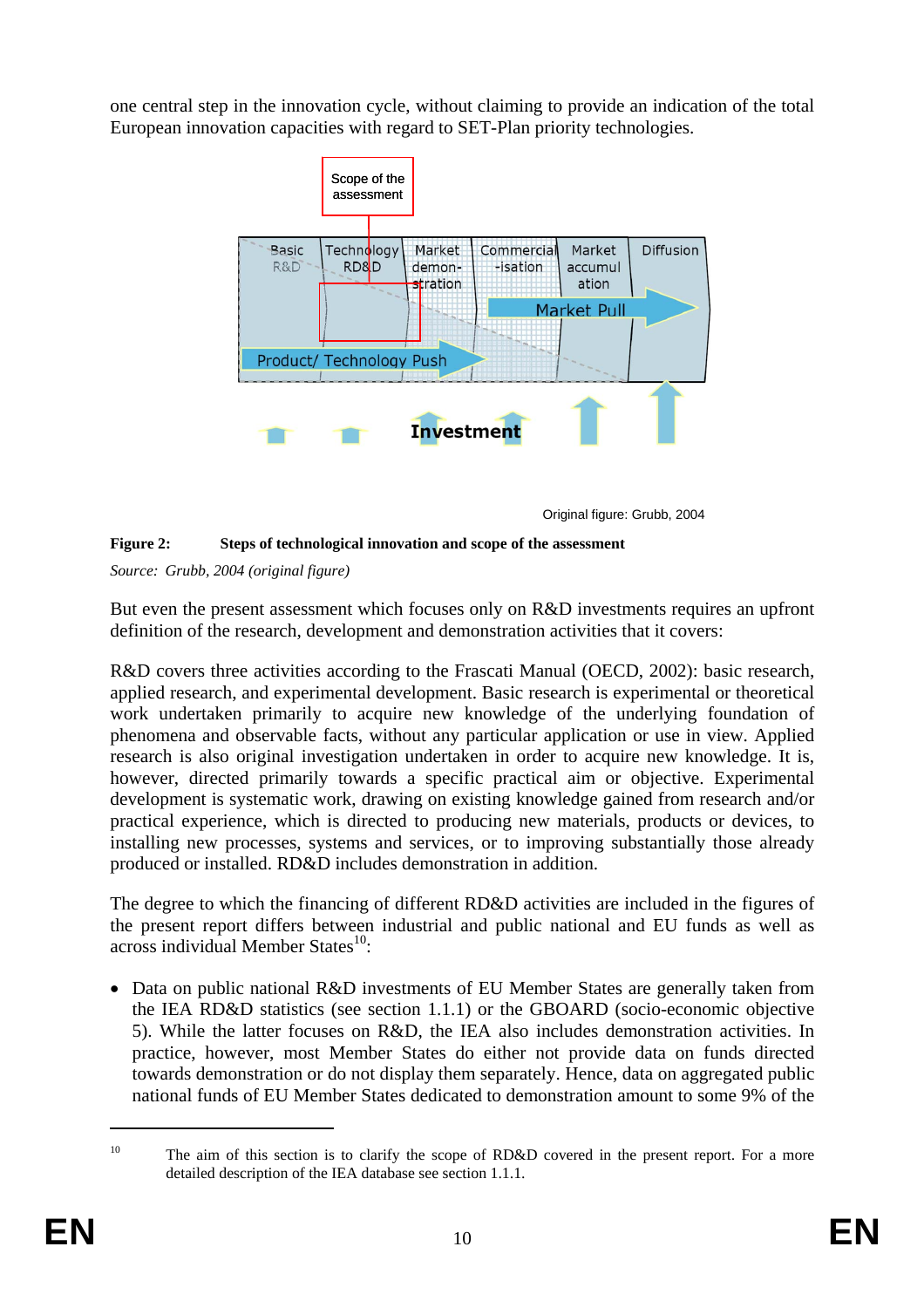total energy R&D budget, only. Differences in the share of funds directed towards demonstration occur between technologies, as illustrated in [Figure 3.](#page-10-0) Given the high amounts needed for large-scale demonstration projects and considering the data gaps, the figure on public support to demonstration activities included in the IEA database seem to be an under-estimation at the aggregated EU level. In the following, we thus assume that the IEA database largely focuses on R&D (a hypothesis that is supported by the large similarity of the aggregated EU figures with data from the GBOARD, the latter of which focusing on R&D only). Note also that basic research shall be excluded in the IEA database unless it is clearly oriented towards energy-related technologies. However, in some Member States, the institutional budgets included in the submission data may partially cover research of more basic nature.

- Regarding the EU public R&D spending, only funds within the  $6<sup>th</sup>$  Research Framework Programme have been assessed. While these indeed include some support to demonstration activities, their main focus lies on R&D.
- For estimating industrial R&D investments, companies' annual report (largely via the 'EU Industrial R&D Investment Scoreboard') have been used as a starting point. They thus follow the accounting definitions of R&D, such as within the International Accounting Standard 38 ('Intangible Assets'), which uses the definition of R&D of the Frascati Manual (OECD, 2002). In general, technology demonstration mostly incurs engineering costs and is thus recommended to not be included under R&D investment. However, this can be expected to strongly depend on the type of sector/activity, influenced e.g. by the maturity of the technology and/or the policy support to its deployment.

Following these considerations, the term R&D will be used in the following despite the fact that demonstration activities are included to a certain extent that varies across different funders, countries and companies. Note that even *within* the category 'R&D' systematic differences may occur, for example between public and industrial research with the former often focusing on research of a more basic nature, while industry tends to finance more applied research.



<span id="page-10-0"></span>**Figure 3: Share of demonstration activities in the IEA RD&D statistics, 2007**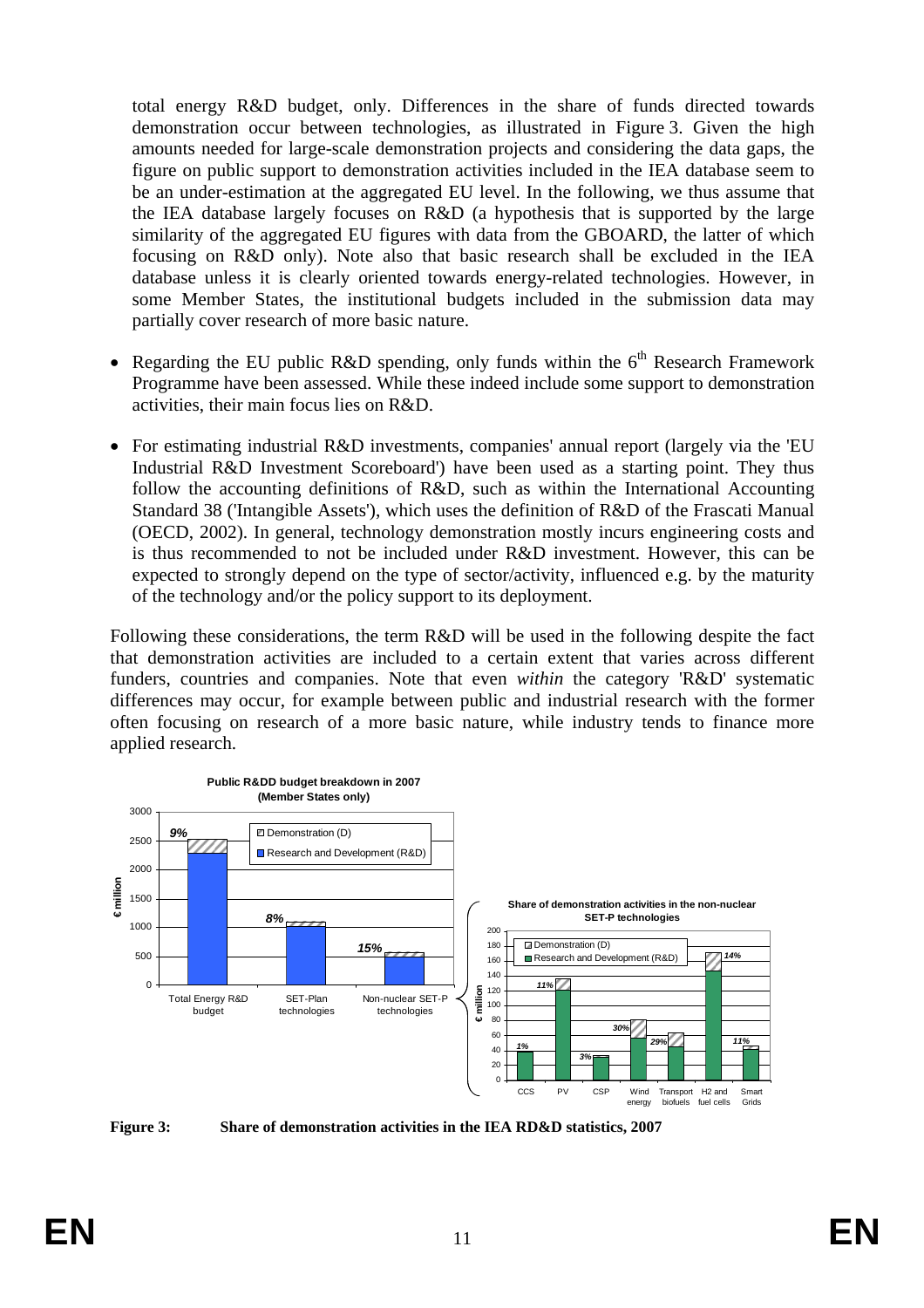*Source: Data from IEA, gap filled and complemented with national data for DE, UK, FR, AT, BE. Irish data on demonstration activities (year 2006) could be obtained only for the total energy R&D budgets, but not broken down by technology.* 

## <span id="page-11-0"></span>**3.2. Industrial R&D investments**

#### *3.2.1. Allocating companies' annual R&D investments by technology*

#### 3.2.1.1. General approach

Data on corporate R&D expenditures are difficult to obtain (see e.g. de Nigris et al., 2008; SRS Project, 2008; van Beeck et al., 2009; Wiesenthal et al., 2008). The data become even sketchier when looking at the R&D expenditure by technology. The difficulties can be explained by the lack of a regulatory framework that obliges private companies to report their R&D investment, the fact that some companies consider this information as confidential, and that others use them for strategic purposes (Gioria, 2007).

For this reason, there is currently no single database that can provide a comprehensive overview of industrial R&D investments dedicated to individual technologies. In order to nevertheless gather a maximum of information, various data sources have been assessed in parallel in this report, all of which have their own specific strengths and shortcomings. The most promising method turned out to be a novel and assumption-based approach. It combines data on R&D investments of individual companies, primarily taken from the EU Industrial R&D Investment Scoreboard (Hernández Guevara et al., 2008), with additional information about the company, thus allowing a rough estimation of a companies' R&D investment by SET-Plan priority technology.

This bottom-up approach has thus been chosen as a first option for deriving an estimation of the corporate R&D investments in the relevant technological fields. In brief, this approach includes the following steps:

- The identification of key industrial players for a certain sector.
- The gathering of information on R&D investments of these companies preferably through the EU Industrial R&D Investment Scoreboard, but also web-published annual reports or direct contacts.
- For companies active in several technological fields (such as electrical utilities, oil companies, component suppliers), an allocation of the R&D investments to individual technologies to the extent possible. For companies that are specialised in one technological field only, their entire R&D expenditure was allocated to that technology.
- The summing up of the individual companies' R&D investments by technology.

This approach has been complemented by data extracted from official databases (BERD) and EU-financed projects (e.g. SRS NET: Scientific Reference System on new energy technologies, energy end-use efficiency and energy RTD; and ERMINE: Electricity Research Road Map in Europe) as well as other literature, as sketched out i[n Figure 4.](#page-12-0) This is described in more detail in the following sections.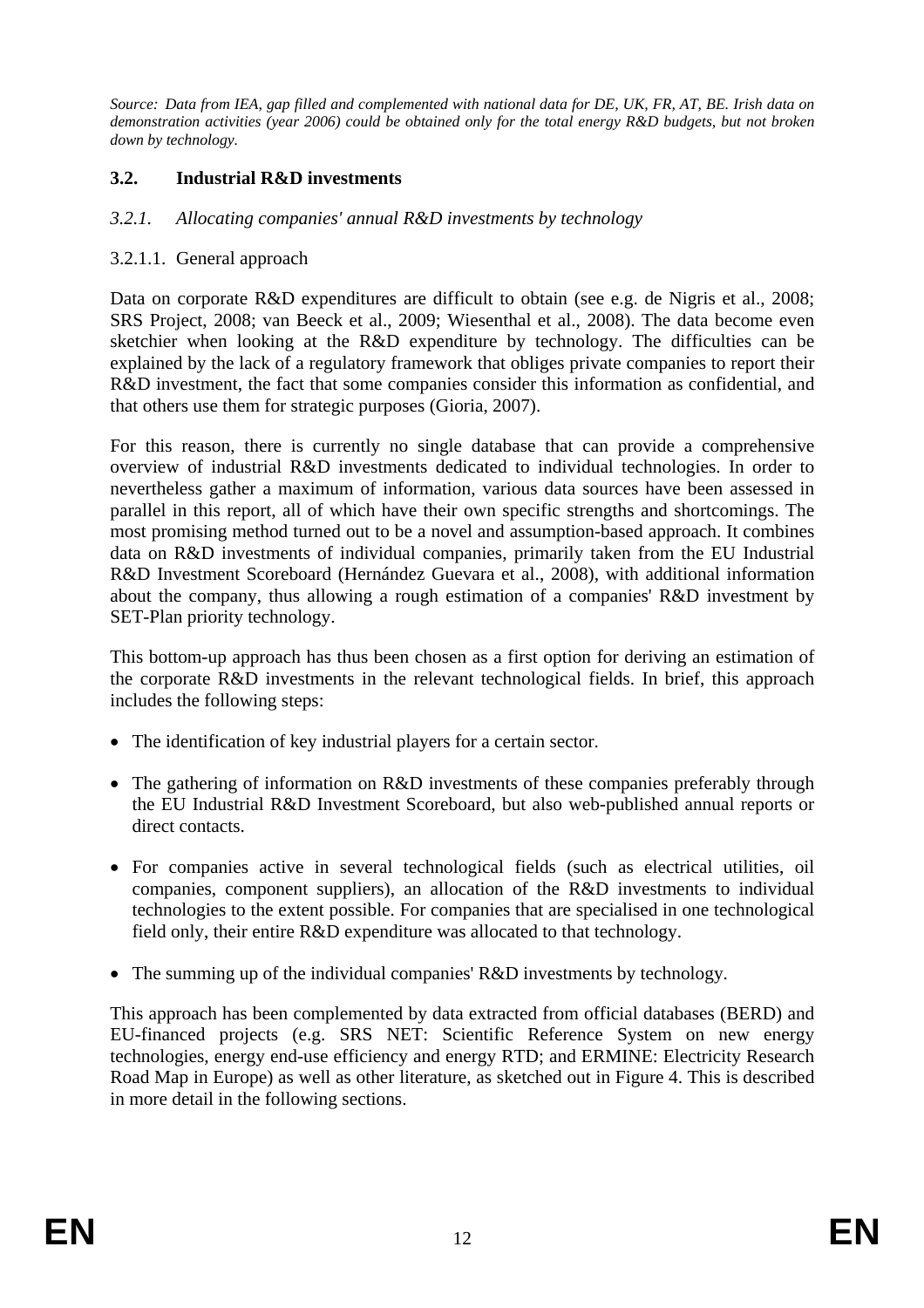

**Note:** ☺ **indicate the level of certainty of the step / information underlying the step**

<span id="page-12-0"></span>**Figure 4: Schematic overview of the methodology applied for estimating corporate R&D investments by technology** 

*Source: JRC-IPTS* 

#### 3.2.1.2. Breaking down corporate R&D investments

As introduced above, an allocation of individual companies' annual R&D investment to the various technologies of interest was the central approach followed in the present report.

The EU Industrial R&D Investment Scoreboard proved to be the single most important data source for obtaining basic information on annual corporate R&D investments (Hernández Guevara et al., 2008), which was used as a starting point for the subsequent assessment. The data analysed relate to the companies R&D investments in 2007. The EU Industrial R&D Investment Scoreboard provides data on investment in R&D from 2000 companies (1000 EUbased and 1000 non-EU based). It is prepared from companies' annual audited reports and  $accounts<sup>11</sup>$ . The companies are grouped by sectors of activity following the ICB classification (Industry Classification Benchmark). Companies are allocated to the country of their

<sup>&</sup>lt;sup>11</sup> A general concern raised with regard to assessing R&D expenditures based on the companies' annual reports is that the figures may include the parts financed through public budgets, thus creating problems with double-counting (SRS project, 2007). This problem does, however, not occur for the Scoreboard database, which only includes the R&D financed by the company as a general principle. If disclosed, the externally funded R&D parts (i.e. by public sector as well as companies outside the group) are deducted. In case that a company does not disclose the part of the R&D that has been externally funded, it cannot be deducted and the public part is thus included in the company's investment, thus accepting a slight systematic error.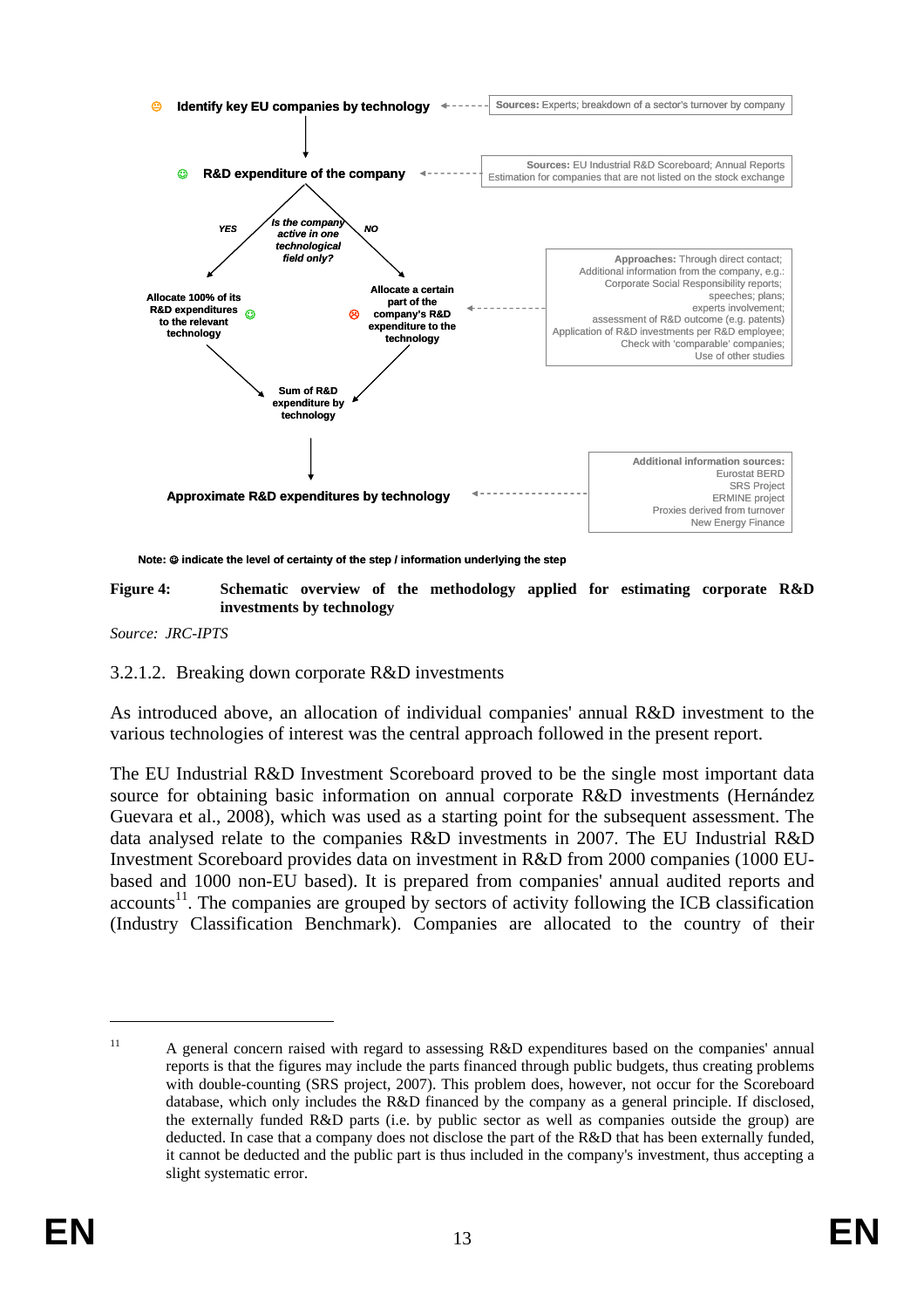registered office, which may differ from the operational or R&D headquarters in some  $\overline{\text{cases}}^{12}$ .

The Scoreboard's breakdown by field of activity does not allow for the technology-oriented grouping required for this work. Furthermore, Jacquier-Roux and Bourgeois (2002) showed that much of the R&D efforts relevant for the energy sector are being carried out by the supplier of energy equipment, making the energy sector a supplier-dominated sector in the taxonomy developed by Pavitt (1984). In order to capture the R&D investments of the different types of companies, the present report therefore had to identify a number of companies that are considered relevant for research in a certain SET-Plan priority technology instead of relying on existing classifications of companies (such ICB or NACE, the statistical classification of economic activities). The assessment of the present report is thus based on the estimation of R&D budgets from both traditional energy companies – such as 'oil and gas producers'; 'electricity'; 'gas, water and multiutilities' following the ICB classification – and companies that are active in sectors like 'alternative energy'; 'automobiles and parts'; 'chemicals'; 'construction and materials'; 'electrical components and equipment'; 'industrial machinery'; 'industrial metals'; and 'general industrials'.

For each of the technological fields of interest, key industrial EU-based companies have been identified. This has been based on analyses of the various markets (e.g. through the barometers from EUROBSERV'ER 2008a-c), expert knowledge and other sources (such as the members of Technology Platforms or associations; companies' internet websites). Of course, a number of companies are active in various fields simultaneously, which meant that they figure in various 'technology groups' at the same time.

Such an approach bears the risk of missing a central player for R&D as the selection is strongly based on the market share of companies. However, a large market share does not necessarily imply a high R&D intensity. This is supported by the fact that innovation may happen on the component supplier side rather than within the known energy companies. Since the lists of companies that are considered within a certain field are not exhaustive, neglecting minor players that might, in sum, provide a far greater R&D commitment; they tend to underestimate the total R&D efforts dedicated to SET-Plan technologies.

Overall, a total of 136 companies were identified as central R&D investors on the SET-Plan priority technologies, a large number of which being simultaneously active in several SET-Plan technologies. 72 of the 136 companies identified are listed among the TOP1000 R&D investors of the Scoreboard, allowing the direct extraction of R&D investment data. However, for four of them, no further breakdown of the R&D investment by technology could be performed. Some of the companies of interest are smaller overall R&D investors and therefore do not rank among the TOP1000 R&D investors; as they are nevertheless important for a certain (smaller) technological field, an in-depth research has been carried out by looking at a more detailed database containing some 7000 companies, which is the basis underlying the EU Scoreboard. Data for 12 companies was extracted from this extended database. A web-based search provided some information for 26 additional enterprises

<sup>&</sup>lt;sup>12</sup> Note that the way in which corporate R&D investments are allocated to countries can significantly influence the outcome of the analysis. The EU Industrial R&D Investment Scoreboard allocates companies to the country of their registered office, while BERD refers to all R&D activities performed by businesses within a particular sector and territory, regardless of the location of the business's headquarters. This important difference needs to be kept in mind when comparing results from different studies one with another.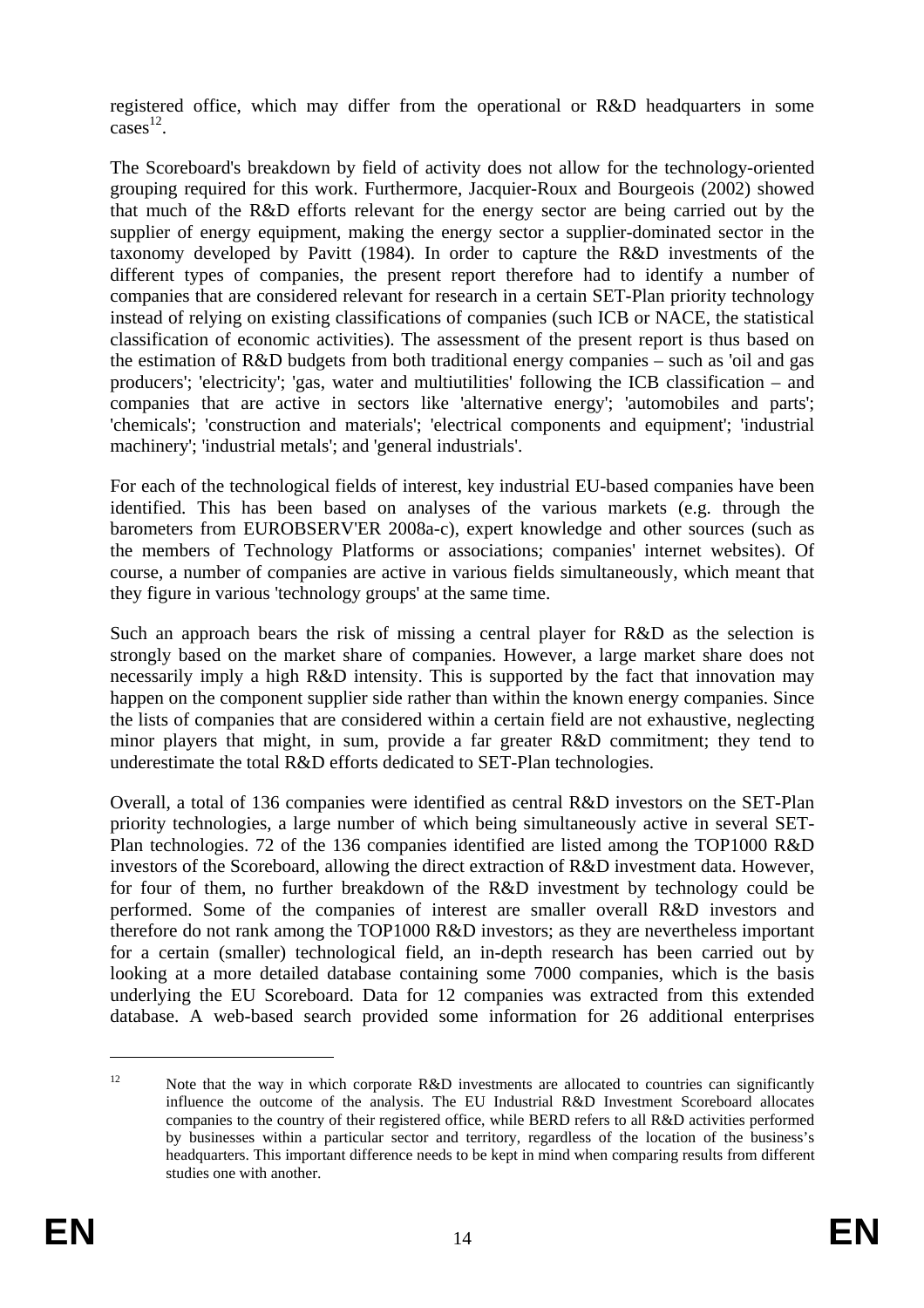through e.g. annual reports or other information for those companies that are not listed on the stock exchange and thus are not obliged to publish their financial report. Haug et al. (2009) provided information for nine additional companies active in research on CSP. Combining data from the various sources, data were available for 115 out of the 136 companies identified.

The R&D Investment Scoreboard does not allocate the R&D investments to individual energy technologies. For companies being active mostly in one technological field (e.g. Vestas for wind power), one may assume that their R&D investment remains within their main field of business activity. This has been the case for around 25 companies, for which the R&D investments by technological field could thus be identified with a high accuracy. For another eight companies, a very high confidence level could be obtained in the assumptions made in the present analysis building on information from official sources (see also sectio[n 4.3\)](#page-58-0).

For large companies operating in manifold areas, however, the amount of research investments that is dedicated to a certain technology cannot be directly derived from the R&D Investment Scoreboard. This is the case in particular for car manufacturers, oil companies, electric utilities, and large component manufacturers. For this reason, the Scoreboard data proved to be of more direct help in the areas of PV and wind than for CCS, biofuels or hydrogen/fuel cells, with large multinational utilities and oil businesses being more active in the latter fields.

For the purpose of this report, the R&D investments of multi-business companies was divided up and allocated to the different technologies on the basis of assumptions. Companies' annual reports and corporate sustainability reports were systematically analysed for additional information on the breakdown of R&D investments. Moreover, the websites of individual companies and associations were screened for further information, enhanced by free searches that revealed e.g. presentations and speeches from company key actors or press releases. In very few cases, newspaper articles provided helpful information. For some companies, work that had previously been carried out at DG RTD and TREN has been used as input (Naneva and Paschos, 2008). In addition, information from literature (New Energy Finance, 2008; PWC et al., 2007) was used as a starting point. Furthermore, some 30 companies or industry associations were contacted. This direct contact allowed obtaining exact figures for four large companies, and helped to refine assumptions for another handful of companies.

In the easiest cases, this additional information revealed the allocation of the R&D investment to the different technologies. For most companies, however, the R&D expenditures could be narrowed down to a particular field (e.g. 'renewables') with a certain accuracy but then needed to be further split between the various renewable energy sources based on qualitative information. In that cases, some substantiated "guess-timates" had to be performed in order to allocate their R&D investment to single technologies, based on information available for the individual companies obtained through the sources described above.

This included, for example, the number of researchers by field that allowed a rough estimation of the R&D investments by applying an average R&D investment per research employee. [Figure 5](#page-15-0) shows information on R&D investment per research employee gathered for 31 companies or research centres. An average investment of  $\trianglelefteq$  20000 to  $\trianglelefteq$  50000 per research employee was found for 55% of them. This range was then used for further estimates, unless more precise figures could be obtained for the specific company.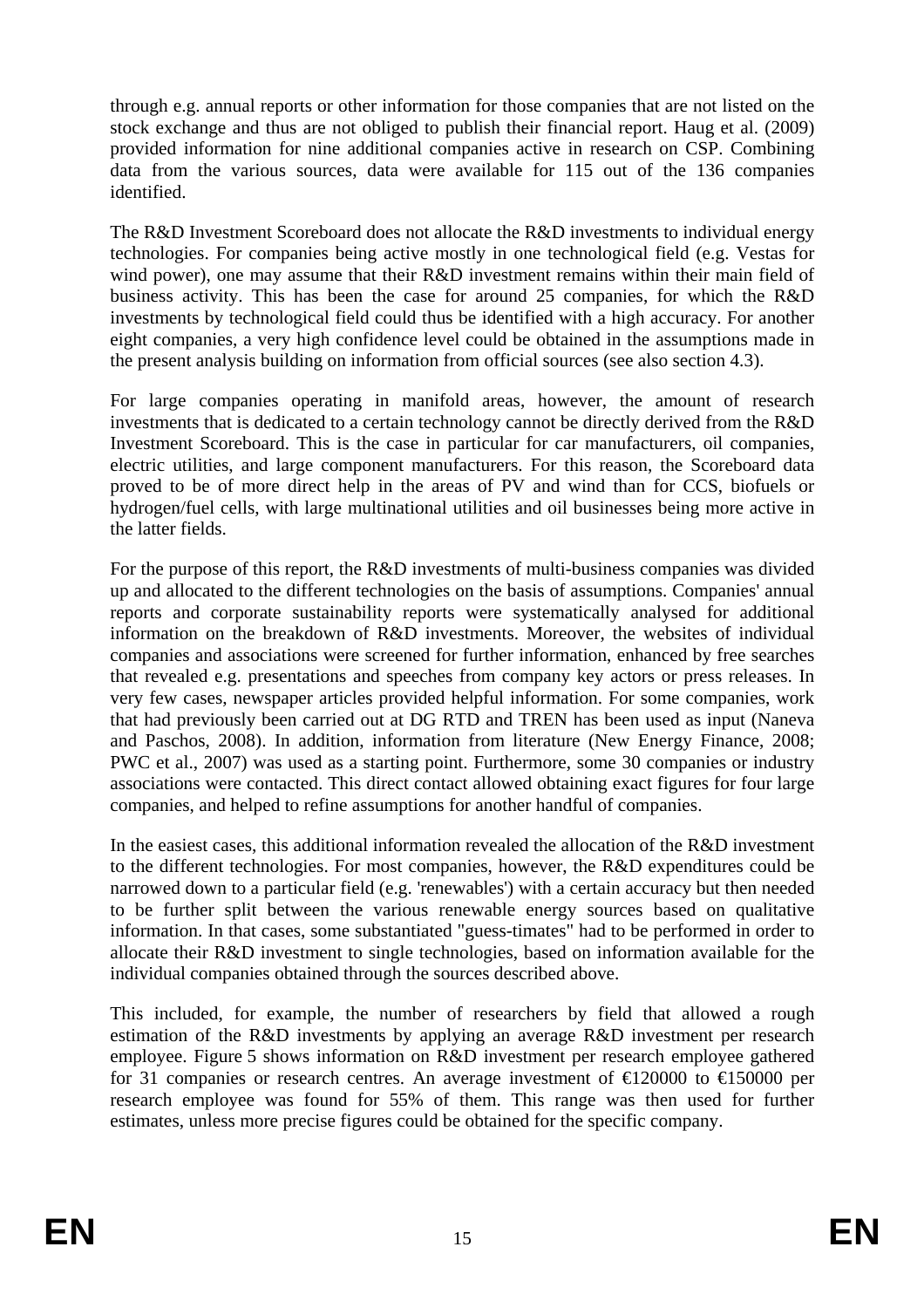

<span id="page-15-0"></span>

*Source: JRC-IPTS based on a variety of information sources* 

Other companies announced some future R&D investment plans, which were subsequently "extrapolated" back to the 2007 data. In few cases, the substantiated assumptions were applied to other, similar companies as well. Often, the R&D expenditures could be narrowed down to a certain field (e.g. 'renewables') with a certain accuracy but then needed to be further split between the various renewable energy sources based on qualitative information.

For some selected important R&D investors, patent applications have been used as an indicator of the R&D breakdown. Based on the assumption that patents may reflect a company's research effort, which is supported by assessment that show a significant correlation between patents and R&D spending (e.g. Griliches, 1990; Jaumotte and Pain, 2005), the distribution of patents across the relevant technologies was used as a proxy for the distribution of its R&D expenditures. Of course, linking input indicators such as energy R&D spending to output indicators (such as patents<sup>13</sup>) faces a number of problems. These occur in particular as the 'energy sector' includes a broad variety of technologies and industries with distinct characteristics regarding the research intensity needed for a patent and the propensity to patent. In addition, the tendency to patent may also differ across countries. As a consequence, the average R&D intensity per patent may differ considerably across technologies. Companies may also decide to classify or label patents in a way that makes it difficult to detect them with the simplified patent assessment applied in this report.

Despite these general constraints regarding the use of patents, they may nevertheless be used as a rough indicator within the scope of this report, given that studies show a strong correlation between the number of energy-related patents granted and the energy R&D investments (Margolis and Kammen, 1999; Johnstone et al.,  $2008$ ).<sup>14</sup> However, it needs to be mentioned that within the present report the patent-based approach could not be exploited in full. For the above-mentioned reasons, this would have required an in-depth assessment of the

<sup>&</sup>lt;sup>13</sup> The outputs of research are manifold, ranging from the better understanding of presently used techniques to finding new technologies and attracting public research funding (see overview table in Ernst, H., 1998, p.3). The use of patents for measuring R&D outputs may thus fall short of the complexity of the motivations for research, but can nevertheless be used as a suitable indicator (Griliches et al., 1986; Griliches, 1990). However, Ernst (1998) shows that research does not

necessarily lead to more patents, but to patents of higher quality.<br>
Popp (2005) shows that patents are a suitable mean for obtaining R&D activity in highly disaggregated forms.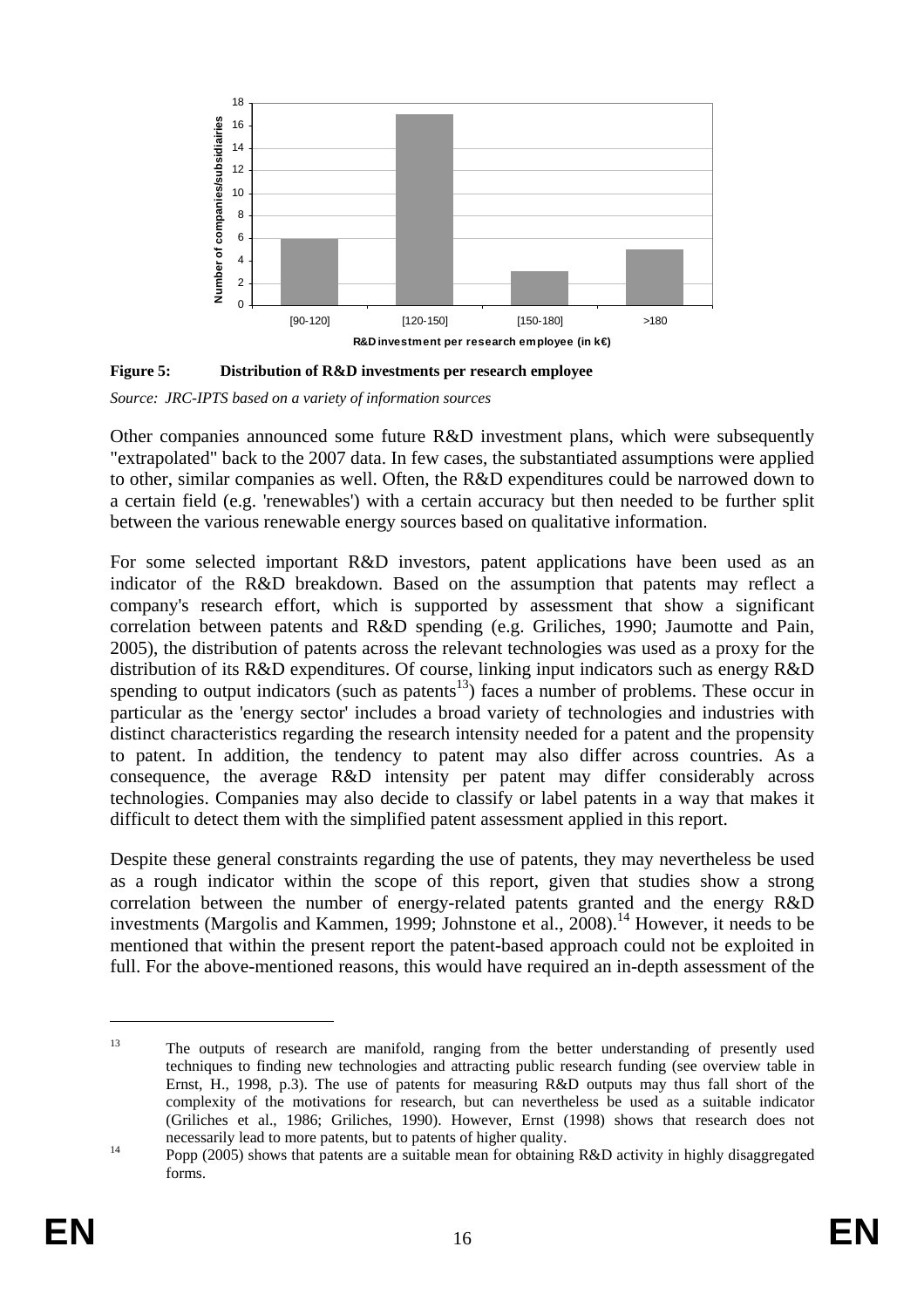contents of each patent instead of using a search by keyword and the inclusion of patent applications that were handed in by subsidiaries.

Additional information has been derived from a detailed database of EU-FP6 projects and was used for cross-checking the R&D investment of selected companies in e.g. CCS and H2/FC. From this, the contribution of a company within a certain technological field could be deducted by summing up the company's contribution in all projects within a certain area. These figures were only used for verifying that the results of the other approaches lie above it – if that had not been the case, the estimations would have had to be revisited.

## 3.2.1.3. Illustration of the approach

In the following, the methodology applied in this report shall be illustrated. The 'wind energy' sector is a representative example for an area in which the approach allows a relatively accurate analysis.

[Table 1](#page-20-0) shows a selection of EU-based industries that are considered of outstanding importance in the area of wind energy. For these industries, the R&D investment has been extracted from the EU Industrial R&D Investment Scoreboard and other sources. A first limitation of the analysis is due to the fact that some important companies are missing, such as some large electric utilities that carry out wind energy R&D, even though one may safely assume that much of the innovation is carried out by the component suppliers that are included. A crucial step lies in the breakdown of the R&D budgets and the allocation of contributions to the different technologies, as described in detail for the cases of Acciona, Alstom, Dong Energy, EDF, Iberdrola and Siemens.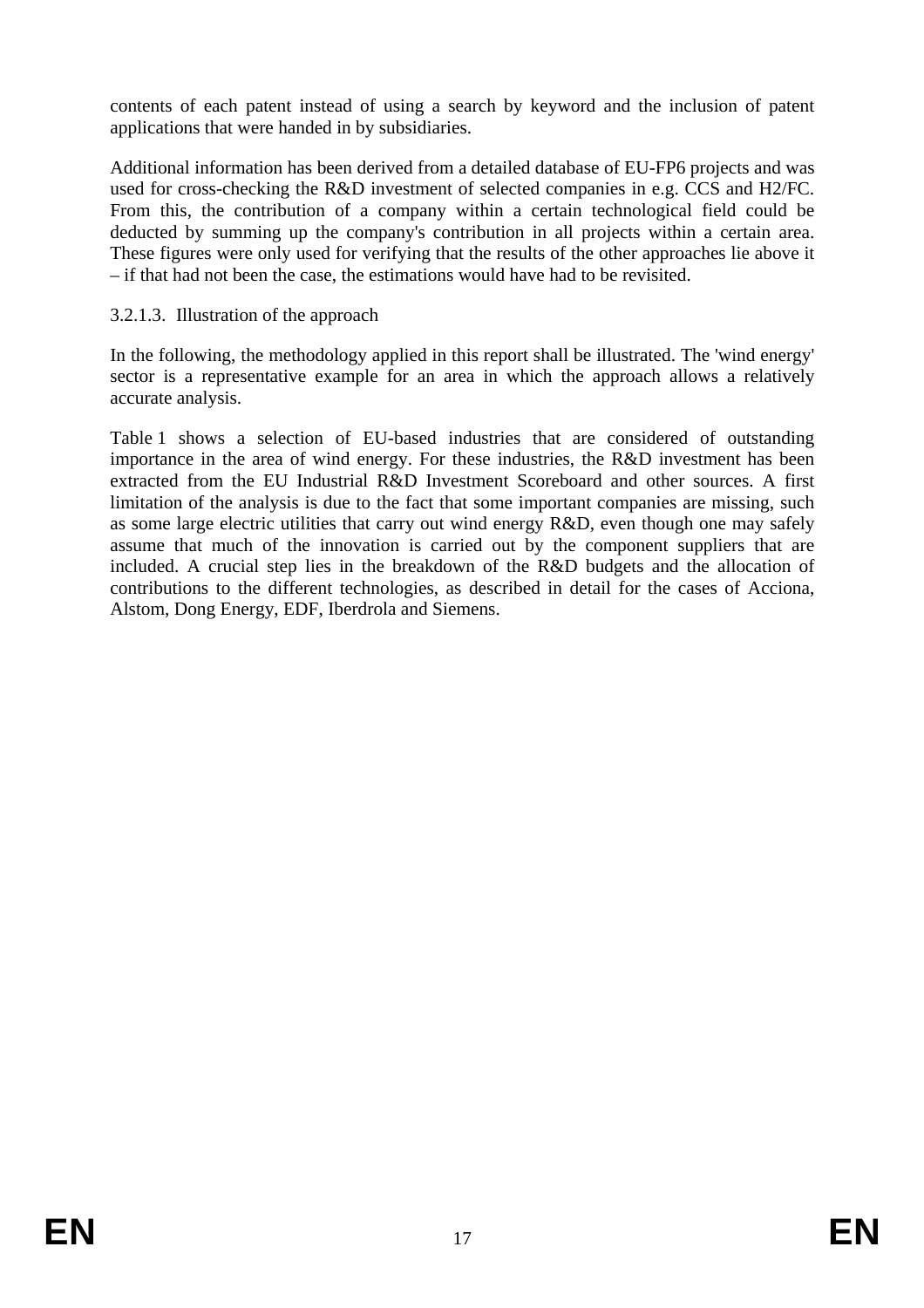| <b>Company name</b>  | <b>Total R&amp;D</b><br>investment<br>$2007$ ( $\epsilon$ m) | <b>Assumed</b><br>share of<br>R&D to<br>wind                                            | <b>Assumed</b><br>R&D<br>investment<br>in wind<br>$(\epsilon m)$ | <b>Assumptions</b>                                                                                                                                                                                                                                                                                                                                                                                                                                                                                                                                                                                                                                                                                                                                                                                                                                                                                                                                                                                                                         | <b>Sources</b>                                                                                                                                                                                                                                                                                                                                                                                                                                 |  |
|----------------------|--------------------------------------------------------------|-----------------------------------------------------------------------------------------|------------------------------------------------------------------|--------------------------------------------------------------------------------------------------------------------------------------------------------------------------------------------------------------------------------------------------------------------------------------------------------------------------------------------------------------------------------------------------------------------------------------------------------------------------------------------------------------------------------------------------------------------------------------------------------------------------------------------------------------------------------------------------------------------------------------------------------------------------------------------------------------------------------------------------------------------------------------------------------------------------------------------------------------------------------------------------------------------------------------------|------------------------------------------------------------------------------------------------------------------------------------------------------------------------------------------------------------------------------------------------------------------------------------------------------------------------------------------------------------------------------------------------------------------------------------------------|--|
| Acciona Energy       | 39.02                                                        | 24%                                                                                     | $-9.5$                                                           | Acciona states that $\text{E}6.3m$ of its R&D budget (i.e. 42%) is dedicated to energy R&D.<br>The company is largely active in wind energy and solar (PV and CSP), but also in H2<br>and bioenergy (solid biomass and biofuels). Given the importance of wind energy, we<br>assume that slightly more than half of the energy-related R&D budget is allocated to<br>wind energy, i.e. $\bigoplus$ -10m.                                                                                                                                                                                                                                                                                                                                                                                                                                                                                                                                                                                                                                   | EU<br>Industrial<br>R&D<br>Investment<br>Scoreboard for data on<br>total R&D<br>assumptions<br>based on<br>investment;<br>Acciona's annual and corporate social<br>responsibility reports.<br>Furthermore,<br>through direct contact the assumed R&D<br>break-down could be improved.                                                                                                                                                          |  |
| Alstom               | 561                                                          | 4.5%                                                                                    | $-25$                                                            | Alstom is a major component supplier for power generation and transport. R&D<br>activities in the power sector are carried out through the two sub-sectors "Power<br>Systems" (mainly CCS and gas/steam turbines R&D) and "Power Services". Wind<br>energy would classify under the first. An analysis based on the number of researcher,<br>the split of turnover between the various financial sectors and literature (ZEP, 2008a),<br>leads to an estimated R&D investments within "Power Systems" in the order of €200-<br>220m. Out of this, some share would be dedicated to wind energy. As a rough guess,<br>we assume that some 10% of the 'Power Systems R&D' would go to wind energy<br>research (ca. €20m). Moreover, the Alstom Group acquired 100% of Ecotècnia in<br>2007, a Spanish wind turbine company. From a newspaper article (El Pais) we know<br>that Ecotecnia will invest around 2% of its turnover in R&D (ca. $\mathfrak{S}$ m). In total, we<br>thus assume that some $E25m$ are dedicated to wind energy R&D. | EU<br>Industrial<br>R&D<br>Investment<br>total R&D<br>Scoreboard for data on<br>investment; assumptions<br>based on<br>Alstom's annual and corporate social<br>responsibility reports, their websites,<br>patent analysis, newspaper and expert<br>guesses. Furthermore, through direct<br>contact the assumed R&D break-down<br>could be improved. However, figures are<br>not official figures from the company but<br>remain own estimates. |  |
| Clipper<br>Windpower | 6.89                                                         | 6.9<br>100%<br>Mostly active in wind energy, thus 100% of R&D is assumed to go to wind. |                                                                  | EU<br>Industrial<br>R&D<br>Investment<br>Scoreboard                                                                                                                                                                                                                                                                                                                                                                                                                                                                                                                                                                                                                                                                                                                                                                                                                                                                                                                                                                                        |                                                                                                                                                                                                                                                                                                                                                                                                                                                |  |
| Dong Energy          | 64.24                                                        | 20%                                                                                     | ~13                                                              | Wind energy is central for Dong Energy. The company states that it currently accounts<br>for the largest proportion of wind energy in Europe and plans massive new<br>investments. However, coal and other renewables also play a key role for Dong<br>Energy: the company is very active in CCS (see e.g. Castor FP6 project) and second<br>generation biofuels (e.g. from straw). Furthermore, we know that Dong Energy intends<br>to invest around DKK350m ( $C46.8m$ ) in R&D of sustainable energy, including<br>renewables and CCS. On this basis, we roughly assume that 1/5 of Dong Energy's<br>R&D budget is allocated to wind.                                                                                                                                                                                                                                                                                                                                                                                                   | Industrial<br>R&D<br>EU<br>Investment<br>Scoreboard for data on total R&D<br>investment; assumptions based on Dong's<br>annual and corporate social responsibility<br>reports and expert estimates.                                                                                                                                                                                                                                            |  |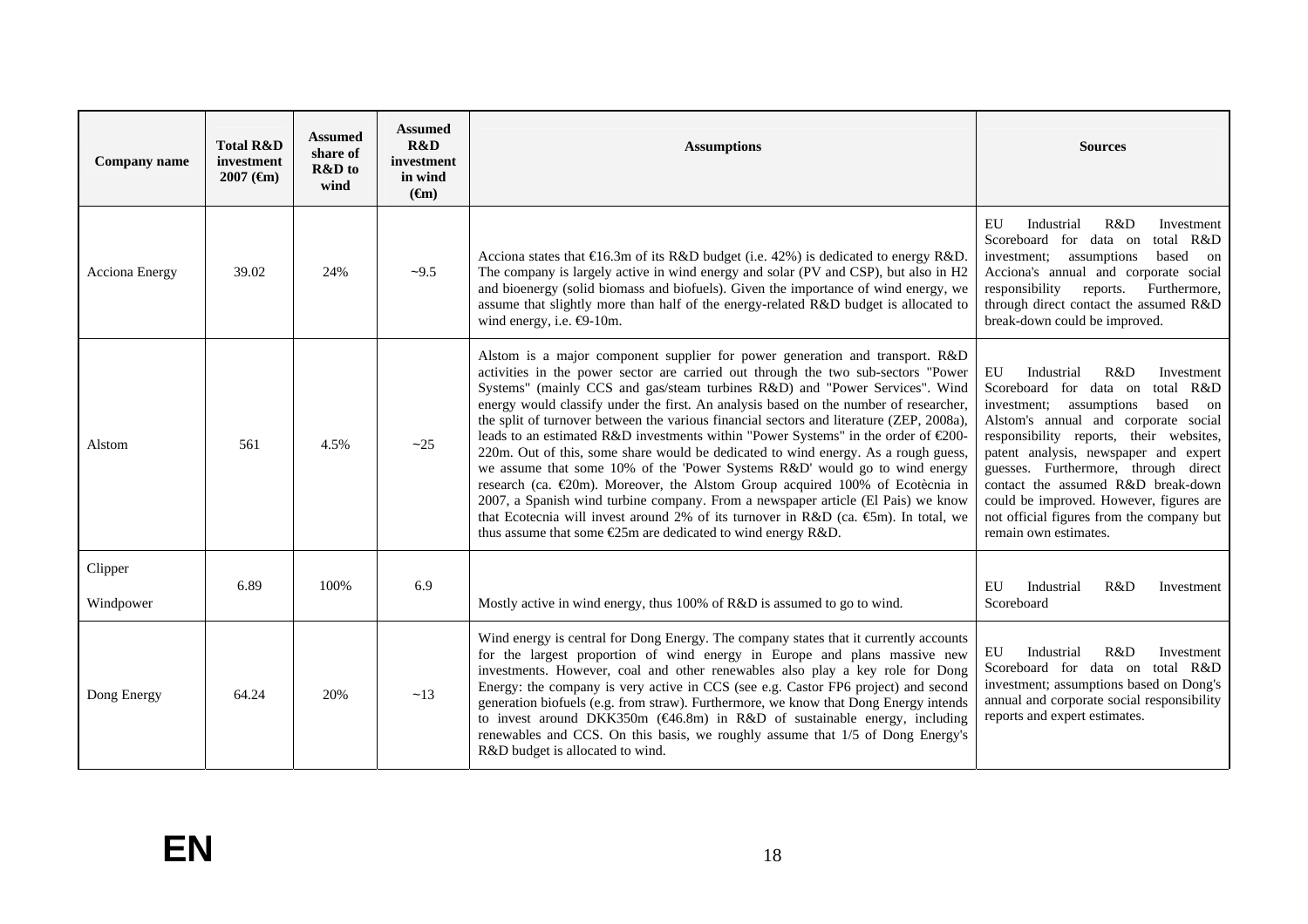| Company name | <b>Total R&amp;D</b><br>investment<br>$2007$ ( $\epsilon$ m) | <b>Assumed</b><br>share of<br>R&D to<br>wind | <b>Assumed</b><br>R&D<br>investment<br>in wind<br>$(\epsilon m)$ | <b>Assumptions</b>                                                                                                                                                                                                                                                                                                                                                                                                                                                                                                                                                                                                                            | <b>Sources</b>                                                                                                                                                                                                                                                                                                                                                                                         |  |
|--------------|--------------------------------------------------------------|----------------------------------------------|------------------------------------------------------------------|-----------------------------------------------------------------------------------------------------------------------------------------------------------------------------------------------------------------------------------------------------------------------------------------------------------------------------------------------------------------------------------------------------------------------------------------------------------------------------------------------------------------------------------------------------------------------------------------------------------------------------------------------|--------------------------------------------------------------------------------------------------------------------------------------------------------------------------------------------------------------------------------------------------------------------------------------------------------------------------------------------------------------------------------------------------------|--|
| <b>EDF</b>   | 375                                                          | 0.8%                                         | $-3$                                                             | Out of the total R&D budget, EDF invested around $\in 00$ m on 'environment', including<br>energy eco-efficiency, research into Renewable Energies, local impact of climate<br>change, and other studies furthering knowledge of environmental issues. Out of this,<br>renewables (excl. hydro) account for 9% according to official data. Based on<br>information of EDF's R&D efforts on PV, we estimate that around $\epsilon$ 5.5m are dedicated<br>to R&D on wind energy, biomass, geothermal and ocean power. Given the<br>perspectives of wind energy within EDF, we assume that half of that is dedicated to<br>wind energy research. | EU<br>R&D<br>Industrial<br>Investment<br>Scoreboard for data on total R&D<br>investment; assumptions based on EdF's<br>annual and corporate social responsibility<br>reports, their websites and expert guesses.<br>Furthermore, through direct contact the<br>assumed R&D break-down could be<br>improved. However, figures are not<br>official figures from the company but<br>remain own estimates. |  |
| Enercon      | n.a.                                                         | n.a.                                         | ~17.5                                                            | Enercon's turnover was in the order of $\epsilon$ 2.4bn in 2007. According to their website,<br>Enercon employs around 10000 people and over 130 engineers in R&D. If we assume<br>R&D expenses per R&D employees to be in the typical range of €120000-150000 per<br>R&D staff, Enercon's R&D expenses were in the order of €15.6m to €19.5m spent in<br>R&D, with the central value taken for this report. However, this would mean that<br>Enercon's R&D intensity remains low at less than 1% of the turnover. For this reason,<br>the above estimate may well be an under-estimation.                                                    | Website<br>Internet pages                                                                                                                                                                                                                                                                                                                                                                              |  |
| Gamesa       | 30.91                                                        | 100%                                         | 30.9                                                             | Mostly active in wind energy, thus 100% of R&D is assumed to go to wind.                                                                                                                                                                                                                                                                                                                                                                                                                                                                                                                                                                      | EU<br>R&D<br>Industrial<br>Investment<br>Scoreboard                                                                                                                                                                                                                                                                                                                                                    |  |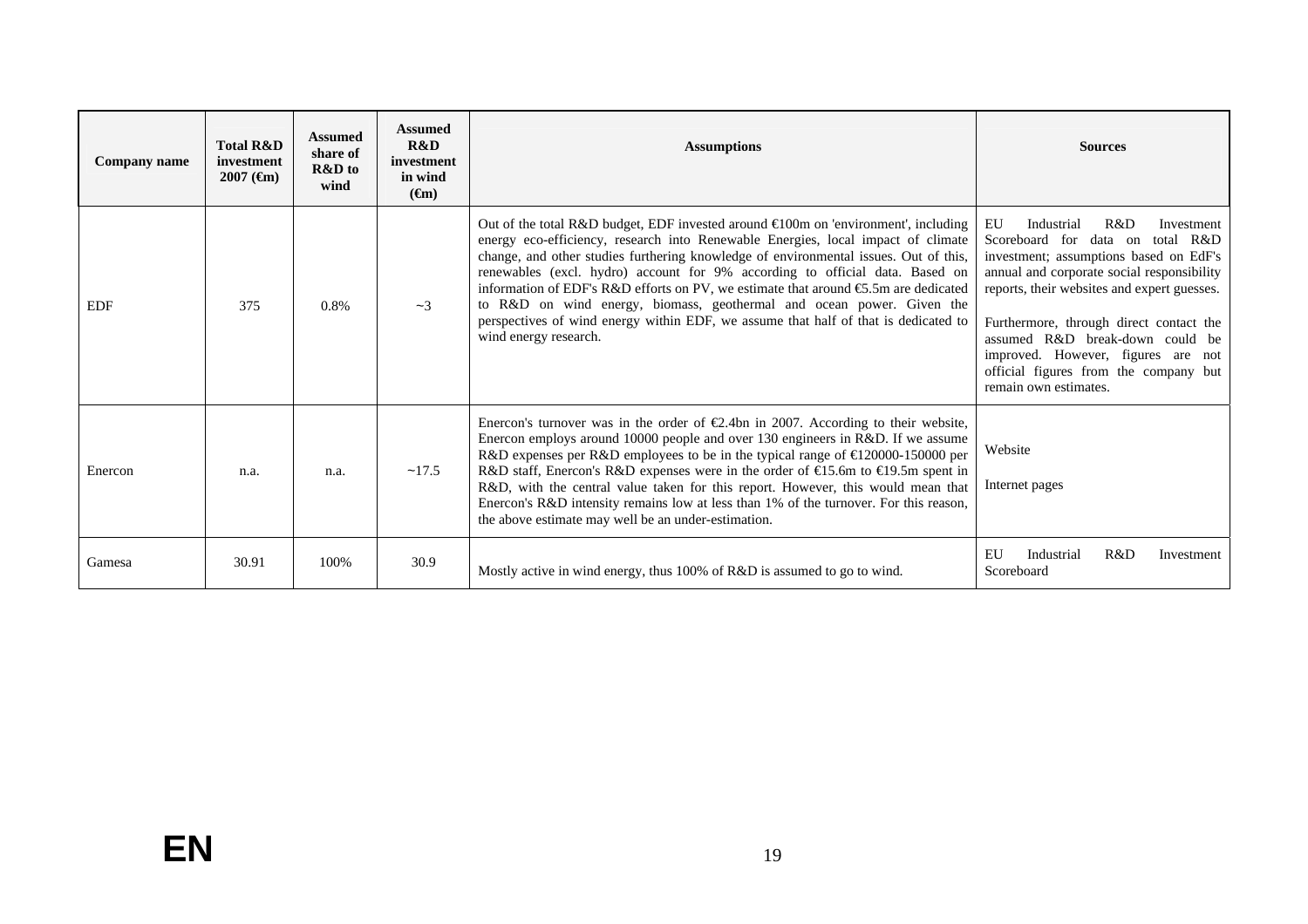| Company name           | <b>Total R&amp;D</b><br>investment<br>$2007$ ( $\bigoplus$ ) | <b>Assumed</b><br>share of<br><b>R&amp;D</b> to<br>wind | <b>Assumed</b><br>R&D<br>investment<br>in wind<br>$(\epsilon m)$ | <b>Assumptions</b>                                                                                                                                                                                                                                                                                                                                                                                                                                                                                                                                                                                                                                                                                                                                                                                                                                                                                                                                                                                                                                                                                                                             | <b>Sources</b>                                                                                                                                                                                                                                                                                                                                                         |
|------------------------|--------------------------------------------------------------|---------------------------------------------------------|------------------------------------------------------------------|------------------------------------------------------------------------------------------------------------------------------------------------------------------------------------------------------------------------------------------------------------------------------------------------------------------------------------------------------------------------------------------------------------------------------------------------------------------------------------------------------------------------------------------------------------------------------------------------------------------------------------------------------------------------------------------------------------------------------------------------------------------------------------------------------------------------------------------------------------------------------------------------------------------------------------------------------------------------------------------------------------------------------------------------------------------------------------------------------------------------------------------------|------------------------------------------------------------------------------------------------------------------------------------------------------------------------------------------------------------------------------------------------------------------------------------------------------------------------------------------------------------------------|
| Iberdrola              | 65                                                           | 6.2%                                                    | $-4$                                                             | Iberdrola spent 655m in R&D in 2007. According to their website, Iberdrola plans to<br>invest $\epsilon$ 25m in R&D over the period 2008-2010 (i.e. $\epsilon$ 75m per year) on the three<br>following activities: 1) Renewables ( $\epsilon$ 70m) and deregulated power business ( $\epsilon$ 70m); 2)<br>Regulated business ( $\infty$ ); 3) Information technology and other areas ( $\infty$ 35m).<br>Considering that on the one hand, wind power plays an important role in Iberdrola's<br>renewables portfolio but on the other hand, Iberdrola is also active in other renewable<br>energy sources (such as solar thermal and biomass) and on grid integration, we assume<br>that 20% of the $\epsilon$ 70m announced for Renewable Energy research would go to wind<br>energy over the 3 years (i.e. €4.7m per year). We also know that the R&D figures<br>announced for 2008 (and beyond) imply a 15% increase to the 2007 figures. If we thus<br>assume that the 2007 wind energy R&D investment is 15% below the above-estimated<br>figure for 2008, the R&D investment on wind energy in 2007 can be estimated to be<br>some €4m. | EU<br>Industrial<br>R&D<br>Investment<br>total R&D<br>Scoreboard for data on<br>investment; assumptions<br>based on<br>Iberdrola Press Release 24/03/2008 and<br>official reports. Furthermore, through<br>direct contact the assumed R&D break-<br>down could be improved. However,<br>figures are not official figures from the<br>company but remain own estimates. |
| Nordex                 | 17.24                                                        | 100%                                                    | 17.2                                                             | Mostly active in wind energy, thus 100% of R&D is assumed to go to wind.                                                                                                                                                                                                                                                                                                                                                                                                                                                                                                                                                                                                                                                                                                                                                                                                                                                                                                                                                                                                                                                                       | EU<br>Industrial<br>R&D<br>Investment<br>Scoreboard                                                                                                                                                                                                                                                                                                                    |
| <b>REPower Systems</b> | 13.38                                                        | 100%                                                    | 13.4                                                             | Mostly active in wind energy, thus 100% of R&D is assumed to go to wind.                                                                                                                                                                                                                                                                                                                                                                                                                                                                                                                                                                                                                                                                                                                                                                                                                                                                                                                                                                                                                                                                       | EU<br>Industrial<br>R&D<br>Investment<br>Scoreboard                                                                                                                                                                                                                                                                                                                    |
| <b>Siemens</b>         | 3366                                                         | 0.6%                                                    | $-21$                                                            | For SIEMENS, several approaches have been combined:<br>Firstly, SIEMENS annual report states that 15% (i.e. $\text{\textsterling}05m$ ) of its total R&D<br>investments are dedicated to energy research. The energy sector is made up of 6<br>divisions, one of which is the renewable energy division, including wind energy.<br>Knowing the total staff by division and for wind, the relation of total staff to total R&D<br>personnel (ca. 5.5%-9% across the various sectors) and the R&D investments per R&D<br>employee (€132000 per R&D employee in the energy sector), we estimate that R&D<br>investments dedicated to wind research may be some in the range of $\epsilon$ 6-27m (i.e. 0.5-<br>$0.8\%$ of total R&D).<br>Secondly, a research in patent databases showed that 0.5% (depatisnet) and 1.2%<br>(USPTO) of all SIEMENS patent applications in 2004-2006 were associated with wind<br>energy.                                                                                                                                                                                                                           | EU<br>Industrial<br>R&D<br>Investment<br>Scoreboard for data on total R&D<br>investment; assumptions based on various<br>inputs, such as annual and corporate<br>social responsibility reports and work<br>done by Naneva and Paschos (2008);<br>press releases;<br>patent<br>application<br>assessment.                                                               |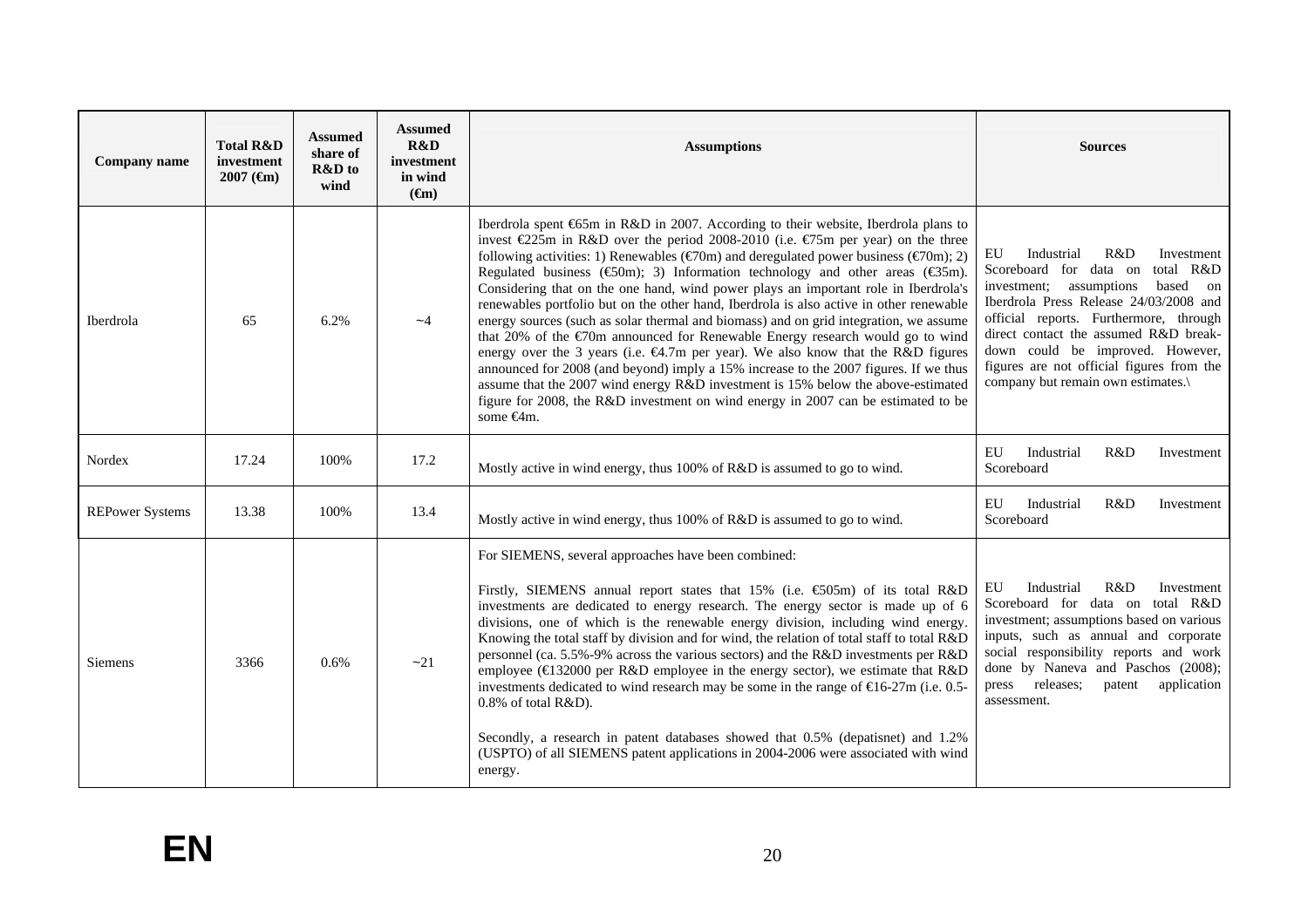| Company name       | <b>Total R&amp;D</b><br>investment<br>$2007$ ( $\epsilon$ m) | <b>Assumed</b><br>share of<br>R&D to<br>wind | <b>Assumed</b><br>R&D<br>investment<br>in wind<br>$(\epsilon m)$ | <b>Assumptions</b>                                                                                                                                                                                                                                                                                                                                                                                                                                                                                                                                                                                                                                                             | <b>Sources</b>                                      |
|--------------------|--------------------------------------------------------------|----------------------------------------------|------------------------------------------------------------------|--------------------------------------------------------------------------------------------------------------------------------------------------------------------------------------------------------------------------------------------------------------------------------------------------------------------------------------------------------------------------------------------------------------------------------------------------------------------------------------------------------------------------------------------------------------------------------------------------------------------------------------------------------------------------------|-----------------------------------------------------|
|                    |                                                              |                                              |                                                                  | Thirdly, Siemens maintains wind turbine R&D centres in Denmark, Germany, the<br>Netherlands, UK and the USA. For the newly opened USA centre we know that they<br>aim at a staff number of some 50 researchers, but currently only have 12. Assuming a<br>similar number of researchers for all centres would give a total number of employees<br>of 212 people. With an average investment of $\bigtriangleup$ 32000 per researcher, this would mean<br>an R&D investment of $\in \mathbb{Z}8m$ .<br>From the approaches above, we deduce that the share of R&D dedicated to wind may<br>be in the order of 0.5-0.8%. We use 0.6% as best guess, yet with high uncertainties. |                                                     |
| Vergnet            | n.a.                                                         | 100%                                         | $-3.7$                                                           | In 2007, Vergnet's turnover was €37m out of which 10% were dedicated to R&D<br>activities, meaning that around $\bigoplus$ .7m were spent in R&D for the same year. Moreover,<br>Vergnet had around 20 engineers in R&D in 2007. Assuming that €150000 is spent<br>per R&D employee, on average, this would mean that their R&D expenses account for<br>$\epsilon$ m which is in line with the $\epsilon$ 3.7m. We assume that most of this investment was<br>allocated to wind energy.                                                                                                                                                                                        | Vergnet website<br>Oseo website (08/2008)           |
| <b>Vestas Wind</b> | 127                                                          | 100%                                         | 127                                                              | Mostly active in wind energy, thus 100% of R&D is assumed to go to wind.                                                                                                                                                                                                                                                                                                                                                                                                                                                                                                                                                                                                       | EU<br>R&D<br>Industrial<br>Investment<br>Scoreboard |
| <b>Total</b>       |                                                              |                                              | $-292$                                                           |                                                                                                                                                                                                                                                                                                                                                                                                                                                                                                                                                                                                                                                                                |                                                     |

**Table 1: Example of the approach, illustrated for the wind energy sector** 

*Source: JRC-IPTS based on data on total R&D investments from the EU Industrial R&D Investment Scoreboard (except for Enercon and Vergnet). Assumptions on the share of total R&D investments dedicated to research on wind energy are based on a variety of sources, including companies' annual reports and corporate social responsibility report as well as websites and direct contact where possible.* 

<span id="page-20-0"></span>*Note: Data on the R&D investment in wind energy are own estimates and are related to uncertainties. They do not present any official company figure.*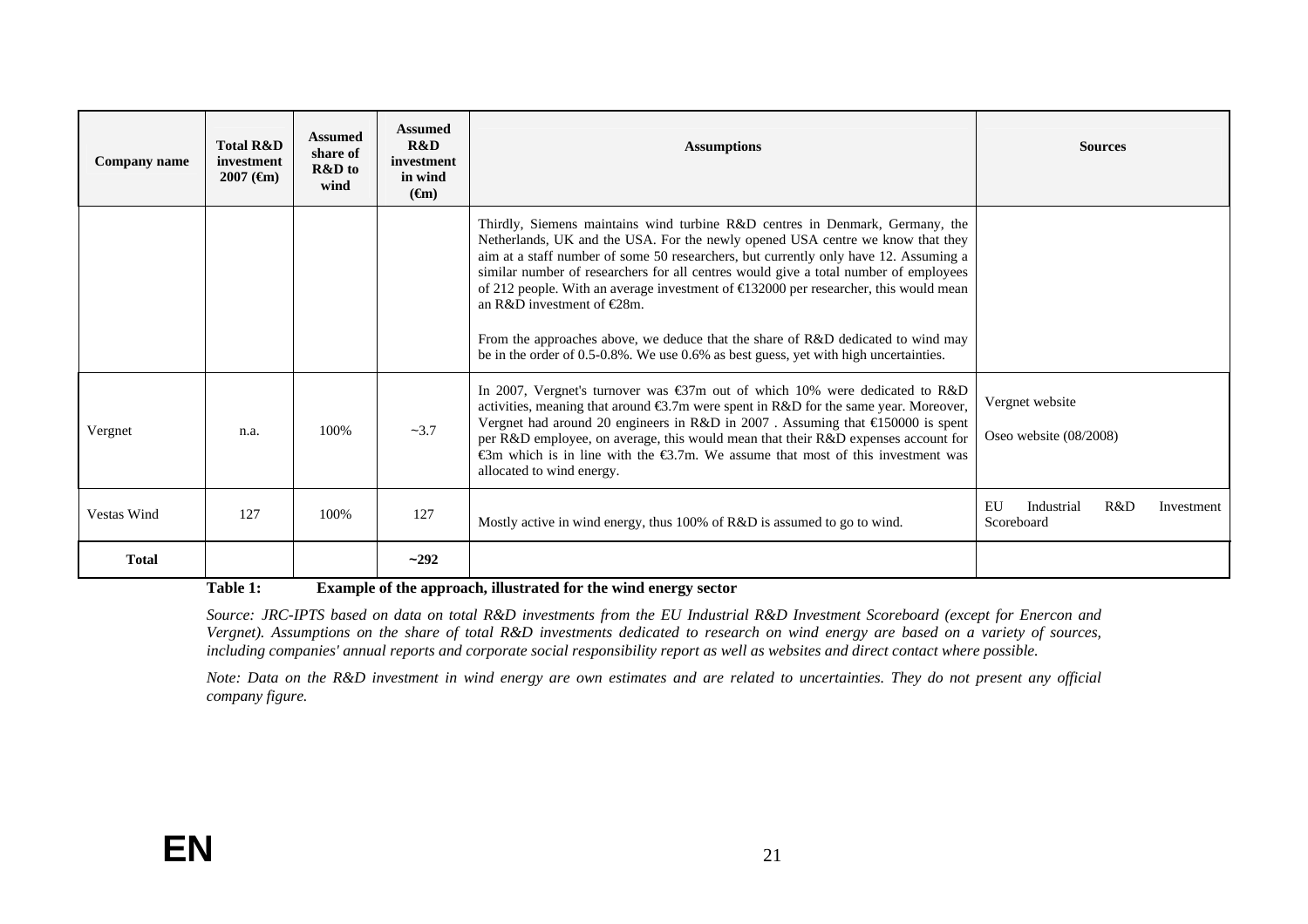### *3.2.2. BERD (Business enterprise sector's R&D expenditure)*

In order to complement the company-based information obtained through the Industrial R&D Investment Scoreboard, the Eurostat/OECD BERD (Business enterprise sector's R&D expenditure) database has been searched for data on corporate R&D investment. BERD contains figures on the business enterprise sector's expenditure in R&D, broken down by different socio-economic objectives following the NACE (Rev 1.1) classification. Furthermore, the expenditures are broken down by sources of funds, disaggregated into business enterprise sector (BES), government sector (GOV), higher education sector (HES), private non-profit sector (PNO) and abroad (ABR).

Within the present report, the energy-related BERD data have been assessed for funds from all sources and those funds that stem from the business enterprise sector BES. The latter would be more comparable to the central approach of this report, which assesses the corporate R&D investments that stem from the companies' funds (to the extent that the publicly funded parts can be identified and subtracted, see footnote 10).

Unfortunately, the NACE classification does not provide the technological breakdown required for this report. For this reason, the BERD results on the corporate energy-related R&D expenditures could only be used for comparison with the aggregate figure of the analysis based on the method described in section 2.1.1. Table 2 shows those sectors that are considered as relevant in the context of energy-related R&D as assessed in this report<sup>15</sup>.

The BERD database often misses data for several EU Member States at the high level of detail that is required for this work, which makes it difficult to obtain a comprehensive picture. In a number of cases, entries by category are not available for a certain country in the last year, but for some years before. These gaps for 2007 were filled with the latest data available back to the year 2003. Even though this approach leads to an error, the mistake made seems to be smaller than assuming no R&D expenditure for those countries where entries are missing.

<sup>&</sup>lt;sup>15</sup> Note that the NACE classes chosen in the present assessment comprise more categories than only classical energy sectors (see the selection in Kaloudis and Pedersen, 2008). A broader approach was chosen in order to also capture companies that are active in the manufacturing of energy components, and thus enhance the comparability with the central approach of this study.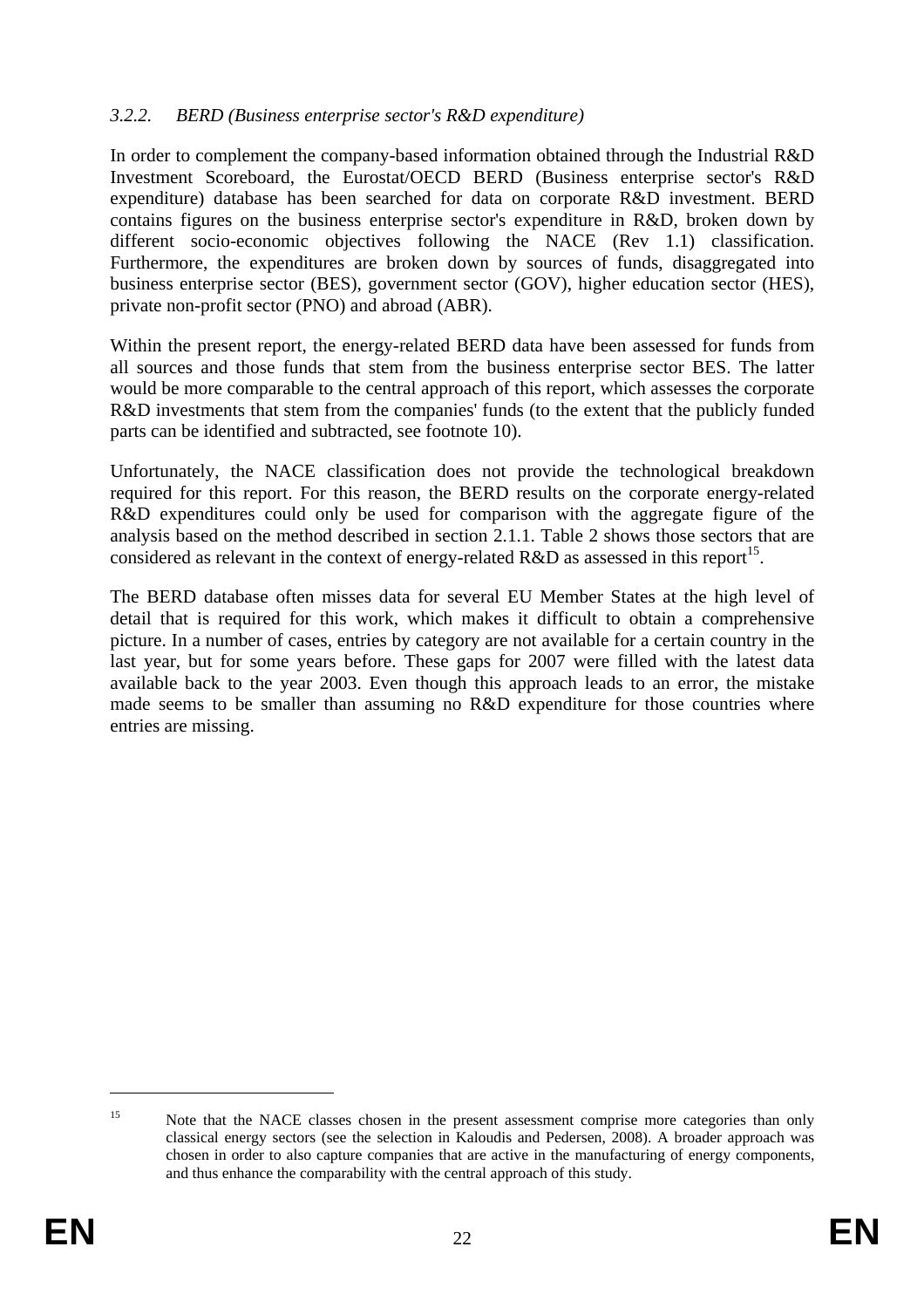|                                                                                | <b>Funds from</b><br>all sectors<br>$(\epsilon$ million) | <b>BES</b> funds<br>only $(\epsilon$ million) |
|--------------------------------------------------------------------------------|----------------------------------------------------------|-----------------------------------------------|
| Mining and quarrying                                                           | 584                                                      | 191                                           |
| Manufacture of coke, refined petroleum products and nuclear fuel               | 865                                                      | 288                                           |
| Manufacture of engines & turbines, except aircraft,<br>vehicle & cycle engines | 382                                                      | 58                                            |
| Manufacture of electric motors, generators and transformers                    | 554                                                      | 209                                           |
| Manufacture of electricity distribution and control apparatus                  | 1029                                                     | 513                                           |
| Manufacture of insulated wire and cable                                        | 129                                                      | 49                                            |
| Manufacture of accumulators, primary cells and primary batteries               | 74                                                       | 37                                            |
| Manufacture of lighting equipment and electric lamps                           | 416                                                      | 50                                            |
| Manufacture of electrical equipment n.e.c.                                     | 969                                                      | 365                                           |
| Electricity, gas and water supply                                              | 702                                                      | 434                                           |
| <b>Total Energy-Related BERD</b>                                               | 5703                                                     | 2194                                          |
| Total EU27 Business and Enterprise R&D expenditure                             | 144089                                                   | 105754                                        |
| Share of energy-related over total BERD                                        | 4.0%                                                     | 2.1%                                          |

**Table 2: Business and enterprise R&D expenditures in energy-related fields in 2007 aggregated for EU Member States** 

*Source: BERD (data retrieved in January 2009)* 

*Note: Data gaps in 2007 have been filled with entries for 2003-2006 where necessary. Less data is available for 'funds by BES' than for 'all funds', thus distorting the aggregates.* 

#### *3.2.3. Other research projects*

Two research projects were used as information sources on industrial energy R&D spending, namely the ERMINE project<sup>16</sup> and the SRS NET & EEE project<sup>17</sup>. IPTS accessed the reports and databases and contacted the project coordinators for clarifications.

The SRS NET & EEE (Scientific Reference System on new energy technologies, energy enduse efficiency and energy RTD) project aimed at enhancing the availability, quality and completeness of data on new energy technologies and energy efficiency and at producing unbiased, validated, organised and scientifically agreed technical and economic information on renewable and efficient technologies. As part of this work, an extensive database on R&D expenditure was constructed.

The database contains public and private energy R&D expenditure up to the year 2005. Private R&D data are taken from several sources such as specific studies, R&D programmes, activity reports, etc. and are available for wind energy, CCS, H2/FC and nuclear (fission). Note that PV is included within the "solar energy" technology.

The approach used is presented in the "R&TD Countries' Reference Report" (SRS project, 2007), which includes the name of the sources and their quality level for every Member State. Unfortunately, data on private R&D spending are only available for a limited number of EU countries. In some cases, this lack of data unfortunately means that countries that are central for a given technological field are not covered.

<sup>16</sup> <http://www.ermine.cesiricerca.it/><br> <http://srs.epu.ntua.gr/>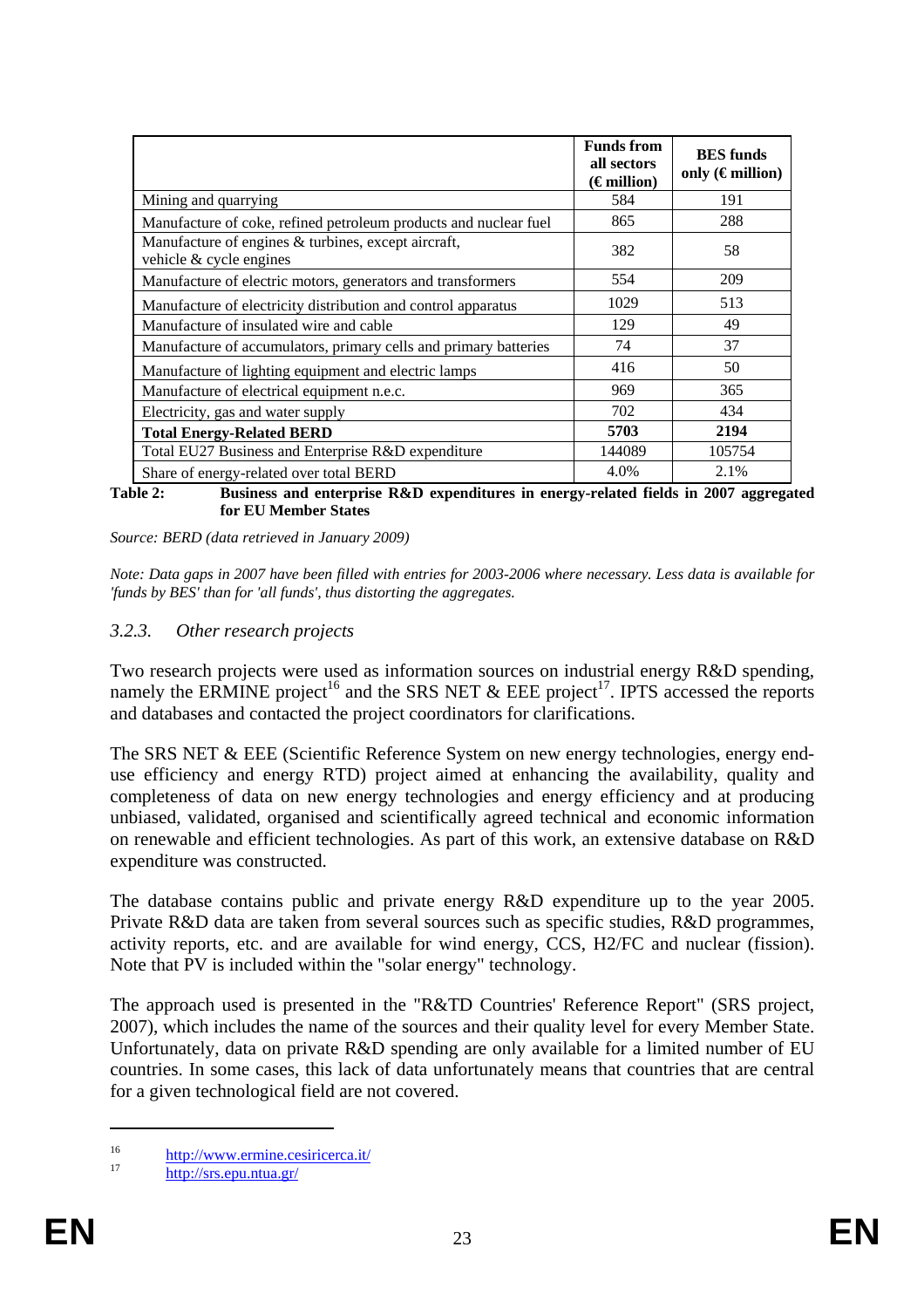For public R&D investment, the SRS project primarily used the IEA database in conjunction with other sources such as Eurostat or various studies. See van Beeck et al. (2009) for a more detailed overview of the project results and data gathering procedures.

Given the difficulties encountered in collecting information on private R&D efforts, one of the project's conclusions is that *"The data collection on ERTD expenditures in Europe would be facilitated with the appointment of a European institution that ensures a systematic collection of validated and disaggregated data on public and private ERTD expenditures. For a comprehensive database, it is vital that such an institution has enough power and prestige, in particular to urge companies to provide data on private expenditures."*

As part of the ERMINE (Electricity Research Road Map in Europe) project, a database on R&D expenditure in the EU electricity sector has been created based on various prime resources and direct contact to companies (de Nigris et al., 2008). A central part of the data collection consisted of questionnaires sent to the main actors of the EU electricity sector (government institutes, universities, research centres, electricity companies, etc.). Public energy R&D budgets are primarily taken from the IEA database (but calculated in euro 2004 which may explain some differences to the results of the SRS database). The ERMINE data have been used for verifying the order of magnitude of the results of the present work to the extent possible.

### *3.2.4. New Energy Finance*

New Energy Finance<sup>18</sup> offers an on-line desktop with information on investors and transactions in clean energy. A core part of this service is based on an extensive database containing information on financial transactions, such as private equity and venture capital. Unfortunately, the database does not contain explicit data on R&D expenditure.

However, New Energy Finance recently published an analysis on R&D investments in clean energies as part of the publication 'Global Trends in Sustainable Energy Investment 2008' (Boyle et al., 2008) and as a Research Note (New Energy Finance, 2008). The data are based on the information of 47 companies, mainly extracted from their annual and corporate social responsibility reports. Similarly to the main approach used in this report (see section 2.1.1), the R&D expenditures are allocated to the country that hosts the company's headquarters. To the extent possible, the publicly financed part of the corporate R&D investments is subtracted (similar to the EU Scoreboard).

According to these studies, global R&D spending into renewable energy technologies and energy efficiency has increased slightly from 2006 to 2007 to reach a total of US\$16.9 billion. Of this, corporate R&D accounted for US\$9.8 billion and public R&D for US\$7.1 billion (Boyle et al., 2008). In 2006, the EMEA (Europe, Middle East and Africa) region accounted for US\$4.8 billion of corporate research in clean energy technologies in 2006, with the largest part coming from energy and utility companies followed by technology and automobile sectors (New Energy Finance, 2008).

Note that the assessment done by New Energy Finance defines the category 'clean energy' in a much broader way than how this report defines 'SET-Plan priority technologies'. The category 'clean energy' also includes energy efficiency R&D efforts as well as co-generation, but does

<sup>18</sup> [www.newenergyfinance.com](http://www.newenergyfinance.com/)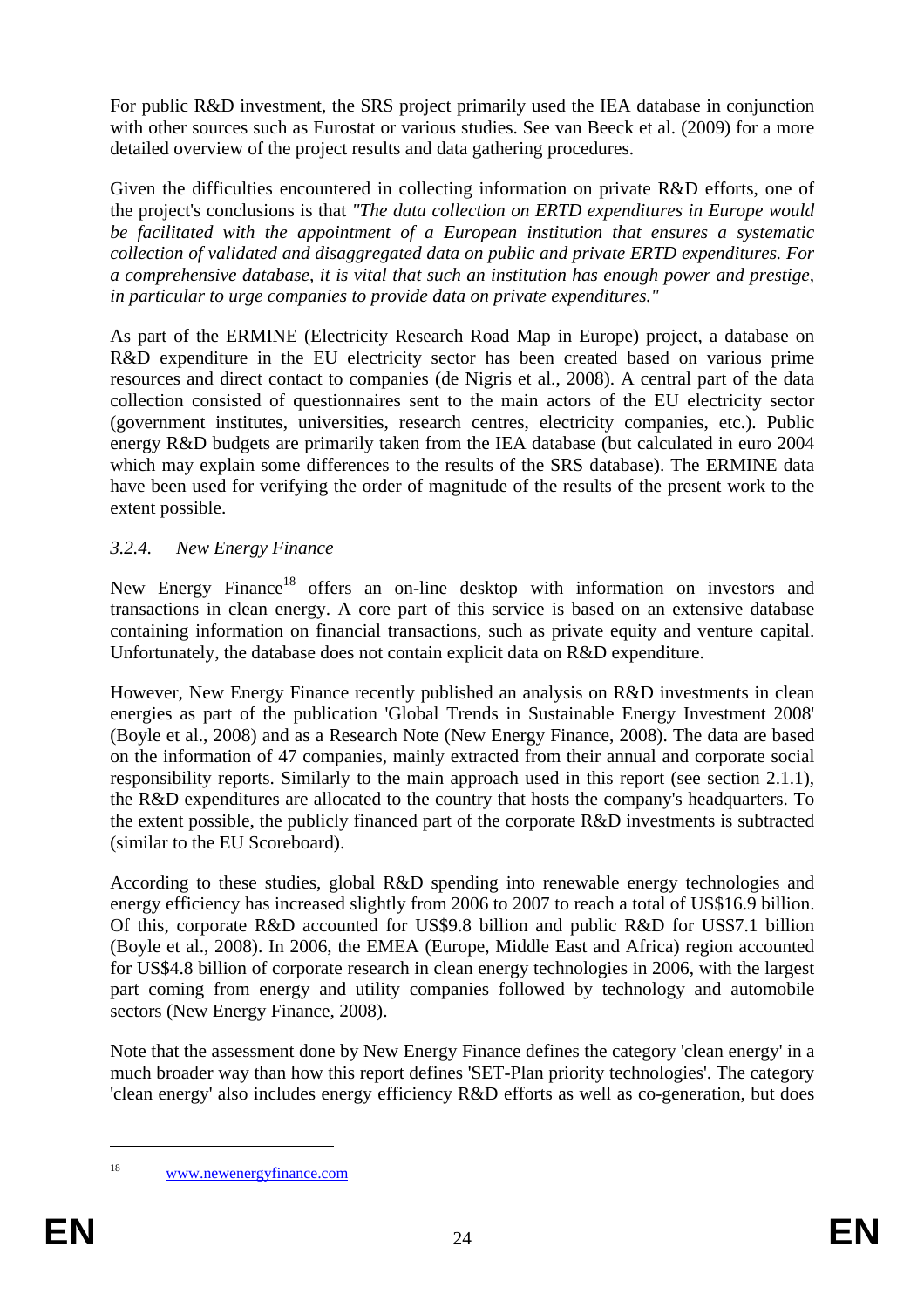not include nuclear. Unfortunately, no further breakdown of clean energy research into individual technologies has been available. However, the clean energy investments that were provided for a number of large companies have been used as one input for the allocation of those companies' R&D budgets to individual technologies in the present report (see section 2.1.1) and for comparing the order of magnitude of the results of the present report.

## *3.2.5. Methodological outlook*

The uncertainties related to the various approaches pursued in this report are described above. In the following, suggestions are made on how to further enhance the accuracy of the outcome:

- Firstly, and despite the methodological problems related to linking R&D output to -input indicators (see above with further references), an in-depth analysis of companies' patent applications may provide useful additional – yet not sufficient – information from which to derive an indication of their R&D directions. However, such an assessment would also need to pay attention to systematic problems such as the fact that some sectors are more "patent-intensive" than others and that the specific R&D costs per patent differ between technologies.
- Secondly, a company's current (and announced future) positioning across various businessfields may provide some insights into the areas of research that could be regarded as strategic. The Compustat database, a database of 88000 companies worldwide maintained by Standard and Poor's, may be of use here.
- Finally and probably most importantly, a systematic and ongoing direct contact to companies and associations beyond the scope of this report would be needed for validating the assumptions used.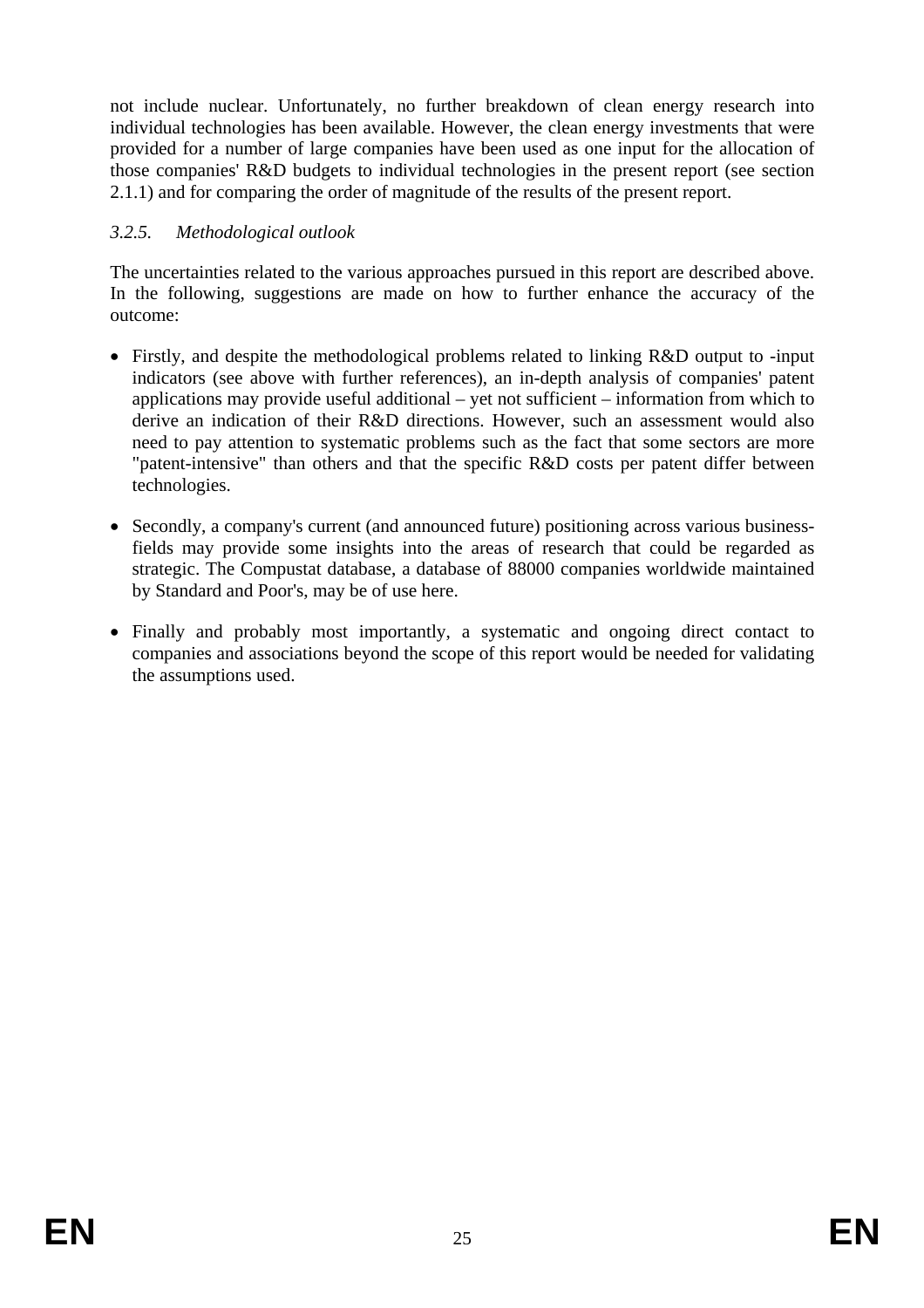## <span id="page-25-0"></span>**3.3. Member States' public R&D investments**

Unlike the estimation of corporate  $R&D$  investments in energy technologies, the assessment of public energy R&D investments in Member States is primarily based on available supranational datasets, which has been enhanced by the use of some national data which result from the direct contact with EU Member States. The following two datasets have been used as the principal starting points: the Eurostat GBAORD and the IEA RD&D statistics. They will be described in more detail in the following.

The Eurostat GERD (Gross Domestic Expenditure on  $R&D$ ) database<sup>19</sup>, which contains  $R&D$ expenditure by R&D performers, could not be used as its breakdown does not provide the level of detail on different energy technologies required for this report.

### *3.3.1. GBAORD (Government Budget Appropriations or Outlays on R&D)*

Government Budget Appropriations or Outlays on R&D are all appropriations allocated to R&D in central government or federal budgets. It is also recommended that provincial or state government should be included when its contribution is significant, while local government funds should be excluded (OECD, 2002). Data are collected from government R&D funders and maintained by Eurostat and the OECD and follows the NABS (Nomenclature for the Analysis and Comparison of Scientific Programmes and Budgets) classification.

Socio-economic objective 5 'Production, distribution and rational utilisation of energy' is the most relevant main category for the present report. It covers research into the production, storage, transportation, distribution and rational use of all forms of energy. It also includes research on processes designed to increase the efficiency of energy production and distribution, and the study of energy conservation.

For this report, data for 2007 have been used mostly. Due to major data gaps that would have hampered a comprehensive analysis at the EU-27 level, a simple gap filling procedure has been applied using data from the latest available years back to the year 2003. This is noted in detail in the notes below the figures presenting the results of this analysis.

The 4-digit level of detail provided by the GBAORD database can be considered as accurate enough for the objectives of this report (see [Table 3\)](#page-26-0). Unfortunately, disaggregated data on GBAORD energy subgroups were only available for the Czech Republic, Germany, Ireland, Greece, Spain, Malta, the Netherlands, Romania, Slovenia and the  $\overline{UK}^{20}$ . This means that for some of the major energy R&D funding Member States such as France or Italy no data is available at this disaggregated level, inhibiting an aggregated figure on the EU-27 Member States' public R&D investment by technology (se[e Figure 6\)](#page-26-1).

<sup>&</sup>lt;sup>19</sup> GERD is maintained by Eurostat/OECD on the basis of data collected from all R&D performers. It has a sectoral breakdown (BES: business and enterprise, GOV: government, HES: higher education; PNP: private non-profit).<br><sup>20</sup> In the case of IE and MT the reported values are zero.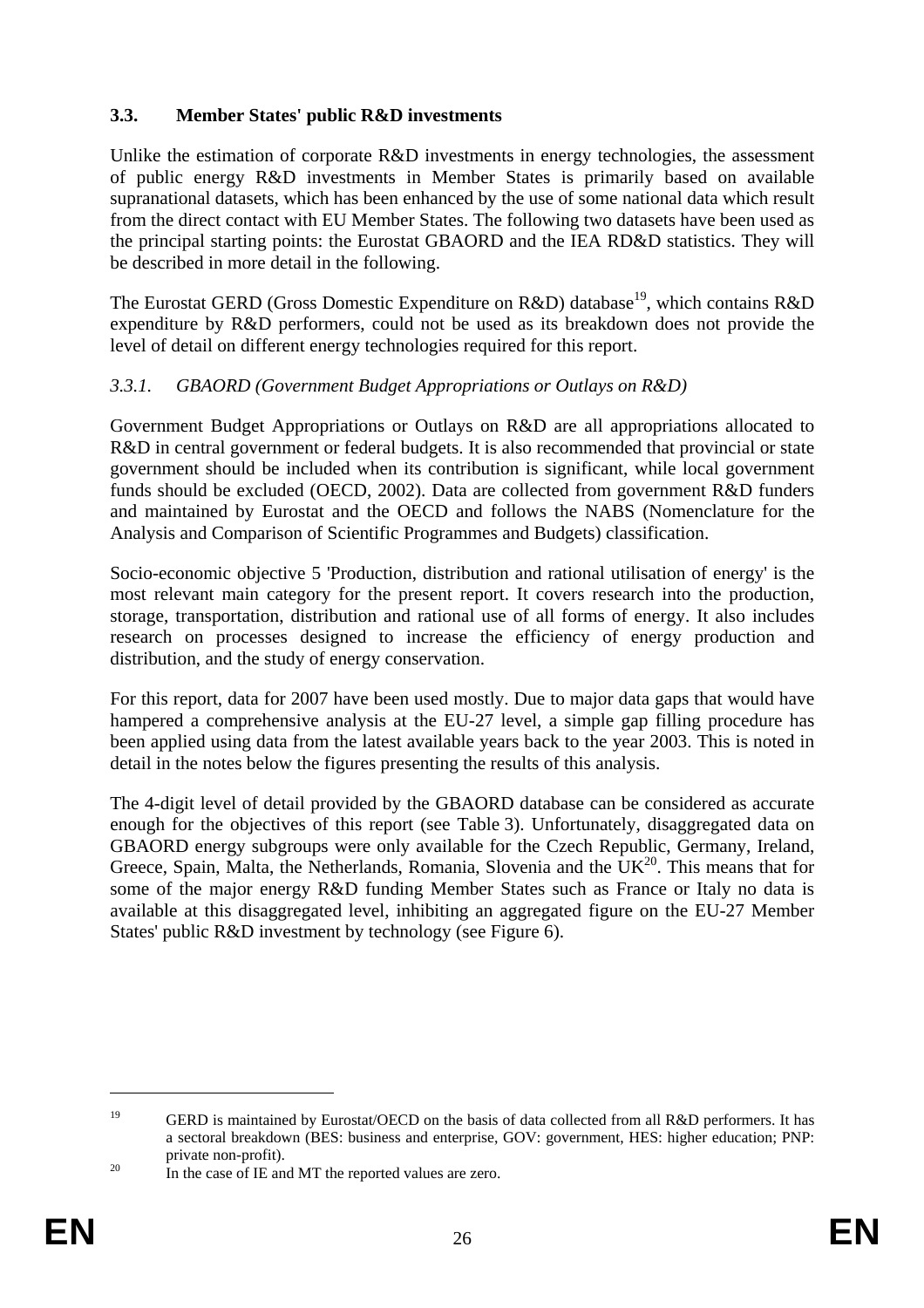|                       | SUBSECTORS OF PRODUCTION, DISTRIBUTION AND RATIONAL UTILISATION OF ENERGY" (CATEGORY 5)                                                                                                                                                                                                                                                                                                                                                                                                                                                                                        |                            |  |  |  |  |  |  |
|-----------------------|--------------------------------------------------------------------------------------------------------------------------------------------------------------------------------------------------------------------------------------------------------------------------------------------------------------------------------------------------------------------------------------------------------------------------------------------------------------------------------------------------------------------------------------------------------------------------------|----------------------------|--|--|--|--|--|--|
| <b>GBAORD</b><br>code | <b>GBAORD</b> term                                                                                                                                                                                                                                                                                                                                                                                                                                                                                                                                                             | Term used in this analysis |  |  |  |  |  |  |
| 500                   | General research on production, distribution, and rational<br>utilization of energy                                                                                                                                                                                                                                                                                                                                                                                                                                                                                            | General research on energy |  |  |  |  |  |  |
| 501                   | Fossil fuels and their derivatives                                                                                                                                                                                                                                                                                                                                                                                                                                                                                                                                             | <b>Fossil Fuels</b>        |  |  |  |  |  |  |
| 502                   | Nuclear fission                                                                                                                                                                                                                                                                                                                                                                                                                                                                                                                                                                | Nuclear fission            |  |  |  |  |  |  |
| 503                   | including<br>Radioactive<br>waste<br>management<br>decommissioning with regard to fuel/energy                                                                                                                                                                                                                                                                                                                                                                                                                                                                                  | Radioactive waste          |  |  |  |  |  |  |
| 504                   | Nuclear fusion                                                                                                                                                                                                                                                                                                                                                                                                                                                                                                                                                                 | Nuclear fusion             |  |  |  |  |  |  |
| 505                   | Renewable energy sources                                                                                                                                                                                                                                                                                                                                                                                                                                                                                                                                                       | <b>RES</b>                 |  |  |  |  |  |  |
| $*5051$               | Solar thermal and photovoltaic energy                                                                                                                                                                                                                                                                                                                                                                                                                                                                                                                                          | Solar                      |  |  |  |  |  |  |
| * 5052                | Geothermal energy                                                                                                                                                                                                                                                                                                                                                                                                                                                                                                                                                              | Geothermal                 |  |  |  |  |  |  |
| $*5053$               | Water, wind and wave energy                                                                                                                                                                                                                                                                                                                                                                                                                                                                                                                                                    | Water, wind & wave         |  |  |  |  |  |  |
| $*5054$               | Research into biomass conversion (particularly into the<br>areas of pyrolysis, gasification, extraction and enzyme<br>processing); research on the processing of waste from<br>industry, agriculture and the domestic sector with a view<br>to energy                                                                                                                                                                                                                                                                                                                          | <b>Biomass</b>             |  |  |  |  |  |  |
| 506                   | Rational utilization of energy                                                                                                                                                                                                                                                                                                                                                                                                                                                                                                                                                 | Rational utilisation       |  |  |  |  |  |  |
| 509<br>-----          | Other research on production, distribution and rational<br>utilization of energy<br>$\blacksquare$ $\blacksquare$ $\blacksquare$ $\blacksquare$ $\blacksquare$ $\blacksquare$ $\blacksquare$ $\blacksquare$ $\blacksquare$ $\blacksquare$ $\blacksquare$ $\blacksquare$ $\blacksquare$ $\blacksquare$ $\blacksquare$ $\blacksquare$ $\blacksquare$ $\blacksquare$ $\blacksquare$ $\blacksquare$ $\blacksquare$ $\blacksquare$ $\blacksquare$ $\blacksquare$ $\blacksquare$ $\blacksquare$ $\blacksquare$ $\blacksquare$ $\blacksquare$ $\blacksquare$ $\blacksquare$ $\blacks$ | Other                      |  |  |  |  |  |  |

<span id="page-26-0"></span>**Table 3: Classification of energy-relevant sectors in GBAORD** 





#### <span id="page-26-1"></span>**Figure 6: Distribution of energy-related R&D budgets of EU Member States, 2007**

*Source: GBAORD (data retrieved from Eurostat in January 2009)* 

*Note: No data for BG. Gap-filling was applied by using 2006 data for CZ, DE, ES (all sectors) and UK (500, 501, 503, 505, 506); 2005 data for NL (501) and HU (category 5); 2004 data for SI (all sectors), UK (502, 509) and NL (509).*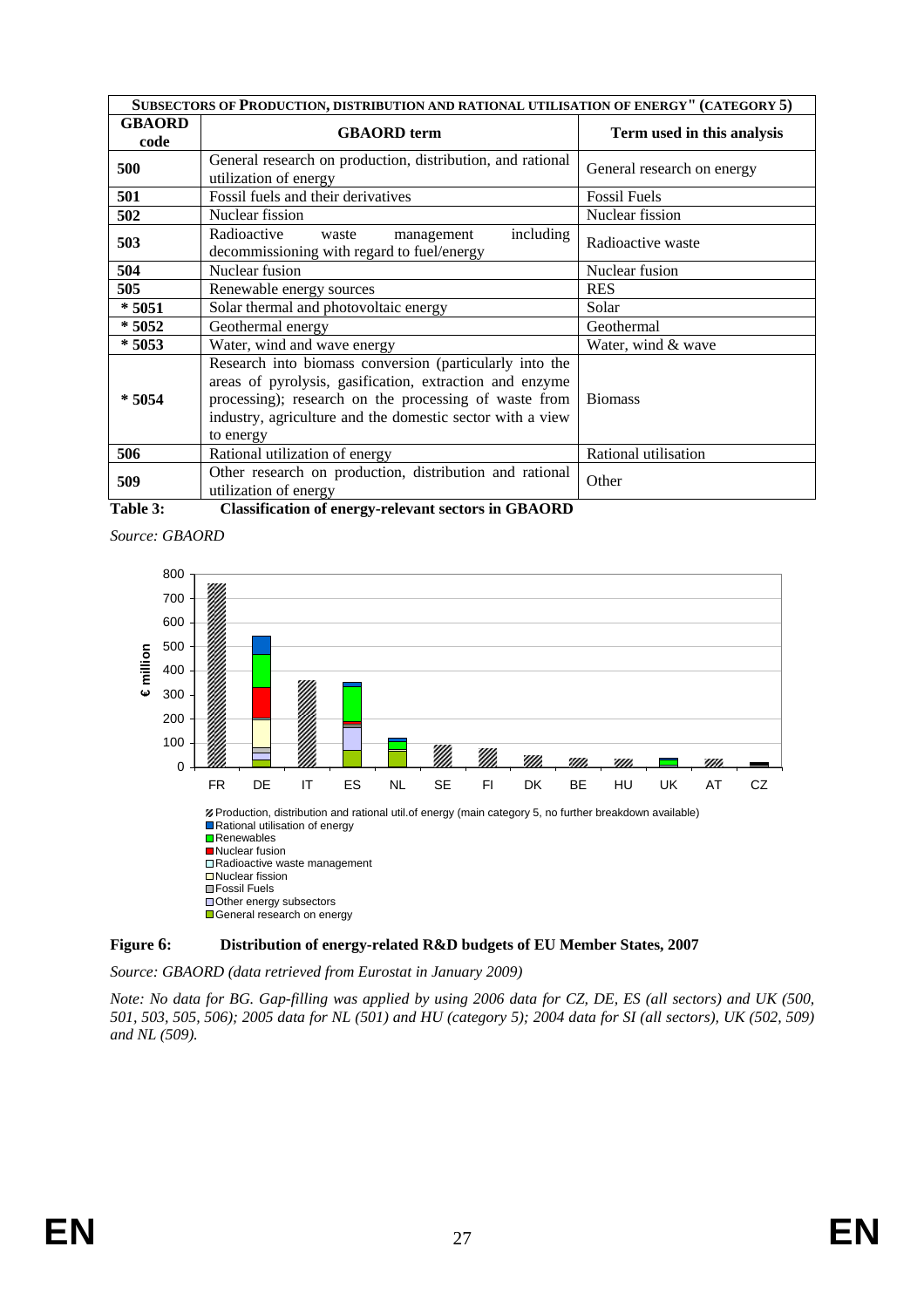## *3.3.2. IEA RD&D statistics*

The International Energy Agency (IEA) hosts a publicly accessible database on energy RD&D budgets from the IEA member countries. Data is collected from government RD&D funders.

Unlike the GBAORD, the IEA database covers demonstration activities on top of pure research and development activities. 'Demonstration projects' are of large scale, but are not expected to operate on a commercial basis (IEA, 2008). In practice, however, most IEA member countries do either not provide data on funds directed towards demonstration, or do not display them separately. As a consequence, the aggregated demonstration activities of EU Member States that are explicitly specified us such in the IEA database amount to some 9% of total R&D activities of these countries in 2007 (gap-filled), yet with important differences across technologies as shown in [Figure 3](#page-10-0) (see also section [3.1](#page-8-1) for a further clarification of the scope covered by the present assessment). For the purpose of this report, we thus consider the IEA data as mainly related to R&D investments.

The breakdown of the IEA R&D data follows a scientific/technical nomenclature<sup>21</sup>. The level of detail more or less matches the requirements of this report. Furthermore, most countries provided data at this high level of detail, which renders the IEA database central for this work.

Only 19 of the 27 EU Member States are IEA members. Consequently, the database systematically contains no data for the other countries, i.e. for: Bulgaria, Cyprus, Estonia, Latvia, Lithuania, Malta, Romania, and Slovenia. Nevertheless, the aggregated R&D budgets of the Member States covered by the IEA database account for almost 99% of the overall EU-27 energy budget according to GBAORD data, thus limiting the errors incurred by a lack of data in the missing EU Member States, notwithstanding that the contributions of the excluded Member States may be higher for individual technologies.

The latest available data are for the year 2007. Similar to the procedure applied for GBAORD data, some straight forward 'gap filling' process was applied for the IEA data. For entries missing for 2007, the value from the latest available year was applied down to the year 2003; data older than 2003 were not considered. This means that IEA data for Greece (latest available year at detailed level: 2002), and Luxembourg (2000) were neglected. In the case of Finland and the Netherlands, mainly 2006 data have been used. For the Czech Republic and the Slovak Republic 2003 data were used. This approach slightly distorts the overall picture (see sectio[n 4.3\)](#page-58-0), but is nevertheless justified given that the main interest of this report lies on the aggregated EU figures. Stemming from the consultation process with Member States, it was decided to use national figures for the year 2007 in the case of France, the UK, Germany, Austria and Belgium<sup>22</sup>, either replacing the IEA figures or complementing them. In the case of Ireland, it was decided to use official national figures for the year 2006 as proxy for the R&D investments in the year 2007 instead of using the data from the IEA RD&D statistics.

<span id="page-27-0"></span><sup>&</sup>lt;sup>21</sup> See also European Commission (2005) for a comparison of energy R&D statistics in the European Union.<br><sup>22</sup> Note that in Belgium, nuclear-related R&D (fusion and fission) is under federal responsibility namely

through the DG Energy by the FPS Economy, while administration of non-nuclear-related R&D activities is the main responsibility of the regional governments. The non-nuclear energy R&D figures thus are the aggregate of the regional funds.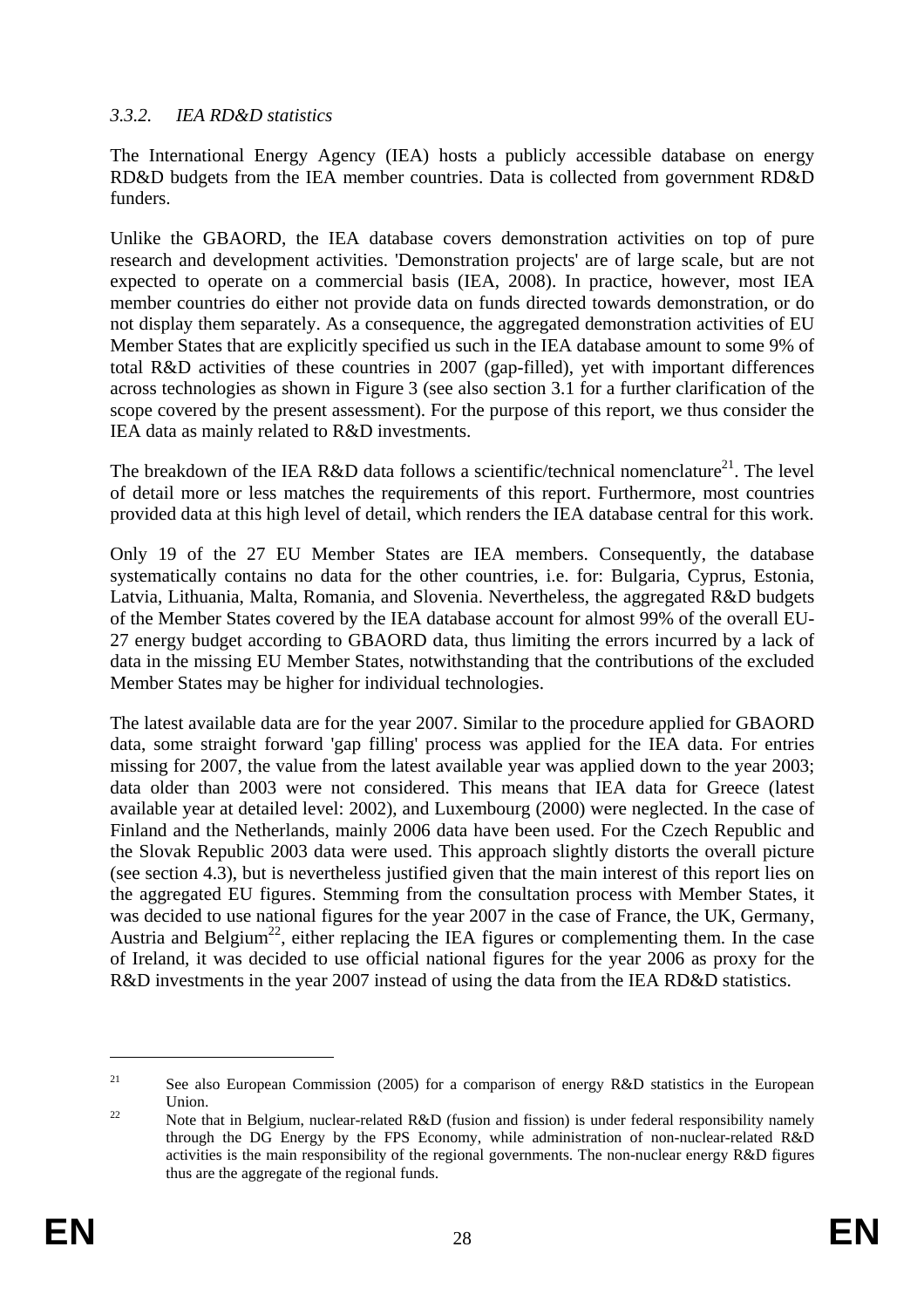In addition to the 2007 figures, an average of the national R&D investments over the time span 2002-2007 is displayed in most of the charts shown in the report. This supplementary information prevents the risk of giving too much weight to data mavericks and one-off events while at the same time providing a longer term perspective.

## <span id="page-28-0"></span>**3.4. EU FP6 public energy R&D investments**

European funds complement the Member States' public R&D support. The Research Framework Programme and EURATOM Framework Programme are the key source of R&D financing on energy technologies. Other EU funding schemes such as the Competitiveness and Innovation Programme with its pillar Intelligent Energy Europe, the Cohesion funds, Trans-European Networks, etc. could either not be assessed quantitatively on the level of detail needed for this report, or were considered less relevant for research as they mainly focus on deployment. They are mentioned in box 1.

For the purpose of this report, the expenditures<sup>23</sup> of the  $6<sup>th</sup>$  Research Framework Programme and the EURATOM Framework Programme 2002-2006 have been analysed. As FP6 ended in 2006, detailed data on R&D expenditures are available on a project level, which allows a decent allocation of R&D spending to the various technology types. Such detailed data is not yet available for FP7, thus preventing the use of FP7-figures for an in-depth assessment. Nevertheless, some detail is provided on the evolution of energy-related R&D investments from FP6 to FP7 to allow for an assessment of future trends. The reflections on FP7 are based on the budget decisions taken so far.

The breakdown of the FP6 investments has not been based on the budget lines (such as 'Sustainable Energy Systems'), as this would not provide the level of detail required by the present work. Instead, individual projects have been allocated 'manually' to the various SET-Plan priority technologies, which allowed estimating the total EU-funded expenditures for various technologies under FP6. The assessment systematically includes all projects funded within of the core budget line used for energy-R&D projects (Sustainable Energy Systems); to the extent possible it has been complemented by other energy-relevant projects that are funded through other budget lines (e.g. 'sustainable surface transport' or 'horizontal research activities involving SMEs') based on various publications (European Commission, 2004; 2007b-e). This allocation approach is associated with (limited) uncertainty as some projects simultaneously address various technologies (e.g. projects on alternative motor fuels comprise work on biofuels, H2 and natural gas; projects on integrating fluctuating renewable electricity sources may be allocated to renewables or to grids). In those cases, a decision was taken on to which technology the expenditures should be allocated. Even though this process creates a potential source of error (see sectio[n 4.3.2\)](#page-61-0) it is justified as it avoids a double-counting of the budget of one single project. In future work, one may go a step further and allocate fractions of the project budget to individual technologies; this would nevertheless require an in-depth knowledge of the contents of each project. Despite the uncertainties related to the present approach, a comparison with other sources (Rossetti di Valdalbero et al., 2007; European Commission, 2007b-e; Langlois D'Estainot, 2009; EPIA, 2007; Orion Innovations, 2008; Filiou et al., 2009) does reveal only limited differences.

Note that the analysis of EURATOM funds is based on budgets. Furthermore, not only project-related funds have been included but also the JRC funds dedicated to nuclear energy.

 $\overline{a}$ 

<sup>23</sup> The assessment is based on commitments, not payments.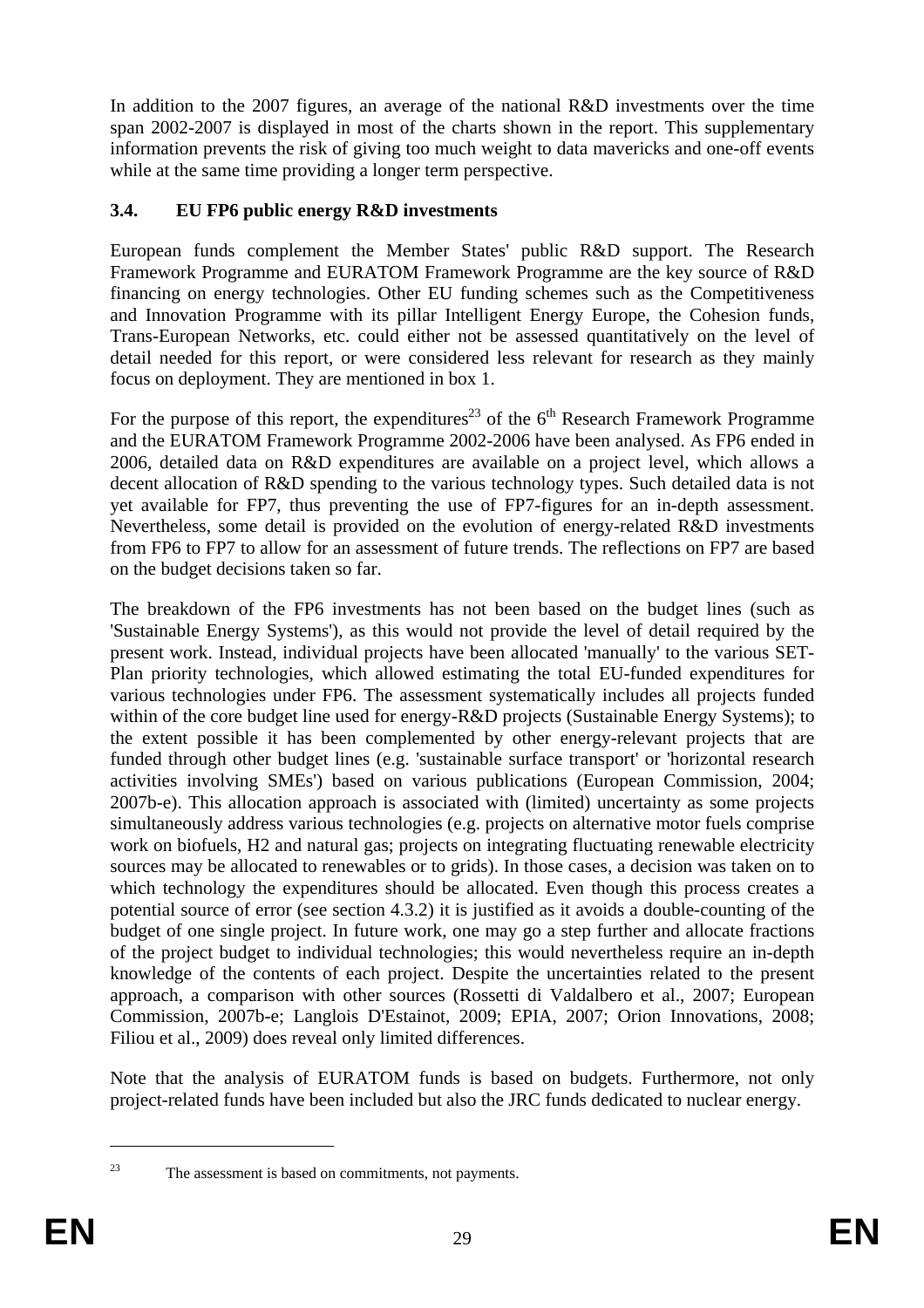As the EU Research Framework Programmes are of multiannual nature, while the present report aims at presenting the EU R&D investments for the most recent year available, they had to be broken down further in order to determine the specific budgets available for one single year. In order to level out annual fluctuations in the budget that are due to the project cycles, it was decided to assume an even allocation of the total expenses to every year of the FP6 duration (the financially effective duration of FP6 was four years). The figures shown for the EU public R&D investment thus relate to an average annual investment over the years of the duration of FP6.

## <span id="page-29-0"></span>**4. RESULTS**

### <span id="page-29-1"></span>**4.1. Overall results**

Overall, the findings of this report indicate that already today, substantial R&D investments are directed towards low-carbon energy technologies, in particular from industry. Public research funding in EU Member States complements corporate R&D investments. However, the share of energy-related research in the total of public research remains limited for most Member States.

The aggregated R&D spending towards selected **non-nuclear SET-Plan priority technologies**<sup>24</sup> amounted to €2.38 billion in 2006/7, out of which €1.66 billion originate from corporate R&D investments in 2007, while  $\Theta$ .57 billion stem from public national R&D budgets in EU Member States in 2007<sup>25</sup> and  $\bigoplus$ .16 billion are financed through the European  $6<sup>th</sup>$  Research Framework Programme<sup>26</sup> in 2006 (see [Figure 7\).](#page-29-2)



<span id="page-29-2"></span>**Figure 7: Indicative R&D investment in non-nuclear SET-Plan priority technologies from industry (2007), the public national sector (2007) and EU funds through FP6 (2006)** 

*Source: Corporate data result from the present analysis carried out by JRC-IPTS; public national data from IEA, complemented with direct information from some Member States; EU data from FP6.* 

<sup>&</sup>lt;sup>24</sup> Technologies included are: hydrogen and fuel cells; wind energy; photovoltaics; carbon capture and

storage; biofuels; smart grids and concentrating solar power.<br><sup>25</sup> The public R&D budgets of EU Member States are taken from the IEA R&D statistics. They refer to the year 2007, but data gaps were filled with data from earlier years back to 2003. Note that the IEA

statistics miss data for a number of EU Member States.<br><sup>26</sup> The payment commitments under the Sixth EC Framework Programme were assumed to be evenly spread over the years of its duration. Note that the (annualised) energy-related R&D budget of FP7 is substantially above that of FP6.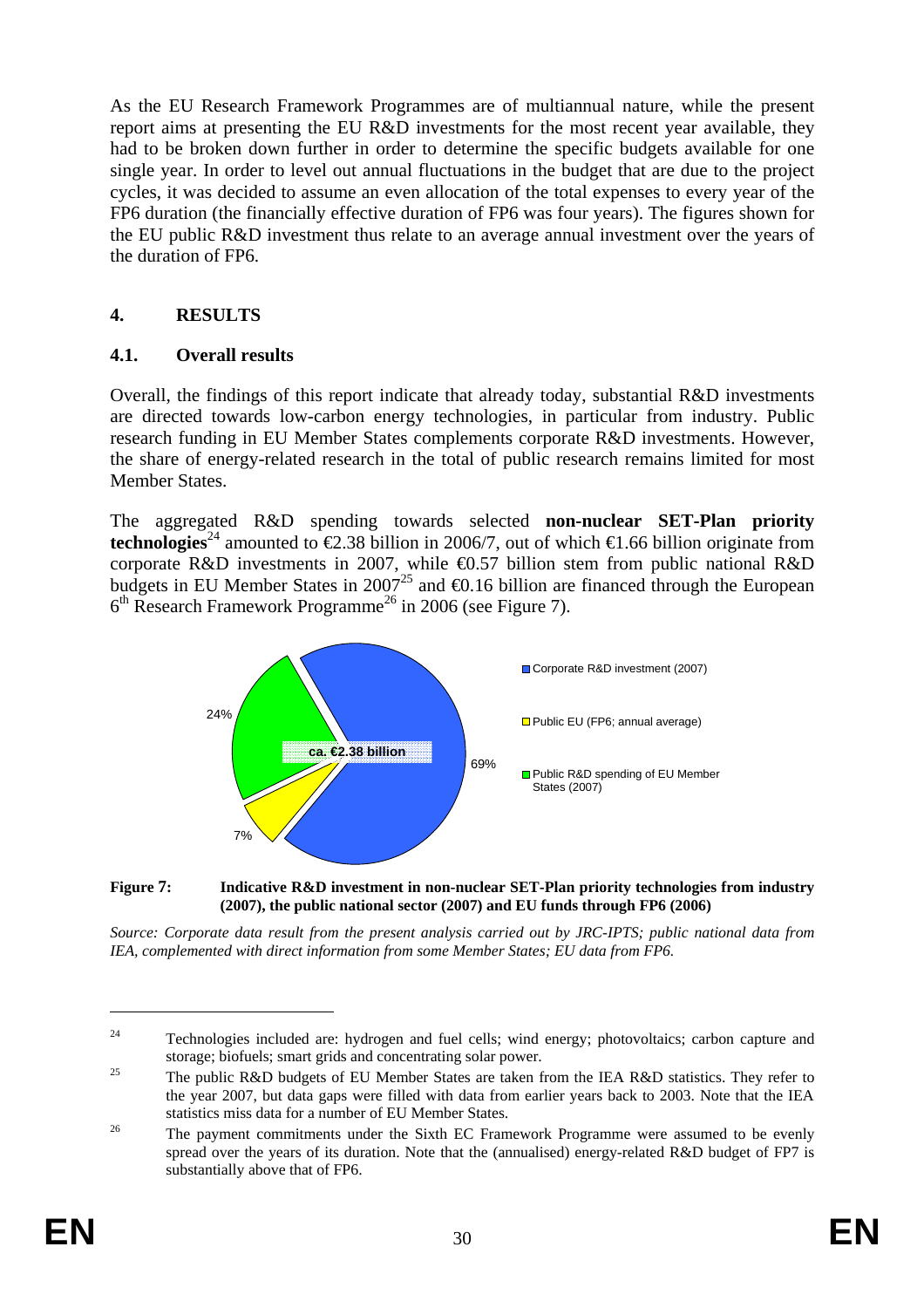This is complemented by the **nuclear R&D budget**, for which no single figure can be provided as it was not possible to narrow down R&D investments to research on generation IV reactors, which are the focus of the nuclear fission related activities within the SET-Plan. Nevertheless, some distinction could be made between the total nuclear-related budgets and a limited nuclear R&D budget excluding e.g. research on environmental protection, waste storage and safety considerations, which narrow down the nuclear research on plain reactor technologies that are considered to include research on generation IV. Following the narrow approach, reactor-related research investments may be around €0.46 billion, while the total nuclear fission R&D budgets including research on all nuclear energy-related would exceed  $\triangle$ 1.2 billion. Fusion related research adds another  $\triangle$ 0.48 billion to this figure.

The central figure taken in the following as estimate for the total R&D investments in all (nuclear and non-nuclear) low-carbon technologies highlighted by the SET-Plan therefore amounts to **€3.3 billion**.

### *4.1.1. Corporate R&D investments*

The central approach used in this report leads to an estimate of around €1.86 billion in 2007 of total corporate R&D investment in the low-carbon technologies considered (nuclear + nonnuclear SET-Plan priority technologies).<sup>27</sup> This meant an increase in the order of magnitude of some 15% compared to the roughly estimated R&D investment in the year 2006 (for limitations of this comparison see box 3).

Corporate R&D investments are spread throughout most EU Member States. Nevertheless, the headquarters of companies with a substantial R&D investment in low-carbon technologies are largely concentrated in a few Member States, namely Germany, France, UK, Denmark, Spain and Sweden, which together account for almost 95% of the total. Note, however, that this picture may be distorted by uncertainties associated with the methodology applied.



#### **Figure 8: Indicative regional distribution of corporate R&D investment (2007) in SET-Plan priority technologies by countries that host the headquarters of the R&D investing companies**

*Source: JRC-IPTS* 

*Note: Figures are subject to important uncertainties. The associate to countries is done at the basis of location of headquarters, not on the basis of location of the R&D activities.* 

<sup>&</sup>lt;sup>27</sup> This figure would rise to some  $\epsilon$ 2.2 billion if all nuclear-related R&D efforts were included, i.e. also those related to radiation safety and waste management.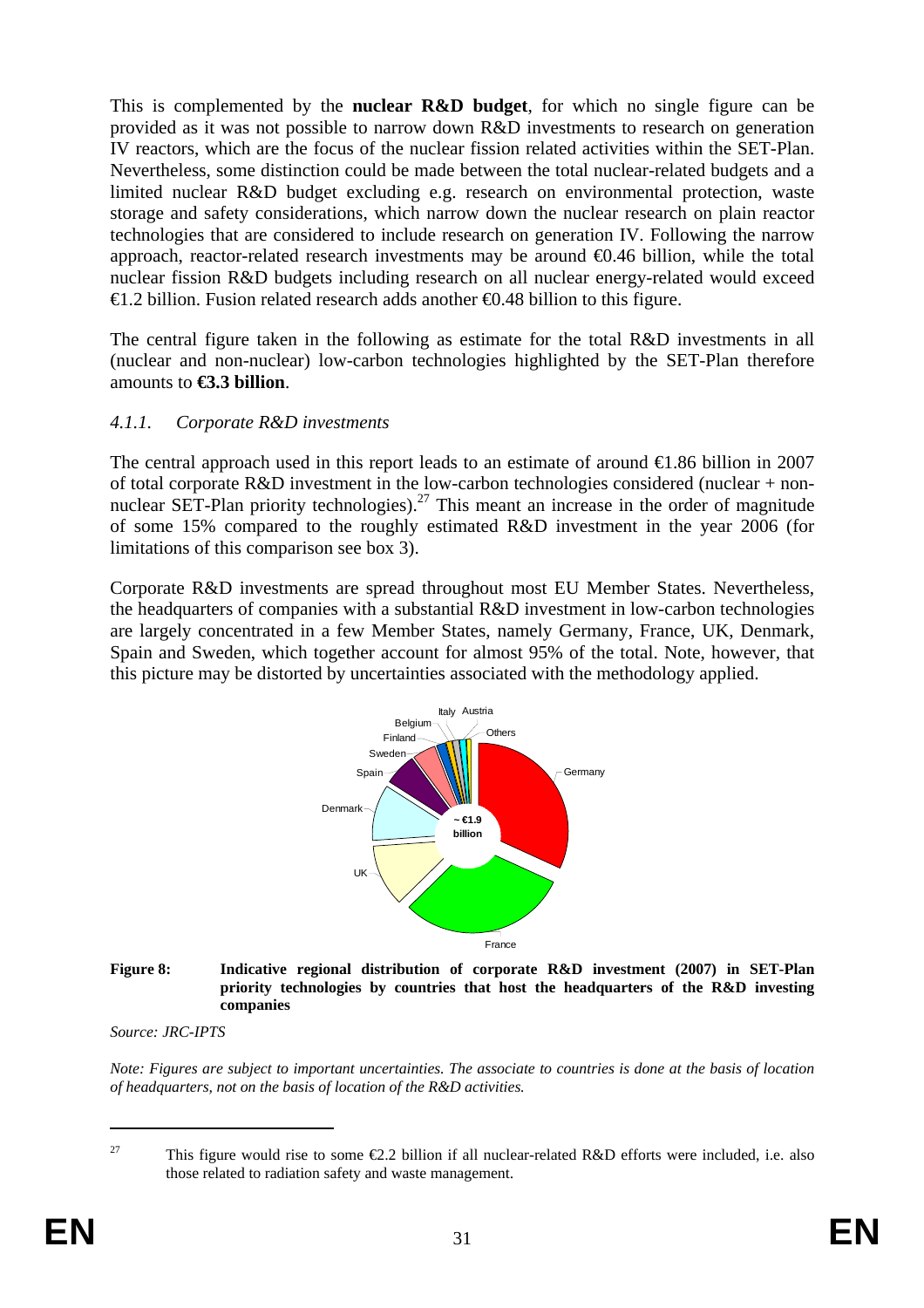| <b>Source</b><br>This report          |                                              | <b>BERD</b>                                                                            | <b>New Energy</b><br><b>Finance</b>                                                               | <b>ERMINE</b>                                                      | <b>SRS</b><br><b>NET&amp;EEE</b>     |  |
|---------------------------------------|----------------------------------------------|----------------------------------------------------------------------------------------|---------------------------------------------------------------------------------------------------|--------------------------------------------------------------------|--------------------------------------|--|
| <b>Sectoral</b><br>coverage           | Total selected<br>low-carbon<br>technologies | Business-<br>and<br>R&D<br>Enterprise<br>expenditure<br>1n<br>energy-related<br>fields | Clean<br>Energy<br>R&D<br>Investment<br>including<br>energy<br>efficiency<br>but<br>excl. nuclear | R&D<br>investments in<br>power<br>generation (all<br>technologies) | All<br>private<br>energy<br>research |  |
| Geographical<br>EU<br>coverage        |                                              | EU                                                                                     | <b>EMEA</b>                                                                                       | EU                                                                 | EU                                   |  |
| Corporate R&D<br>$(\epsilon)$ billion | 1.9                                          | 5.7 (2.2 if only<br>funds by BES)                                                      | 3.5                                                                                               | 3.9                                                                |                                      |  |

<span id="page-31-0"></span>**Table 4: Comparison of results across various studies** 

Despite the uncertainties associated with the approach, a comparison to the results of other studies (see [Table 4\)](#page-31-0) supports the approximate size of this outcome while at the same time it confirms that this figure should be considered as rough estimate only.

- According to the New Energy Finance assessment, the corporate investment in clean energy technologies amounted to around US\$4.8 billion (ca.  $\epsilon$ 3.5 billion) in 2006 in the EMEA region. A large part of the discrepancy with the findings of this report may be explained by the broader definition of clean energies applied, which comprises substantially more technologies than the few considered in this report such as improvements of energy efficiency, even if nuclear technologies have not been included. The difference in the geographical boundaries may be considered as of limited importance.
- The ERMINE project found for 2004 an overall R&D investment of the EU electricity supply industry of  $\in$  billion and  $\in$ 7.5 billion of other industries. A large part of this ( $\in$ 3.9 billion) was attributed to R&D in the power generation sector, yet comprising all and not only low-carbon technologies.
- According to the SRS project results, industry spent around €2 billion in energy research. Note that the latter database contains important gaps and may thus be an underestimation.
- According to the Eurostat BERD database, the business and enterprise R&D expenditures for various energy-related sectors amounted to  $\epsilon$ .7 billion in 2007 (gap filled; see Table 2). Note that this aggregated figure likely constitutes a low estimate as data for some Member States are missing at the high level of detail. In order to make these figures more comparable to the central approach used within this report, only the R&D expenditures that are funded by the business enterprise sector should be compared. These would amount to around  $E.2$  billion for energy-related sectors. However, this is most probably an underestimation, given that the data availability is worse for data broken down by source of funds than for expenditures financed from all funds. If, therefore, we assumed that the share of energy-related R&D expenditures within total BERD (4%) is similar for investments from all funders and those from the business sector only, the business sector funded energy-related R&D expenditures would amount to  $\epsilon 4.2$  billion. The BERD figure would then more or less confirm the order of magnitude of the results obtained, bearing in mind the data problems and the fact that the technologies considered in the present report are a small but innovation-intensive subset of all energy technologies. Furthermore, unlike the EU R&D Investment Scoreboard, the BERD figures relate to R&D investments performed by business on a certain territory, while disregarding the geographic location of the headquarters.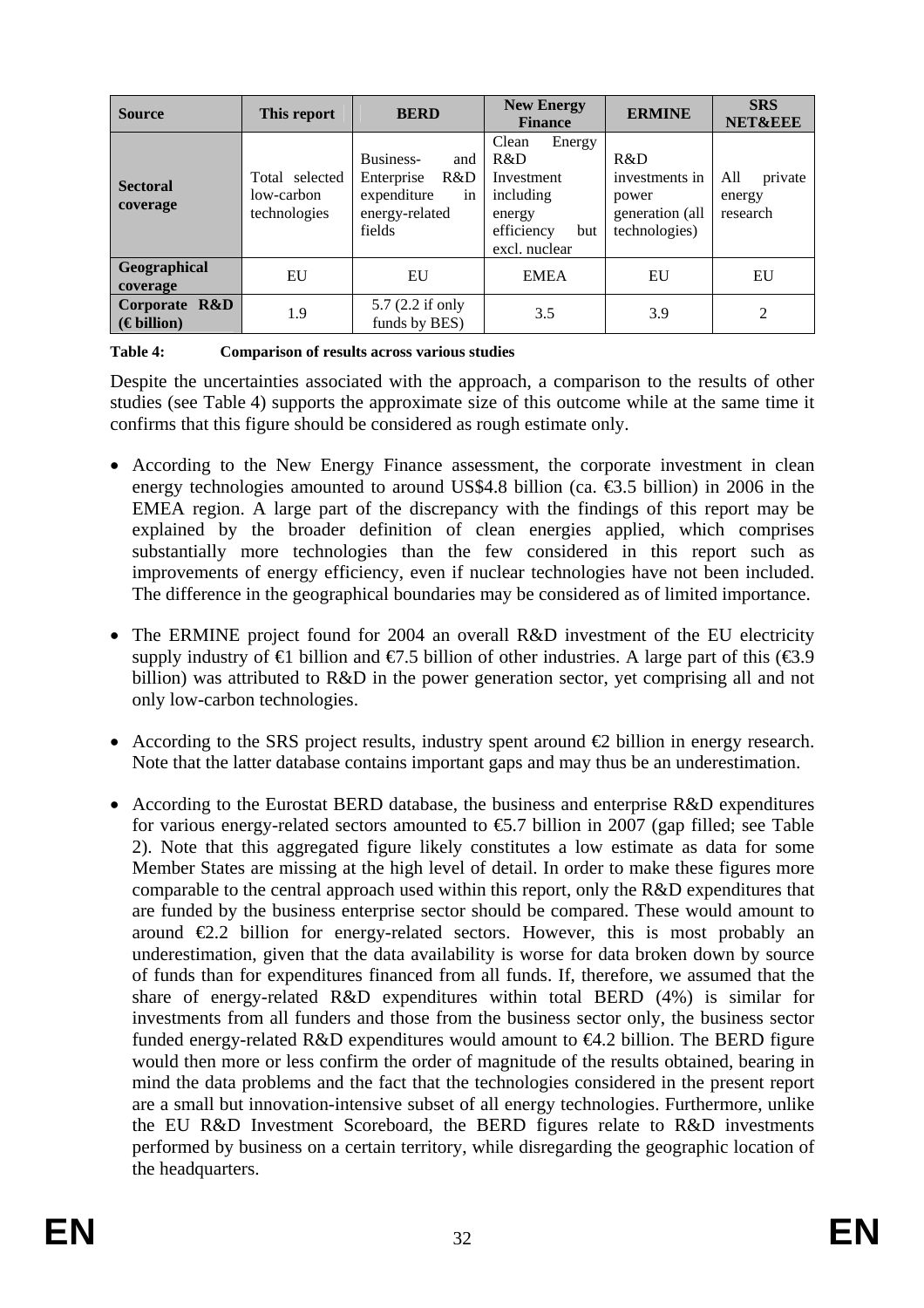### *4.1.2. Public R&D investments by Member States*

#### Overall spending on energy R&D

The total energy-related public R&D spending in the EU Member States amounted to  $\epsilon$ 2.56 billion or €2.52 billion in 2007 according to the GBAORD and IEA databases, respectively. This amount is less than half of the energy-related public R&D budgets in 1985 due to a sharp decline in the 1980s and early 1990s in particular of nuclear energy R&D, but is well above the low spending of the late 1990s/early 2000s (see [Figure 10\)](#page-35-0).

Note that the IEA RD&D statistics and the energy-related parts of the GBAORD in theory cannot directly be compared as the IEA database includes demonstration on top of R&D activities. In practice, however, budgets for demonstration activities are provided only by few IEA members, amounting to about 9% of the total on the aggregated EU level (see section [3.1\)](#page-8-1).

Table 5 shows the overall energy-related R&D budget by EU Member State according to the GBAORD and IEA Member States. It becomes obvious that public energy R&D largely concentrates on a few Member States. The aggregated energy R&D budgets of France, Germany and Italy account for around 65% of the aggregated budget from all Member States according to both the GBAORD and the (modified) IEA databases. Relative to GDP, France and Finland are spending the highest energy R&D investments among the EU Member States (based on GBAORD data). In general, however, the differences among EU Member States are of limited nature. Compared with the Japanese public energy R&D budget appropriations  $(0.11\%$  of GDP in 2006), the aggregated EU figure  $(0.02\%$  of GDP in 2007, almost unchanged from 2006) reveals an enormous difference in the importance attributed to energy R&D.

Setting the energy-related part of the GBAORD in relation to the overall GBAORD can provide an indication of the importance of energy in a country's overall research budgets. The result is presented in [Figure 9.](#page-33-0) On an EU aggregated level, the share of energy R&D in total R&D budgets was 2.9% in 2007, with only few Member States showing a substantially higher share (such as Hungary). This compares to a share of 15.2% in Japan and of 1.1% in the USA. Note, however, that a comparison between individual EU Member States and Japan or the USA is distorted due to the fact that the budgets from the EU Research Framework Programme are not included, which can play an important role e.g. for nuclear fusion.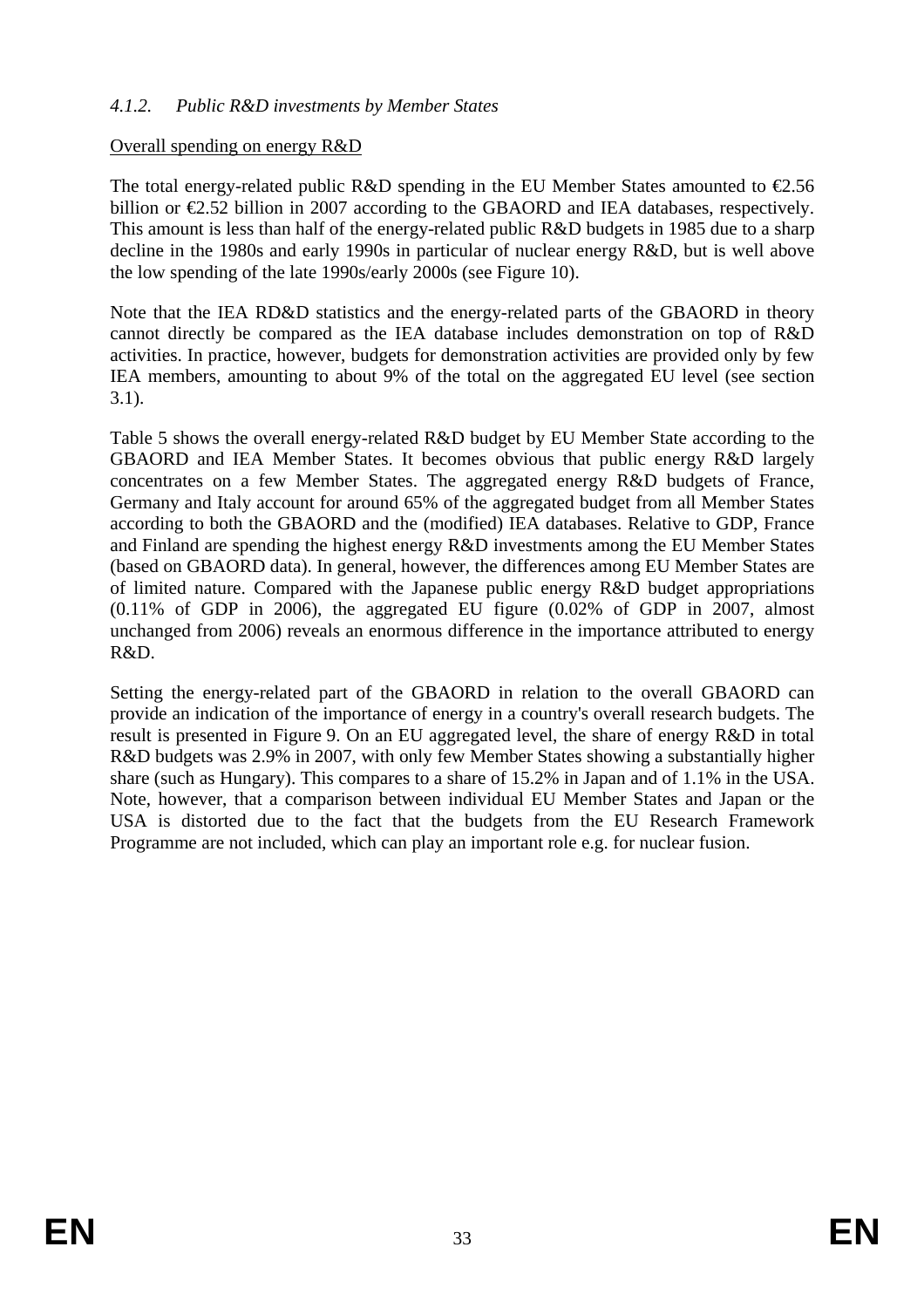

<span id="page-33-0"></span>**Figure 9: Share of energy-related R&D funding (i.e. production, distribution and rational utilisation of energy) in the overall public R&D funding in selected EU Member States, Japan and the USA (2007)** 

#### *Source: GBAORD*

[Table 5](#page-34-0) reveals differences in the aggregated EU totals between the GBAORD and the IEA databases in the order of  $\epsilon 40$  million, despite the fact that one might have assumed the IEA figures to be larger due to their (partial) inclusion of demonstration activities on top of R&D. Parts of the difference may be explained by the distinct regional coverage of the databases, which stems from the fact that not all EU Member States are IEA members. Other dissimilarities relate to the sectoral breakdowns with GBAORD following the NABS nomenclature and the IEA a scientific/technological structure<sup>28</sup>. With regard to individual countries, important discrepancies between the two databases can be observed in particular for Spain and the UK, but also for Denmark, Germany and France. From a methodological point of view, [Table 5](#page-34-0) illustrates the differences made by the gap-filling procedure explained in section 2.2 and discussed further in section [4.3.2.](#page-61-0) In this report, however, a number of gaps could be filled through direct contact with the Member States, thus reducing the need for gap filling.

<sup>&</sup>lt;sup>28</sup> Moreover, even though both database ask for provincial (e.g. Länder) R&D spending to be included when significant, there may be differences in the extent to which this data is being submitted by the Member States. For many countries, this data is not in the data submitted to the IEA (see also section 2.2.2).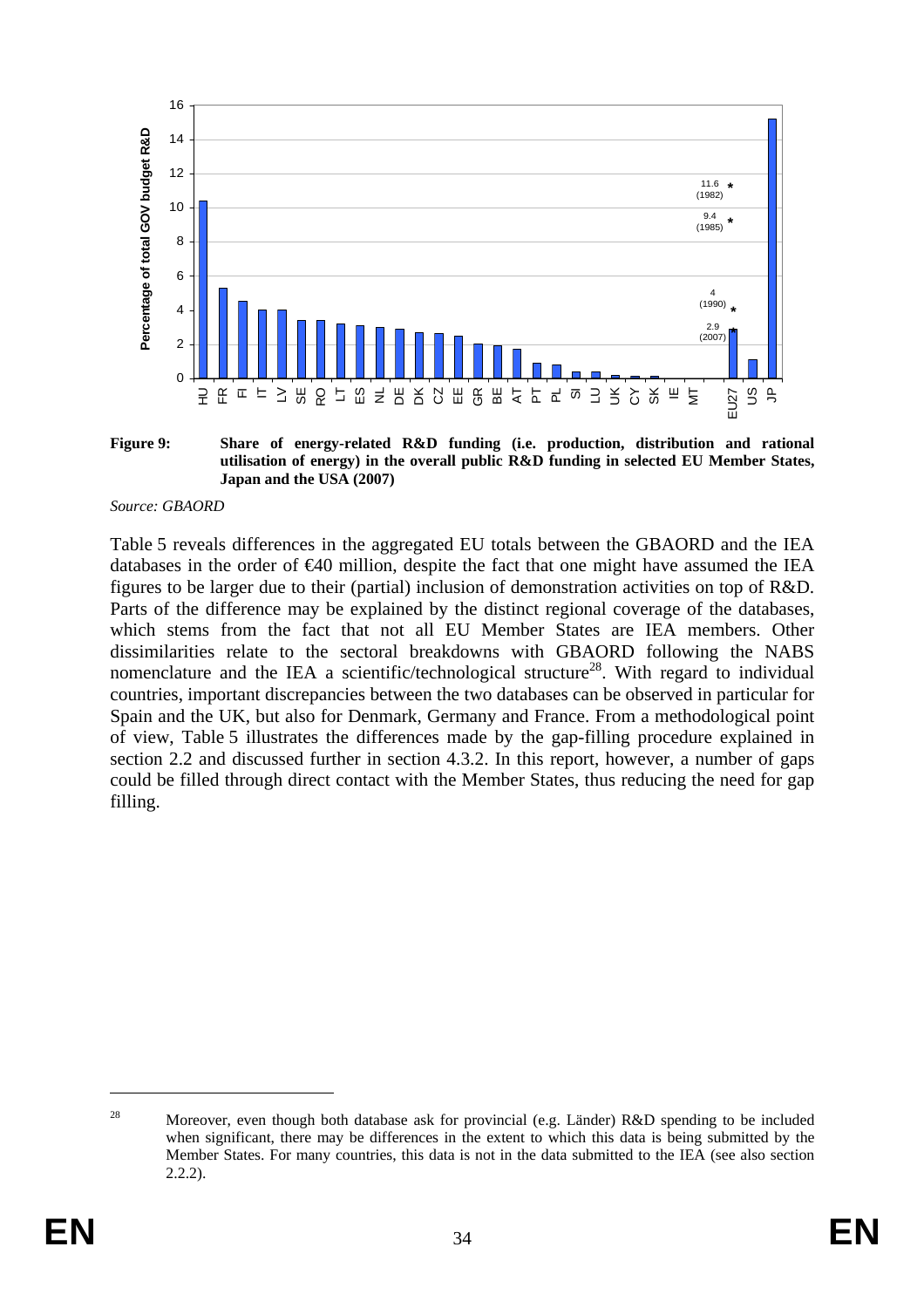|                 |                    | <b>GBAORD</b> for "Production,<br>distribution and rational<br>utilization of energy" $(2007)^{1/2}$ |                                                                                   | Public budget for energy RD&D, IEA (2007), gap-filled 3) 4)                    |        |                         |        |
|-----------------|--------------------|------------------------------------------------------------------------------------------------------|-----------------------------------------------------------------------------------|--------------------------------------------------------------------------------|--------|-------------------------|--------|
|                 |                    |                                                                                                      | No gap filling; 2007<br>data                                                      | Gap filling up to<br>2003 & with<br>national data<br>$\epsilon_{007}$ million) | $%$ of | Average<br>2002-07<br>∈ | $%$ of |
|                 | $\epsilon$ million | % of EU total                                                                                        | $(\epsilon_{2007}$ million)                                                       |                                                                                | total  | million)                | total  |
| Austria         | 31.7               | 1.2%                                                                                                 | 31.9                                                                              | 31.9                                                                           | 1.3%   | 34.1                    | 1.6%   |
| Belgium         | 38.4               | 1.5%                                                                                                 | 94.3                                                                              | 94.3                                                                           | 3.7%   | n.a.                    | n.a.   |
| Bulgaria        | n.a.               | n.a.                                                                                                 |                                                                                   | Not IEA member                                                                 |        |                         |        |
| Cyprus          | 0.1                | 0.0%                                                                                                 |                                                                                   | Not IEA member                                                                 |        |                         |        |
| Czech Rep.      | 20.2               | 0.8%                                                                                                 | n.a.                                                                              | 7.0                                                                            | 0.3%   | n.a.                    | n.a.   |
| Denmark         | 47.5               | 1.9%                                                                                                 | 99.7                                                                              | 99.7                                                                           | 4.0%   | 59.3                    | 2.8%   |
| Estonia         | 1.9                | 0.1%                                                                                                 |                                                                                   | Not IEA member                                                                 |        |                         |        |
| Finland         | 78.1               | 3.0%                                                                                                 | ${\rm n.a.}^{5)}$                                                                 | 102.9                                                                          | 4.1%   | 83.9                    | 3.9%   |
| <b>France</b>   | 760.1              | 29.7%                                                                                                | 867.2                                                                             | 867.2                                                                          | 34.4%  | 847.5                   | 39.4%  |
| Germany         | 542.7              | 21.2%                                                                                                | 414.4                                                                             | 414.4                                                                          | 16.4%  | 378.7                   | 17.6%  |
| Greece          | 13.4               | 0.5%                                                                                                 |                                                                                   | n.a.                                                                           |        |                         |        |
| Hungary         | 34.1               | 1.3%                                                                                                 | 5.6                                                                               | 5.6                                                                            | 0.2%   | 4.4                     | 0.2%   |
| Ireland         | 0.0                | 0.0%                                                                                                 | $-6$                                                                              | 16.3                                                                           | 0.6%   | 10.9                    | 0.5%   |
| <b>Italy</b>    | 359.5              | 14.0%                                                                                                | 354.5                                                                             | 354.5                                                                          | 14.1%  | 326.8                   | 15.2%  |
| Latvia          | 2.7                | 0.1%                                                                                                 |                                                                                   | not IEA member                                                                 |        |                         |        |
| Lithuania       | 3.1                | 0.1%                                                                                                 |                                                                                   | not IEA member                                                                 |        |                         |        |
| Luxemburg       | 0.5                | 0.0%                                                                                                 |                                                                                   | n.a.                                                                           |        |                         |        |
| Malta           | 0.0                | 0.0%                                                                                                 |                                                                                   | not IEA member                                                                 |        |                         |        |
| Netherlands     | 118.5              | 4.6%                                                                                                 | n.a.                                                                              | 147.4                                                                          | 5.8%   | 139.2                   | 6.5%   |
| Poland          | 8.2                | 0.3%                                                                                                 |                                                                                   | n.a.                                                                           |        |                         |        |
| Portugal        | 10.5               | 0.4%                                                                                                 | 2.0                                                                               | 2.0                                                                            | 0.1%   | 2.4                     | 0.1%   |
| Romania         | 14.8               | 0.6%                                                                                                 |                                                                                   | not IEA member                                                                 |        |                         |        |
| Slovak Rep.     | 0.2                | 0.0%                                                                                                 |                                                                                   | n.a.                                                                           |        |                         |        |
| Slovenia        | 1.0                | 0.0%                                                                                                 |                                                                                   | not IEA member                                                                 |        |                         |        |
| Spain           | 350.0              | 13.7%                                                                                                | 70.6                                                                              | 70.6                                                                           | 2.8%   | 59.0                    | 2.7%   |
| Sweden          | 90.5               | 3.5%                                                                                                 | 87.5                                                                              | 87.5                                                                           | 3.5%   | 90.6                    | 4.2%   |
| UK              | 32.6               | 1.3%                                                                                                 | 220.8<br>220.8<br>8.8%<br>116.1                                                   |                                                                                |        |                         | 5.4%   |
| <b>Total EU</b> | 2560.3             | 100.0%                                                                                               | 2248.5<br>100%<br>2149.5<br>2522.1                                                |                                                                                |        |                         | 100%   |
| US (IEA data)   |                    |                                                                                                      |                                                                                   | 2616.7                                                                         | 104%   | 2363.3                  | 110%   |
| JP (IEA data)   |                    |                                                                                                      |                                                                                   | 2505.8                                                                         | 99%    | 2680.8                  | 125%   |
| Table 5:        |                    |                                                                                                      | Total energy-related R&D budgets in EU Member States, the USA and Japan according |                                                                                |        |                         |        |

**to the GBAORD and IEA databases** 

<span id="page-34-0"></span>*Source: GBAORD, IEA (based on data retrieved in January 2009), manipulated as described below* 

*Notes 1) Gap-filling back to 2003, details on gap filling in the main sheet of each technology.* 

*2) Data on GBAORD energy for HU from 2005; Data for PT, UK and IT come from 2006.* 

*3) Gap-filling in the IEA data is the following: 2007 for DK, HU, IT, PT, ES, SE (excl. smart grids for 2003), the US and Japan; 2006 for FI (excl. CSP for 2004), NL (excl. CSP for 2003); 2003 for CZ; No or very limited data for SK (2003), GR (last in 2002), LU (last in 2000) and PL (no data). Note that data for the year 2007 have been taken directly from national sources instead of the IEA for the following Member States: AT, DE, UK, FR and BE.* 

*4) No average values over the period 2002-2007 have been estimated for BE, CZ and GR due to limited time series data (data available for one year only).* 

*5) Official national data for Finland show that the total Finnish energy R&D investment increased by around 40% between 2006 and 2007 to reach €142.8 million. As, however, no official breakdown by technology could be obtained for the year 2007, the present assessment is based on data from 2006 instead.* 

*6) Official national figures for 2006 were used as proxy for the year 2007 (instead of using IEA data).*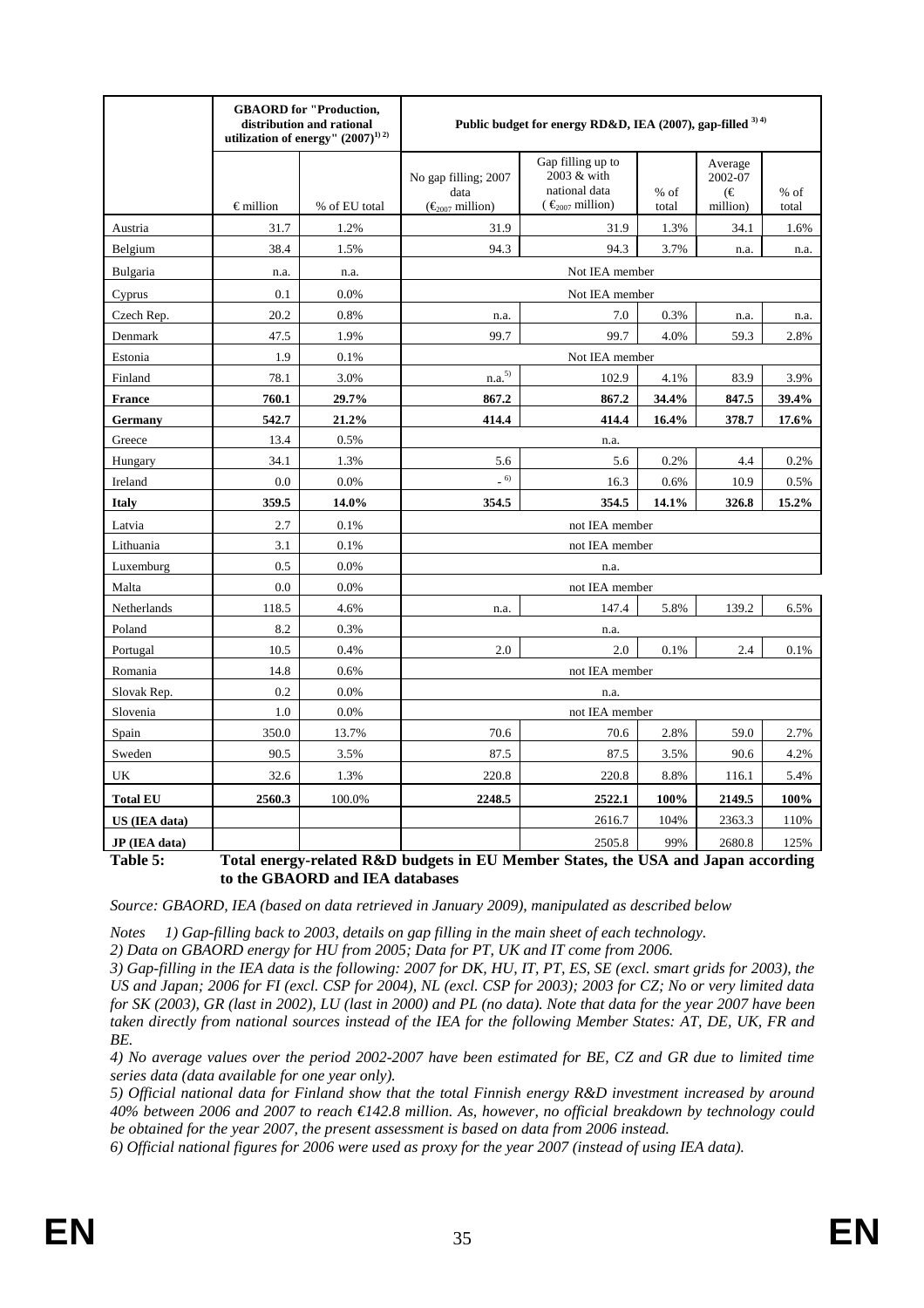Overall, the above figures indicate that in absolute numbers public energy-related research in the EU is still concentrated on relatively few Member States. The aggregated Member States public energy-related R&D budget saw an increase compared to its minimum in the late 1990s/early 2000s, but still remains far below its values from two decades ago, largely due to declining nuclear energy R&D funds. Despite the renewed increase in recent years, the share of the EU's total budget dedicated to energy-related research (yet excluding the funds of the EC through e.g. the Framework Programmes) was limited (2.9%) and well below its share in the early 1980s (around 12%) or 1990 (4%).

#### R&D spending in SET-Plan priority technologies

Despite an overall decreasing energy research budget over the past two decades (with a slight uptake in more recent years, see [Figure 10\)](#page-35-0), investments in non-nuclear SET-Plan priority technologies have been more or less stable throughout the 1990s with an increase afterwards. In 2007, Member States invested around  $\epsilon$ 570 million in R&D related to the non-nuclear SET-Plan priority technologies, some 35% of their total public non-nuclear energy R&D budgets.



#### <span id="page-35-0"></span>**Figure 10: Trends in the aggregated public energy R&D funding of EU Member States (1985-2007; excluding EU funds) and detailed breakdown for the year 2007**

*Source: JRC-IPTS based on IEA data (retrieved in January 2009),gap filled and complemented by official national data for some Member States* 

*Note: The 2007 figures include the filling of data gaps with data from back to 2003. Note that no modification was undertaken to e.g. account for differences related to the changes in the French methodology for data between 1990 and 2002 (see also section [4.3.2\),](#page-61-0) the fact that German data do not include the new Länder prior to 1992 or missing data for Belgium for the years 2000-2006. For the year 2007, both national (DE, FR, UK, AT, BE) and IEA data have been considered and gaps were filled for only FI, NL and CZ. For Ireland, official national data for the year 2006 have been used instead of the 2007 figures from the IEA database. Only 19 of the 27 EU Member States are IEA members, meaning that data for 8 Member States are systematically missing; for others, data for some years may be missing.*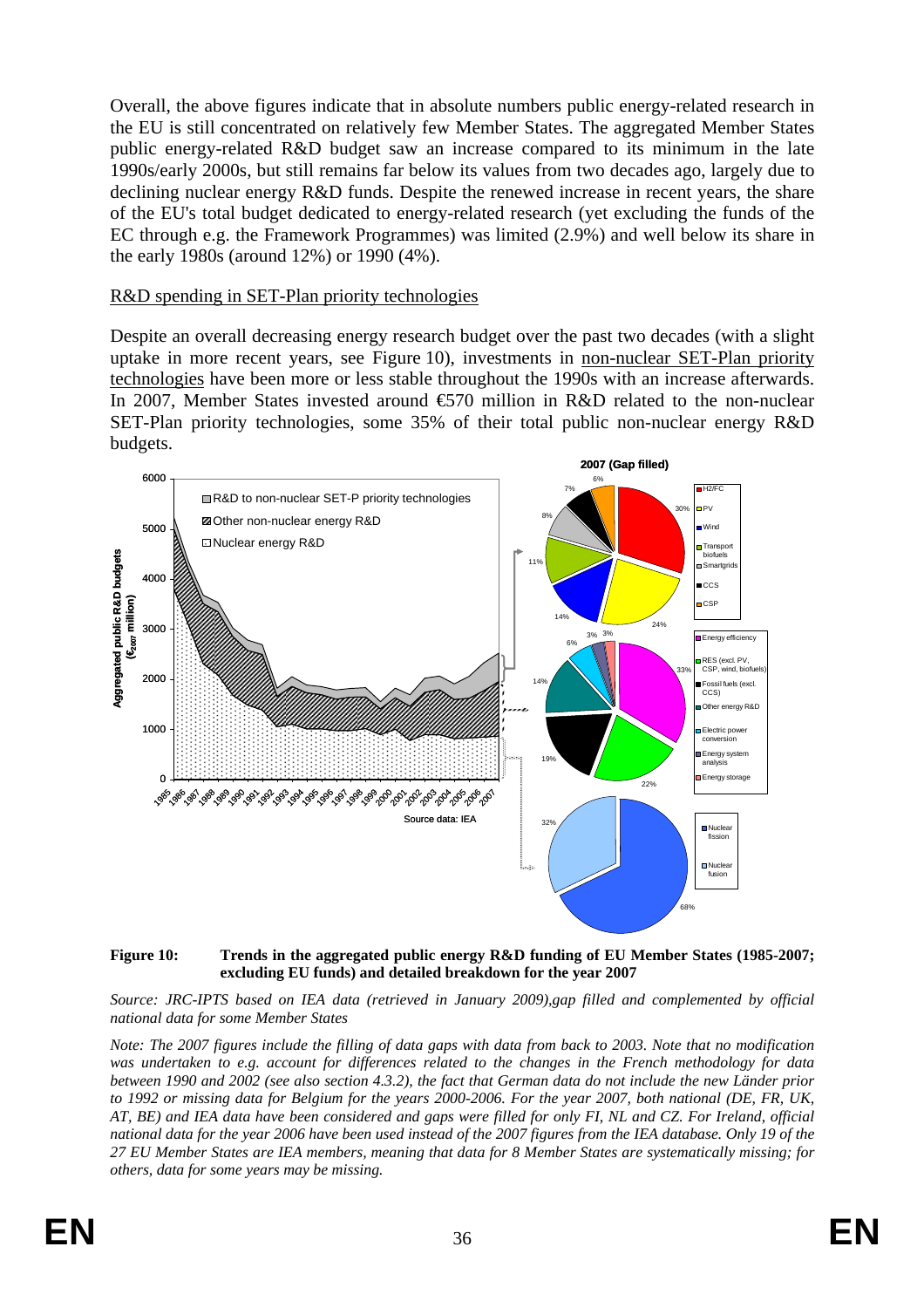In 2007, France, Italy and Germany are the largest European public investors in the selected non-nuclear SET-Plan priority technologies, followed by the UK, Denmark, Spain and the Netherlands (see [Figure 11\)](#page-36-0). The distribution of research spending towards the individual technologies, however, varies substantially across the Member States, reflecting different constraints with regard to the natural potential of renewable energy technologies, the current energy mix and its historical developments and industrial capacities.

The EU funds through FP6 ( $\bigoplus$  57 million; see section 3.1.3 for more details) are in the order of the top investing Member State. Adding those funds to the aggregated Member States funding would bring the EU's total public R&D investment to non-nuclear SET-Plan priority technologies to  $\epsilon$ 728 million.

This would put the EU ahead of comparable R&D budgets in the USA ( $\bigoplus$ 37 million in the USA) and Japan ( $\in$ 187 million; se[e Figure 11\)](#page-36-0), despite the fact that both regions have slightly higher total energy R&D budgets (see [Table 5\)](#page-34-0). Such a pure quantitative comparison, however, is misleading due to the important differences in the way in which energy R&D is being carried out in the different regions.





<span id="page-36-0"></span>

#### *Source: JRC-IPTS based on IEA RD&D statistics, gap filled and complemented by official national data for some Member States as described below; FP6*

*Note: The R&D investments of Slovakia, the Czech Republic, Portugal, Ireland and Hungary are not displayed as they would not be visible at the scale used in this chart. They are nevertheless respected in the present assessment.A comparison between countries suffers from data gaps as the IEA database missed data for a number of EU Member States. Gap filling for EU applied with data from back to 2003. Older data for e.g. Greece and Luxembourg are not included and were dismissed. Furthermore, data on regional R&D investments are often not included. Also relevant energy R&D that is being carried under non-energy research programmes (e.g. basic research) is not included for many countries. Data are complemented by or modified according to national statistics in the case of Germany, France, the UK, Austria and Belgium. For Ireland, official national data for the year 2006 have been used instead of the 2007 figures from the IEA database.The latest available IEA data for the USA are for 2002 for PV and CSP. Hence, 2007 data were taken from US DOE (2008) and Curtright et al. (2008). No annual average is provided for BE due to a lack of data over the period 2002-2007*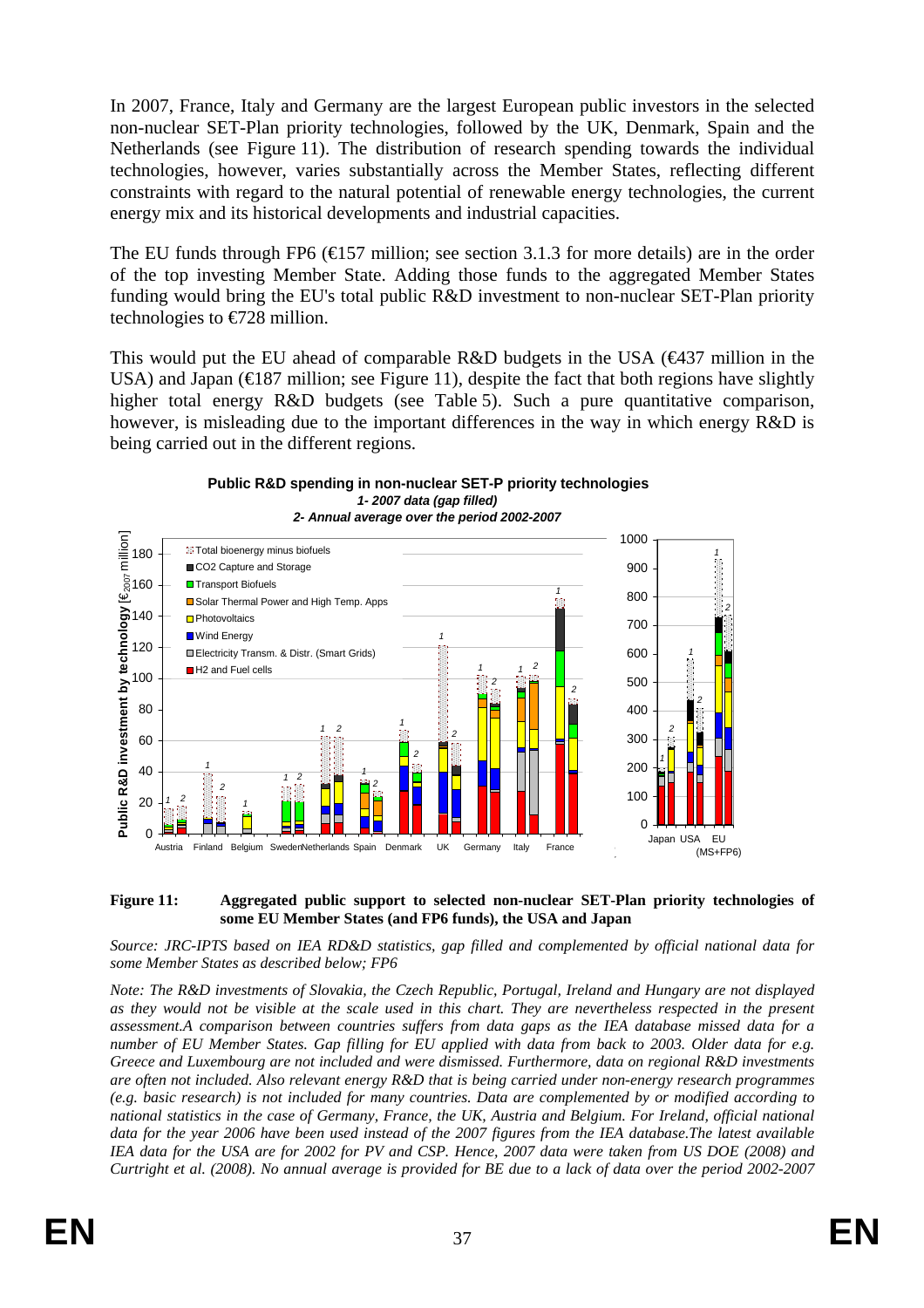*(only 2007 was available).For FP6, commitments have been assessed at the project level and then annualised over the effective duration of FP6 as described in detail in section 3.1.3.Even though the present analysis focuses on transport biofuels rather than total bioenergy-related R&D, an indication of the latter is also provided in the chart. This seems necessary given that many countries provide data on bioenergy research, but not on the sub-category 'biofuels' even though it would be sensible to assume for a number of countries that a substantial part of bioenergy research is dedicated to biofuels R&D.* 

Unlike the strongly focussed and coordinated energy technology policies in the USA through the Department of Energy (DoE) and Japan through the Ministry for Economy, Trade and Industry (METI), no single European programme exists for fostering low-carbon technologies (with the exception of fusion related research).

Pan-European cooperation is hampered by diverse organizational structures in energy R&D, ranging from the institutional set-up to programmes and public private partnerships (Wiesenthal et al., 2008). Non-aligned research strategies and sometimes subcritical capacities, the variety of national regulations and technical specifications tend to fragment the market and inhibit industry investments in high-risk technologies. Even though a number of recent initiatives aim at improving both the science-industry link and cooperation among Member States, current procedures remain far away from a coherent strategic priority setting at pan-European level that would enable to exploit synergies in energy R&D.

Recent initiatives such as the ERA-NETs have started to tackle this problem. So far, however, NETWATCH<sup>29</sup> data indicate that transnational R&D co-operation in low carbon energy R&D has been rather limited until now. Under FP6, energy R&D represented 7% of the whole ERA-NET activity<sup>30</sup>, or 5 ERA-NETs in 5 different low carbon energy areas. 22 countries have been involved: 19 EU Member States and 3 associated countries, Norway being very active with 3 participations. In general, the EU Member States being most active in ERA-NETs stem from the group of large energy R&D investors (see [Table 5\)](#page-34-0). Germany and the Netherlands participate in all 5 co-operations, and also coordinate all energy ERA-NETs. Sweden, Denmark, Austria, Spain, France and United Kingdom participate in 4 of them. Italy is underrepresented with participation in only 1 energy-related ERA-NET. The new Member States on average participate in only in 1 ERA-NET in this field, Poland leading with 2 participations and 1 observer role.

The fields covered by the FP6 ERA-NETs are photovoltaic solar energy (PV-ERA-NET), innovative energy technologies (INNER), hydrogen and fuel cells technology (HY-CO), clean energy fossil technologies (FENCO-ERA) and bio-energy (BIOENERGY). Most of the calls had a clear experimental character and were used by the ERA-NETs to develop and test possible strategies of future cooperation. Between 2006 and 2008, these five ERA-NETs launched 11 joint calls. The time from the start of the ERA-NETs to the first call is about 2 years, which seems to be a standard in all ERA-NETs, not only in energy. Future transnational co-operation initiatives will therefore have to take into account a certain delay in the launch of first calls. All calls were funded through a virtual pot mode, enabling countries and regions to apply existing national procedures and to pay for their own participants, without trans-national flows of national funding. The budget committed by these five ERA-NETs to the 11 joint calls has been  $\epsilon$ 23.3 million, equalling a mere 4 % of the total

<sup>&</sup>lt;sup>29</sup> NETWATCH is a Central Information Platform on Transnational R&D Programme Collaboration, being constructed by IPTS and contracted by DG RTD.<br><sup>30</sup> Note that for comparison purposes, other energy related ERA-NETs such as ERA-NET Transport or

ERA-Build are not included since in earlier surveys of DG-RTD they were not attributed to this thematic field.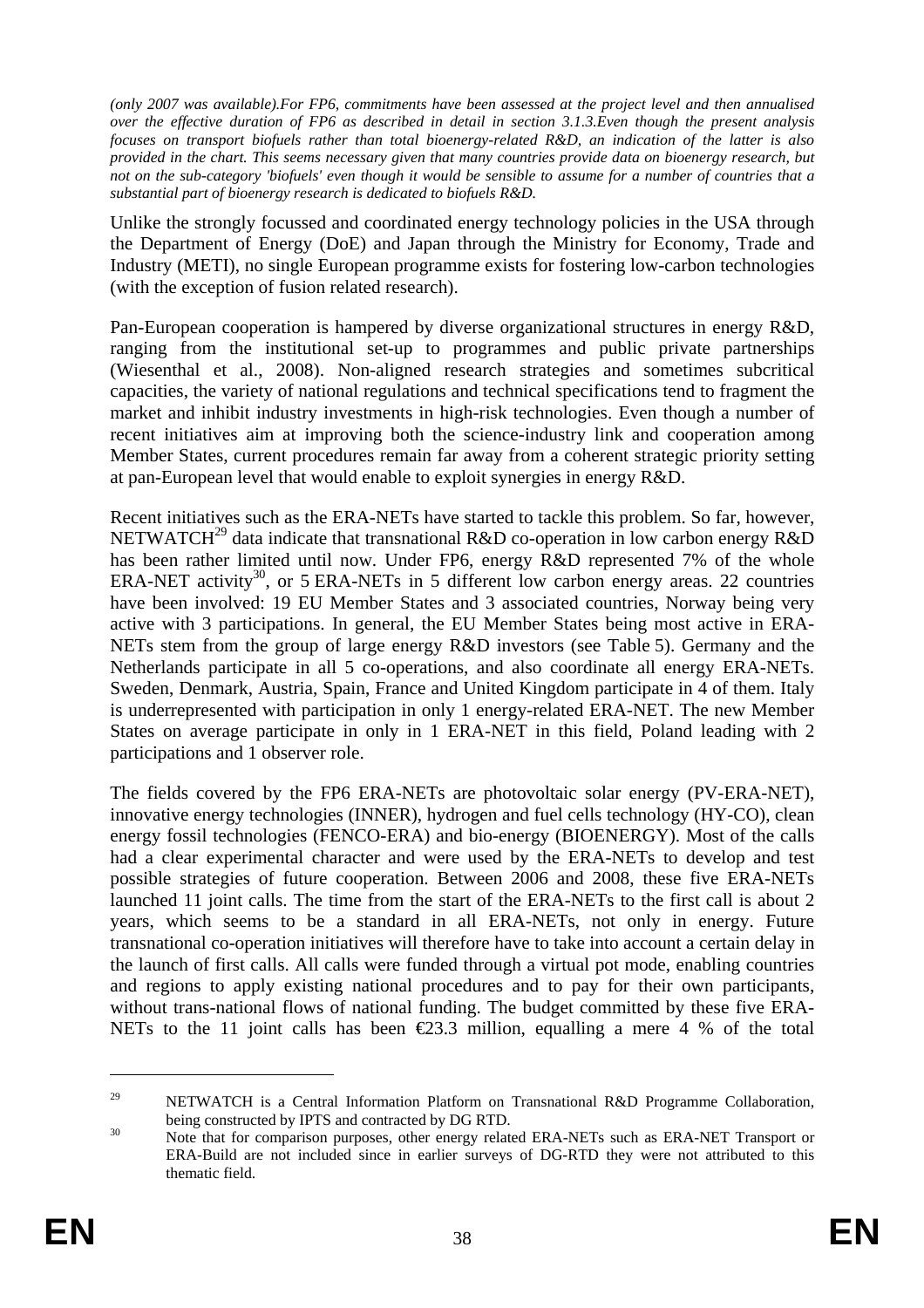aggregated public budget that Member States dedicated to R&D on non-nuclear SET-Plan priority technologies in  $2007^{31}$ .

Overall, the assessment indicates that despite important steps towards an increased collaboration in energy research, the EU may not be using the full potential for innovation of the internal market by exploring synergies between Member States in the development and deployment of new energy technologies. This means that even though the sum of national public budgets of EU Member States exceeds those of the USA and Japan, such a comparison is misleading. The USA and Japanese market size, investment and research capacities far exceed those of most Member States alone.

Public R&D budgets from Member States directed to nuclear-related research amount to €0.59 billion for nuclear fission. If, for the purpose of this report with its focus on generation IV reactors, the parts dedicated to nuclear safety, environmental protection, fissile materials control and radiation protection<sup>32</sup> were not taken into consideration; the nuclear fission 'reactor technology related' R&D budget would be reduced to  $\Theta$ .25 billion.  $\Theta$ .28 billion are invested in R&D on nuclear fusion.

The overall aggregated Member States' public spending towards SET-Plan priority technologies in the year 2007 amount to around  $\epsilon$ 1.1 billion (around half of which goes to each nuclear and non-nuclear low-carbon technologies) thus accounting for 43% of the total energy-related public R&D investments (i.e. not only those to low-carbon technologies).

[Table 6](#page-39-0) summarises the aggregated Member States public R&D support by SET-Plan priority technology based on GBAORD and IEA data (with and without gap-filling for the IEA data, indicating the importance of and risks related this type of data treatment). For information, figures for Japan and the USA are also provided, based on the data from the IEA RD&D database.

As in some cases Member States provided data for a main category (e.g. bioenergy), but not for the subcategory selected for this report (e.g. transport biofuels), relevant main categories are also included in [Table 6.](#page-39-0) The additional information is useful for estimating the uncertainty created by using data on the high level of detail. For example, the USA significantly invests in bioenergy research, but, no data is available on biofuel-related R&D in the IEA database. Considering the ambitious US targets on biofuels in general and second generation biofuels in particular (ligno-cellulosic ethanol), one may assume that substantial parts of the bioenergy research budgets are dedicated to biofuels R&D. This, however, could not be captured with the available data<sup>33</sup>.

<sup>&</sup>lt;sup>31</sup> Note that the comparison of the total amount of all energy-related ERA-NETs calls launched under FP6 with the annual public R&D spending of Member States towards non-nuclear SET-P priority technologies results in an overestimation of the percentage dedicated to joint calls, given that the calls usually relate to multi-annual projects and that they were launched during the period 2006-2008.<br>T[hese parts ar](#page-36-0)e su[mmarised in](#page-48-0) the IEA category IV.1.4 'Nuclear Supporting Technology'.<br>In [Figure 11](#page-36-0) and [Figure 15](#page-48-0) this is add

Furthermore, in [Figure 11,](#page-36-0) estimates have been made for the PV and CSP R&D budgets despite this data not having been available.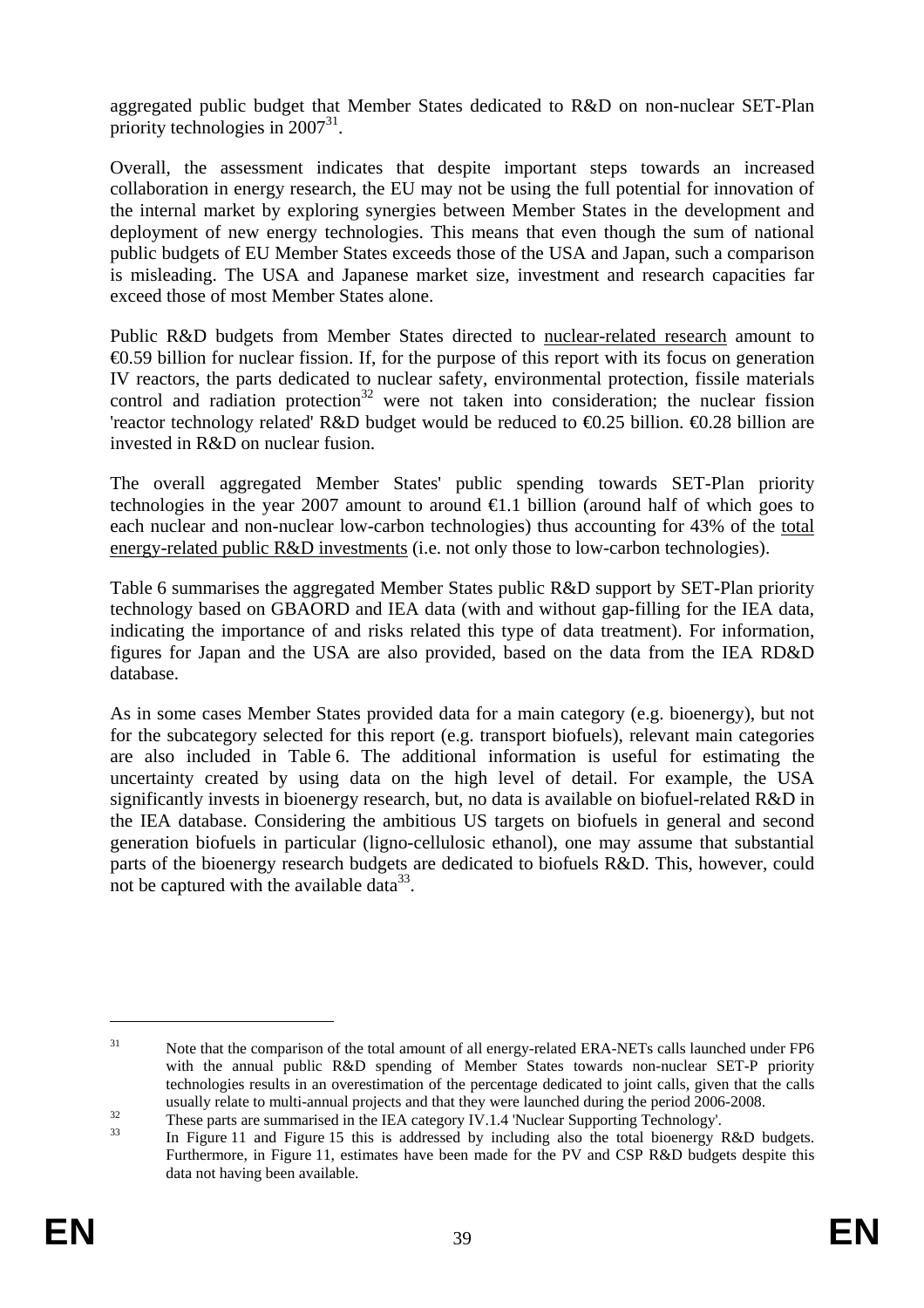|                                                                                  | <b>GBAORD 2007</b>                                           |                                     | <b>IEA (EU19) 2007</b>                                                                      |                           |                                   | <b>IEA</b>         |                    |
|----------------------------------------------------------------------------------|--------------------------------------------------------------|-------------------------------------|---------------------------------------------------------------------------------------------|---------------------------|-----------------------------------|--------------------|--------------------|
| <b>Categories</b><br>used in this<br>report                                      |                                                              | R&D budget                          |                                                                                             | RD&D budget               |                                   |                    |                    |
|                                                                                  | Terms by GBAORD                                              | $\epsilon$ million                  | Terms by IEA                                                                                | $\epsilon$ million        | $\epsilon$ million                | <b>USA</b>         | Japan              |
|                                                                                  |                                                              | with gap filling<br>$(2003 - 2006)$ |                                                                                             | without<br>gap<br>filling | with gap<br>filling up<br>to 2003 | $\epsilon$ million | $\epsilon$ million |
| Renewable<br>Energy<br>Sources                                                   | Renewable Energy<br><b>Sources</b>                           | 351                                 | Renewable<br><b>Energy Sources</b><br>(cat. III)                                            | 469                       | 557                               | 304                | 128                |
| Wind                                                                             | Water, wind and wave<br>energy                               | 15                                  | Wind (cat. $III.2$ .)                                                                       | 72                        | 81                                | 36                 | 2                  |
| <b>PV</b>                                                                        |                                                              |                                     | Photovoltaics<br>(cat. III.1.2.)                                                            | 123                       | 136                               | 101                | 2                  |
| <b>CSP</b>                                                                       | Solar thermal and<br>photovoltaic energy                     | 125                                 | Solar Thermal<br>Power and High<br>Temp. Apps. (cat.<br>III.1.3.)                           | 32                        | 33                                | 11                 | $\mathbf{0}$       |
| <b>Biofuels</b>                                                                  |                                                              |                                     | Production of<br>Transp. Biofuels<br>incl. from Waste<br>(cat. III.4.1.)                    | 65                        | 65                                | n.a.               | 5                  |
| Bioenergy                                                                        | Research into biomass<br>conversion with a<br>view to energy | 21                                  | Total bioenergy<br>(cat. III.4)                                                             | 183                       | 245                               | 143                | 15                 |
| H2/FC                                                                            | n.a.                                                         | n.a.                                | H <sub>2</sub> and fuel cells<br>(cat. Group V.)                                            | 164                       | 171                               | 183                | 135                |
| <b>Smart</b><br>Grids                                                            | n.a.                                                         | n.a.                                | Electricity<br>transm. & distr.<br>(cat. VI.2.)                                             | 33                        | 47                                | 35                 | 34                 |
| <b>CCS</b>                                                                       | n.a.                                                         | n.a.                                | Total CO <sub>2</sub><br>Capture and<br>Storage (II.3.)                                     | 36                        | 39                                | 71                 | 9                  |
| Fossil fuels                                                                     | Fossil fuels and their<br>derivatives                        | 33                                  | Fossil Fuels (cat.<br>II                                                                    | 219                       | 240                               | 268                | 221                |
| Nuclear<br>fission                                                               | Nuclear fission                                              | 140                                 | Nuclear fission<br>(cat. IV.1.)                                                             | 559                       | 587                               | 231                | 1528               |
| <b>Nuclear</b><br>fission:<br>narrow<br>down<br>to<br><b>SET-P</b><br>technology |                                                              |                                     | Nuclear fission<br>$(cat. IV.1.) -$<br>Nuclear<br>Supporting<br>Technology (cat.<br>IV.1.4) | 231                       | 248                               | 153                | 652                |
| <b>Nuclear</b><br>fusion                                                         | Nuclear fusion                                               | 139                                 | Nuclear fusion<br>(cat.IV.2.)                                                               | 265                       | 278                               | 228                | 94                 |

<span id="page-39-0"></span>**Table 6: Aggregated public R&D support to selected energy technologies in the EU, Japan and USA in 2007 according to GBAORD and IEA** 

*Source: JRC-IPTS based on data from GBAORD and IEA RD&D statistics; all data downloaded in January 2009; data treated as described.* 

*Note: Data on the selected low-carbon technologies considered in this report are put in bold letters. Data for PV and CSP in the U.S. based on recent literature (Curtright, 2008; US DOE, 2008). Data are complemented by national statistics in the case of Germany, France, the UK, Austria and Belgium. For Ireland, official national data for the year 2006 have been used instead of the 2007 figures from the IEA database.*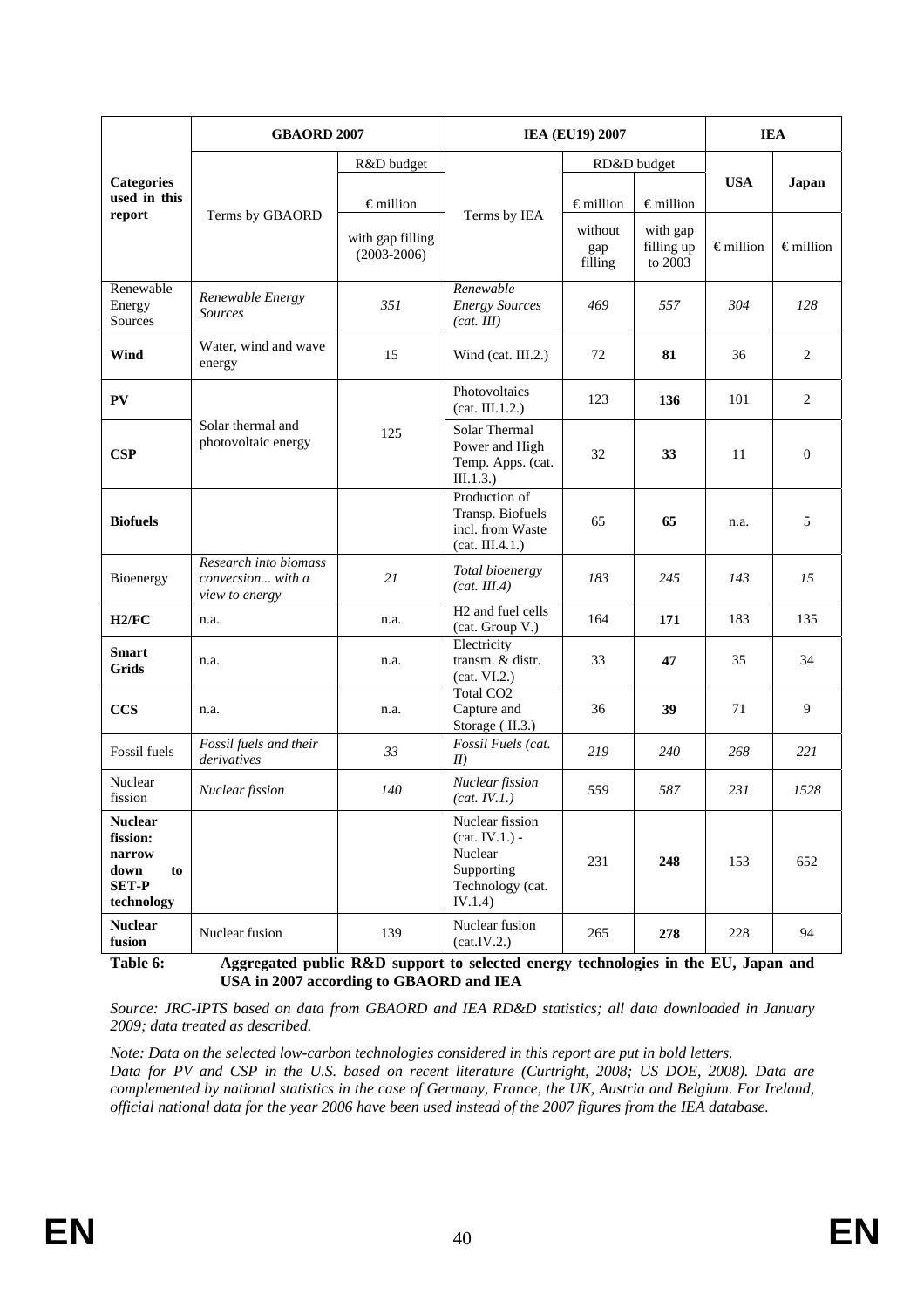### *4.1.3. Energy-related R&D investments under FP6*

The most relevant budget line in FP6 for energy-related R&D projects was 'Sustainable Energy Systems' with an allocated budget of  $\bigoplus$  10 million over the period 2002-2006<sup>34</sup>. In addition to the project funds, the European Commission's Joint Research Centre spent  $\epsilon$ 72.6 million on the priority 'Energy' over the FP6 period (JRC, 2008). It should be noted that the budget earmarked in FP7 for non-nuclear energy activities is  $\epsilon$ 2350 million, yet over a longer time period (2007-13). On an annual average, this nevertheless means a substantial increase.

The scope of the present analysis goes beyond the energy projects financed under the 'core' energy budget line 'sustainable energy systems' as described in section [3.4.](#page-28-0) To the extent possible, it also includes relevant projects funded under budget lines such as 'sustainable surface transport' or 'horizontal research activities involving SMEs', 'Aeronautics and Space' and 'Nanotechnologies and nanosciences'. In total, project funds stemming from 'non-coreenergy funds' add some  $\epsilon 100$  million to the R&D on SET-P priority technologies, mainly in the areas of hydrogen and fuel cells, CSP and PV.

The total support to non-nuclear SET-Plan priority technologies through the various budget lines of FP6 has been estimated to have been in the order of €629 million over the period 2002-2006, or  $\text{\textsterling}157$  million on an annual average.

Complementing the FP budgets, the EURATOM framework program allocated  $\bigoplus$ 15.5 million to fusion activities. The total EURATOM contribution for nuclear fission-related activities was €189.2 million. However, only a smaller part of this is dedicated to research in new nuclear (GEN IV) reactor technologies, which are explicitly mentioned in the SET-Plan. Those activities are mainly financed under the topic 'Innovative Concepts' (ca.  $\epsilon$ 17 million) within the budget line 'Other activities'. The JRC spent an additional  $\epsilon$ 280.1 million on nuclear energy, yet mainly not directed towards GEN IV reactors (JRC, 2008).

A broad range of other funding schemes exist, parts of which may be used for e.g. demonstration projects of new energy technologies. Without being comprehensive, box 1 briefly describes some of them, largely based on an earlier study (DG TREN Task Force, 2008).

 $\overline{a}$ 

<sup>34</sup> Decision 1513/2002/EC of the European Parliament and of the Council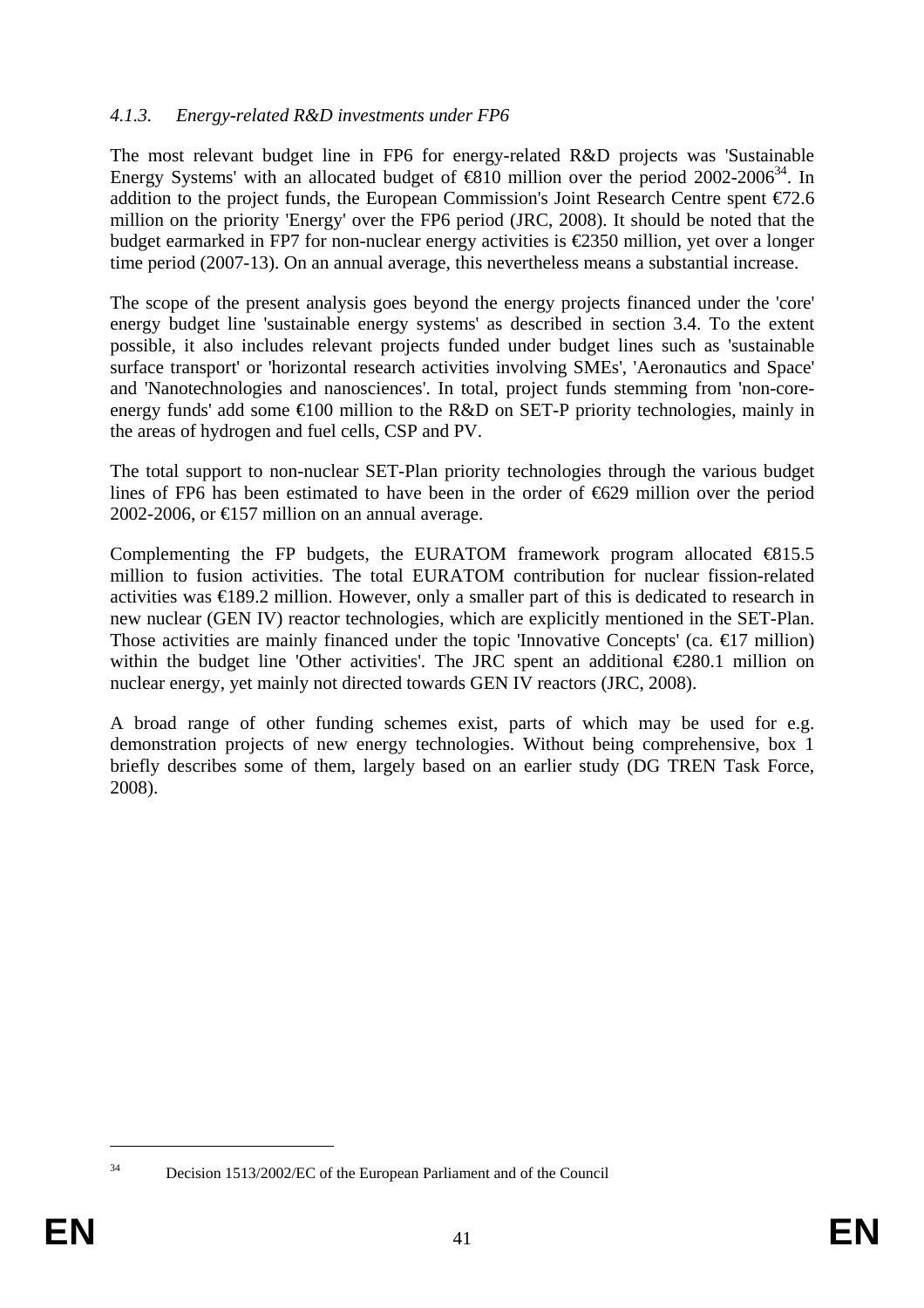## **Box 1 - Other EU financing funds**

**Intelligent Energy Europe** has been an EU programme for the promotion of energy efficiency and renewable energy sources. The IEE I programme lasted from 2003 to 2006. It had a total budget of  $\epsilon 200$  million over the period 2003-2006, of which  $\epsilon 69.8$  million were allocated to energy efficiency,  $\bigoplus$  million to renewable energy sources,  $\bigoplus$ 2.6 million to energy aspects of transport, and  $\bigoplus$  7.6 million on the promotion of renewables and efficiency at international level.A further breakdown can be obtained when assessing the commitments under IEE I instead of the budget. Within ALTENER, commitments to Renewables for Electricity Generation amounted to  $\in$ 18.6 million, to Renewables for Heating and Cooling to €16.6 million and for Small Renewables to €15.9 million; commitments to biofuels accumulated to  $\in$  0.5 million. The IEE II programme started in 2007 as part of the  $\in$ 3.6 billion Competitiveness and Innovation Framework Programme. It will last to 2013. Altogether, around  $\epsilon$ 727 million will be available to fund projects for the promotion of energy efficiency and renewable energy. This implies a doubling of the average annual budget compared to the IEE I Programme.

Within the **Cohesion Policy**, support to energy-related R&D activities takes place in various forms. Firstly, within the Cohesion Policy €49.9 billion are allocated for supporting Research and Technological Innovation over the period 2007-2013, parts of which apply to the technologies and actors considered here. In addition, these funds will help to improve the research infrastructure in general, supporting e.g. R&D activities in research centres, technology transfer and cooperation activities. Secondly,  $\oplus$  billion are allocated to support renewables and energy efficiency over the same period, mainly focusing on demonstration and deployment. In the context of the Cohesion Policy initiatives to support the European Economic Recovery Package, an amendment has been adopted to the European Regional Development Fund to allow energy efficiency and renewables interventions in residential buildings in all EU Member States. This opens the possibility for Member States to reallocate a further €8 billion to these types of investments. Finally, Cohesion Policy funds can also use innovative financing mechanisms to increase the leverage of public investments and encourage private sector participation. Examples of this are JESSICA and JASPERS that can both support energy investments with Cohesion Policy funds with the collaboration of the EIB among other international institutions.

The **Trans-European Networks 'Energy'** are used for promoting electricity and gas infrastructure projects. With regard to low-carbon energies, they may play a role for e.g. financing offshore wind connections or of reserve capacities and smart grids for a better integration of fluctuating renewable energy carriers.

The last reform of the **Common Agricultural Policy** decided in November 2008, known as 'Health Check', shifts funds from direct aid to farmers into Rural Development funding through the European Agricultural Fund for Rural Development (EAFRD). The additional funding obtained for five identified "new challenges", including climate change and renewable energy, totals 8.2 billion Euros for 2010-2013.

# **4.2. R&D investments by SET-P priority technology**

In the following, the results of the assessment shall be presented at the basis of the individual low-carbon technologies that are the focus of this report. The assessment of the public national R&D budgets of Member States largely relies on the IEA RD&D statistics, thus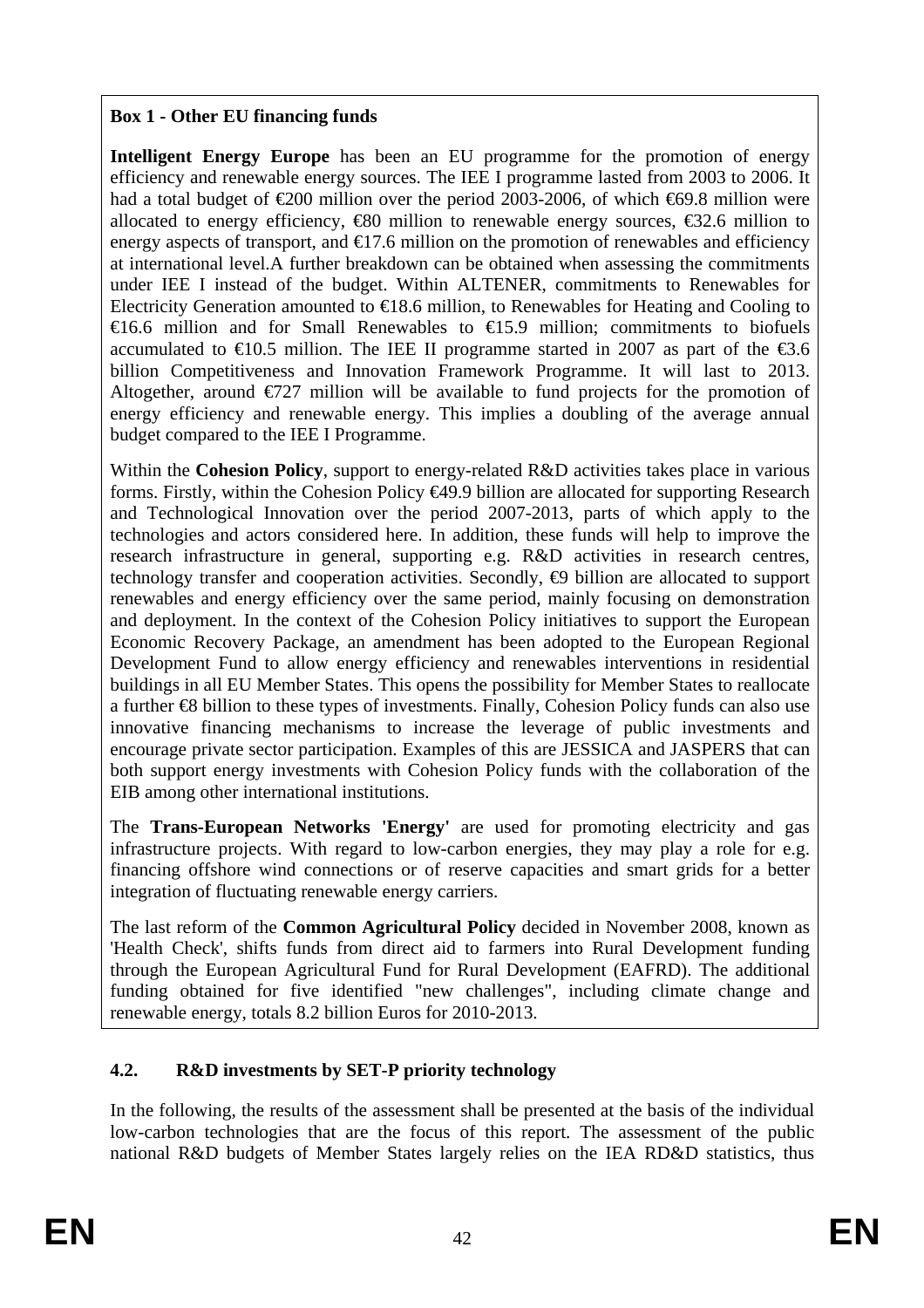lacking information about a number of EU Member States (see section [1.1.1\)](#page-27-0). Due to the limited data availability described above, it was also not always possible to narrow the industry's research investment down to definite figures in the individual technologies. This means that when comparing e.g. the R&D investments by technology fields, it should be kept in mind that the uncertainties might be larger than the differences between the investments. All in all, it is likely that the approach followed leads to an under-estimation of the corporate R&D investments, stemming from the fact that only a limited number of companies could be considered for each sector, and due to missing data that sometimes did not allow an educated estimation for some of the companies (see section [3.2.1\)](#page-11-0).

In general, data for PV, wind and concentrating solar power are more robust than those for H2/FC, biofuels and CCS. This is due to the fact that in prior fields, a substantial number of companies are specialised in this technology only; therefore their total R&D investment could be assumed to be spent on those technologies, thus reducing the uncertainty (see sectio[n 4.3\)](#page-58-0). The figures on R&D investment for Smart Grids should be considered as particularly uncertain as research in this area is often subsumed under headings on a more general level; besides, no comprehensive list of key actors could be generated for this sector.

## *4.2.1. Wind energy*

Europe is leading in wind energy, holding a 61% share of the globally installed wind energy capacity in 2007 (EUROBSERV'ER, 2008a). Given the high global investments in this technology (around US\$50 billion in 2007; Boyle et al., 2008), it is not surprising that research investments in the EU reached €383 million in 2007.

With wind energy in general being considered a rather mature technology, R&D investments are clearly dominated by industry, accounting for three quarters of the total. The comparably elevated maturity of wind energy would also be supported by wind energy showing the largest share of support to demonstration activities within the aggregated national R&D investments across all technologies considered (see [Figure 3](#page-10-0) and section [3.1](#page-8-0) for a further explanation of the limitations of the underlying data).

Both corporate and public investments mostly occurred in those EU Member States that have a large wind energy share and industry (Germany, Denmark or Spain). The large public budgets of other Member States may be explained by plans that aim at actively increasing their wind energy share, such as the UK with ambitious offshore wind plans. However, even if the above Member States accounted for some 90% of the EU aggregated funds, also other Member States such as Italy, Sweden or France invested in wind energy related research. The EU funds that were dedicated to wind energy projects within FP6 remained limited.

Compared to the year 2006, the estimated corporate R&D investments in wind energy increased significantly (by an order of magnitude above 20%) to reach  $\epsilon$ 292 million in 2007 while public national funds showed a small decrease (-7%). The EU funds under FP6 amounted to around  $\bigoplus$  and  $\bigoplus$  million over the period 2002-6 (or  $\bigoplus$  1 million on an annual average), a figure which is similar to the one estimated by Langlois d'Estainot (2009).

The aggregated R&D investment of EU-based companies ( $\epsilon$ 292 million in 2007) is the result of an assessment of 13 companies. Companies being entirely or mostly active in this sector such as Vestas, Gamesa, Enercon, Nordex and RE Power are among the largest investors. This figure of  $\epsilon$ 292 million compares relatively well to the results of other studies: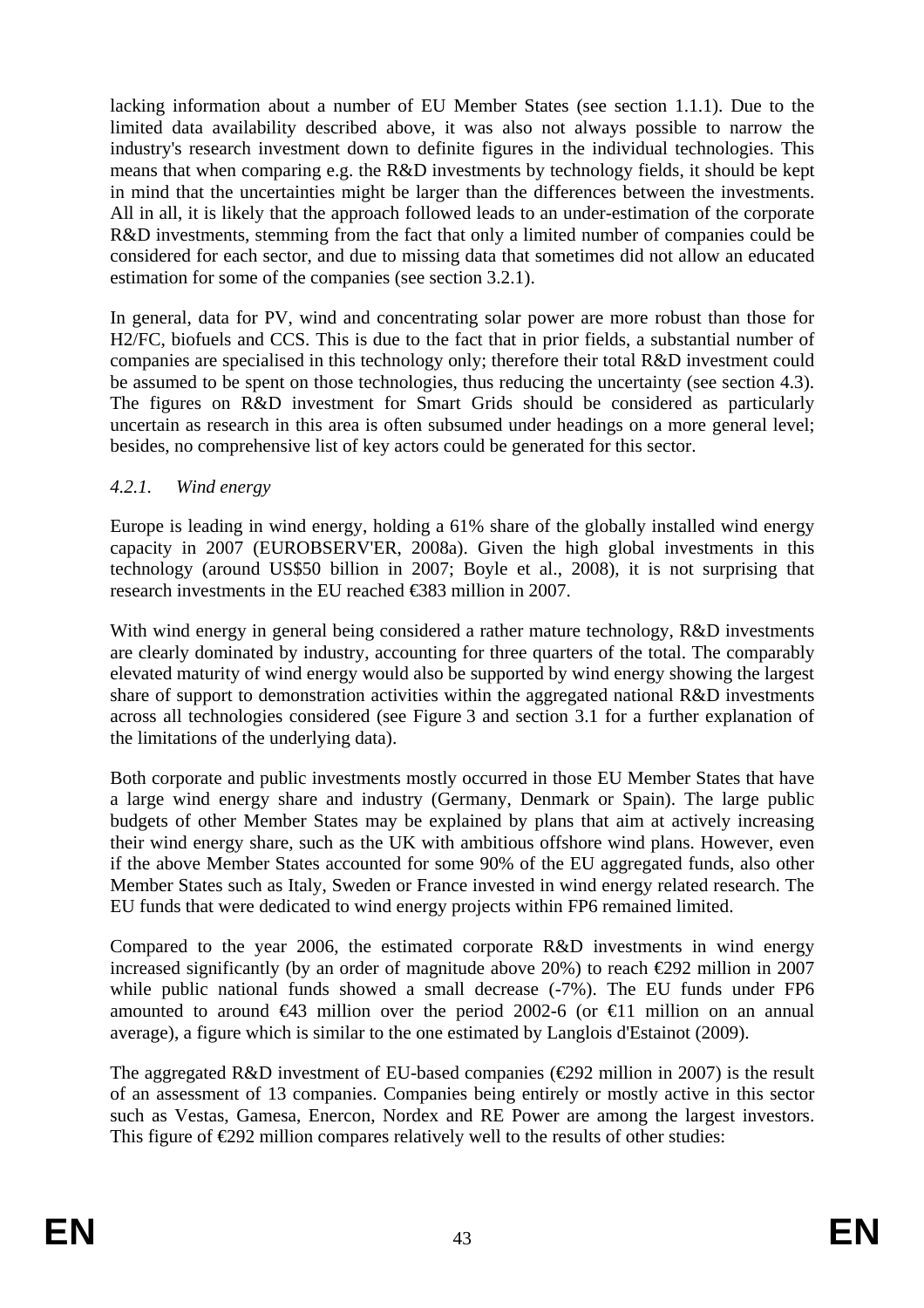- The Technology Platform Wind assumed corporate R&D investments of a set of 6 selected companies to be in the order of  $\epsilon$ 175 million in 2006<sup>35</sup> (TP Wind, 2008), based on an approach similar to the one used here. The differences to the present report can be accounted for by the extended research scope of the present study, covering 13 companies.
- The SRS project estimated the corporate R&D investment allocated to wind energy to be in the order of  $\epsilon$ 10 million for 2005. The discrepancy to the assessment in the present report may be explained by the lack of data for countries with an important wind industry (such as Germany and Spain). Furthermore, the R&D investments of the wind industry have been growing substantially in recent years, explaining another part of the differences in the results of the SRS and the present report.
- The comparison of the corporate R&D investments with the turnover of the European wind energy sector further confirms the result of this work. Assuming its turnover to have been in the order of  $\epsilon$ 1.3 billion<sup>36</sup> (Zervos et al., 2008), the results of the present report would thus indicate an R&D intensity of this sector of 2.6%-3.0%. This is considerably above the low R&D intensities of companies active in the electricity sector (0.6%) and oil and gas producers (0.3%) and in the order of magnitude of producers of electrical components and equipment (3.4%) and industrial machinery (2.6%) (Hernandez et al., 2008). Considering that the selection of companies associated with research on wind energy made in the present report consists of companies from all of the above sectors with a focus on component suppliers and specialised wind energy turbine producers, this comparison supports the finding of the present assessment $^{37}$ .



*Source: JRC-IPTS based on IEA RD&D statistics and official information from some Member States; FP6; EU Industrial R&D Investment Scoreboard* 

Data are corrected from the original report as Nordex had been counted twice.<br><sup>36</sup> The turnover of the European wind industry was estimated to have been around  $\bigoplus$  billion in 2006 (EWEA, 2007). Extrapolating this into 2007 would result in an approximate turnover of €10 billion

<sup>(</sup>EUROBSERV'ER, 2008a), supporting the figure provided by Zervos et al., 2008.<br><sup>37</sup> From this comparison one cannot derive whether the R&D intensity of the sector is sufficient or not. For deriving such a conclusion, it may be more appropriate to compare with R&D intensities of other rapidly developing sectors as done in chapter [5](#page-65-0) despite some methodological problems that may arise when linking distinct sectors with different innovation systems.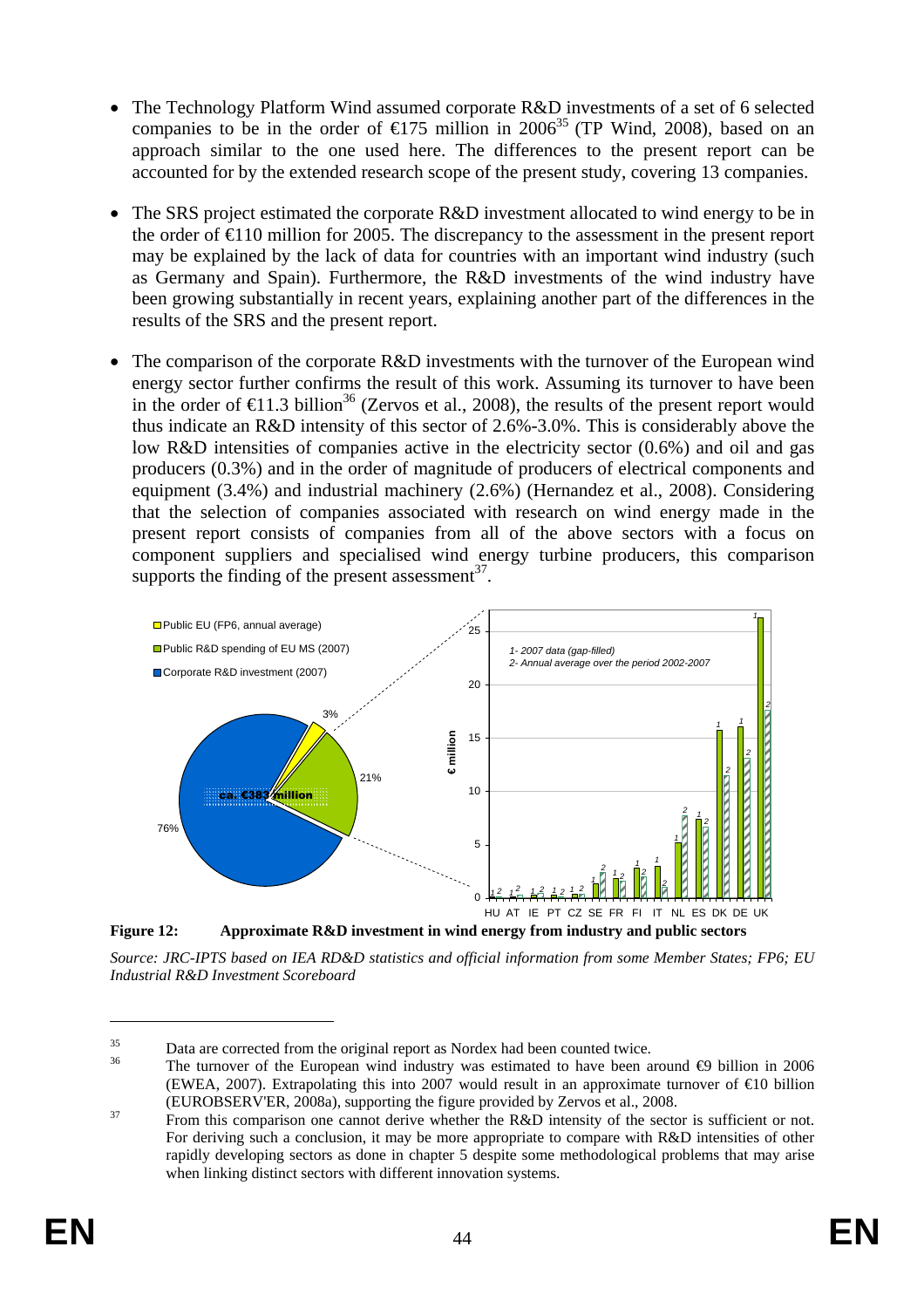*Note: Some EU Member States are not IEA member and do thus not figure in the database; for others no data are available. Irish data refer to the year 2006. R&D investments for Belgium cannot be displayed at the current scale of the chart.* 

### *4.2.2. Photovoltaics*

The aggregated research investments in photovoltaic technologies are estimated to have been €384 million in 2007. The data indicate that public funds account for a substantial share (42%), and even so may not yet fully reflect all PV-related spending in large national institutes which partially is not included in the data collected in the IEA RD&D statistics (see sectio[n 1.1.1\)](#page-27-0). Compared to the year 2006 public national funds increased by almost 15%.



<span id="page-44-0"></span>*Source: JRC-IPTS based on IEA RD&D statistics and official information from some Member States; FP6; EU Industrial R&D Investment Scoreboard* 

*Note: Some EU Member States are not IEA member and do thus not figure in the database; for others no data are available. No annual average estimated for Belgium due to a limited number of data; Irish data refer to the year 2006.* 

The funds spent through the EC FP6 are in the order of 17% of the aggregated Member States national public funds (see [Figure 13\)](#page-44-0). On an annual average over the duration of FP6, they were  $\epsilon$  27 million, or  $\epsilon$  108 million over the entire FP6 period. This result of the present project-based assessment of EU funds is fully in line with figures provided by EPIA (2007) and Menna et al. (2007).

Most of the public funds originated from countries with a comparably high deployment of PV, such as Germany, France, Italy, and the Netherlands. Despite a limited deployment of PV in the UK, British public R&D investments are relatively high while the opposite is the case for Spain. Most of the EU corporate R&D investments in PV stem from companies with headquarters in Germany, France, Spain and the UK.

The Spanish data presents a contrast in that on the one hand, the country has an excellent solar resource, and combines a favourable deployment scheme with high growth rates in installed PV capacities<sup>38</sup>, while on the other the public and corporate research budgets are relatively

 $\overline{a}$ 

<sup>&</sup>lt;sup>38</sup> In 2007, it ranked second among EU Member States in terms of installed PV capacity.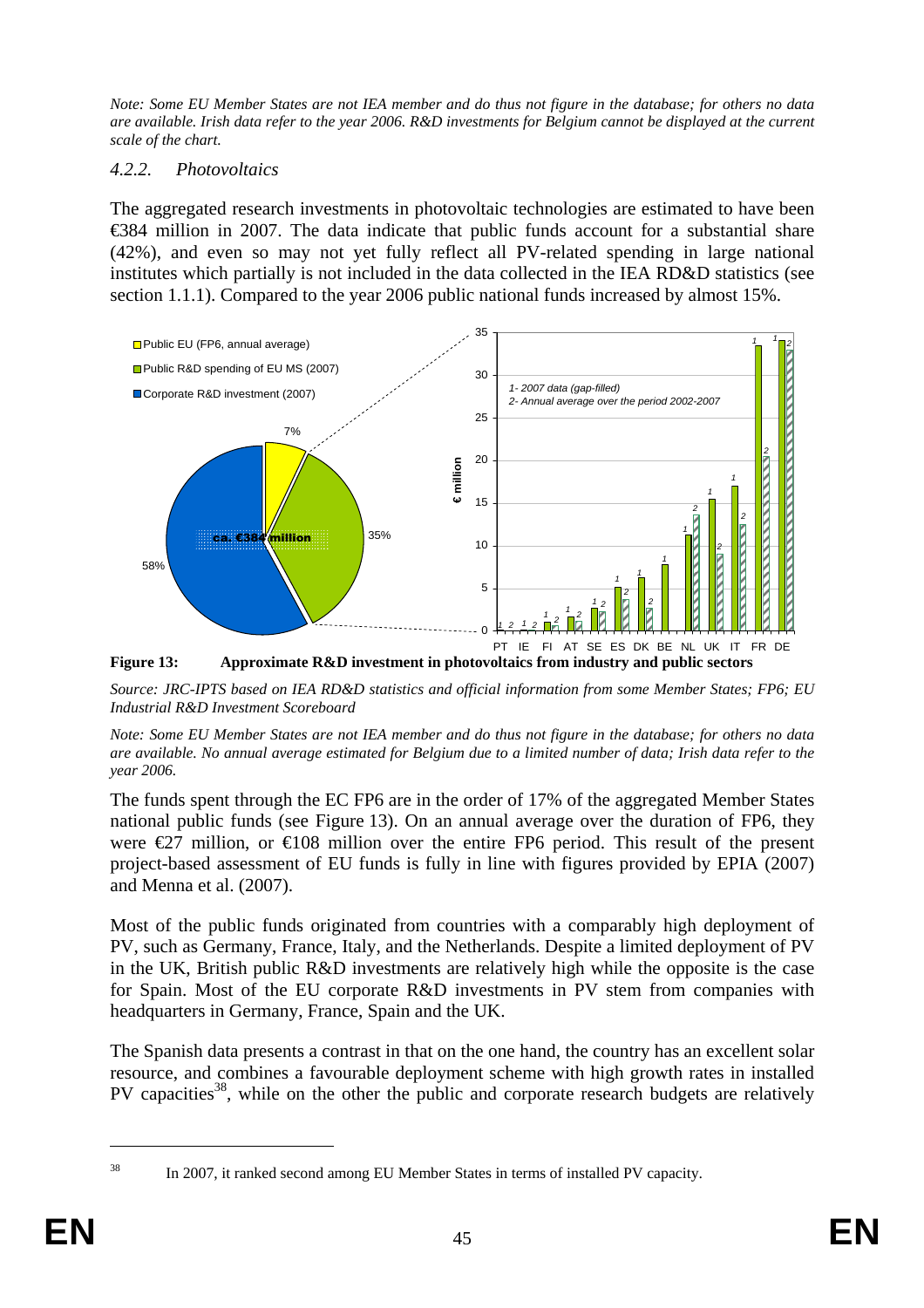low. This may partly be explained by the use of imported technology. Also PV has become a priority in the Spanish national energy strategy only recently, and would thus impact on future R&D budgets but would not yet be reflected in R&D budgets that are the results of decisions taken some years before.

Only 4 (Q-cells, Solarworld, BP Solar, Isofoton) of the top 15 manufacturers of PV modules are located in the EU and the EU correspondingly produced 28.5% of global PV cells (EUROBSERVER, 2008b). At the same time, given the high growth rates of the global PV market in recent years and its potentials for further expansion, the sector has become attractive for a number of non-specialised multi-business companies (such as Siemens, Shell, BASF, Schott and Total) and saw a corporate R&D investment of  $\epsilon$ 221 million in 2007 in the EU, well above comparable figures for the year 2006 (an increase of more than 20%). This is the result of the assessment of 30 key companies in this sector, for which data could be obtained. Unfortunately, for some important companies, no data could be acquired<sup>39</sup>. However, a comparison with other studies endorses the findings obtained with the present approach:

- In particular, according to an estimate published by the German Association of solar industry (Bundesverband Solarwirtschaft BSW) the German PV industry invested  $\epsilon$ 176 million in R&D in 2007, out of which  $\bigoplus$  50 million came from the dedicated PV industry and business units and another  $\epsilon$ 26 million from suppliers (Ruhl et al., 2008<sup>40</sup>). This R&D investment from 'industry' ( $\in$ 150 million) can be compared to the R&D investment of companies considered in the present report with headquarters in Germany, which amounted to  $\in$  18 million in 2007. This reveals reasonable accordance between the two studies, in particular when one considers that the German approach assesses the R&D investment of both German and foreign enterprises in Germany (this latter part is not covered by the approach applied in the present report) and that the company assessment approach used here was not fully complete as noted above.
- Compared to the turnover of the EU PV sector, which was around  $\bigoplus$ -10 billion in 2007 (EPIA personal communication; EUROBSERV'ER, 2008b), the estimated R&D intensity is 2.2-2.5%. Given that the assessment includes a mix of companies with one part coming from less R&D intensive sectors with R&D intensities below 1% (e.g. construction and materials, oil and gas producers and electric utilities) and the from sectors with R&D intensities of the order of 2% to 4% (chemicals, electrical components and alternative energy), the R&D intensity found for PV would support the finding of the analysis.

# *4.2.3. Concentrating solar power*

CSP-related research spending (approx. €86 million) was relatively limited in 2007 compared with other SET-Plan priority technologies, reflecting the fact that interest in this field has started growing again only relatively recently. The potential locations of CSP plants are focused in the countries around the Mediterranean and as such, it is not surprising that public R&D support is dominated by Italy and Spain, accounting for more than three quarters of the aggregated EU Member States funds (se[e Figure 14\)](#page-46-0).

<sup>&</sup>lt;sup>39</sup> For another 7 companies that were identified as important players, no figures could be obtained.

The study was also used for verifying that all major companies were included in the present work.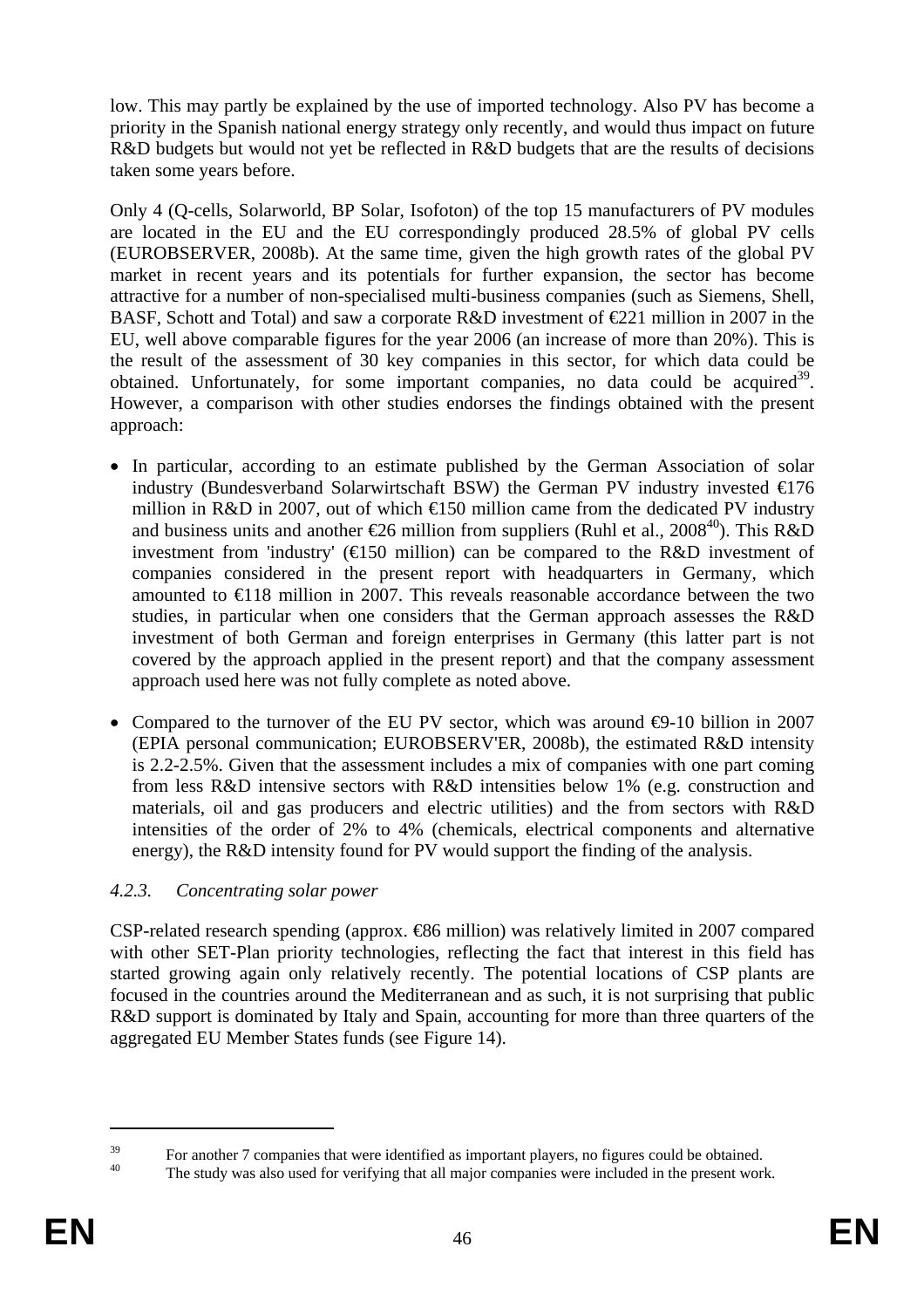The German contribution to CSP-research amounts to another 18% of the EU Member States' public aggregated investment, which may be explained by the strong position of German industry in this technological field. This means that three Member States i.e. Italy, Spain and Germany account for around 95% of the total public R&D investment in this technology. It is noted, however, that these figures may not fully reflect CSP-related R&D spending in French national R&D centres.

The EU support to CSP-related R&D activities through FP6 funds as assessed in the present report reached  $\epsilon$ 20 million over the FP6 duration (or  $\epsilon$ 5 million on an annual average). This figure is slightly below the investments of  $E$ 5 million published in European Commission (2007d), which can partly be explained by the fact that some CSP-related projects have been allocated to other SET-Plan priority technologies in order to avoid double counting.

Corporate R&D investments (around  $\epsilon$ 50 million) accounted for 56% of the overall spending, led by companies based in Spain and Germany, followed by Italian and French companies. Spanish and German companies are the main actors involved in the ongoing demonstration projects launched in Spain, supported by the national feed-in programme. The estimation of the corporate R&D investment relies on the assessment of 18 larger companies for which data could be obtained. The assumptions for these companies have been checked with and revised in line with an in-depth assessment of this sector (Haug et al., 2009), which also provided aggregated information on a number of smaller companies that were as well included in the present assessment. As a consequence, the estimation of corporate R&D investments of this report is rather well in line with the findings of  $\epsilon$ 52.5 million in Haug et al. (2009). Note, however, that this should be considered as a low estimate. The uncertainties related with the estimation of R&D investments for the year 2006 do not allow for an indication of the trend in corporate R&D investments in this sector.



<span id="page-46-0"></span>*Source: JRC-IPTS based on IEA RD&D statistics and official information from some Member States; FP6; EU Industrial R&D Investment Scoreboard* 

*Note: Some EU Member States are not IEA member and do thus not figure in the database; for others no data are available. R&D investments for Austria cannot be displayed at the current scale of the chart.*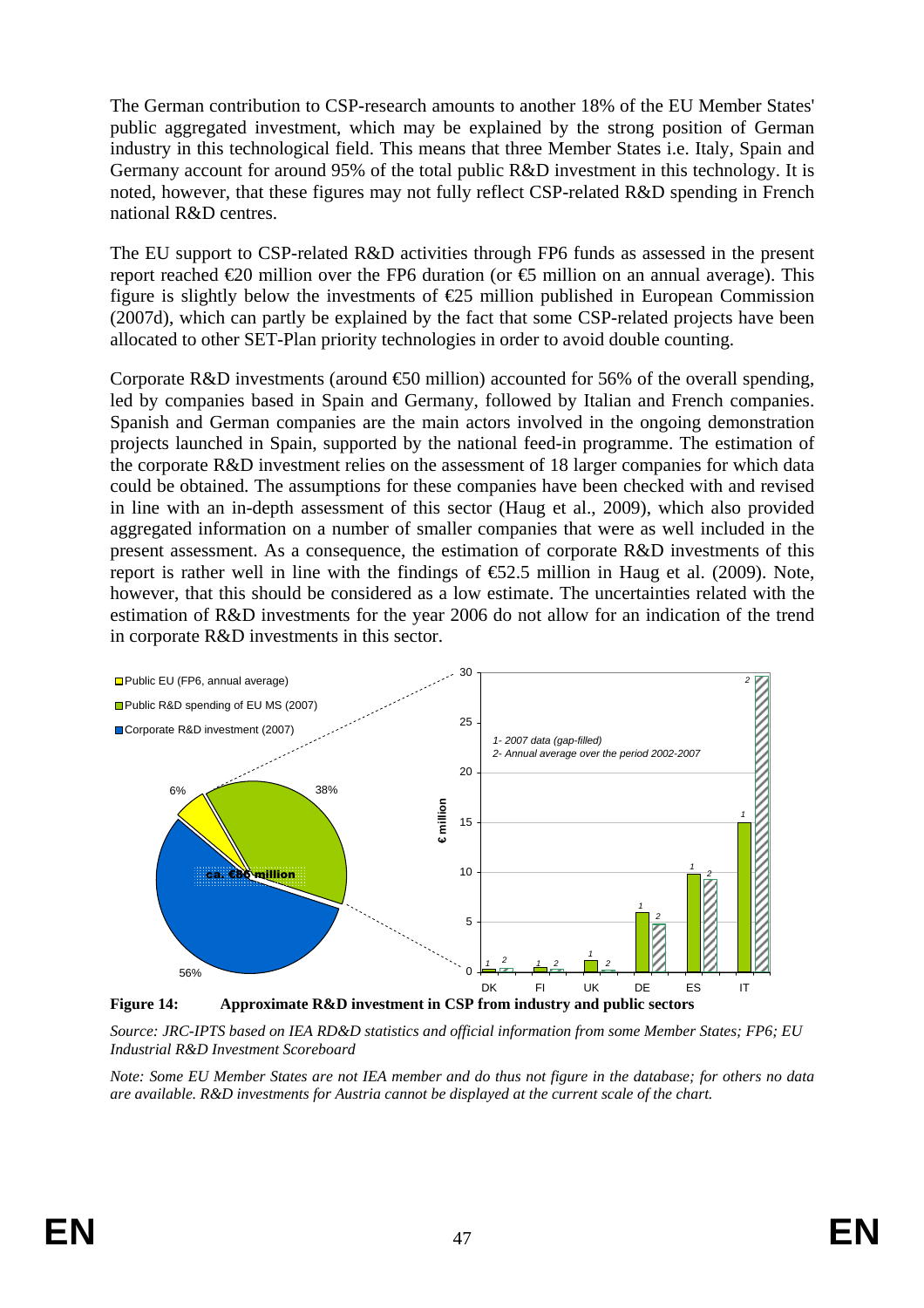## *4.2.4. Biofuels*

Transport biofuels have become a priority in the EU policy over the past years with a rapidly growing market. This is reflected by an important research budget of €347 million in 2007. Note that this figure is not restricted to research into  $2<sup>nd</sup>$  generation biofuel production pathways that are a priority within the SET-Plan, but comprises all transport biofuel technologies. Unlike for many other technologies, the Member States with the largest public R&D budgets in many cases do not coincide with the countries that host the headquarters of biofuel-research intensive companies.

The public share of R&D investments remains low with only 23% of the total budget (see [Figure 15\)](#page-48-0). EU funds through FP6 amounted to around  $\bigoplus$  3.5 million on an annual average, which compares well to the assessment in Kutas et al. (2007). The limited share of public R&D investments may not only be due to the relatively elevated maturity of biofuels, but may also be explained by data restrictions:

- Public research budgets for first generation biofuels would naturally be limited considering the maturity of these technologies. However, due to the potential negative impact of these starch- or oil-based fuels on food prices and the environment, advanced biofuel processes are increasingly being considered as the more promising future pathways. As research into those ' $2<sup>nd</sup>$  generation biofuels' has only recently become a (public) priority, it is reasonable to assume that it is not yet fully reflected in the national R&D budgets that are based on budget decisions taken some years ago.
- Furthermore, the data suggest that some Member States may not explicitly disclose R&D on biofuels, but rather allocate it under the category bioenergy-related research. In 2007, the total R&D investment in bioenergy for the EU Member States reaches  $\epsilon$ 245 million of which only €65 million is allocated to transport biofuels. For this reason, the overall bioenergy-related public national research budgets are also shown i[n Figure 15.](#page-48-0)

Corporate R&D investments into biofuels are  $E$ 69 million, based on an assessment of the R&D expenditures of 23 companies. Compared to the roughly estimated 2006 figures, this would mean an increase of some 10% to 20% (note the uncertainties related to such a comparison as explained in box 3). The companies included in the analysis consist of specialised biofuel companies, large car manufacturers and oil companies, with the latter two accounting for the larger part of corporate R&D investments. Unfortunately, no figures could be obtained for a number of important biodiesel and -ethanol producers.

Within the limits of data accuracy a regional breakdown indicates that corporate R&D investments do not necessarily originate from companies with headquarters in countries that show a high public R&D budget. Indeed, all countries with high public biofuel-related R&D budget are home to companies with substantial research investment for biofuels (i.e. Germany, France, Denmark, Sweden, Spain and Austria). But at the same time, the assessment finds that substantial contributions also come from British and Finnish companies, even their public budgets do not explicitly allocate funds to biofuels R&D. A slightly better match would thus be obtained between the location of corporate and public funds, if the total public bioenergy-related budgets were considered instead of transport biofuels only, which may be a sensible proxy for some countries that do not explicitly reveal figures on biofuel R&D (see bullet point 2 above).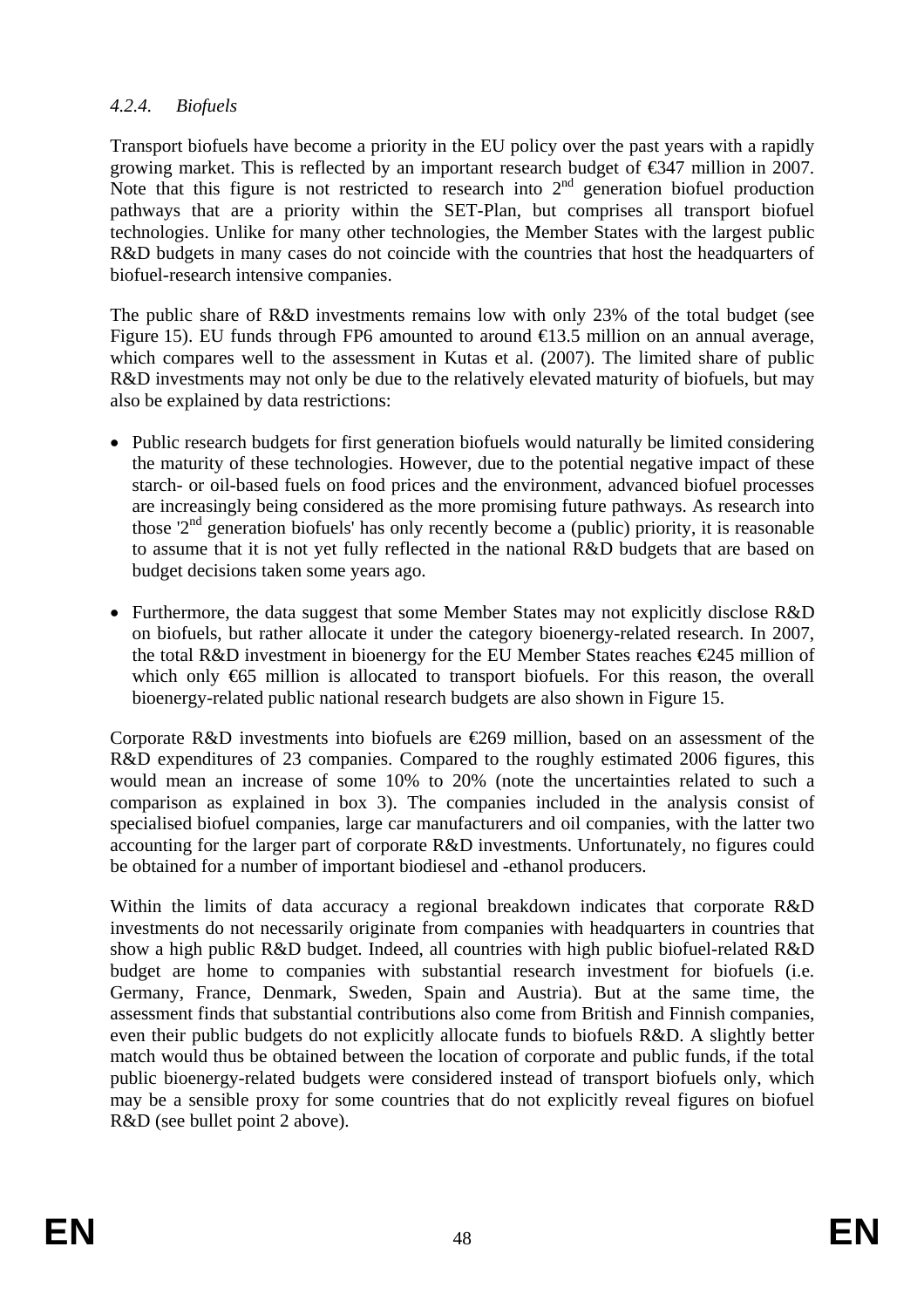If we assume the turnover of the EU biofuel industry to have been in the order of  $66-7.5$ billion in 2007<sup>41</sup>, the results of the present report ( $\epsilon$ 269 million) would imply an R&D intensity of 3.6-4.5%. This R&D intensity may seem elevated at first glance if compared to the results for the wind energy and PV sectors. However, it seems more plausible when considering that manufacturers of automobiles/parts, which are among those companies interested in biofuel research, have a relatively higher R&D intensity (4.6%) than most energy-related sectors.

The comparison with the SRS project results indicates that the present analysis may be overly optimistic. According to that project, corporate R&D expenditures in bioenergy amounted to less than €50 million in 2005. However, it is important to note that biofuel research has gained in momentum over the last years, which may account for parts of the difference. Furthermore, the approach used in the present assessment allocates R&D expenditure to the site of the headquarters. As such, all research done by large EU-based oil companies active in biofuels research (e.g. Shell, BP, Total) or car manufacturers (e.g. Volkswagen) is allocated to the EU.



#### <span id="page-48-0"></span>**Figure 15: Approximate R&D investment in transport biofuels from industry and public sectors (R&D investment in bioenergy is also included as supplementary information)**

*Source: JRC-IPTS based on IEA RD&D statistics and official information from some Member States; FP6; EU Industrial R&D Investment Scoreboard* 

*Note: Some EU Member States are not IEA member and do thus not figure in the database; for others no data are available. R&D investments of Portugal and Slovakia cannot be displayed at the current scale of the chart. No annual average estimated for Belgium due to a limited number of data; Irish data refer to the year 2006.* 

<sup>&</sup>lt;sup>41</sup> Note that no official figure could be obtained for the turnover of the EU biofuel industry. For this reason, it had to be approximated by two distinct approaches. Firstly, multiplying the EU biofuel production figures with the typical market prices for bioethanol, biodiesel and pure vegetable oil would result in a turnover of some €6 billion, yet disregarding benefits from the sale of co-products. Secondly, the turnover of the German biofuel industry (BMU, 2008) has been extrapolated to the total EU on the basis of Germany's contribution to overall EU biofuel production (data based on EUROBSERV'ER, 2008c). This would result in a turnover of almost  $\epsilon$ 7.5 billion.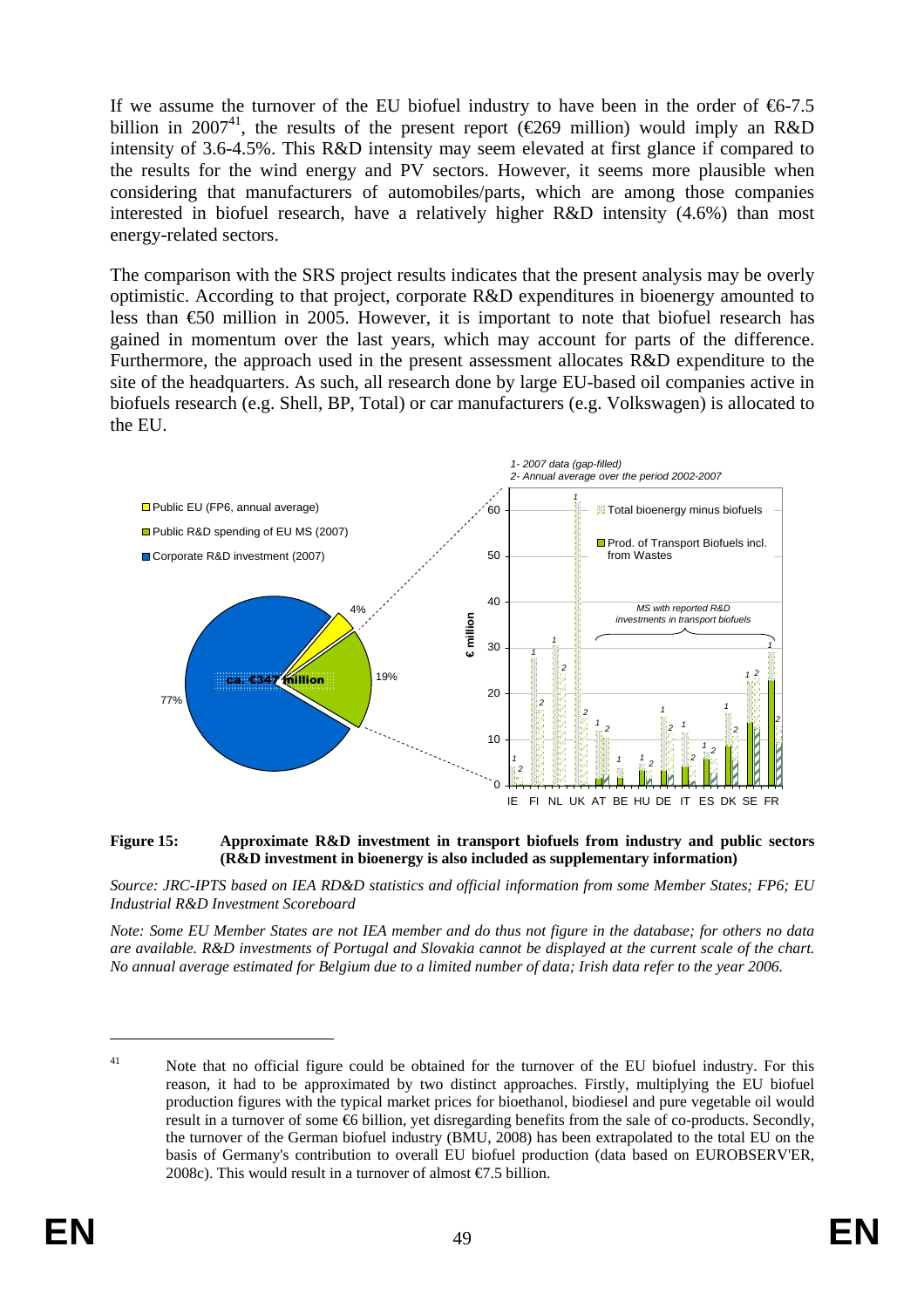### *4.2.5. Carbon dioxide capture and storage (CCS)*

Research investments into CCS amounted to €296 million in 2007. Both public and corporate R&D investments largely stemmed from relatively few Member States and companies with headquarters in these countries, namely Germany, France, and the UK (as well as Sweden and Denmark with regard to corporate investments). Together with biofuels, CCS-related research showed the by far lowest amount of public funding with a share of 19% (see [Figure 16\)](#page-49-0). Somehow similar to the case of biofuels, this low amount and share of public funding might be explained by three factors:

- Firstly, CCS has only recently become a priority for many Member States, reflecting the increasingly stringent targets on climate change. This may not (yet) be reflected in the past decisions that underlie the public R&D budgets for the year 2007, which might imply an underestimation of current public R&D efforts in that area.
- Secondly, with CCS being a relatively new technology, many Member States may not yet have accounted for CCS in an explicit category, but ranked it within the category of 'fossil fuels', which has an important EU Member States budget of  $E$ 40 million. This would also explain why data on CCS are available for only eight Member States.
- Thirdly, even though CCS is still in its developing phase, most of the single processes underlying it are rather well proven and the main challenges are its large-scale application and cost reduction. The latter may not be considered as R&D but rather demonstration or even early deployment, and would thus not necessarily be included in public research efforts.

EU funding through FP6 dedicated to CCS-research has been in the order of  $\epsilon$ 70 million (or  $\epsilon$ 17 million as annual average). This result is fully supported by an assessment made by the European Commission (2007e), which estimated the FP6 support to CCS-projects to be  $\epsilon$  0 million.



<span id="page-49-0"></span>Figure 16: Approximate R&D investment in CO<sub>2</sub> capture and storage from industry and public **sectors** 

*Source: JRC-IPTS based on IEA RD&D statistics and official information from some Member States; FP6; EU Industrial R&D Investment Scoreboard*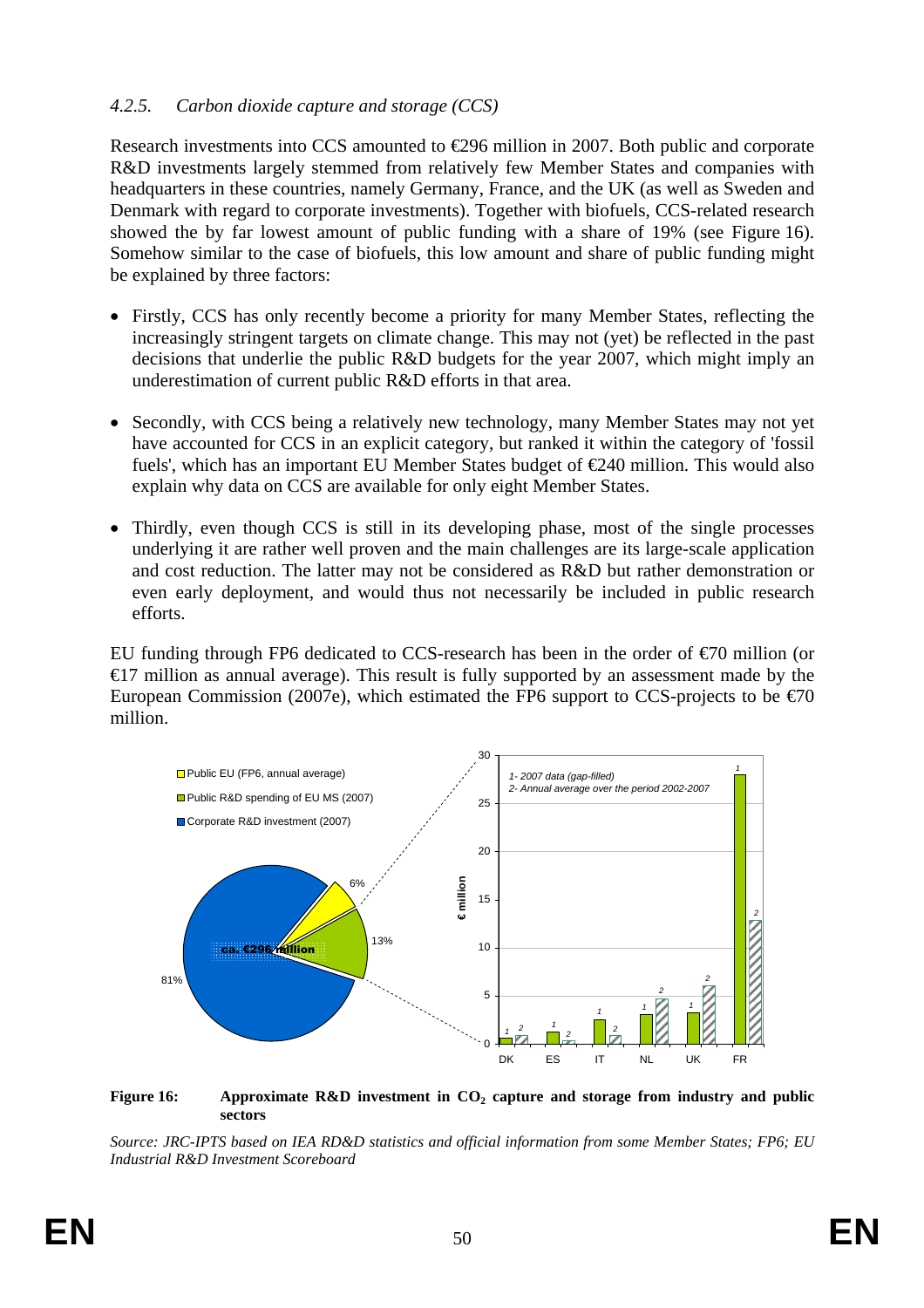*Note: Some EU Member States are not IEA member and do thus not figure in the database; for others no data are available. R&D investments for Portugal, Belgium and Austria cannot be displayed at the current scale of the chart.* 

The elevated corporate R&D investments in this sector (around  $\epsilon$ 240 million in 2007) are based on the fact that most large utilities, oil companies and some component suppliers have an interest in this technology. This is underlined by the activities within the 'Greenhouse Gas' Implementing Agreement, one of the transnational R&D programme cooperation activities of the IEA, which is dominated and mainly financed by industry. Out of the 23 companies assessed in this sector, seven are electric utilities, three are oil companies, three are large component suppliers and another three are major chemical companies. Given the methodology applied, the intrinsic uncertainties of determining the R&D share dedicated to a certain technology are elevated for these companies as they are also active in many different areas (see section [4.3\)](#page-58-0).

Nevertheless, corporate CCS-related R&D investments are of the same order of magnitude as information provided by the Technology Platform for Zero Emission Fossil Fuel Power Plants in a letter to Commissioner Piebalgs from February 2008 (ZEP, 2008b), according to which the "corporate commitments" of the companies signed "to the early development of CCS, as well as the achievement of CCS-related efficiency-increase, already amount to a total of more than €635 million over the past five years in aggregate". This figure would more or less confirm the estimation of the present report when considering that the research efforts in later years have probably been more intense than those in earlier years given the increasing importance of CCS, and considering further that the present assessment is based on a group of EU-based companies that is (slightly) larger than the signees to the letter.

## *4.2.6. Hydrogen and fuel cells*

Hydrogen and fuel-cells seem to attract the largest R&D investments among the non-nuclear energy technologies considered in this report: around  $6616$  million are dedicated to this technology. This elevated investment may be explained by the fact that, unlike for most other technologies assessed, the category 'hydrogen and fuel cells' comprises an entire fuel chain from production to consumption with a broad range of transportation, stationary and portable applications, thus attracting a large number of different private and public actors. As such, a multitude of different single technologies are subsumed under the heading 'hydrogen and fuel cells', all of which are at different levels of maturity.

Public R&D investments of EU Member States in 2007 and (annualised) EU funds under FP6 amounted to around  $E$ 41 million, with the EU funding under FP6 having accounted for more than one quarter of this. This would mean that the EU FP6 funds for H2/FC research projects reached around  $\epsilon$ 70 million on an annual average ( $\epsilon$ 280 million over the duration of FP6). This figures remains below the estimates of other sources that are in the order of  $\epsilon$ 300-320 million (European Commission, 2007b; Filiou et al., 2009; Orion Innovations, 2008). This discrepancy can be explained by the allocation process undertaken in the present work (see sectio[n 3.4\)](#page-28-0). If all projects that were somehow related to H2/FC research had been allocated to H2/FC (even though their focus has been on other research areas such as CCS), the total EU R&D investment in H2/FC would have reached  $\epsilon$ 318 million in the present analysis. However, for consistency reasons, such double counting has been avoided, which may have caused some (limited) distortions for individual sectors (see also sectio[n 4.3.2\)](#page-61-0).

Compared to the year 2006, public national R&D budgets of the EU Member States included in the analysis increased by 17%. Member States with important R&D spending on hydrogen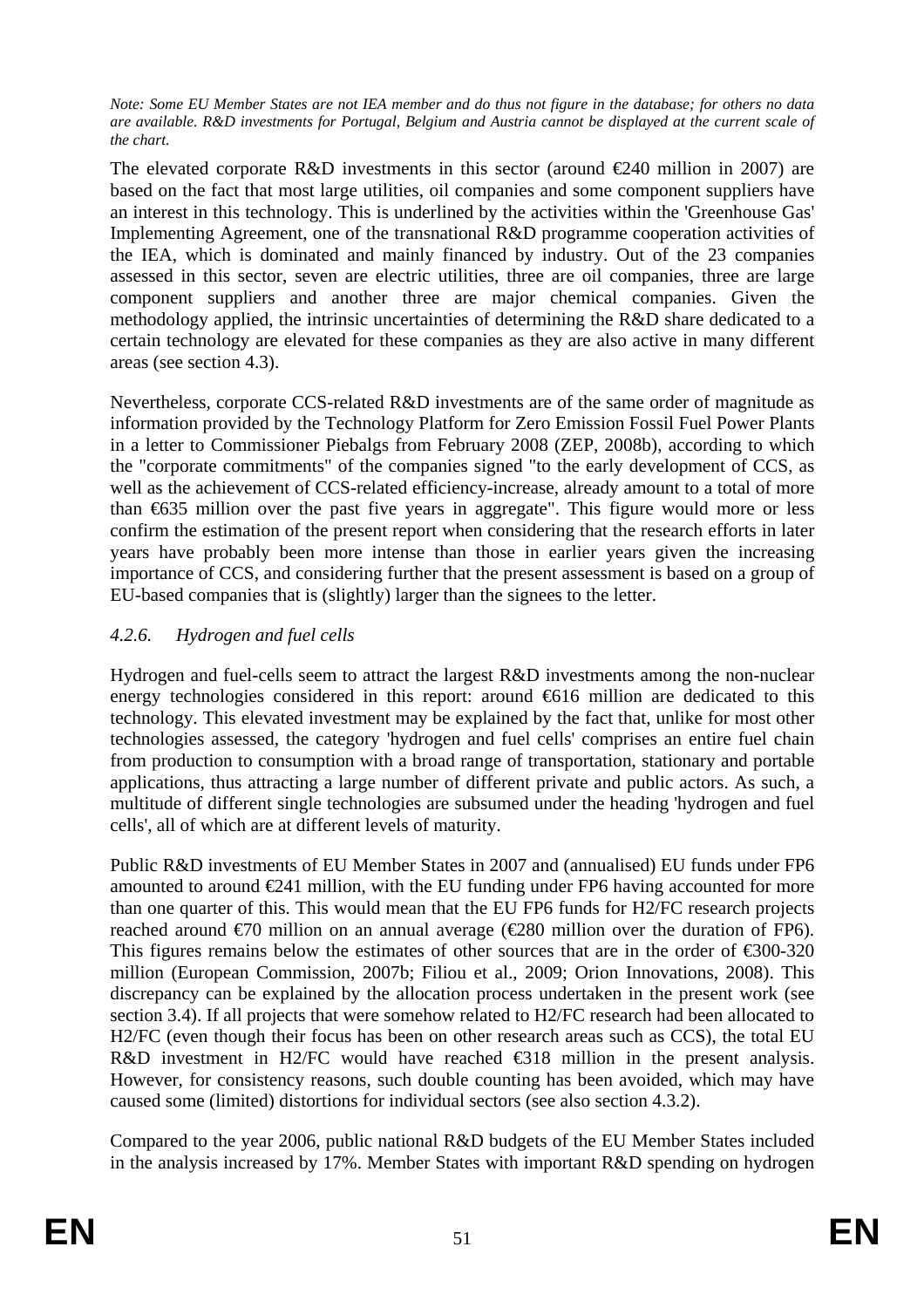and fuel cells include France, Germany, Italy and Denmark, followed by the UK with some distance (see [Figure 17\)](#page-52-0). The same countries also host the companies with the largest corporate R&D investments, led by German, British and French companies.

The public R&D investments found in the present report remain below those of a recent publication based on data from the HY-CO project, according to which the aggregated EU and Member States budgets amounted to  $\epsilon$ 275 million in 2005 with further increases to be expected (Neef, 2008). Parts of the discrepancies may be explained by missing data on regional R&D funds that are excluded for some countries. In Germany, for example, hydrogen and fuel-cell related research investments financed by the Länder amounted to €18 million in 2006 (Schneider, 2007). It is also possible that the important regional investments into H2/FC-related research in Italy are not included in the IEA database.

The high corporate R&D investments ( $\epsilon$ 375 million) might be explained by the number of companies interested in this research area as well as the fact that hydrogen and fuel cells are considered as a strategic research field for many of the large multinational companies with high overall research expenditures. The present assessment looked into 68 companies active in this area, among them eight car manufacturers; six oil companies or utilities and four large component suppliers. The remainder predominantly comprises various small companies specialised in fuel cells, but also includes some large chemical or gas companies that are mainly involved in hydrogen-related research.

In particular for multinational companies it is important to note that the approach used in this report allocates the R&D to the location of headquarters and not to the country in which the research is effectively being carried out. This may explain part of the differences of the present results with other studies:

- The '2007 Worldwide Fuel Cell Industry Survey<sup>42</sup>' (PWC et al., 2007) collected data on the global fuel cell industry through a web-based survey. It finds that global R&D investment in fuel cells amounted to US\$829 million in 2006. However, only some US\$107 million (ca.  $\bigoplus$  million<sup>43</sup>) occurred in EU Member States. Compared with the findings of the present work, this estimate on EU investment in the Fuel Cell Survey seems rather low. This may primarily be due to the differences in the allocation of companies to geographic regions, which is of particular importance for this sector as it involves many multinational companies. Unlike the present report, the Fuel Cell Report allocates R&D investments to the country in which the R&D is being carried out. In addition, the response rate of EU based companies in the study was limited (out of the 182 responses, only 37 where received from EU companies). Finally, the Fuel Cell Report concentrates on fuel cells and therefore leaves out the hydrogen production part.
- The SRS project concludes that some  $\epsilon$ 30 million were spent on hydrogen-related research in 2005. According to ERMINE, even less ( $\in$ 14 million) was spent on that line of research, yet restricted to the electricity sector. These differences cannot be explained in simple terms but may partially stem from lack of data in those projects. Furthermore, car

<sup>&</sup>lt;sup>42</sup> http://www.usfcc.com/resources/2007worldwide\_survey\_final\_low.pdf<br><sup>43</sup> If this amount was amended by data for the Netherlands and France (based on figures from ECN (Energy Research Centre of the Netherlands) and l'Association Française de l'Hydrogène), which are not explicitly included, the EU total would rise to some €150 million. Such an approach would however lead to major methodological problems.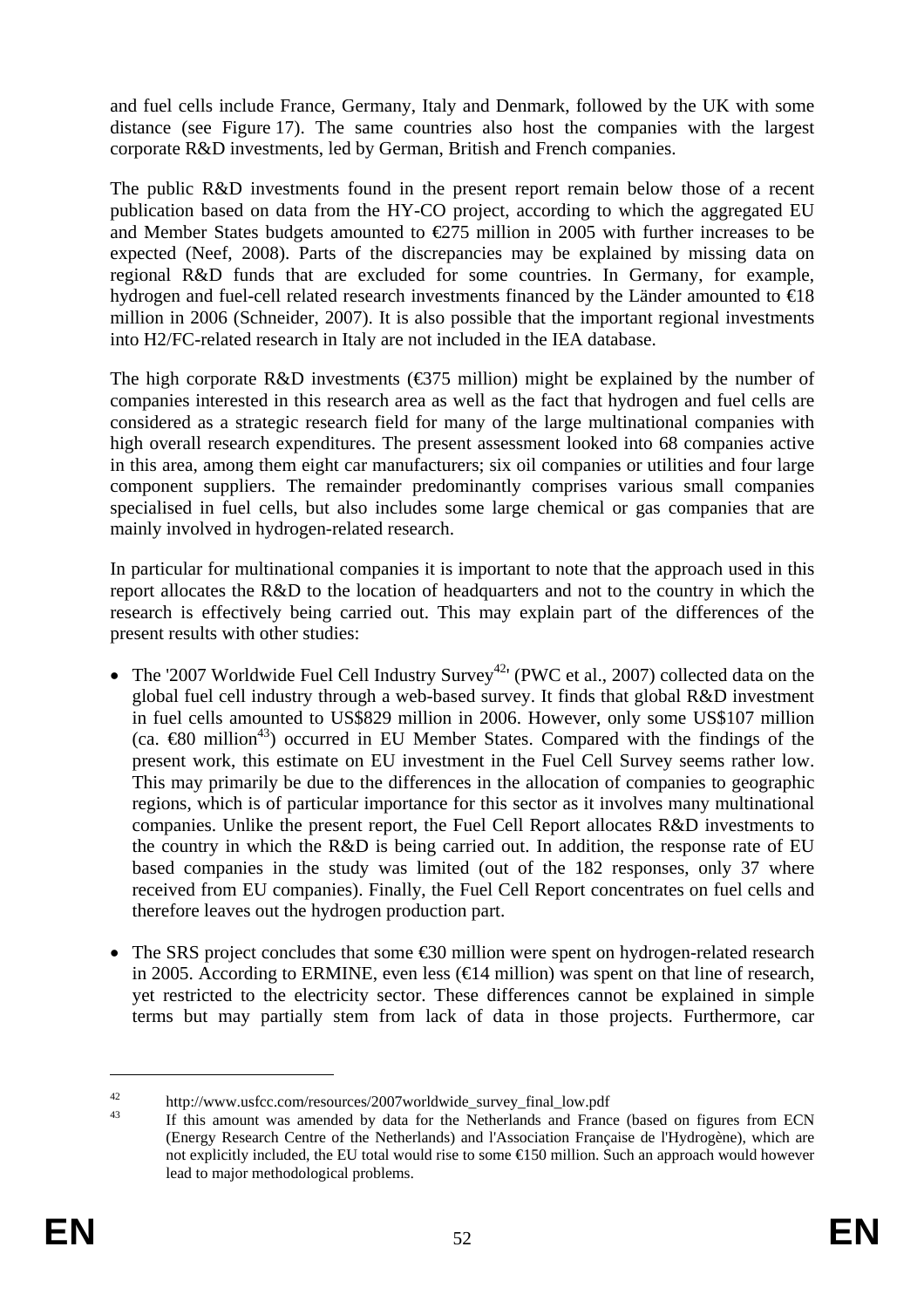manufacturers, which are among the prime investors in fuel cells according to our analysis, are not considered by the ERMINE study.

• In 2004, the IEA roughly estimated the private sector's R&D investment in hydrogen and fuel cells to be in the order of US\$3-4 billion (IEA, 2004). Despite the lack of a regional breakdown and important developments in the sector since then, this estimation would support the order of magnitude of the present assessment.

Given the particular uncertainties for deriving the corporate R&D investments in the present report and considering the wide span of results found in literature, the results on industrial R&D investments in H2/FC must be regarded with care. A further comparison would be needed with a special focus on the differences in the geographical allocation and definition of the sectoral boundaries.



#### <span id="page-52-0"></span>**Figure 17: Approximate R&D investment in hydrogen and fuel cells from industry and public sectors**

#### *Source: JRC-IPTS based on IEA RD&D statistics and official information from some Member States; FP6; EU Industrial R&D Investment Scoreboard*

*Note: Some EU Member States are not IEA member and do thus not figure in the database; for others no data are available. Portuguese R&D investments cannot be displayed at the current scale of the chart. No annual average estimated for Belgium due to a limited number of data.* 

## *4.2.7. Smart grids*

The investments in R&D related to smart grids seem to be in the order of  $\epsilon$ 273 million with private funds accounting for more than 75% of the total ( $\bigoplus$ 12 million). Note that this figure is highly uncertain both with regard to data from industry and to public data<sup>44</sup>, and most likely comprises grid-related research that goes beyond a narrow definition of 'smart' grids.

Due to the somehow 'fuzzy' boundaries of the 'smart grids' category, it was often not possible to make a substantiated assumption for the share of R&D investments dedicated to that technology. For this reason, the assumptions were made for all grid-connected research investment. Similarly, the IEA R&D statistics used for assessing the national public R&D

<sup>&</sup>lt;sup>44</sup> According to IEA database, public national support to smart grids decreased by almost 50% between 2006 and 2007. This is largely caused by a fall in Italian funds, which had shown very elevated R&D investments on smart grids for the year 2006 compared to data from both the years before and 2007.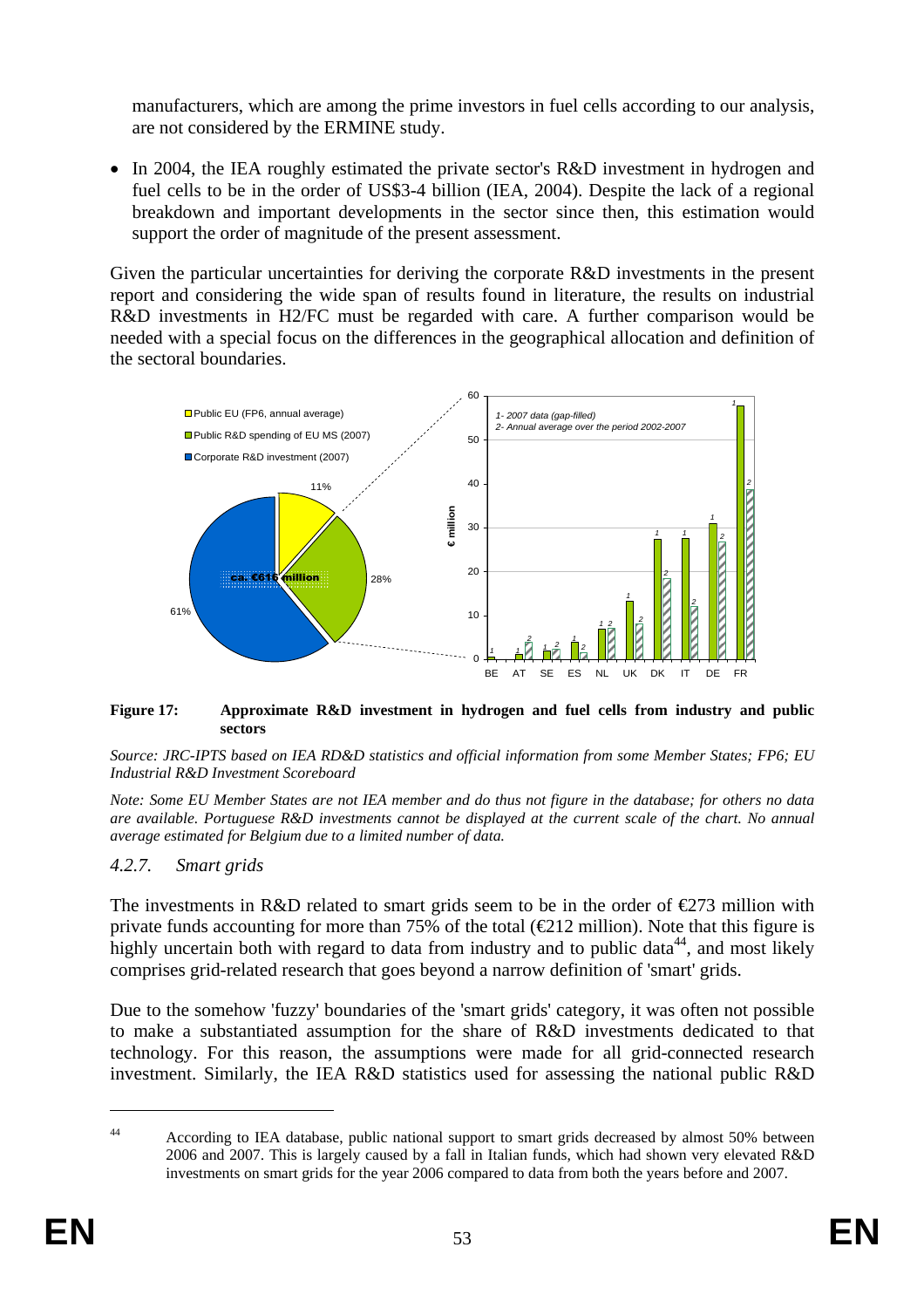spendings do not contain a dedicated category for smart grids; instead category IV.2 'Electricity Transmission and Distribution' was used.

Also the EU funds through FP6 that have been estimated to have been  $\epsilon 14$  million on an annual average over the effective duration of FP6 remain below the estimates made in European Commission (2007c). Parts of the differences stem from the allocation process applied in the present work. Other parts may be explained by the fact that not all R&D included in European Commission (2007c) would necessarily be associated with the group 'smart grids'.

Finally, smart grid related research may attract companies that go beyond the search pattern applied in this report. Besides the component suppliers, electric utilities and other energy companies assessed, companies active in sectors such as information technologies may be active in this area, such as IBM which has initiated the Intelligent Utility Network. Corporate R&D investments in smart grids largely stem from French-based companies (e.g. Areva, EdF Group) and German companies (e.g. Siemens).





*Source: JRC-IPTS based on IEA RD&D statistics and official information from some Member States; FP6; EU Industrial R&D Investment Scoreboard* 

*Note: Some EU Member States are not IEA member and do thus not figure in the database; for others no data are available. Note that the IEA category IV.2 'Electricity Transmission and Distribution' comprises more than smart grids only. No annual average estimated for Belgium due to a limited number of data.* 

## *4.2.8. Nuclear fission*

Within the context of the SET-Plan, research into 'generation IV' reactors is of particular interest. Unfortunately, it has not been possible to narrow down either the public or the private nuclear fission related R&D investments exclusively to research on generation IV technologies, meaning that the figures provided in the following are likely to be an overestimation<sup>45</sup>. In order to limit the overestimation, the main analysis refers to research

<sup>&</sup>lt;sup>45</sup> The concept of Generation IV is linked to particular objectives such as greatly increased sustainability and minimised long-lived waste production, increased resistance to weapons proliferation, a level of safety at least equivalent to the best achievable in current technology with emphasis on passive and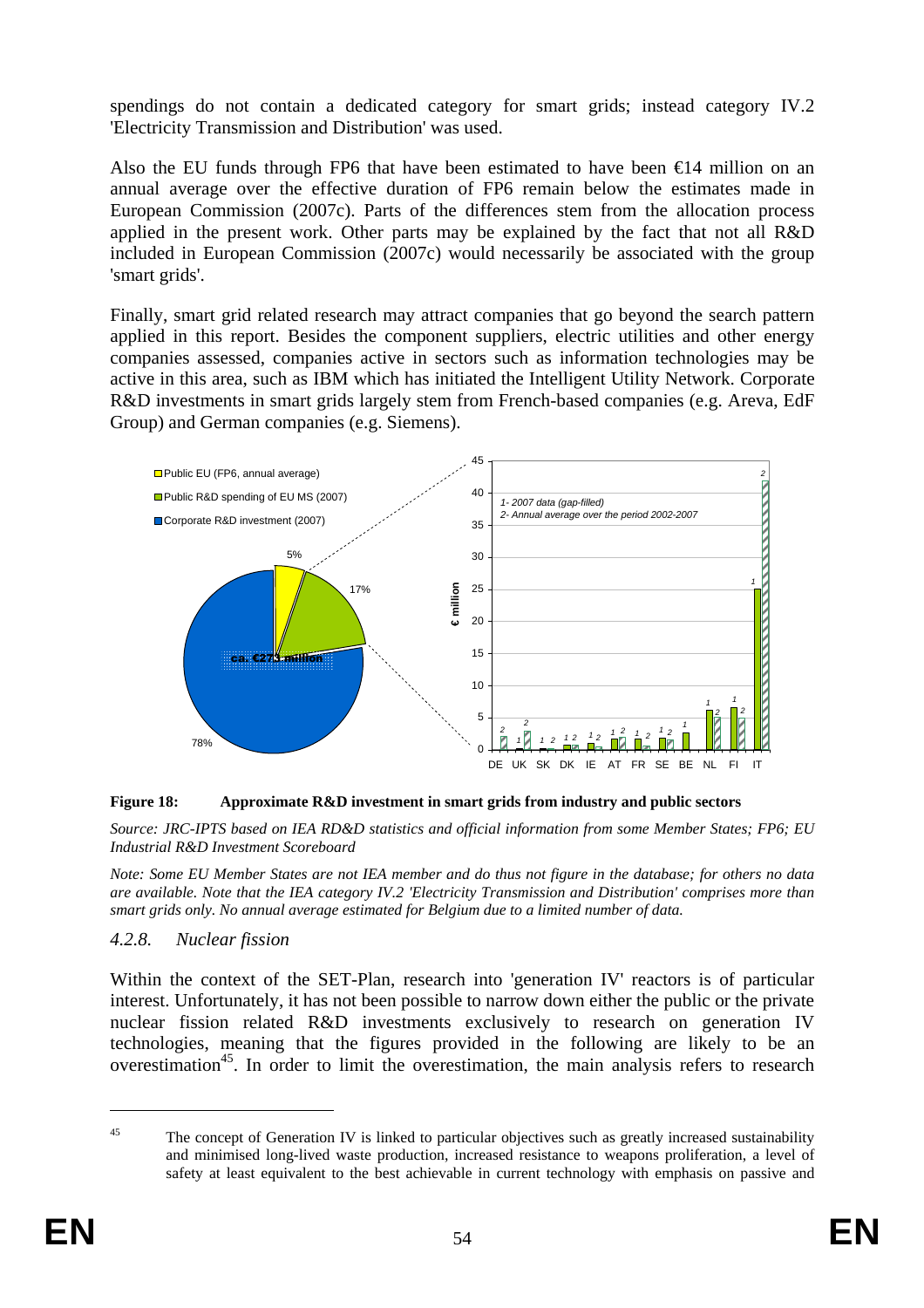investments in the area of nuclear reactor technology and the fuel cycle (to the extent that this was possible for the private sector). To simplify, this group will be referred to as **'nuclear reactor R&D'** in the following. Nonetheless, it was decided to also present figures on **'total nuclear fission related R&D'**, which besides reactor technology R&D also contains topics such as nuclear safety, environmental protection, waste management, fissile materials control (i.e. security issues), and a variety of other topics – some of which may have no direct relation to energy production. [Figure 20](#page-56-0) thus provides information on these total nuclear fission related R&D budgets as well.

Note, that these cannot be directly compared with the investments in any other technology assessed within the present report, since the R&D is for the sector as a whole whereas all other technologies focus on innovative "low carbon" aspects only (e.g. CCS research does not include any activities on coal mining, fossil fuel combustion technology, etc.). Even a comparison between the R&D investments of other technologies with those in 'nuclear reactor R&D' thus remains difficult without a clear idea of the generation-IV component. Besides, it should be remembered that generation IV is a refinement of a technology already responsible for large-scale low-carbon energy production. The nuclear industry is a well-established, profitable and high-tech industrial sector that, as part of normal investments in improvements and everyday developments in current technology, already devotes considerable resources to R&D on the nuclear fuel cycle in general and nuclear reactor technology in particular.

The difference between total nuclear fission R&D and reactor-related R&D is illustrated for the national public budgets in Figure  $19 -$  the difference between the two categories is accounted for by 'nuclear supporting technologies', which is excluded when focusing on 'nuclear reactor R&D'. There is some doubt, however, over the exact definition of the R&D undertaken and even the public or industrial attribution of parts of this spending. In particular, though some revenue is attributed within the public domain, it may originate from the sale of nuclear electricity or nuclear reactors / services. For example, it is known that the funding of R&D on waste management (in particular geological disposal) is supported essentially through the "polluter pays principle" (i.e. revenue from sale of nuclear electricity) even though funds are often managed in the public domain. More detailed analysis than was possible within the present survey will be needed in order to quantify such effects.

intrinsic design features, and other uses of nuclear energy such as process heat for industrial processes, e.g. hydrogen production. It is these aspects that are of particular interest in the context of the SET-Plan. Most of this effort is currently at the stage of pre-competitive research.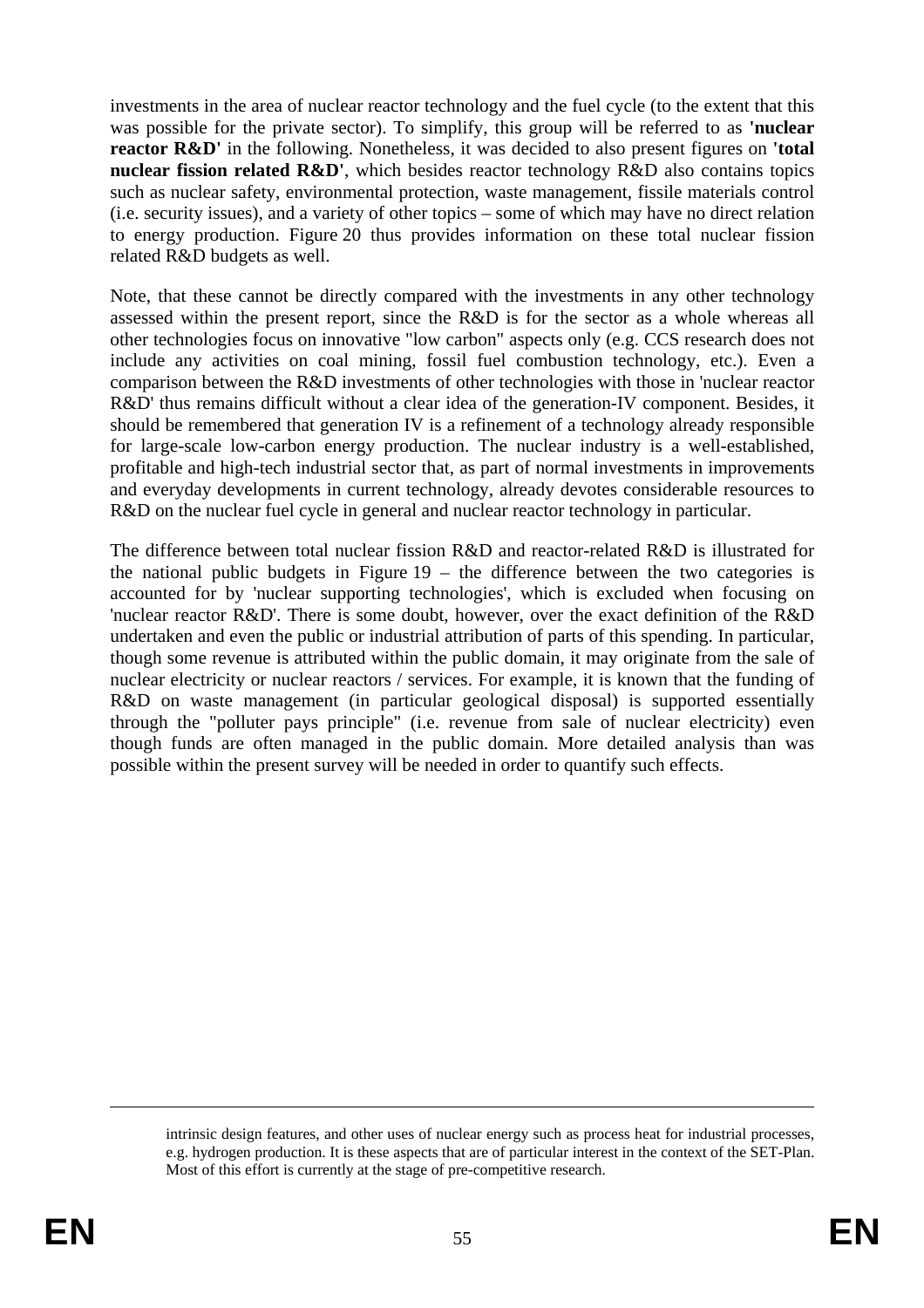

#### <span id="page-55-0"></span>**Figure 19: Aggregated public support of EU Members to R&D in selected nuclear energy technologies in 2007**

#### *Source: IEA RD&D statistics*

R&D investment in **nuclear reactor R&D** amounted to around €458 million in 2007, almost equally financed by the private ( $\epsilon$ 205 million) and the public sector ( $\epsilon$ 253 million). Both private and public funds largely concentrate within France. In 2007, France accounted for more than half of the total public budgets of EU Member States in nuclear-reactor related research. This result is to be viewed in the light of France's large share of nuclear generating capacity in Europe. i.e. ca. 50%. Other Member States directing important budgets towards nuclear-reactor related research were Italy, Germany and the Netherlands (though very little was related to generation IV).

Total investments in **all nuclear fission related R&D** ( $\in$ 1.25 billion) would be almost three times the part that is dedicated to research on nuclear reactor technologies. Corporate R&D investments account for 44% of this budget. 76% of the Member States funding stems from France, which spends half of its total energy R&D budget on nuclear fission (again, must be viewed in the light of the 79% of domestic electricity consumption being of nuclear origin in France).

*Note: Gap filling applied with data from back to 2003 as follows: 2006 data were used for Finland and the Netherlands while for the Czech Republic 2003 data were used. Note that only the total fission R&D is given for the UK in 2007 (€4.3 million); no nuclear R&D breakdown is available except for nuclear breeder in 2003 for the UK.*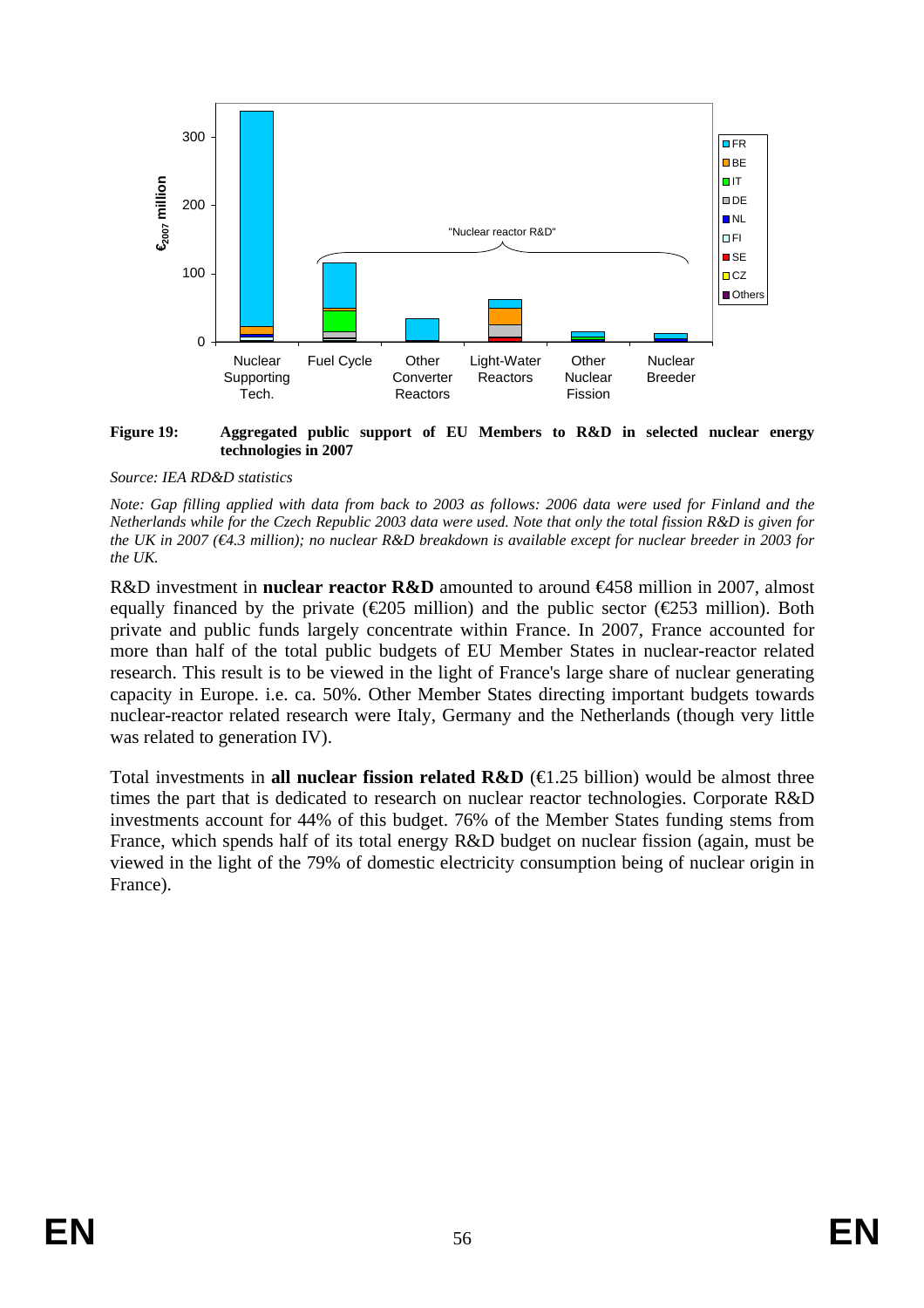

#### <span id="page-56-0"></span>**Figure 20: Approximate R&D investment in nuclear fission from industry and public sectors**

*Source: JRC-IPTS based on IEA RD&D statistics and official information from some Member States; FP6; EU Industrial R&D Investment Scoreboard* 

*Note: Some EU Member States are not IEA member and do thus not figure in the database; for others no data are available. Date for Slovakia, Denmark and Hungary cannot be displayed at the scale of the present chart. Note that it was not possible to narrow the analysis on 'generation IV' reactors. For this reason, a sub-group 'nuclear reactor technology' has been artificially created, which mainly ignores R&D dedicated to environmental safety, radiation protection etc., but is still much broader than pure 'generation IV'. No annual averages estimated for Belgium and Czech Republic due to a limited number of data. Regarding EU funds for 'total nuclear fission', not only project-related funds under EURATOM have been included but also the JRC funds dedicated to nuclear energy.* 

The assessment of corporate R&D investments in nuclear energy is based on nine companies only, reflecting the limited number of major players in this sector. Similar to the public funding, French companies (AREVA, EdF, GDF-Suez to a lesser extent) largely dominate the total corporate R&D investments in nuclear fission. Unfortunately, for most companies it was not possible to determine the part of nuclear R&D that is dedicated to reactor technologies.

Nevertheless, a rough estimate indicates that corporate R&D investment in nuclear reactor technology may be in the order of  $\epsilon$ 200 million, while corporate research into all nuclear fission related aspects would amount to around  $\epsilon$ 550 million. However, only a fraction of this will be on generation IV technology, reflecting unwillingness by industry to invest heavily in a technology that is 30 years from possible commercial deployment and in a sector where there is considerable political and regulatory uncertainty. Consequently, most industrial players see this currently as the principal responsibility of the public sector.

This compares to the results of the ERMINE project, which estimated the private investment into nuclear fission-related R&D to be in the order of  $\epsilon$ 304 million in 2004. Given that AREVA, by far largest spender in this area, saw an annual increase in its R&D expenditure of more than 20% over the past three years, the ERMINE result are relatively well in line with the present assessment.

#### **Box 2 – Euratom FP budget (indirect actions) on Gen IV reactors**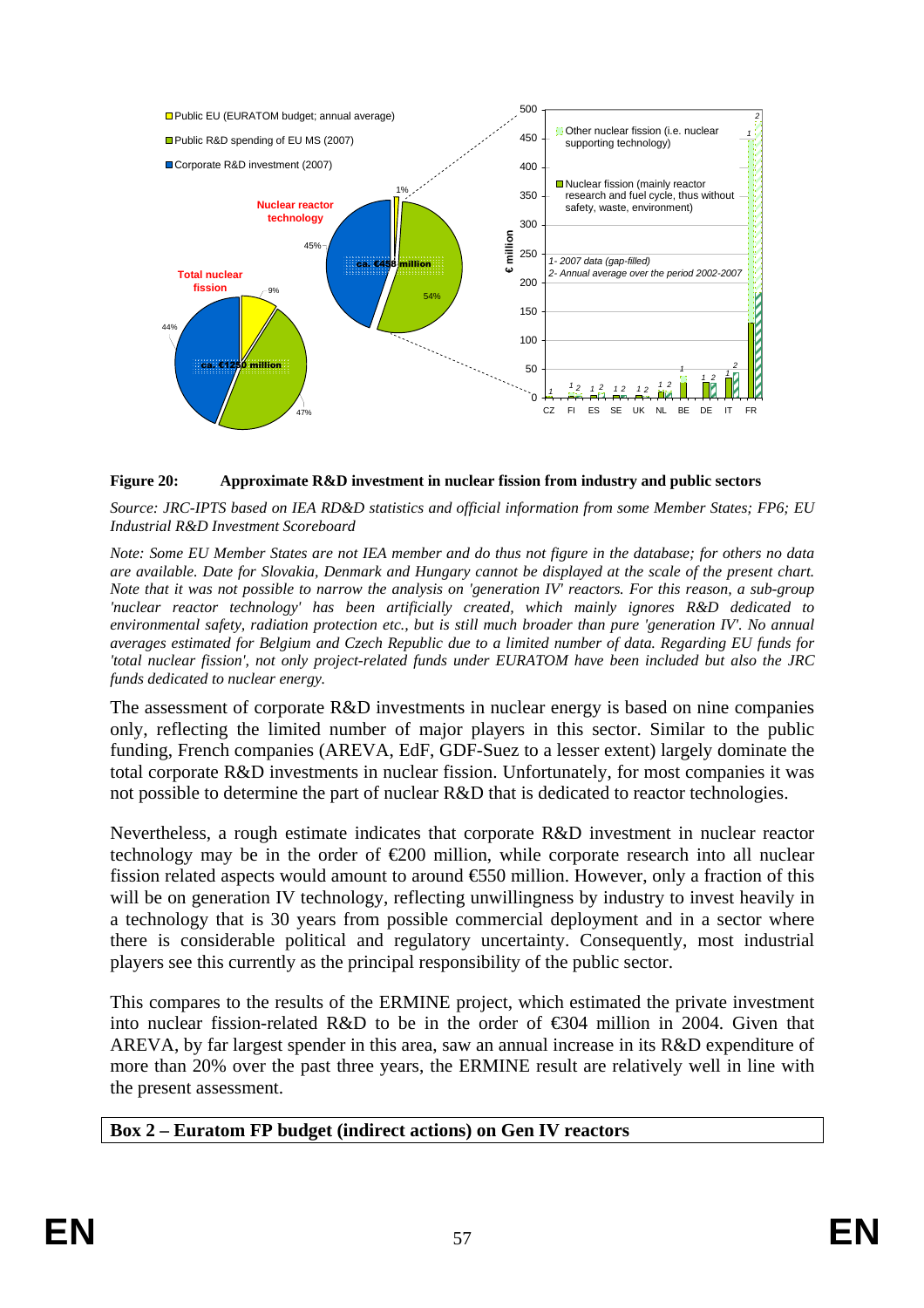In Euratom FP6 some €17 million were dedicated to 'innovative concepts' out of a total of  $\triangle$  489 million for all fission-related research (i.e. less than 10%). This is support to precompetitive research on the potential of Gen IV technology. The overall Euratom FP7 budget for 'indirect actions' in nuclear fission has not increased above inflation relative to FP6, and the programme retains its broad-based nature dealing with a number of priority areas in nuclear science and technology, some of which have little if anything to do with nuclear energy per se. Nonetheless, it is likely that Gen IV-related research will constitute a larger percentage of the total during FP7 than during FP6.

## *4.2.9. Nuclear fusion*

Nuclear fusion is publicly financed with the EU-funds contributing around 42% of the total (up to FP6 2006) and the Member States contributing the remaining 58% in 2007, amounting to a total of around  $\bigoplus$   $\bigoplus$   $\bigoplus$  million (see [Figure 21\)](#page-58-1). Germany is the by far largest singly spending country, followed by Italy, France and the UK.

Nuclear fusion energy research constitutes an exception among the SET-Plan priority technologies. There is hardly any corporate R&D investment and most public R&D investments are implemented in one single European Programme coordinated by EURATOM. After the decision to build ITER was taken in 2006, the implementation of the largest programmes (ITER and Broader Approach) is carried out through the "European Joint Undertaking for ITER and the Development of Fusion Energy", which was established in April 2007.

Taking into account that the bulk of the budget for ITER construction will be provided through the EU budget, it may be expected that the EU share of the overall expenditure in the next years will clearly exceed that of the Member States. This will reaffirm the exceptionality of the fusion case, while at the same time showing that major global endeavours, such as the development of fusion energy through ITER, necessitate a different approach. Within the  $7<sup>th</sup>$ EU Framework Programme (and here within the EURATOM part), the maximum amount for the implementation budget dedicated to fusion related research for the period 2007 to 2011 will be  $\in$  947 million, which means more than a doubling compared to the FP6 support. More than half of this amount is allocated to work involved in the construction of ITER, but not less than €900 million is reserved for other ITER relevant activities including fundamental plasma research and technology development projects. It must be noted that this research cannot directly be compared to other technologies given the scale of the initial investments needed for constructing ITER (with capital costs expected to be some  $\epsilon$  billion and the total expected costs over its 35-year experimental lifetime reaching around  $\in$  0 billion).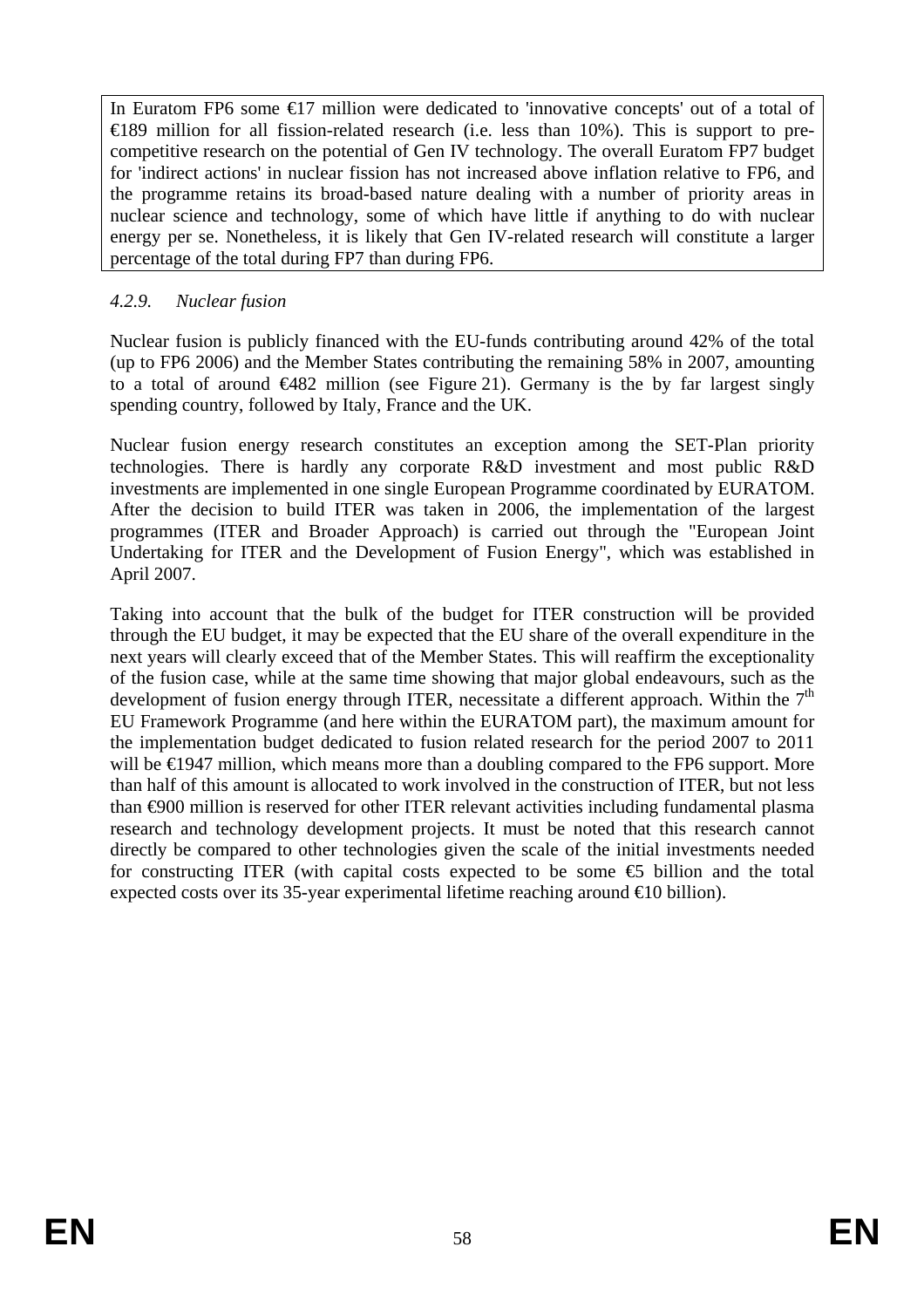

<span id="page-58-1"></span>**Figure 21: Approximate R&D investment in nuclear fusion from industry and public sectors** 

*Source: JRC-IPTS based on IEA RD&D statistics and official information from some Member States; FP6; EU Industrial R&D Investment Scoreboard* 

*Note: Some EU Member States are not IEA member and do thus not figure in the database; for others no data are available. No annual average estimated for Belgium due to a limited number of data.* 

### <span id="page-58-0"></span>**4.3. Analysis of uncertainties**

Both the assumption-based approach for estimating corporate R&D investments by technology and the data on public R&D investments are associated with some uncertainties. The main uncertainty related with the estimates of corporate R&D investments stems from the assumption-based allocation process used for breaking down a company's R&D investment in the technologies considered in the report, and from missing data for some companies. With regard to public R&D investments, differences in the extent to which individual Member States include regional funding, institutional budgets and support to demonstration activities in their submission to the International Energy Agency are the main source of uncertainty. Finally, the project-based allocation process of the EU FP6 funds is a potential source of (minor) errors.

## *4.3.1. Uncertainties associated with estimates for corporate energy R&D investments*

The analysis of corporate R&D investments by technology includes a number of uncertainties, the level of which depend on whether exact figures could be obtained, official data was available as a starting point, or 'educated guesses' had to be made.

Figures with a *'very high accuracy'* (or very high confidence level) could be obtained for companies

- for which the R&D investment is known through annual reports or the EU Industrial R&D Investment Scoreboard, and that are active exclusively in one technological field. Here, it was assumed that 100% of the well-known total R&D investment is allocated to the respective technology;
- that provided the exact breakdown of their R&D investments either through direct contact or in official publications.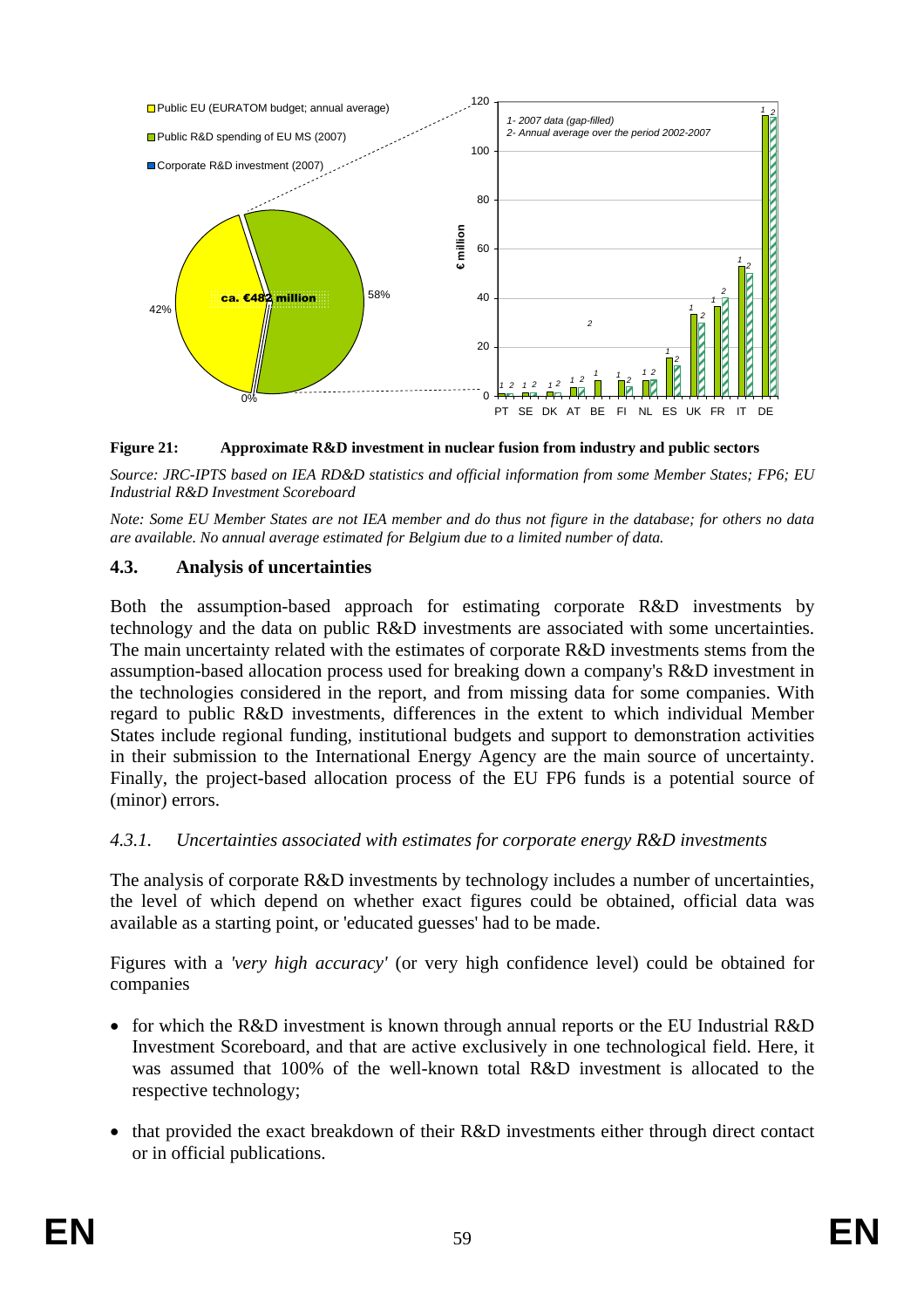The uncertainty associated with figures on R&D investment for this group of companies is estimated to be in the order of  $+2\%$ .

Figures with *'high accuracy'* (or high confidence level) are those that may be slightly inexact, but the probability of missing at least the right range is very low with an estimated uncertainty range around  $\pm$  10%. They relate to

- companies for which the estimates made in the present report were refined through direct contact, but which did nevertheless not provide exact figures on their R&D investments by technology;
- companies for which the present estimates (or range) are supported by figures from other studies.

Figures with *'significant uncertainties'* relate to estimates that had to be made on the allocation of the total R&D investment to individual SET-Plan priority technologies. This is the case for companies that are active in various fields at the same time and for which none of the above two points applies. Here, the R&D expenditures have been assessed with the methodology described above, which relies on a number of assumptions based on indirect indicators (such as the number of staff or patents; total sales by division), press released and expert guesses. Whenever possible, different approaches have been combined in order to control the uncertainties related with one approach. For example, an analysis based on the number of R&D employees working in this specific technology was cross-checked with a parallel assessment based on patents or turnover. Nevertheless, the estimates made for the R&D investments for this group of companies are approximate values only and we assume an uncertainty range that may reach  $\pm$  50% of the central estimate.

Overall, the allocation process thus proves to be the greatest source of uncertainty in the approach. Enhancing the level of certainty of the outcome would require a more systematic research. A more comprehensive analysis will require an intensified direct contact to companies, a more systematic assessment of the companies' patent registrations, an assessment of the business areas and a closer look into press announcements that may reveal plans for future development and thus allow some conclusions regarding R&D priorities (see also sectio[n 3.2.5\)](#page-24-0).

Finally, there have been a few companies for which the lack of information did not even allow a rough estimate. However, this does not concern any of the major R&D investors and would thus not distort the aggregated result to a large extent. The total lack of data typically occurred for some small companies active in one technological area only, such as biofuels or H2/FC. It can also refer to companies for which the total R&D expenditure is available from the EU Scoreboard but the lack of any information did not allow any allocation to individual technologies.

[Figure 22](#page-60-0) illustrates the distribution of results with the various levels of accuracies in terms of both the number of companies and the total R&D investment.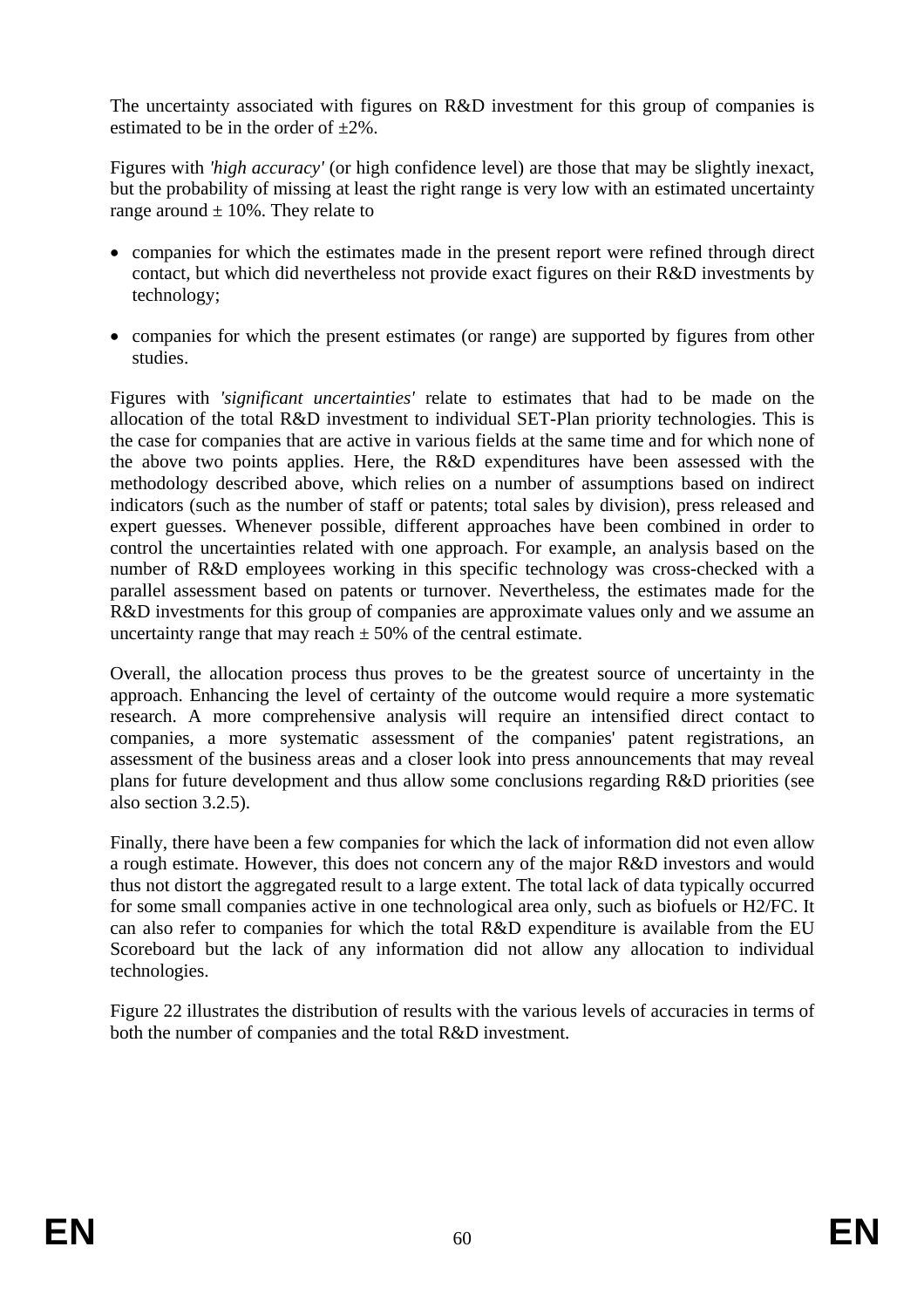

<span id="page-60-0"></span>**Figure 22: Number of companies and share of corporate R&D investments by level of uncertainty of the analysis** 

*Source: JRC-IPTS* 

Applying the uncertainty ranges of  $\pm 2\%$ ,  $\pm 10\%$  and  $\pm 50\%$  to the overall results, the overall uncertainty in the total corporate R&D investment could amount to a maximum of  $\pm$  6568 **million, roughly**  $\pm 30\%$  **of the total<sup>46</sup>. This figure does, however, not include any** uncertainties that stem from the fact that some companies are not considered due to lack of data.

The composition of companies associated to the different levels of accuracy and with it the uncertainty ranges vary across individual technological sectors. In the areas of wind energy and CSP with an elevated share of specialised companies, the R&D investments can be estimated with a very high accuracy for more than 75% of the companies considered. This share decreases for PV (around 40%) and even more so for sectors such as CCS and smart grids, in which most of the companies considered are active in multiple business fields, thus necessitating an assumption-based breakdown that decreases the level of accuracy.

While the above description applies for the estimates made for the year 2007, the uncertainties associated to the rough estimates provided for the year 2006 are larger as the latter are partly derived from the hypotheses made for the year 2007. This is described in more detail in box 3.

## **Box 3 - Methodology and uncertainties for approaching the 2006 R&D corporate investments**

The scope of this report lies in the estimation of selected R&D investments for the year 2007. As an assessment of a one-year snapshot, however, bears a risk of giving too much weight to one-off events or data mavericks, it was decided to also include an annual average of the public national R&D expenditure between 2002 and 2007 (see section [1.1.1\)](#page-27-0). Even though data scarcity does not allow for a similar approach on corporate R&D investments, a rough estimation of the corporate R&D investments for the year 2006 has been carried out. Nevertheless, the accuracy of the 2006 figures remains below the 2007 estimates. This is due to the fact that a simplified approach has been used for estimating 2006 corporate R&D investments, partly derived from the assumptions made for 2007. Depending on the data availability for an individual company, an estimate has been produced on the following basis:

<sup>&</sup>lt;sup>46</sup> An uncertainty analysis performed at the level of individual companies indicates a smaller uncertainty range of ±18% but contains some methodological problems and has thus not been further pursued.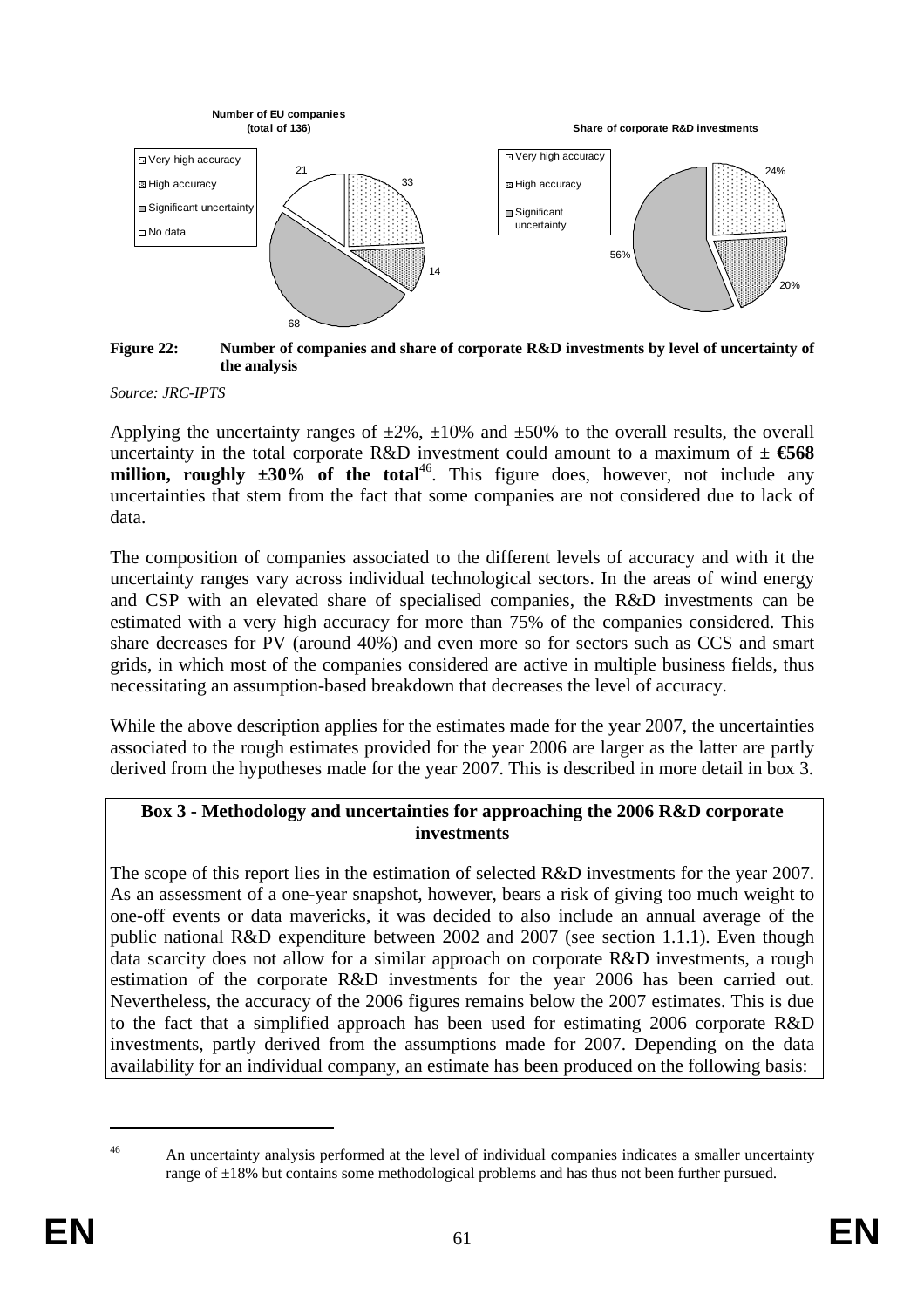1- The exact figure has been taken from official reports, the EU R&D scoreboard, etc. where available for 2006.

2- The total R&D investment was provided for 2006 but there was no information about how it was spread over the SET-Plan priority technologies. In this case, the same share (in terms of percentage of the total R&D) has been assumed as for the year 2007. This extrapolation is the source of some additional uncertainties given that the assumptions were originally 'tailored' for the year 2007.

3- It has been assumed that the 2006 R&D investments are equal to 2007 figures. This is mainly assumed for small companies for which no information was available for 2006. This requires an idea on whether significant changes in the R&D activities from 2006 to 2007 have occurred for the company considered.

4- An estimate of the 2006 R&D expenses has been obtained on the basis of the number of R&D employees in the year 2006. This approach was mainly applied for companies specialised in a particular technology (e.g. fuel cells small companies).

All in all, the results for 2006 are associated with higher uncertainties than the 2007 figures, impeding a direct comparison between them. Nevertheless, we consider that the accuracy allows a *qualitative indication* of the trends in corporate R&D investments, without being able to quantify it with a high degree of precision.

# <span id="page-61-0"></span>*4.3.2. Uncertainties associated with estimates for public energy R&D investments*

As the assessment of national public R&D investments of EU Member States largely draws on the IEA RD&D statistics and refers to the GBOARD only as a reference for crosschecking on the aggregated level, the following assessment of uncertainties focuses on data based on the IEA database.

Uncertainties in the IEA figures mainly originate from the differences in the extent to which individual Member States include regional funding, institutional budgets and support to demonstration activities in their original data. Such discrepancies limit the accuracy of a direct comparison *across Member States*. Furthermore, it needs to be noted that even for a given Member State, this may change over time, adding some uncertainty when assessing the R&D *trends over time*. The mismatch between IEA members and EU Member States as well as the lack of data for some IEA members for a certain year and technology makes it difficult to derive an *aggregated figure for the EU Member States'* public energy R&D investment. As this is nonetheless needed for the present analysis, it had to be approximated by applying a gap filling procedure and by excluding some Member States from the analysis of public national R&D investments (unless official data could be obtained through the consultation process with Member States). The impact of the above limitations on the present results is discussed below.

According to the IEA questionnaire (IEA, 2008), federal R&D budgets should be complemented by regional (e.g. provincial) R&D spending when significant. Even so, this does not seem to be the case for many countries, while it is included for others (e.g. Belgium). In the case of Germany, for example, R&D support through regional governments (Länder) is not part of the data underlying the IEA statistics. The regional support to non-nuclear energy R&D of the 16 German Länder amounted to around ⊕6 million in 2006 (Schneider, 2007), equivalent to considerably more than one third of the equivalent federal budget in 2006. At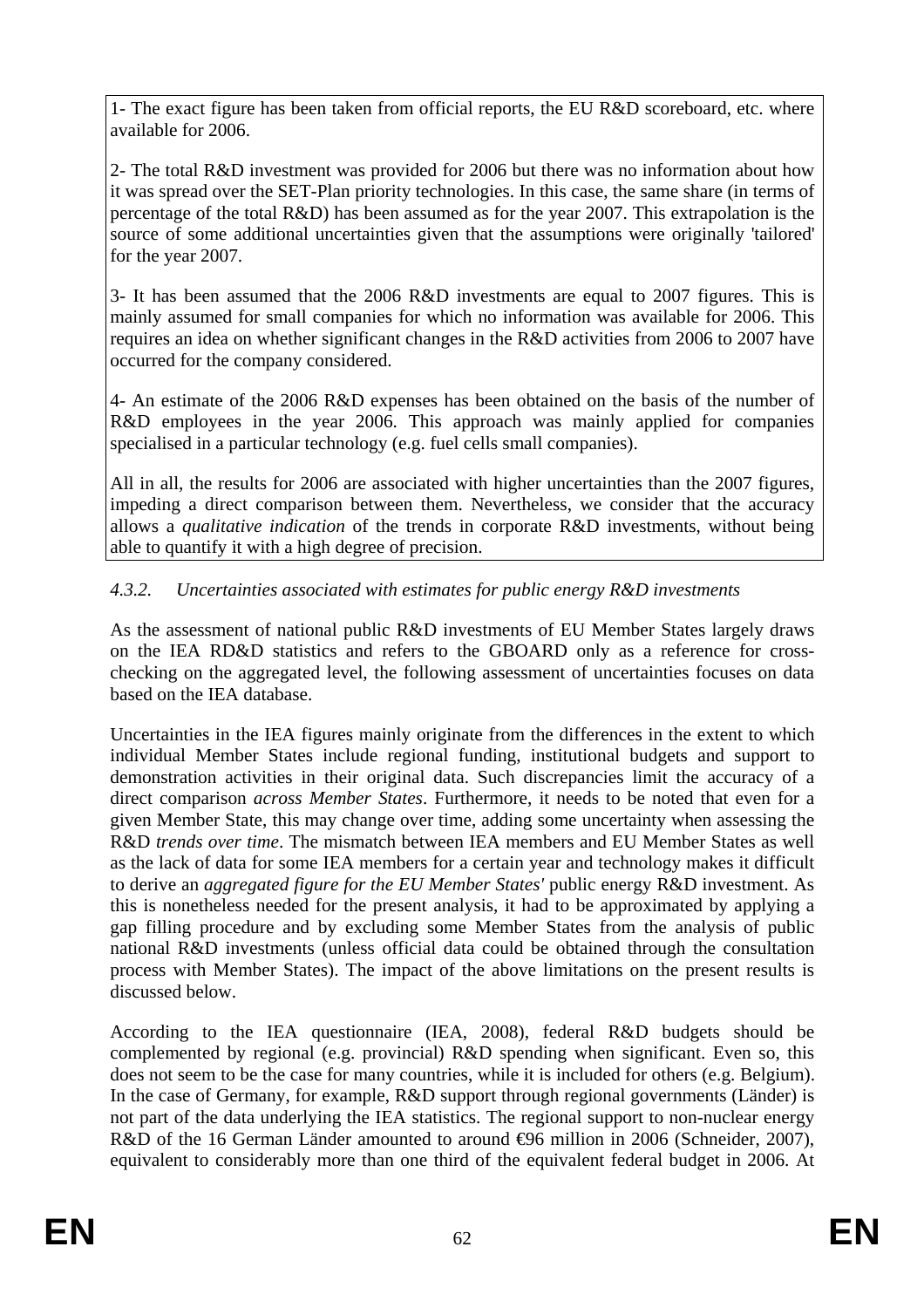the aggregated EU-level, the regional German funds would be in the order of 4% (including both nuclear and non-nuclear energy R&D as one may assume that regional funds directed towards nuclear R&D are of limited nature). Unfortunately, the under-estimation on the aggregated EU level that stems from the non-inclusion of some regional funds cannot be further quantified as it would require an in-depth assessment of the national data included in the IEA RD&D statistics, which has been outside the scope of the present work. However, it must be noted that regional R&D funds take an important role only in a limited number of Member States, foremost all Germany, for which an estimation of the uncertainty could be performed. One may thus speculate that the total uncertainty stemming from potentially missing regional funds should not exceed some  $\pm 10$ -15% of the total.

The IEA data focuses on energy-related R&D and as such excludes basic research 'unless it is clearly oriented towards the development of energy-related technologies' (IEA, 2008; section [3.1\)](#page-8-0). Often, this implies that the national data relate to a national energy R&D programme, thus missing additional energy-related R&D spending that stem from other programmes (such as defence or general research programmes). At the same time, parts of the institutional funding included may in practice cover research of a more basic nature. The extent to which such data are included can not be further quantified. It is expected to vary across the Member States, influenced by the structure of their national energy research programmes and institutional set-up, and must be taken into account when comparing Member States' data one with another.

As explained in section [3.1,](#page-8-0) the data included in the IEA RD&D statistic shall capture public national support to demonstration activities in addition to their R&D support. However, most of the IEA members do not include or display this data. The share of demonstration activities thus remains small in general, yet differs between countries and technologies [\(Figure 3\)](#page-10-0). This needs to be kept in mind when comparing data across countries and technologies.

Data gaps make it difficult to assess the trend of R&D investments over time (such as the one shown in [Figure 10\)](#page-35-0). This is due to changes in the methodology, the geographical coverage etc. For example, the German data prior 1992 do not include the new Länder. Other Member States have provided only partial information for few years. For Belgium, data for the years 2000-2006 are missing. France recently changed the methodology applied for calculating its national public research and development expenditure on energy (DGEMP 2007; MEEDDAT, 2008). Public budgets were re-calculated officially in accordance with the new methodology back to the year 2002 and match the IEA figures for those years. The figures of the IEA database prior to 2002 relate to the previous methodology. Any trends over time need to note this break in series, in particular considering the discrepancy between the two approaches (e.g. the results differ by a factor of 1.9 for the year 2002) and the fact that France accounts for around one third of the EU Member States' aggregated budget. Despite this risk of distortion it was decided to not manipulate the IEA data for France prior to 2002, but to restrict the analysis to the data directly available from the database in order to ensure comparability with other sources.

As mentioned in section [1.1.1,](#page-27-0) only 19 of the 27 EU Member States are IEA members. This implies that the database systematically contains no data for Bulgaria, Cyprus, Estonia, Latvia, Lithuania, Malta, Romania, and Slovenia. A comparison with the energy R&D budgets according to the GBAORD database, which includes data for most Member States, reveals that the mistake made in the EU-aggregate that is caused by the lack of data for some Member States remains limited (see [Table 5\)](#page-34-0). The aggregated R&D budgets of the Member States covered by the IEA database account for around 99% of the overall EU-27 energy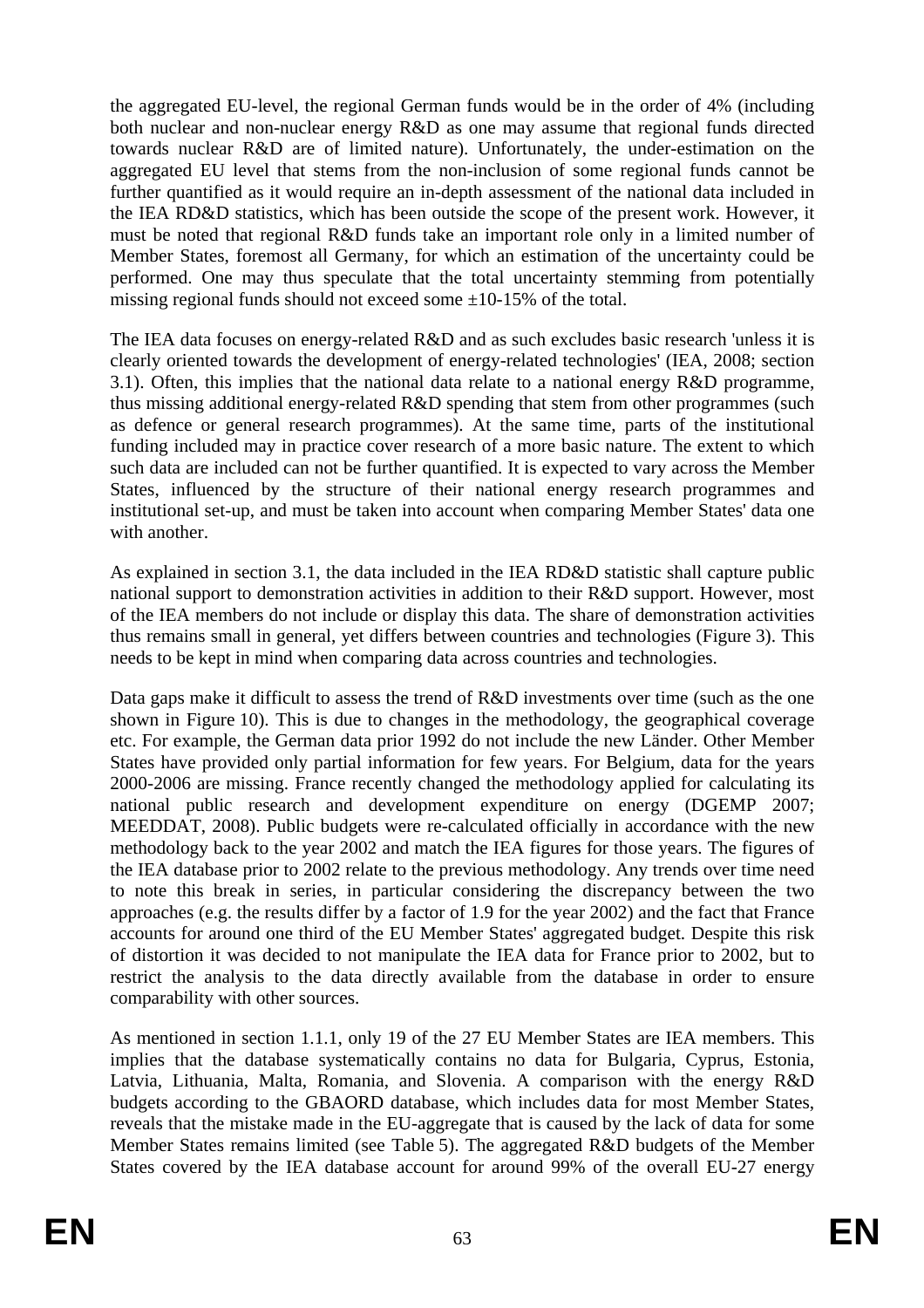budget according to GBAORD data, notwithstanding that the contributions of the missing Member States may be higher for individual technologies.

The aggregated EU Member States' national public R&D budgets would be more distorted by the lack of data on R&D investments that occur for some IEA members for a single year – often the most recent year; here: 2007 – and technology. At the time of downloading the information form the IEA RD&D statistics in January 2007, information on their 2007 energy R&D investments was lacking for 10 of the countries assessed. Consequently, the aggregated figure for the year 2007 would have summed up to  $\epsilon$ 1237 million only. Due to the exchange of data with a number of Member States, official national figures could be obtained to fill these gaps for three countries (and adapt the figures for two others); for the others, a simple gap filling procedure has been applied. For entries missing for 2007, the value from the latest available year was applied down to the year 2003. Overall, once the 'data gaps' are filled, public national energy R&D investments in 2007 are almost a factor of two above the aggregate that was based on the 'raw data', and are well in line with the levels found for the years before and the GBAORD figures. This result justifies the data manipulation applied in the present report.

The distortion caused by the gap filling procedure is limited. Gap filling with values from previous years has been done for three countries with a total R&D investment of  $\epsilon$ 257 million. If one assumes that the maximal annual changes of their energy R&D investments do not exceed the relatively high value of 20%, the mistake caused by the gap filling would be €57 million, equivalent to 2.4% of the total aggregated figure over all EU Member States considered. Of course, for some technologies, a more drastic gap filling procedure has been necessary. Nevertheless, given that the main interest of this report lies on the aggregated EU figures, the gap filling approach seem appropriate and the related distortions could be limited due to the direct exchange of data with some Member States.

In total, we assume that the potential errors made in the estimation of the aggregated public R&D investments of EU Member States should not exceed  $\pm$  13 to 19%, notwithstanding that it may be larger for individual technologies.

Main uncertainties associated with the assessment of *EU R&D funds under FP6* results from the biunique allocation of individual projects to one group of SET-Plan technologies and the assumption of an even split of the investments over the entire duration of FP6. The latter seems fully justified for the present work as it levels out annual fluctuations due to the project cycles.

In order to avoid double-counting of projects, as a general principle the funding of an individual project was allocated to not more than one technology. Considering that a number of projects simultaneously undertake research in fields related to different groups (e.g. CCS and hydrogen production), this leads to an uncertainty associated with the aggregated EU FP6 funds by SET-Plan priority technology. This is most elevated for the sector hydrogen and fuel cells: if all related projects were accounted for in this sector instead of removing those that have their research focus in other technological fields, the total FP6 funds would amount to €318 million over the period 2002-2006 instead of the central figure of €279 million used in this report (i.e.  $\pm$  13%). Also for CCS, biofuels and to a lesser extent CSP the bijective allocation process generates some distortion. At the aggregated level over all technologies, however, these uncertainties level out unless they occur between SET-Plan priority and nonpriority technologies (such as between transport biofuels and bioenergy). We estimate this error to not exceed  $\pm$  5%.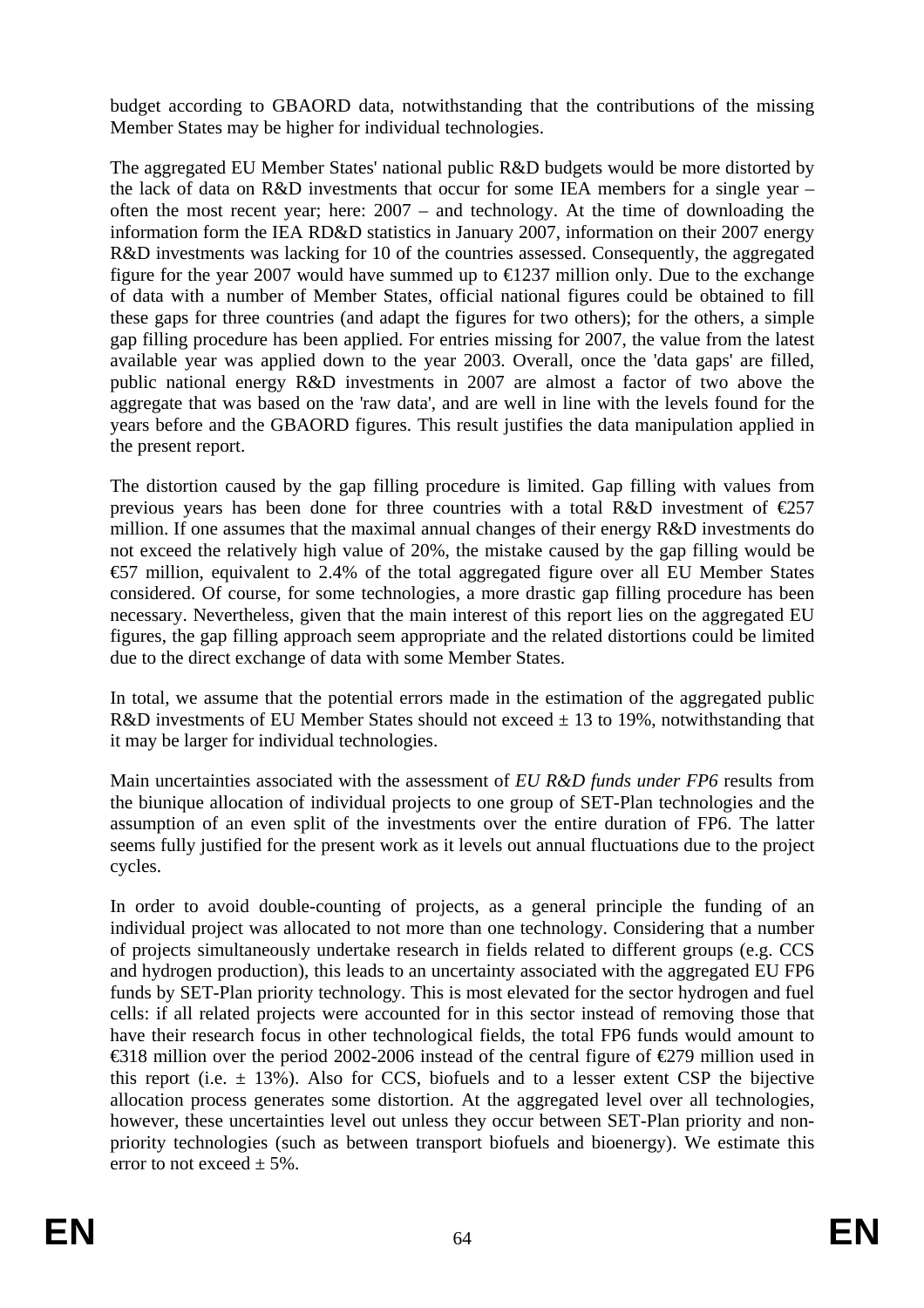## *4.3.3. Combined uncertainties*

Not all uncertainties of the present analysis can be quantified. In particular, the present assessment of corporate R&D investments tends to be an under-estimation of total industrial research efforts in this area, given that a number of companies could not be included in the present assessment due to either the lack of data or their missing inclusion in the list of relevant companies by technology. Furthermore, important up-stream research activities that are realised in the supply chain could only be captured to a limited extent.

Keeping in mind that the overall figures tend to be an underestimation, an upper range of the uncertainties related with the R&D investments that are included in the present assessment can be roughly quantified. Assuming from the above reasoning an overall uncertainty of not more than  $\pm$  30% for the estimates on the corporate R&D investments,  $\pm$  19% for public national investments and  $\pm$  5% for the EU funds, the cumulative error on the total R&D investment in SET-Plan priority technologies ( $\epsilon$ 3.3 billion) would not exceed  $\pm \epsilon$ 784 million, or 24% of the total.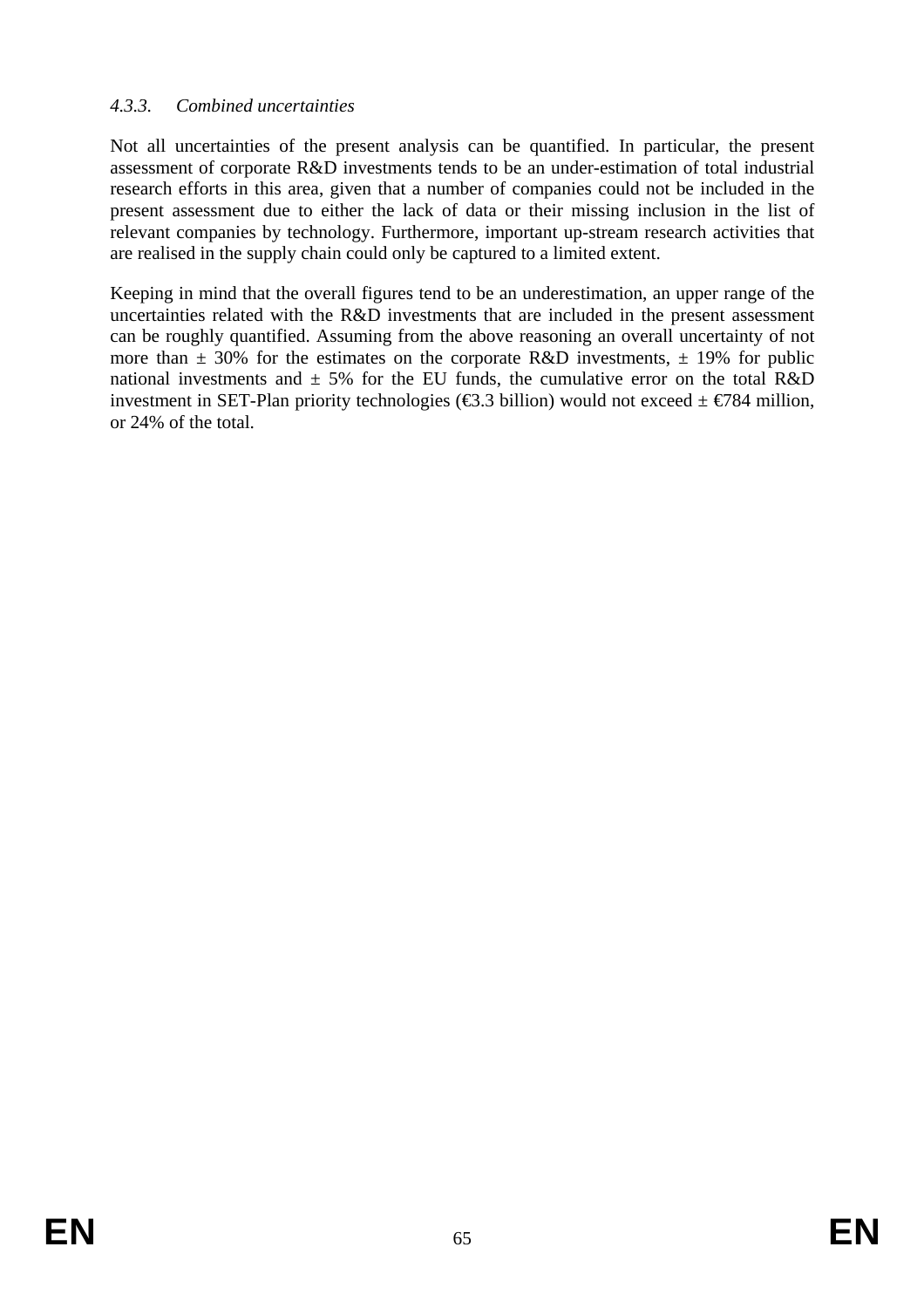# <span id="page-65-0"></span>**5. CONCLUSIONS**

The present report provides an estimate of the current corporate and public European R&D investments in those low-carbon technologies that are of particular interest in the context of the European Strategic Energy Technology Plan<sup>47</sup> ('SET-Plan priority technologies'). Its ultimate objective is to offer a benchmark of the current R&D spending of those technologies to serve as a basis for the comparison with their future  $R&D$  needs<sup>48</sup>.

For corporate and Member States' national public R&D spending the focus of the analysis lies on the 2007 figures while the relevant EU R&D investments are annualised figures under FP6 (2002-2006). In order to avoid putting too much weight to one-off events or data mavericks, annual average of the public national R&D expenditure between 2002 and 2007 are also included for comparison as well as a very rough estimation of the corporate R&D investments for the year 2006.

Currently, no single database exists which would allow for an estimation of the overall research efforts by technology in the EU-27. Data are particularly sketchy with regard to corporate R&D, even though public R&D budgets are also incomplete. The low availability of data on industrial R&D data is influenced by the fact that companies consider information on their detailed R&D expenditure as confidential. Therefore, a new methodology has been developed for assessing corporate R&D investments on company level. For each SET-Plan priority technology, the number of key R&D investors has been identified. A company's overall R&D investment has then been allocated to individual technologies based on the combination of publicly available information with expert judgment. Hence, the estimates of corporate R&D investments are subject to significant uncertainties. They should thus not be used or compared without taking into account the methodological limitations of this approach.

With regard to public national R&D funding, the most recent available data (2007) have been used from Eurostat (GBAORD) and the International Energy Agency, complemented by information that was directly obtained from various Member States. Unfortunately, both the GBOARD and the IEA databases miss some entries at the technological level of detail needed and not all EU Member States are covered in the IEA database as only 19 EU Member States are also IEA members. Data missing for 2007 have been gap filled with data from previous years back to 2003 if available.

For an overview of the EU funding, the  $6<sup>th</sup>$  Research Framework Programme and the EURATOM Framework Programme were assessed. An assessment of the basis of individual project has been performed, going beyond projects financed under the 'core energy budget line' 'sustainable energy systems' and also including relevant projects funded under budget lines such as 'sustainable surface transport' or 'Horizontal research activities involving SMEs' etc. An annual average of the commitments has been used for these multiannual programmes (2002-2006).

<sup>&</sup>lt;sup>47</sup> Technologies included are: hydrogen and fuel cells; wind energy; photovoltaics; concentrating solar power; carbon capture and storage; biofuels; smart grids; nuclear fission (Gen IV reactors); nuclear fusion.<br><sup>48</sup> See section 2.1 for a definition of the boundaries of R&D. The underlying data also include some

support to some demonstration activities (in particular the public national budgets), but the focus of the assessment lies on the R&D investments.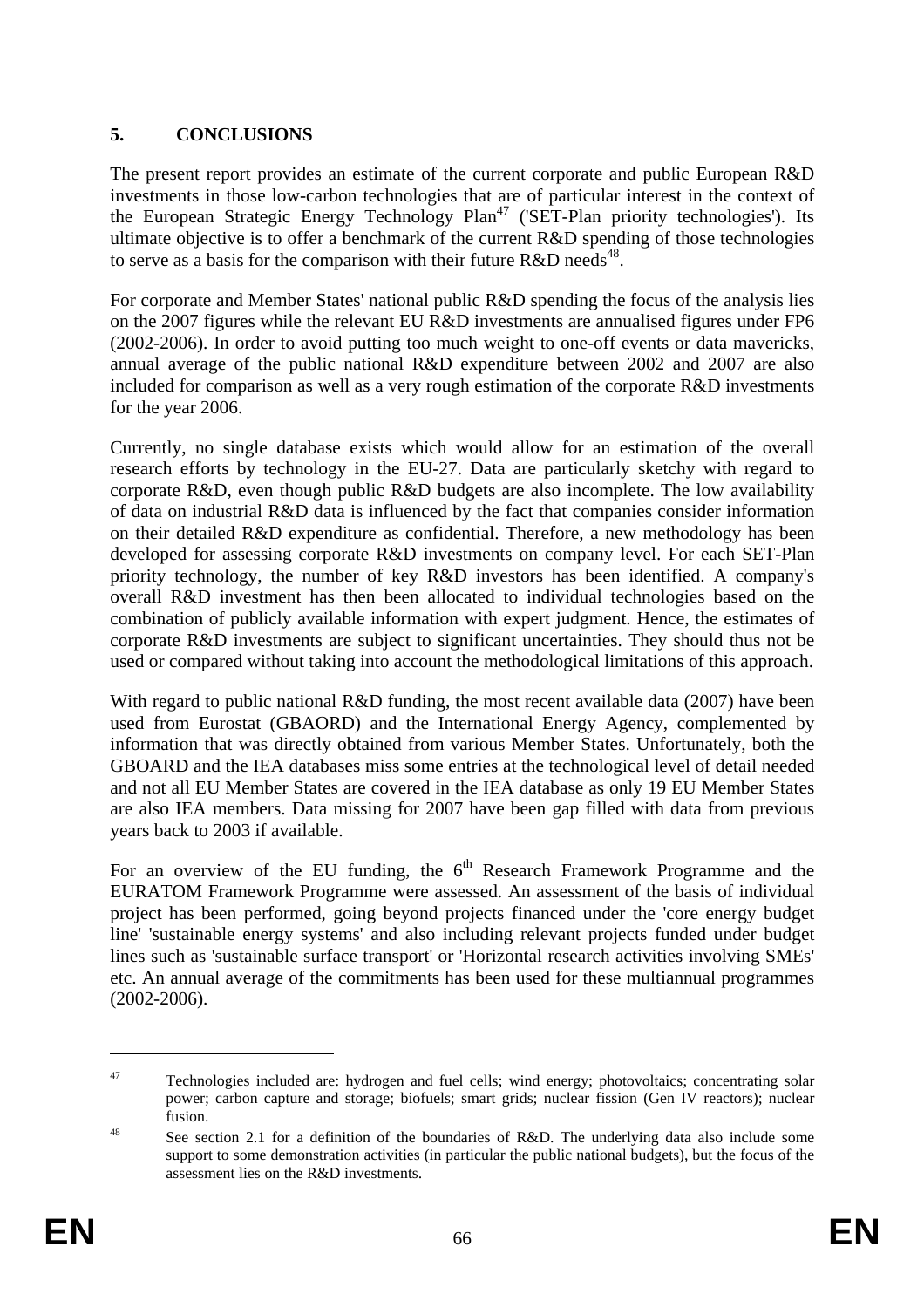Both the basic data as well as the approach applied in the present work are associated with a number of potential errors. The main uncertainties for the estimates of corporate R&D investments derive from the assumption-based allocation process used for breaking down a company's R&D investment in the technologies considered in the report. Furthermore, it is reasonable to assume that the results on industrial R&D investments constitute a lower estimate of industrial research efforts, resulting from the lack of data and the limitation in the number of companies included in the assessment. Moreover, important up-stream research activities that are realised in the supply chain could only be captured to a limited extent. With regard to public R&D investments, differences in the extent to which individual Member States include regional funding, institutional budgets and support to demonstration activities in their submission to the International Energy Agency add some uncertainty. Also the lack of data for an individual year and technology and the resulting gap filling process forms a potential source of error.

Keeping in mind that the overall figures on corporate R&D efforts tend to be an underestimation, an upper range of the uncertainties associated with the R&D investments presented in the following can be roughly estimated. Applying an overall uncertainty range of not more than  $\pm$  30% for the estimates on the corporate R&D investments,  $\pm$  19% for public national investments and  $\pm$  5% for the EU funds, the cumulative error on the total R&D investment in SET-Plan priority technologies does not exceed  $\pm$  24% of the total even though higher uncertainties may apply to the results related to one individual technology. Future work may reduce the uncertainties associated with the estimation of corporate R&D investments by expanding the list of companies assessed, enhancing direct contact with industries; and making a more systematic use of indirect indicators such as patent applications.

Despite the uncertainties described, the order of magnitude of the results obtained in the present report is supported by a comparison with other sources both on the overall level and at the level of individual technologies and funders. It can thus be considered as a reasonable approximation of the present R&D investments.

Hence, the following substantiated conclusions can be derived on the basis of the present assessment. Due to the different nature of nuclear and non-nuclear energy research, the respective conclusions are being kept apart with points (1) to (3) relating to non-nuclear R&D, (4) on nuclear and (5) and (6) on nuclear and non-nuclear research.

**(1) R&D investments in non-nuclear SET-Plan priority technologies amounted to €2.38 billion in 200749 in the EU. The fact that large parts of non-nuclear energy research are dedicated to these selected low-carbon technologies indicates that they are seen as a strategic research field by both public and industrial R&D investors.** 

National public non-nuclear energy R&D budgets in EU Member States amounted to more than  $\epsilon$ 1.6 billion in 2007, out of which  $\epsilon$ 571 million were dedicated to non-nuclear SET-Plan priority technologies. The increase of R&D investments in non-nuclear SET-Plan priority technologies since the late 1990s meant that their share in the total non-nuclear energy R&D

<sup>&</sup>lt;sup>49</sup> 2007 figures are provided for corporate and Member States' national public R&D spending while the relevant EU R&D investments are annualised figures under FP6 (2002-2006).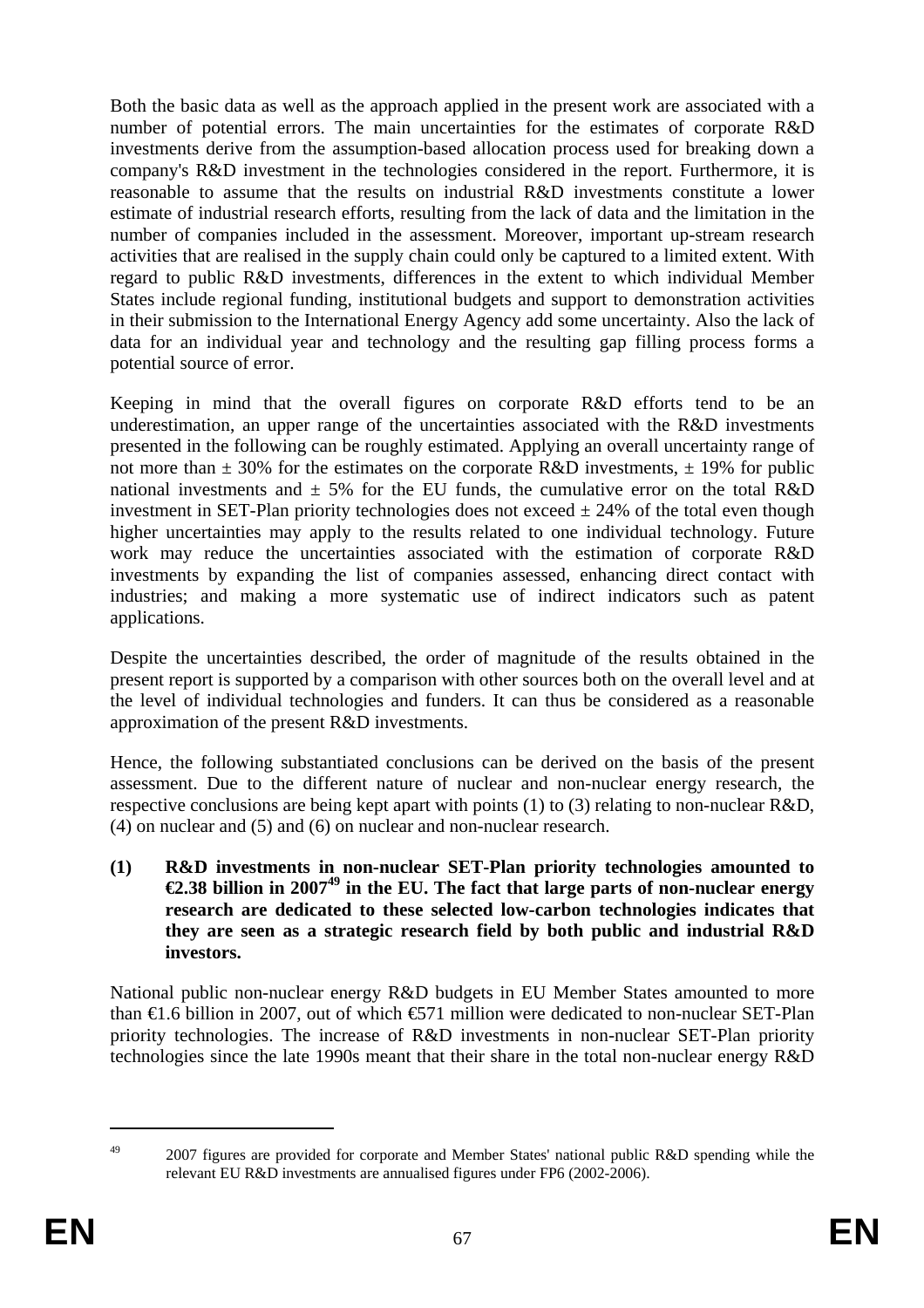spending rose from around 20% in 1999 to 34.5% in 2007, indicating the rising importance being given to those technologies.

Under the 6<sup>th</sup> Research Framework Programme, the EU spent around  $\epsilon$ 157 million on nonnuclear SET-Plan priority technologies on an annual average. No detailed figures could be obtained on the level of detail needed from FP7 (2007-13). However, taking into account that the average annual non-nuclear energy R&D budget has increased substantially compared to FP6, one may assume that also budgets directed to (some) non-nuclear SET-Plan priority technologies are above those of FP6.

Almost 39% of the European public non-nuclear energy research budget (including Member States and the EU FP6 contribution) are dedicated to the non-nuclear SET-Plan priority technologies considered in the present report. This figure would increase to more than 50% if instead of including only R&D on wind, PV, biofuels and CSP, all renewable energy-related research was included.

Both in absolute and in relative terms this puts the EU in front of the US and Japanese public R&D funds dedicated towards a similar set of 'non-nuclear SET-Plan priority technologies', despite both countries having slightly larger total energy-related R&D budgets (yet including nuclear). However, such comparison is misleading as it disregards the fact that the US and Japanese energy programmes are strongly focussed, while synergies between EU Member States currently remain under-exploited due to limited alignment of national programmes and the slow uptake of joint activities.

The significant corporate R&D investments in non-nuclear SET-Plan priority technologies indicate that these technologies are also being considered as important by industry. Corporate R&D investments exceeded  $\in$ 1.65 billion in 2007, implying an important increase from 2006 in the order of magnitude of some 15%.

No data are available that would allow for an assessment of the share of corporate R&D investments dedicated to non-nuclear SET-Plan priority technologies within the overall energy-related R&D investments of industry. However, a very rough comparison with other studies indicates that research investments for SET-Plan priority technologies play an important role in total corporate energy R&D investments. The (rising) importance given to R&D into SET-Plan priority technologies by both the corporate and the private sector would also be supported by the increasing number of patent applications in renewable energy technologies (Johnstone et al., 2008).

Even so, the R&D intensities in those sectors for which a turnover could be obtained remain low compared to other emerging sectors.<sup>50</sup> For the wind, PV and biofuel sectors, the R&D intensities derived from the present report are in the order of 2.2-4.5%. Even though they are well above the R&D intensities of traditional energy companies (see below conclusion 3), they fall largely behind the R&D intensities of other sectors that experienced a boom in recent years, such as the IT-related sectors 'software', 'computer hardware' or 'semi-conductors' with R&D intensities in the order of 8% to 18% over the past five years<sup>51</sup>.

<sup>&</sup>lt;sup>50</sup> Note that from a methodological point of view R&D intensities cannot directly be compared between different sectors due to the considerable differences in their innovation systems (see e.g. Malerba, 2004,

on sectoral systems of innovation; Kaloudis and Pedersen, 2008, on the energy sector).<br>
Figures relate to EU-based companies and are taken from various versions of the EU Industrial R&D Investment Scoreboards (Hernandez Guevara et al., 2008).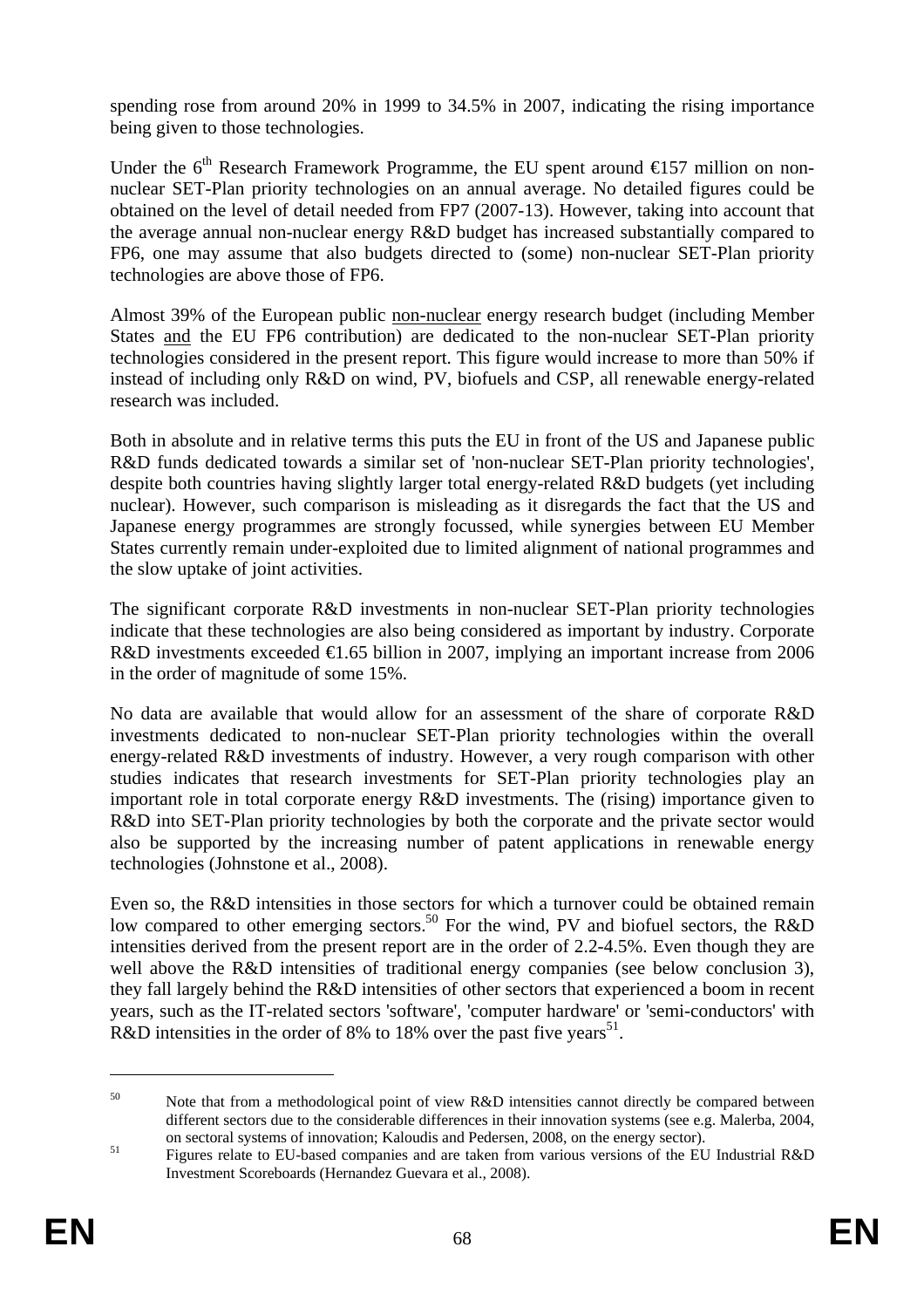**(2) Aggregated public and corporate R&D investments are in a similar range for most non-nuclear SET-Plan priority energy technologies. Exceptions are R&D funds dedicated to hydrogen and fuel cells and those for concentrating solar power.** 

European R&D investments dedicated to CCS, smart grids, biofuels, wind energy and photovoltaics are in-between €270 million and €380 million each (see [Table 7\)](#page-68-0). Substantially larger R&D investments were found only for hydrogen and fuel cells research. This may be explained by the fact that this field comprises a broad diversity of different technologies from various ways of hydrogen production to manifold areas of applications for fuel cells, and is thus of interest to a large number of large and small companies with different backgrounds (e.g. car manufacturers; electric utilities; chemical companies and component suppliers). On the other hand, R&D investments in Concentrating Solar Power are considerably below investments in other SET-Plan priority technologies due to the fact that this technology is of interest to a limited number of EU countries and companies only.

|                                                                                                                 | Corporate<br>R&D<br>investment<br>2007<br>$(\epsilon$ million) | <b>Public EU</b><br>(FP <sub>6</sub><br>respectively<br>EURATOM;<br>avg per year) in<br>$\epsilon$ million | <b>Public R&amp;D</b><br>spending of<br><b>EU</b> Member<br><b>States</b> in<br>2007<br>$(\epsilon$ million) | (Out of<br>which<br>demonstra<br>tion in<br>MS<br>national<br>budgets) | <b>Total</b> |  |  |  |  |  |  |  |
|-----------------------------------------------------------------------------------------------------------------|----------------------------------------------------------------|------------------------------------------------------------------------------------------------------------|--------------------------------------------------------------------------------------------------------------|------------------------------------------------------------------------|--------------|--|--|--|--|--|--|--|
| <b>Non-nuclear SET-P priority technologies</b>                                                                  |                                                                |                                                                                                            |                                                                                                              |                                                                        |              |  |  |  |  |  |  |  |
| Hydrogen and fuel cells                                                                                         | 375                                                            | 70                                                                                                         | 171                                                                                                          | (24)                                                                   | 616          |  |  |  |  |  |  |  |
| Wind                                                                                                            | 292                                                            | 11                                                                                                         | 81                                                                                                           | (24)                                                                   | 383          |  |  |  |  |  |  |  |
| <b>PV</b>                                                                                                       | 221                                                            | 27                                                                                                         | 136                                                                                                          | (15)                                                                   | 384          |  |  |  |  |  |  |  |
| <b>CCS</b>                                                                                                      | 240                                                            | 17                                                                                                         | 39                                                                                                           | (0)                                                                    | 296          |  |  |  |  |  |  |  |
| <b>Biofuels</b>                                                                                                 | 269                                                            | 13                                                                                                         | 65                                                                                                           | (19)                                                                   | 347          |  |  |  |  |  |  |  |
| <b>Smart Grids</b>                                                                                              | 212                                                            | 14                                                                                                         | 47                                                                                                           | (5)                                                                    | 273          |  |  |  |  |  |  |  |
| CSP                                                                                                             | 48                                                             | $\overline{5}$                                                                                             | 33                                                                                                           | (I)                                                                    | 86           |  |  |  |  |  |  |  |
| SUM (non-nuclear LC techs)                                                                                      | 1656                                                           | 157                                                                                                        | 571                                                                                                          | (88)                                                                   | 2385         |  |  |  |  |  |  |  |
| Distribution by investor                                                                                        | 69%                                                            | 7%                                                                                                         | 24%                                                                                                          |                                                                        | 100%         |  |  |  |  |  |  |  |
| <b>Nuclear SET-P priority technologies</b>                                                                      |                                                                |                                                                                                            |                                                                                                              |                                                                        |              |  |  |  |  |  |  |  |
| <b>Nuclear Fission reactor (mainly</b><br>reactor related research, thus<br>without safety, waste, environment) | 205                                                            | $\overline{4}$                                                                                             | 248                                                                                                          | (0)                                                                    | 458          |  |  |  |  |  |  |  |
| <b>Nuclear Fusion</b>                                                                                           | $\Omega$                                                       | 204                                                                                                        | 278                                                                                                          |                                                                        | 482          |  |  |  |  |  |  |  |
| <b>Total SET-Plan priority energy</b><br>technologies                                                           | 1862                                                           | 366                                                                                                        | 1097                                                                                                         | (88)                                                                   | 3325         |  |  |  |  |  |  |  |
| Other relevant energy technology groups (including some of the above)                                           |                                                                |                                                                                                            |                                                                                                              |                                                                        |              |  |  |  |  |  |  |  |
| <b>Fossil Fuels</b>                                                                                             | n.a.                                                           | n.a                                                                                                        | 240                                                                                                          | (5)                                                                    |              |  |  |  |  |  |  |  |
| All Renewable Energies                                                                                          | n.a.                                                           | 94                                                                                                         | 557                                                                                                          | (142)                                                                  |              |  |  |  |  |  |  |  |
| Bioenergy                                                                                                       | n.a.                                                           | 31                                                                                                         | 245                                                                                                          | (94)                                                                   |              |  |  |  |  |  |  |  |
| <b>Total Nuclear Fission</b>                                                                                    | 550                                                            | 115                                                                                                        | 587                                                                                                          | (I)                                                                    | 1252         |  |  |  |  |  |  |  |

<span id="page-68-0"></span>**Table 7: Summary of results** 

*Source: JRC-IPTS, rounded numbers* 

The uncertainties stemming from the methodology applied in this report do not allow a precise ranking of R&D investments by technology as uncertainties may reach the same order of magnitude as the actual differences between the R&D investments found for those technologies. In particular, uncertainties for corporate R&D investments are larger for those technological fields that attract large companies which are simultaneously active in research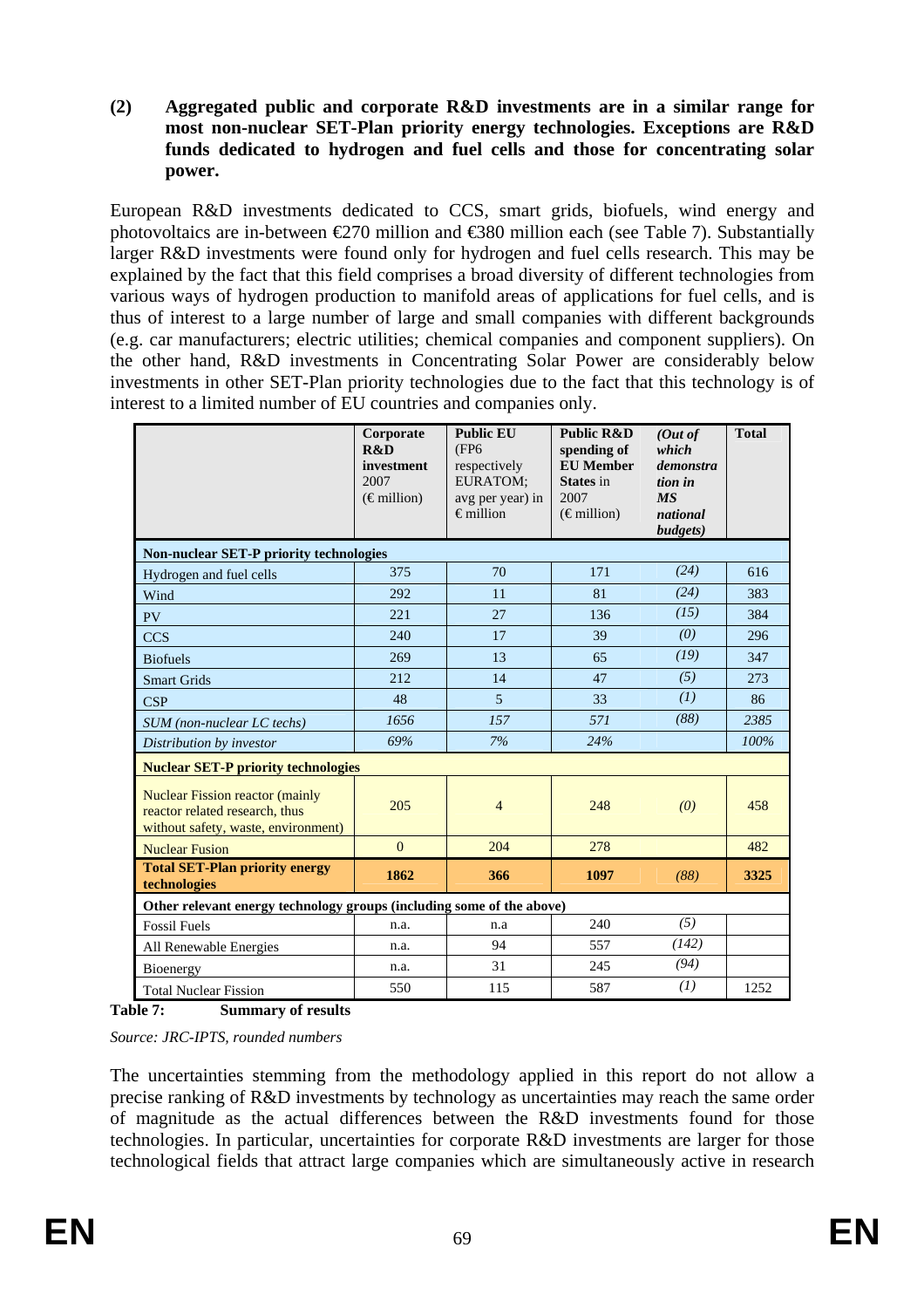on various technologies. This is the case e.g. for hydrogen and CCS, while many of the companies active in e.g. wind energy research primarily work in this area. In the latter case uncertainties are reduced as no assumptions would need to be made on how R&D investments are distributed across different technologies. At the same time, public R&D budgets may be underestimated for novel technologies such as CCS, biofuels or smart grids, thus creating an additional uncertainty.

### **(3) Corporate R&D investments account for an important share in overall R&D spending for almost all non-nuclear SET-Plan priority energy technologies. Component suppliers, machinery industry and specialised (alternative) energy companies play an important role for innovation in the energy sector.**

Corporate R&D investments account for almost 70% of the total R&D spending in nonnuclear low carbon technologies. This hints at the active role of EU-based companies in these technologies and the acknowledgment of the importance of R&D for maintaining a strong profile in those promising technologies.

The assessment indicates that innovation in the energy sector may not predominantly being carried out by classical energy companies such as electric utilities or oil/gas suppliers. Industries with elevated research activities in low-carbon energy technologies include companies active in industrial machinery, chemicals, energy components or those that are exclusively active in one area. This finding is also confirmed by the R&D intensities (2.2%- 4.5%) found for a number of SET-Plan priority sectors, which are well above those of companies active in the electricity sector (0.6%) and oil and gas producers (0.3%). Their order of magnitude rather compares to the R&D intensities of producers of electrical components and equipment (3.4%) and industrial machinery (2.6%). This indicates that important parts of the energy research are being carried out by companies other than traditional energy companies (and that companies may consider the SET-Plan priority technologies as important research areas).

This result is supported by previous assessments (e.g. Jacquier-Roux and Bourgeois,  $2002^{52}$ ). It is in line with the hypothesis that classical energy companies show a limited R&D intensity due to the fact that they produce a homogenous good (electricity; fuels) with price competition being the main competition success criterion; the energy sector could thus be described as a 'supplier-dominated sector' following the classification of Pavitt (1984).

### **(4) Substantial investments are also dedicated to R&D in nuclear SET-Plan priority technologies (approx. €0.9 billion). Fusion R&D receives high public budgets due to the capital investment needs of the on-going ITER construction.**

Even though all nuclear electricity production is considered low carbon, the focus of the nuclear-fission related research in the SET-Plan lies on generation IV reactors. Unfortunately, no estimation of the R&D investments for generation IV reactors could be made within the present report. Nonetheless, in order to narrow down the nuclear fission related nuclear R&D investments, research efforts on nuclear reactor technologies have been used as a proxy, even though this approach overestimates the generation IV-related parts of the R&D spending.

<sup>&</sup>lt;sup>52</sup> See also Kaloudis and Pedersen (2008) who state that "Very schematically, we could claim that the sector is polarised between large, non-R&D process innovating incumbents on the one hand, and on the other hand small new entries, often R&D-based and specialised on one type of renewable energy technology."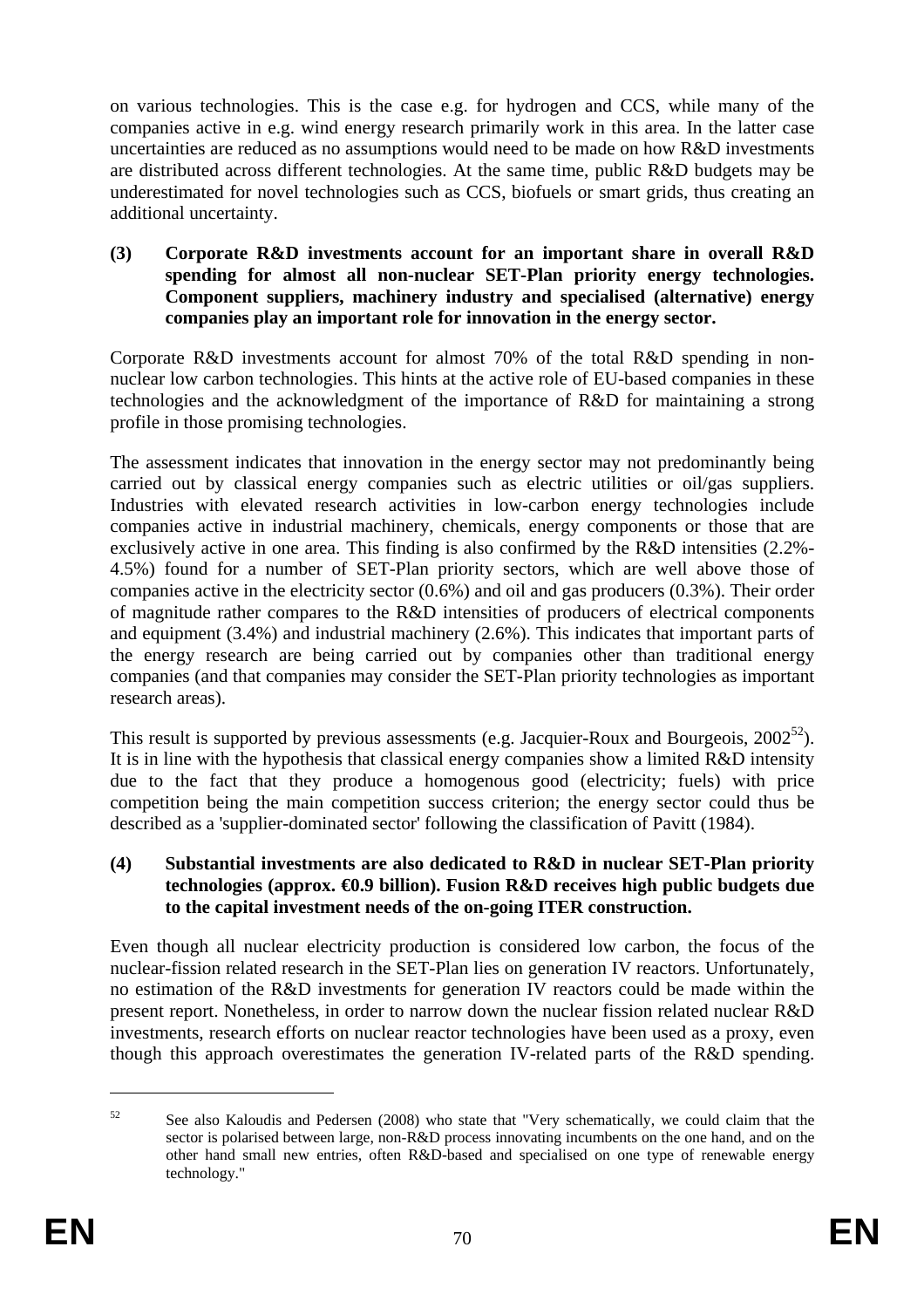Nuclear reactor related R&D investments total around €460 million, almost half of which is being financed by industry (45%). Both private and public R&D efforts are largely concentrated in France. Public sector financing tends to concentrate on commercially riskier, longer-term and pre-competitive R&D, e.g. that currently being undertaken on generation IV reactor systems.

Fusion-related energy research constitutes an exception in a threefold way. Firstly, it is implemented through a single European Programme, which explains the high contribution of EU EURATOM funds. Secondly, there is currently hardly any industry investing in fusion given the long time horizon of this research area. Thirdly, the forthcoming construction phase of ITER is associated with high capital investments on a large scale research infrastructure that will be used by the global fusion research community for a long period of time. These factors explain the R&D investments in nuclear fusion of around €482 million in 2007 and the further increase of the budgets for the next years, all of which are publicly financed. In FP7, the Euratom contribution has risen to  $\in$  1947 million over 5 years.

### **(5) Both public and corporate R&D investments in SET-Plan priority technologies are largely concentrated in a limited number of EU Member States. For many technologies, the countries with high public R&D funds simultaneously account for the largest corporate R&D investments.**

The assessment of the present report indicates that more than 99% of the aggregated national (nuclear and non-nuclear) R&D budgets directed towards SET-Plan priority technologies originate from eleven Member States: France, Germany, the UK, Denmark, Italy, Spain, Sweden, Belgium, the Netherlands, Finland and Austria with the first three accounting for almost 70% of the total. At the same time, the R&D investments from companies located in Germany, France, the UK, Denmark, Spain and Sweden were found to make up almost 95% of the total corporate investments.

## **(6) Public and industrial research investments seem to complement one another.**

In many cases, the group of countries that give strong support to research into a certain technology from public funds simultaneously shows the largest R&D investment of industry into that technology. This may be seen as an indication of a positive correlation between public research support and industrial R&D investments. Such a hypothesis would be supported by Jaumotte and Pain (2005), who found that an increase of non-business R&D had a positive effect on both private sector R&D and patenting.

Such a relation, is however not straight-forward. Without being exhaustive, Member States may decide to support research to those technologies for which a domestic industry exists. At the same time, technologies that are considered strategic within a national energy strategy would be supported both through push (R&D) and pull (deployment) instruments, which may trigger the creation of a domestic industry for that technology. In this context, Johnstone et al. (2008) demonstrate on the basis of patent applications for renewable energies that both R&D policies and market introduction policies have a significant impact on the innovation activity in a country.

According to the classical innovation theory, technologies that are close-to-market and thus require expensive pilot plants and up-scaling would face larger industrial contribution, while technologies that are further from market are mainly publicly financed as industry would not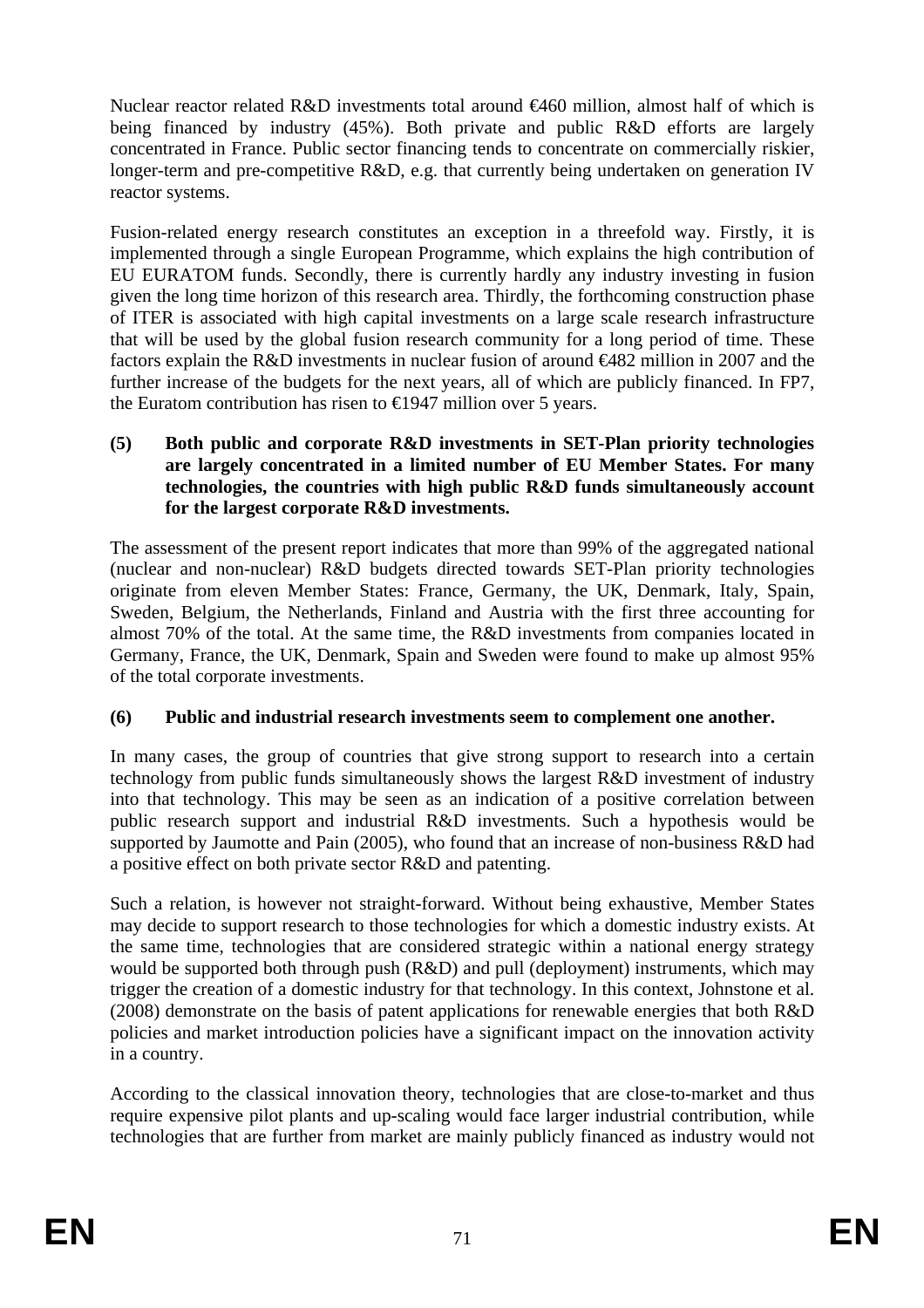want to take the risk. At the same time, the share of support that targets demonstration activities within public budgets would be elevated for more mature technologies.

This theory can partially be supported by the assessment of the present report, even if the scope of the report includes demonstration only to a very limited part (see section 2.1). Besides, data gaps prevent a clear proof. Nevertheless, it can be observed that the share of corporate R&D investments is elevated for rather mature technologies like wind energy and biofuels<sup>53</sup>. Also the publicly funded demonstration activities are comparably large for wind and biofuels. At the same time, PV, generation IV reactors and CSP experience relatively less industrial support (and a lower part of the public R&D funds is dedicated to demonstration). Following the above hypothesis, this may be explained by the fact that the latter three technologies can be considered as less mature if one assumed that research in PV largely focuses on new technologies rather than dealing with the more mature crystalline silicon cells. On the extreme end, all fusion related research is publicly funded. Hydrogen and fuel cell research somehow constitute a hybrid due to the fact that this category comprises a wide variety of technologies both on the fuel production as well as on the (mobile and stationary) consumption side, with the individual technologies having reached different levels of maturity.

However, the above finding must be interpreted with care. The direct comparison between public and corporate R&D investments faces some uncertainties that result from likely differences in the definitions of R&D between these actors (see also section 2.1 for a definition of the scope of RD&D covered). The publicly (co-) funded research budgets assessed in the present report probably tend to focus on basic research and pre-competitive industrial research, while industry would be inclined to finance more applied research, including pilot projects.

<sup>53</sup> It is also elevated for CCS. This may, however, be due to an under-estimation of the public R&D efforts.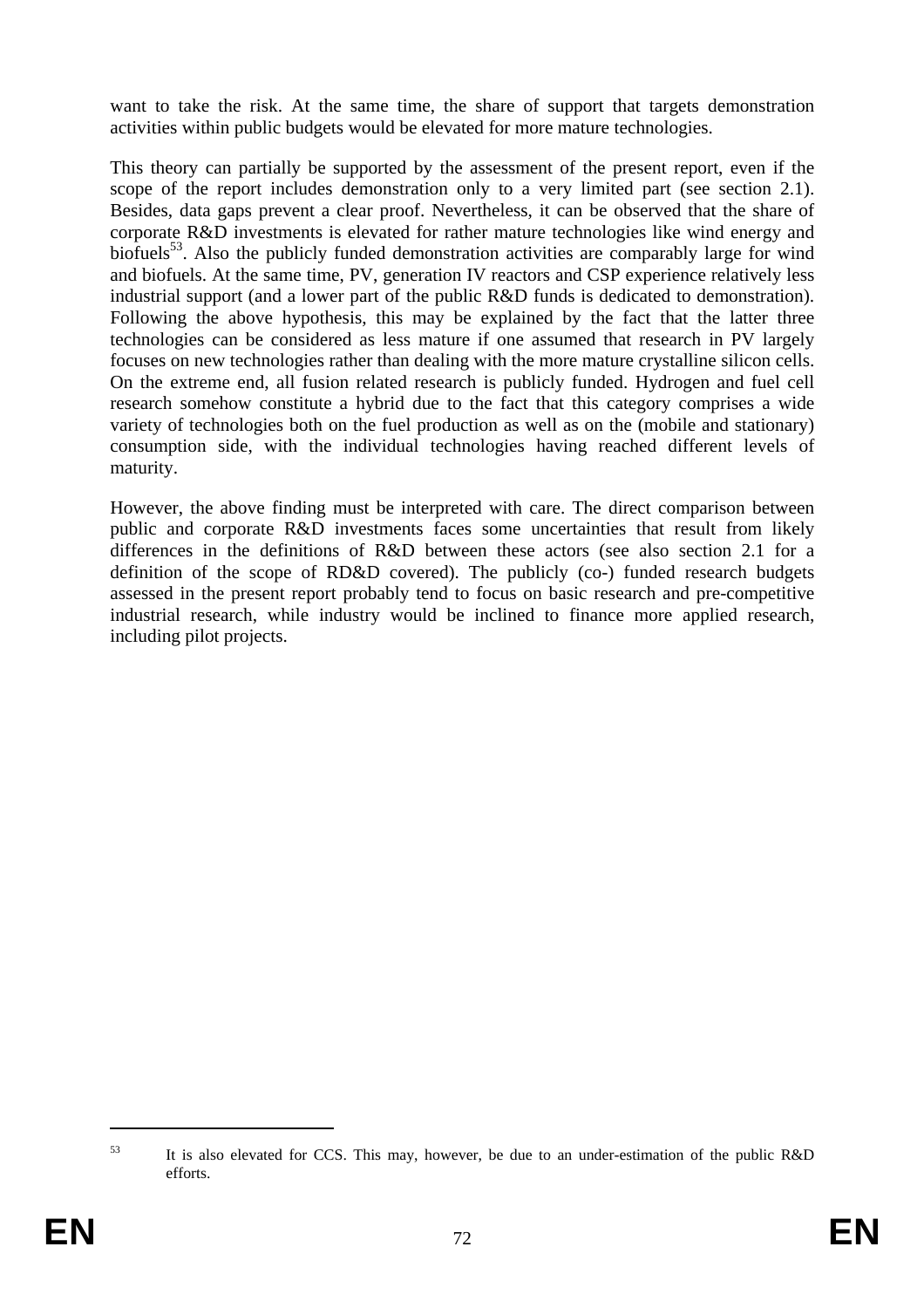## **6. REFERENCES**

BMU (German Ministry for the Environment, Nature Conservation and Nuclear Safety) (2008): Erneuerbare Energien in Zahlen. Nationale und internationale Entwicklungen. Internet Update Dec. 2008.

Boyle, R., Greenwood, C., Hohler, A., Liebreich, M., Sonntag-O'Brian, V., Tyne, A., Usher, E. (2008): Global Trends in Sustainable Energy Investment 2008. Analysis of Trends and Issues in the Financing of Renewable Energy and Energy Efficiency. United Nations Environment Programme and New Energy Finance.

Curtright, A.E., Morgan, M.G., Keith, D.W. (2008): Expert Assessment of Future Photovoltaic Technologies. Environ. Sci. Technol. 2008, 42 (24), 9031-9038.

De Nigris, M., Cereda, E., Thommessen, A., Flatabo, N., Graziado, M., Scarpa Mattachini, F., Paun, M., Czarnecki, B., Bolt, N., Gast, C. (2008): European Research spending for Electricity Supply. Data Mining Final Report. Deliverable D3 of the ERMInE project ('Electricity Research Road Map in Europe').

DGEMP (Direction Générale de l'Energie et des Matières Premières – Observatoire de l'Energie) (2007): Public Research and Development Expenditure on Energy in France, 30 May 2007.

DG TREN Task Force (2008): Report of the Task Force on Financing Low Carbon Energy, July 2008.

Ernst, H. (1998): Industrial Research as source of important patents. Research Policy 27 (1998) 1-15.

EPIA (European Photovoltaic Industry Association) (2007): EPIA round table 6 - Research and Development. In EPIA: Creating conditions for Solar Photovoltaic to go large, EPIA Round Tables – Conclusions.

EUROBSERV'ER (2008a): Wind Energy Barometer. 57 Gigawatts in Europe – 93.7 Gigawatts worldwide.

EUROBSERV'ER (2008b): Photovoltaic Energy Barometer. Total EU installed capacity in 2007 4689.5 MWp.

EUROBSERV'ER (2008c): Biofuels Barometer. 7.7 Mtoe consumed in EU in 2007.

European Commission (2004): European Hydrogen and Fuel Cell Projects. EUR 21241.

European Commission (2005): Energy R&D Statistics in the European Research Area – Final report. Brussels.

European Commission (2007a): A European Strategic Energy Technology Plan. Towards a Low Carbon Future. Communication. COM (2007)723 final.

European Commission (2007b): European funded research on Hydrogen and Fuel Cells, review assessment future outlook. Conference Proceedings of the Hydrogen and Fuel Cell Review Days. Brussels, 10-11 October 2007. EUR 23171.

European Commission (2007c): European Electricity Projects 2002-2006. Project Synopses. EUR 22575.

European Commission (2007d): Concentrating Solar Power, from Research to Implementation.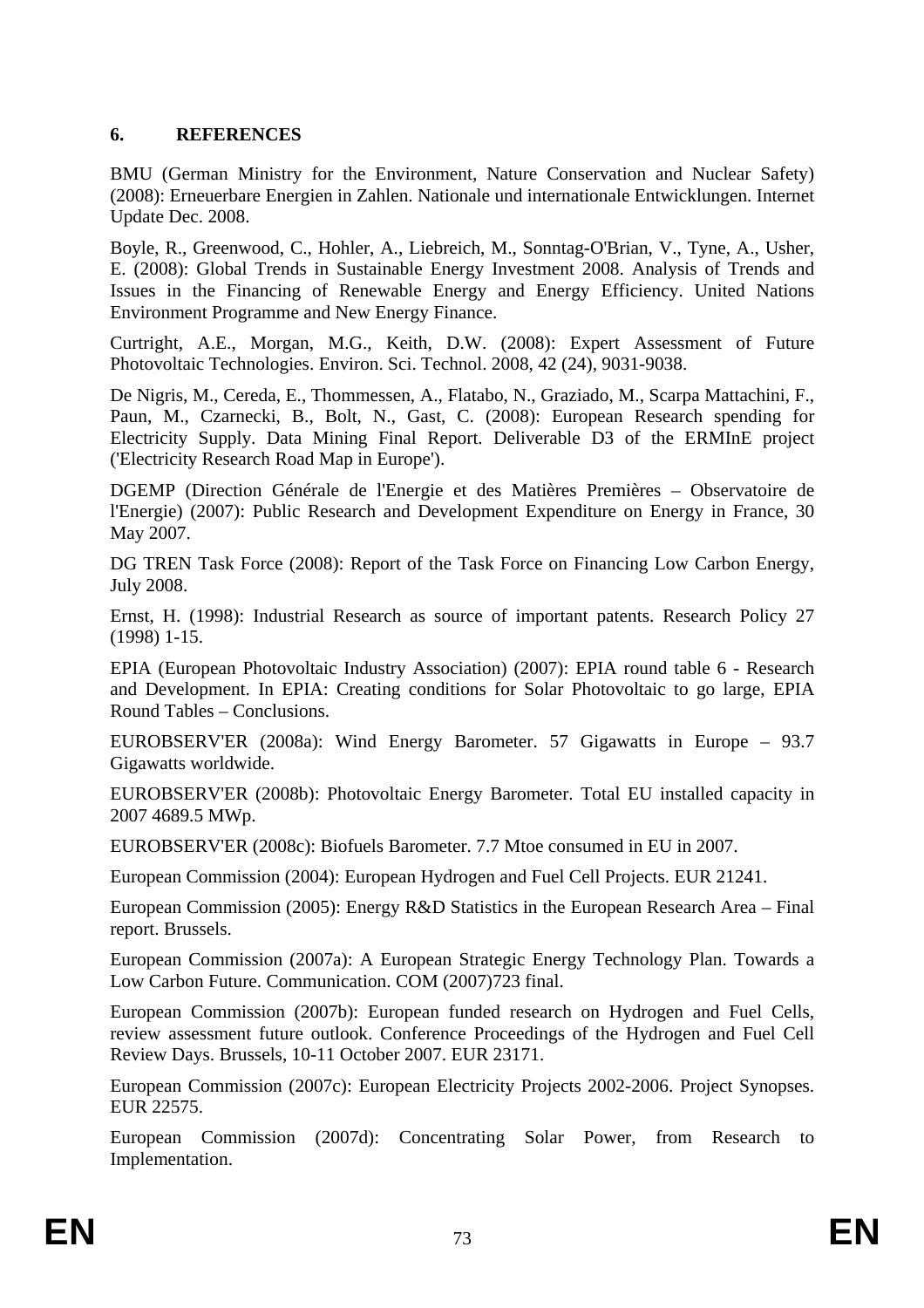European Commission (2007e): CO2 Capture and Storage Projects. Project Synopses. EUR 22574.

European Council (2008). Presidency Conclusions. Council of the European Union. Brussels, 28 February 2008.

EWEA (European Wind Energy Association) (2007): European Market for Wind Turbines Grows 23% in 2006. EWEA News Release.

Filiou, C., Moretto, P., Martin-Bermejo, J. (2009): Research Priorities and Progress in Hydrogen Energy Research in the EU. In: Wicks, G., Simon, J. (eds): Materials Innovations in an Emerging Hydrogen Economy. Wiley. New Jersey.

Foxon, T.J. (2003): Inducing innovation for a low-carbon future: drivers, barriers and policies. A report for the Carbon Trust. ICCEPT.

Freeman, C., Soete, L. (2009): Developing science, technology and innovation indicators: What we can learn from the past. Research Policy 38 (2009) 583-589.

Gioria, M. (2007): Gathering private energy R&D expenditure: A methodological note. In SRS Project (2007).

Goodhart, C.A.E. (1975): Monetary Relationships: A view from Threadneedle Street. Papers in Monetary Economics. Reserve Bank of Australia.

Griliches, Z. (1990): Patent statistics as economic indicators: a survey. J. Econ. Lit. 18(4), 1661-1707.

Griliches, Z., Pakes, A., Hall, B.H. (1986): The value of patents as indicators of inventive activity. Discussion paper no 1285. Harvard Institute of Economic Research, Cambridge.

Grubb, M. (2004): Technology Innovation and Climate Change Policy : An Overview of Issues and Options. Keio economic studies 41(2) pp.103-132.

Haug, M. et al. (2009): The role of public and private R,D &D expenditure in the diffusion of renewable energy: a CSP case study. Hohenheimer Diskussionsbeiträge, forthcoming.

Hernández Guevara, H., Tübke, A., Brandsma, A. (2008): The 2008 EU Industrial R&D Investment Scoreboard. DG Research – Joint Research Centre, Institute for Prospective Technological Studies. EUR 23530 EN.

IEA (2004): Hydrogen and Fuel Cells – Review of National R&D Programs. IEA/OECD.

IEA (2008): Questionnaire for country submissions for the 2008/2009 SLT/CERT annual review of energy policies. Annex II. IEA/SLT/CERT (2008)5.

Jacquier-Roux, V., Bourgeois, B. (2002): New Networks of Technological Creation in Energy Industries: Reassessment of the Roles of Equipment Suppliers and Operators. Technology Analysis & Strategic Management 14(4), 399-417.

Jaumotte, F., Pain, N. (2005): "From Ideas to Development: The Determinants of R&D and Patenting. OECD Economics Department Working Papers, No. 457, OECD Publishing. doi:10.1787/702226422387

Johnstone, N., Hascic, I., Popp, D. (2008): Renewable Energy Policies and Technological Innovation: Evidence Based on Patent Counts. NBER Working Paper Series, Vol. w13760, pp. 1-36, 2008.

JRC (2008): The Joint Research Centre. Facts and Figures for the Ex-Post FP6 Evaluation Panel.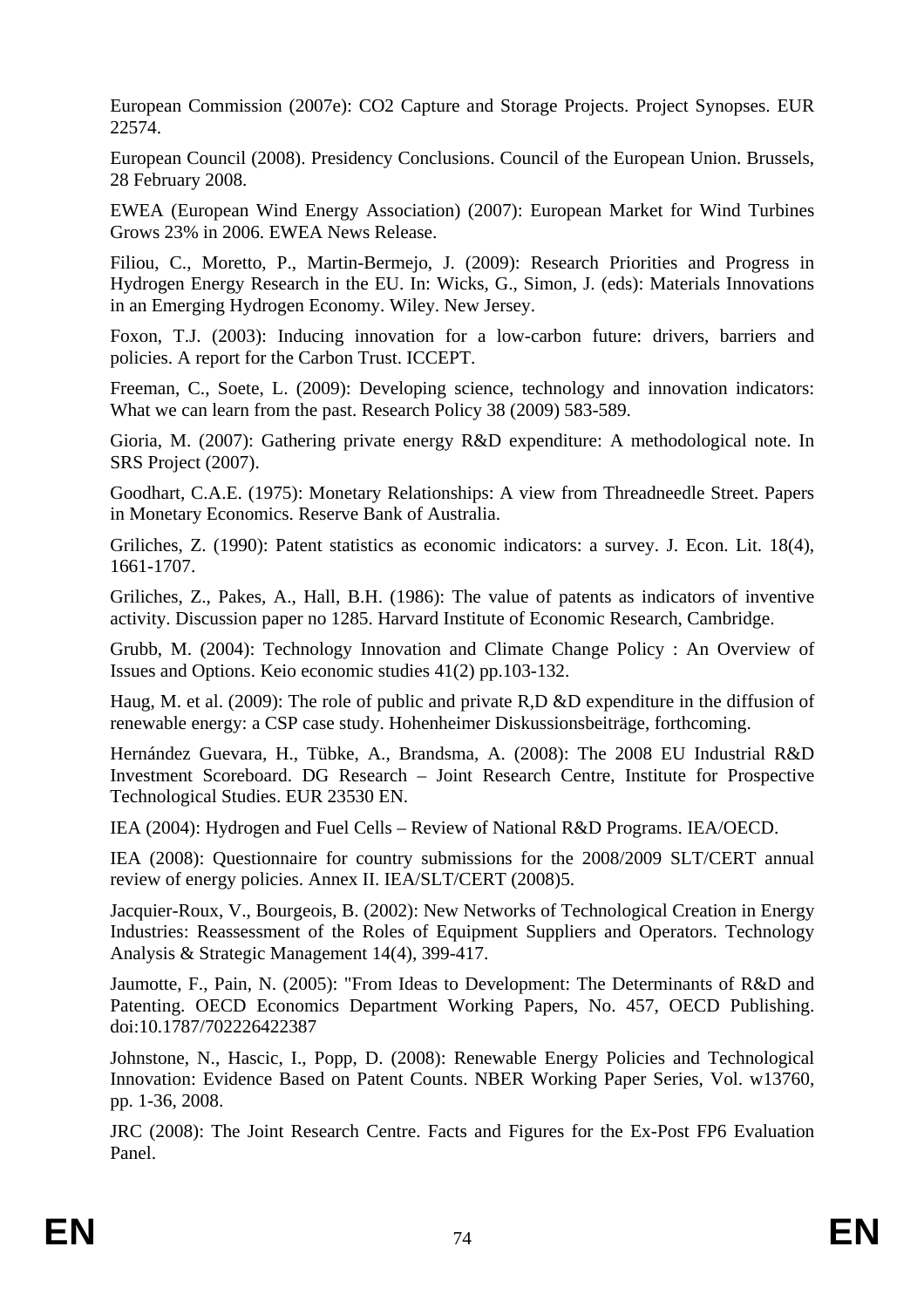Kaloudis, A., Pedersen, T.E. (2008): Sectoral Innovation Systems in Europe: Monitoring, Analysing, Trends and Identifying Challenges. The Energy Sector. Europe Innova.

Kutas, G., Lindberg, C., Steenblik, R. (2007): Biofuels - At What Cost? Government support for ethanol and biodiesel in the European Union. One of a series of reports addressing subsidies for biofuels in selected OECD countries, prepared for the Global Subsidies Initiative, October 2007.

Langlois d'Estainot, T. (2009), European Perspective on Wind Energy Research, presentation at the European Wind Energy Conference and Exhibition (EWEC), Marseille, 2009.

Malerba, F. (Ed) (2004): Sectoral Systems of Innovation. Concepts, Issues and Analyses of Six Major Sectors in Europe. Cambridge University Press.

Margolis, R.M., Kammen, D.M. (1999): Evidence of under-investment in Energy R&D in the United States and the Impact of Federal Policy. Energy Policy 27, 575-84.

MEEDDAT (Ministère de l'écologie, de l'énergie, du développement durable et de l'aménagement du territoire) (2008): Dépenses publiques de recherche et développement sur l'énergie en France, 22 juillet 2008.

Menna, P., Gambi, R., Gillett, W., Tondi, G., Anderson, D., Deschamps, G., Ostrom, R., Scholz, H.(2007): European Photovoltaic RTD and Demonstration Programme. Paper presented at the 22nd European Photovoltaic Solar Energy Conference, Milan, September 2007.

Naneva, M., Paschos, V. (2008): Assessment of corporate R&D investments in the energy sector. Work prepared during an internship at the European Commission.

Neef, H.-J. (2008): International overview of hydrogen and fuel cell research. Energy (2008), doi:10.1016/j.energy.2008.08.014. To be published.

New Energy Finance (2008): Corporate RD&D into clean energy in 2007: General Electric sets example. Research Note, 14 January 2008.

OECD (2002): Proposed Standard Practice for Surveys on Research and Experimental Development: Frascati Manual 2002. OECD, Paris.

Orion Innovations (2008): Hydrogen Future Study – HyFuture. Report prepared for the Scottish Hydrogen and Fuel Cell Association, Final Report, 31 March 2008.

Pavitt, K. (1984). Sectoral patterns of technological change: towards a taxonomy and a theory. Research Policy Vol. 13, pp. 343-373.

Popp, D. (2005): Lessons from patents: using patents to measure technological change in environmental models. Ecological Economics 54(2005)209-226.

PWC (Price Waterhouse Coopers), US Fuel Cell Council, Hydrogen and Fuel Cell Canada, Fuel Cell Commercialisation Conference of Japan, Fuel Cell Europe (2007): 2007 Worldwide Fuel Cell Industry Survey.

Rossetti di Valdalbero, D., Schmitz, B., Raldow, W., Poireau, M. (2007): European Union Energy research. Revue de l'Energie, 576:77-85.

Ruhl, V., Lütter, F., Schmidt, C. (2008): Standortgutachten Photovoltaik in Deutschland - Aktualisierung wichtiger Kennzahlen. EUPD-Research.

Schneider, R. (2007): Förderung der nichtnuklearen Energieforschung durch die Bundesländer. Forschungszentrum Jülich GmbH.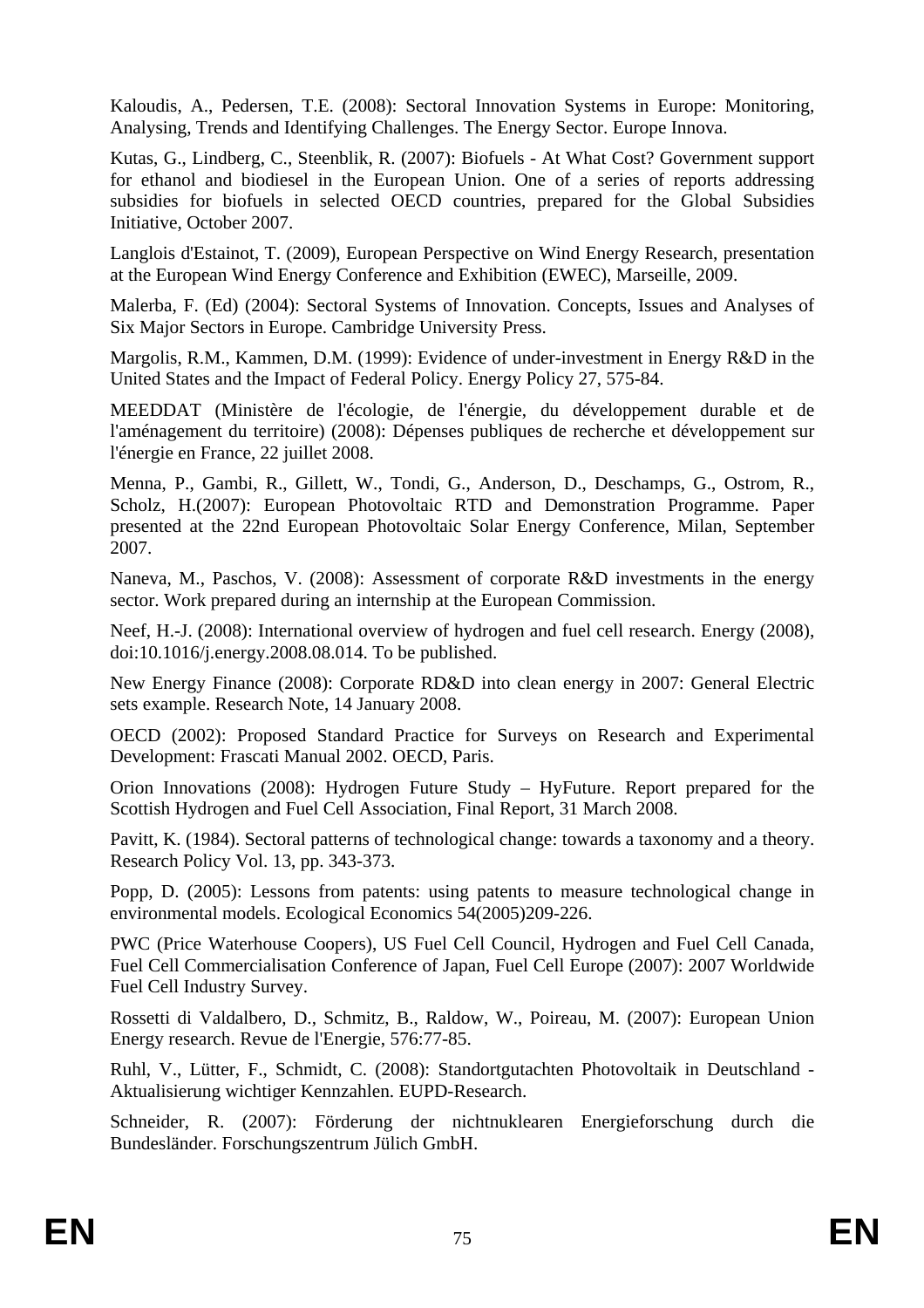SRS project (2007): Gathering Energy RTD Expenditures: The conditions for data collections. Developed within the SRS NET & EEE project under FP6 ("Scientific Reference System on new energy technologies, energy end-use efficiency and energy RTD").

SRS project (2008): Analysis of Energy RTD expenditures in the European Union. Results of the Work Package 4 of the SRS NET & EEE project under FP6 ("Scientific Reference System on new energy technologies, energy end-use efficiency and energy RTD").

TP Wind (2008): European Wind Energy Technology Platform - Strategic Research Agenda. Market Deployment Strategy. From 2008 to 2030.

U.S. DOE, Energy Efficiency and Renewable Energy (EERE) (2008): Fiscal Year 2009: Budget-in-Brief. [http://www1.eere.energy.gov/ba/pba/budget\\_09.html](http://www1.eere.energy.gov/ba/pba/budget_09.html) 

Van Beeck, N., Doukas, H, Gioria, M., Karakosta, C., Psarras, J. (2009): Energy RTD expenditures in the European Union: Data gathering procedures and results towards a scientific reference system. Applied Energy 86(2009) 452-459.

Wiesenthal, T., Saveyn. B., Soria, A., Nill, J., Rubio, J. Nemeth, G. (2008): Energy Research Capacities in EU Member States. IPTS Scientific and Technical Reports EUR 23435.

ZEP (Technology Platform for Zero Emission Fossil Fuel Power Plants) (2008a): Zero Emission fossil fuel Power plants. Country profile UK. May 2008 update.

ZEP (2008b): The European energy industry commits to the costs and risks of an EU Industrial Initiative on CCS. Letter to Commissioner Piebalgs from 21. February 2008.

Zervos, A., Kjaer, C., Clifford, S. (2008): Pure Power. Wind Energy Scenarios up to 2030. European Wind Energy Association.